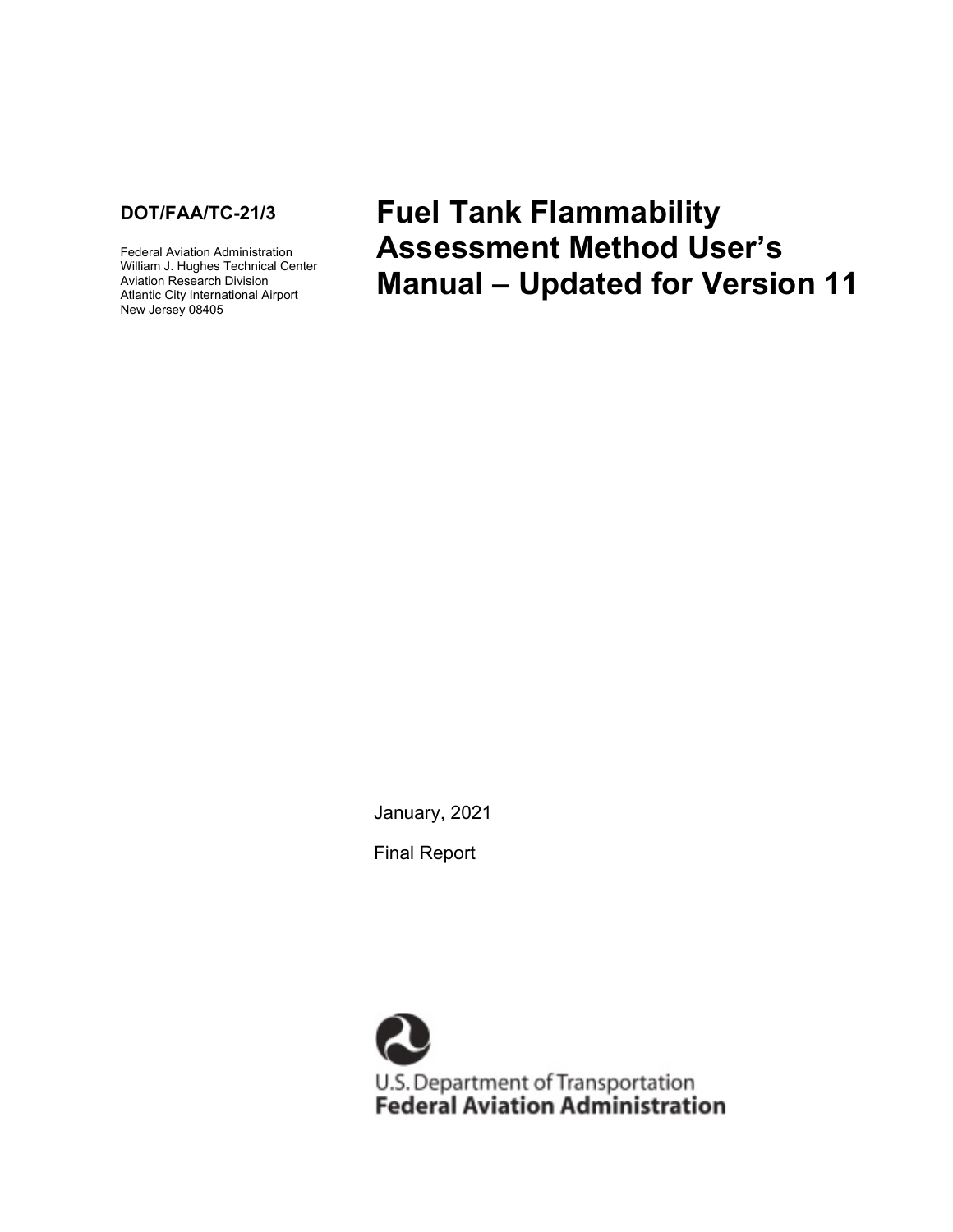#### **NOTICE**

This document is disseminated under the sponsorship of the U.S. Department of Transportation in the interest of information exchange. The U.S. Government assumes no liability for the contents or use thereof. The U.S. Government does not endorse products or manufacturers. Trade or manufacturers' names appear herein solely because they are considered essential to the objective of this report. The findings and conclusions in this report are those of the author(s) and do not necessarily represent the views of the funding agency. This document does not constitute FAA policy. Consult the FAA sponsoring organization listed on the Technical Documentation page as to its use.

This report is available at the Federal Aviation Administration William J. Hughes Technical Center's Full-Text Technical Reports page: [actlibrary.tc.faa.gov](http://actlibrary.tc.faa.gov/) in Adobe Acrobat portable document format (PDF).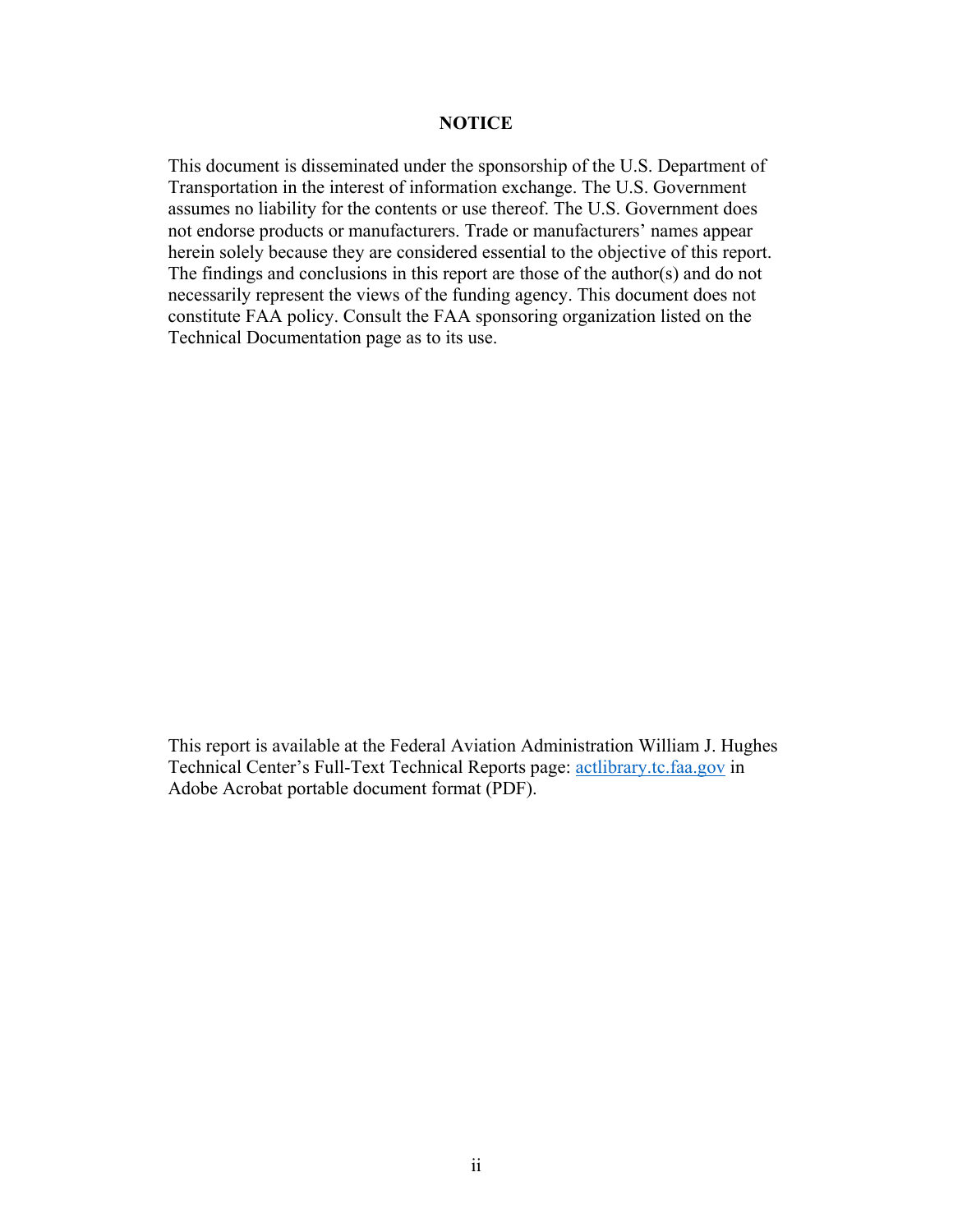#### Technical Report Documentation Page

| <b>Form DOT F 1700.7</b> (8-72)                                                                                                                                                                                                                                                                                                                                                                                                                                                                                                                                                                                                                                                                                                                                                                                                                                                                                                                                                                                                                                                                                                                                                                                                                                                                                                                                                                                                                                                                                                                                                                           |                                      | Reproduction of completed page authorized |                                                                                                                                                                                                                                                     |           |
|-----------------------------------------------------------------------------------------------------------------------------------------------------------------------------------------------------------------------------------------------------------------------------------------------------------------------------------------------------------------------------------------------------------------------------------------------------------------------------------------------------------------------------------------------------------------------------------------------------------------------------------------------------------------------------------------------------------------------------------------------------------------------------------------------------------------------------------------------------------------------------------------------------------------------------------------------------------------------------------------------------------------------------------------------------------------------------------------------------------------------------------------------------------------------------------------------------------------------------------------------------------------------------------------------------------------------------------------------------------------------------------------------------------------------------------------------------------------------------------------------------------------------------------------------------------------------------------------------------------|--------------------------------------|-------------------------------------------|-----------------------------------------------------------------------------------------------------------------------------------------------------------------------------------------------------------------------------------------------------|-----------|
| 1. Report No.                                                                                                                                                                                                                                                                                                                                                                                                                                                                                                                                                                                                                                                                                                                                                                                                                                                                                                                                                                                                                                                                                                                                                                                                                                                                                                                                                                                                                                                                                                                                                                                             | 2. Government Accession No.          |                                           | 3. Recipient's Catalog No.                                                                                                                                                                                                                          |           |
| DOT/FAA/TC-21/3                                                                                                                                                                                                                                                                                                                                                                                                                                                                                                                                                                                                                                                                                                                                                                                                                                                                                                                                                                                                                                                                                                                                                                                                                                                                                                                                                                                                                                                                                                                                                                                           |                                      |                                           |                                                                                                                                                                                                                                                     |           |
| 4. Title and Subtitle                                                                                                                                                                                                                                                                                                                                                                                                                                                                                                                                                                                                                                                                                                                                                                                                                                                                                                                                                                                                                                                                                                                                                                                                                                                                                                                                                                                                                                                                                                                                                                                     |                                      |                                           | 5. Report Date                                                                                                                                                                                                                                      |           |
| Fuel Tank Flammability Assessment Method User's Manual – Updated for Version                                                                                                                                                                                                                                                                                                                                                                                                                                                                                                                                                                                                                                                                                                                                                                                                                                                                                                                                                                                                                                                                                                                                                                                                                                                                                                                                                                                                                                                                                                                              |                                      |                                           | January 2021                                                                                                                                                                                                                                        |           |
| 11                                                                                                                                                                                                                                                                                                                                                                                                                                                                                                                                                                                                                                                                                                                                                                                                                                                                                                                                                                                                                                                                                                                                                                                                                                                                                                                                                                                                                                                                                                                                                                                                        |                                      |                                           | 6. Performing Organization Code                                                                                                                                                                                                                     |           |
|                                                                                                                                                                                                                                                                                                                                                                                                                                                                                                                                                                                                                                                                                                                                                                                                                                                                                                                                                                                                                                                                                                                                                                                                                                                                                                                                                                                                                                                                                                                                                                                                           |                                      |                                           | $ANG-E21$                                                                                                                                                                                                                                           |           |
| 7. Author(s)                                                                                                                                                                                                                                                                                                                                                                                                                                                                                                                                                                                                                                                                                                                                                                                                                                                                                                                                                                                                                                                                                                                                                                                                                                                                                                                                                                                                                                                                                                                                                                                              |                                      |                                           | 8. Performing Organization Report No.                                                                                                                                                                                                               |           |
| Steven M. Summer                                                                                                                                                                                                                                                                                                                                                                                                                                                                                                                                                                                                                                                                                                                                                                                                                                                                                                                                                                                                                                                                                                                                                                                                                                                                                                                                                                                                                                                                                                                                                                                          |                                      |                                           |                                                                                                                                                                                                                                                     |           |
| 9. Performing Organization Name and Address                                                                                                                                                                                                                                                                                                                                                                                                                                                                                                                                                                                                                                                                                                                                                                                                                                                                                                                                                                                                                                                                                                                                                                                                                                                                                                                                                                                                                                                                                                                                                               |                                      |                                           | 10. Work Unit No. (TRAIS)                                                                                                                                                                                                                           |           |
| U.S. Department of Transportation                                                                                                                                                                                                                                                                                                                                                                                                                                                                                                                                                                                                                                                                                                                                                                                                                                                                                                                                                                                                                                                                                                                                                                                                                                                                                                                                                                                                                                                                                                                                                                         |                                      |                                           |                                                                                                                                                                                                                                                     |           |
| William J. Hughes Technical Center<br>Aviation Research Division Fire Safety Branch, ANG-E21                                                                                                                                                                                                                                                                                                                                                                                                                                                                                                                                                                                                                                                                                                                                                                                                                                                                                                                                                                                                                                                                                                                                                                                                                                                                                                                                                                                                                                                                                                              |                                      |                                           | 11. Contract or Grant No.                                                                                                                                                                                                                           |           |
| Atlantic City International Airport, NJ 0840                                                                                                                                                                                                                                                                                                                                                                                                                                                                                                                                                                                                                                                                                                                                                                                                                                                                                                                                                                                                                                                                                                                                                                                                                                                                                                                                                                                                                                                                                                                                                              |                                      |                                           | <b>NA</b>                                                                                                                                                                                                                                           |           |
| 12. Sponsoring Agency Name and Address                                                                                                                                                                                                                                                                                                                                                                                                                                                                                                                                                                                                                                                                                                                                                                                                                                                                                                                                                                                                                                                                                                                                                                                                                                                                                                                                                                                                                                                                                                                                                                    |                                      |                                           | 13. Type of Report and Period Covered                                                                                                                                                                                                               |           |
| FAA Northwest Mountain Regional Office                                                                                                                                                                                                                                                                                                                                                                                                                                                                                                                                                                                                                                                                                                                                                                                                                                                                                                                                                                                                                                                                                                                                                                                                                                                                                                                                                                                                                                                                                                                                                                    |                                      |                                           | Final Report                                                                                                                                                                                                                                        |           |
| 1601 Lind Avenue SW                                                                                                                                                                                                                                                                                                                                                                                                                                                                                                                                                                                                                                                                                                                                                                                                                                                                                                                                                                                                                                                                                                                                                                                                                                                                                                                                                                                                                                                                                                                                                                                       |                                      |                                           | 14. Sponsoring Agency Code                                                                                                                                                                                                                          |           |
| Renton, WA 98057                                                                                                                                                                                                                                                                                                                                                                                                                                                                                                                                                                                                                                                                                                                                                                                                                                                                                                                                                                                                                                                                                                                                                                                                                                                                                                                                                                                                                                                                                                                                                                                          |                                      |                                           |                                                                                                                                                                                                                                                     |           |
| 15. Supplementary Notes                                                                                                                                                                                                                                                                                                                                                                                                                                                                                                                                                                                                                                                                                                                                                                                                                                                                                                                                                                                                                                                                                                                                                                                                                                                                                                                                                                                                                                                                                                                                                                                   |                                      |                                           |                                                                                                                                                                                                                                                     |           |
|                                                                                                                                                                                                                                                                                                                                                                                                                                                                                                                                                                                                                                                                                                                                                                                                                                                                                                                                                                                                                                                                                                                                                                                                                                                                                                                                                                                                                                                                                                                                                                                                           |                                      |                                           |                                                                                                                                                                                                                                                     |           |
| 16. Abstract                                                                                                                                                                                                                                                                                                                                                                                                                                                                                                                                                                                                                                                                                                                                                                                                                                                                                                                                                                                                                                                                                                                                                                                                                                                                                                                                                                                                                                                                                                                                                                                              |                                      |                                           |                                                                                                                                                                                                                                                     |           |
| The Fuel Tank Flammability Assessment Method (FTFAM) is a Federal Aviation Administration-developed computer model<br>designed as a comparative analysis tool to determine airplane fuel tank flammability as a requirement of Title 14 Code of Federal<br>Regulations Section 25.981. The model uses Monte Carlo statistical methods to determine the average fuel tank flammability of a<br>fleet of airplanes based upon randomly selecting certain unknown variables over defined distributions for a large number of<br>flights. The FTFAM iterates through each flight, calculating the flammability exposure time of each flight given the data input<br>provided by the user. Calculating this flammability exposure time for a sufficiently large number of flights results in statistically<br>reliable flammability exposure data. These calculations can be performed for fuel tank types utilized in transport airplanes,<br>including body tanks located in the fuselage, wing tanks, and center wing tanks. The program can also be modified by the user to<br>determine fuel tank flammability when a flammability reduction means is employed.<br>This report serves as a user's manual for this computer model to assist the user in its operation and to discuss the permissible<br>changes that may be made to this model specific to a particular fleet of aircraft. It is updated through version 11 of the FTFAM.<br>The user should reference Advisory Circular 25.981-2A for additional guidance on when to use this model and for a discussion of<br>interpretation of results. |                                      |                                           |                                                                                                                                                                                                                                                     |           |
| 17. Key Words                                                                                                                                                                                                                                                                                                                                                                                                                                                                                                                                                                                                                                                                                                                                                                                                                                                                                                                                                                                                                                                                                                                                                                                                                                                                                                                                                                                                                                                                                                                                                                                             |                                      | 18. Distribution Statement                |                                                                                                                                                                                                                                                     |           |
| Flammability, Fuel, Fuel tank, Ignition, Inert, Monte Carlo                                                                                                                                                                                                                                                                                                                                                                                                                                                                                                                                                                                                                                                                                                                                                                                                                                                                                                                                                                                                                                                                                                                                                                                                                                                                                                                                                                                                                                                                                                                                               |                                      | Center at actlibrary.tc.faa.gov.          | This document is available to the U.S. public through the<br>National Technical Information Service (NTIS), Springfield,<br>Virginia 22161. This document is also available from the<br>Federal Aviation Administration William J. Hughes Technical |           |
| 19. Security Classif. (of this report)                                                                                                                                                                                                                                                                                                                                                                                                                                                                                                                                                                                                                                                                                                                                                                                                                                                                                                                                                                                                                                                                                                                                                                                                                                                                                                                                                                                                                                                                                                                                                                    | 20. Security Classif. (of this page) |                                           | 21. No. of Pages                                                                                                                                                                                                                                    | 22. Price |
| Unclassified                                                                                                                                                                                                                                                                                                                                                                                                                                                                                                                                                                                                                                                                                                                                                                                                                                                                                                                                                                                                                                                                                                                                                                                                                                                                                                                                                                                                                                                                                                                                                                                              | Unclassified                         |                                           | 83                                                                                                                                                                                                                                                  |           |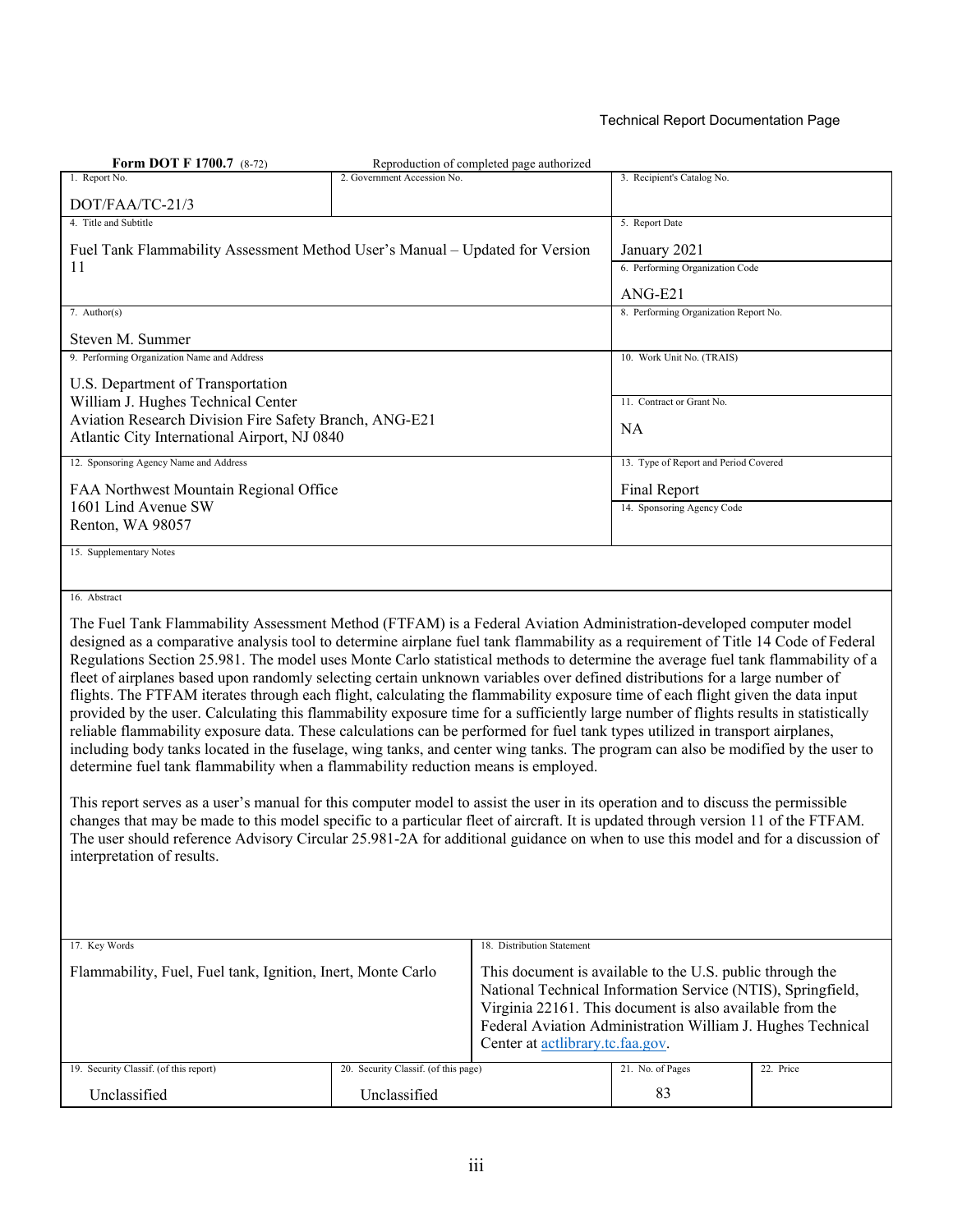# **Contents**

| 1                |     |       |                                                                                |    |
|------------------|-----|-------|--------------------------------------------------------------------------------|----|
| $\boldsymbol{2}$ |     |       |                                                                                |    |
| 3                |     |       |                                                                                |    |
|                  | 3.1 |       |                                                                                |    |
|                  |     | 3.1.1 |                                                                                |    |
|                  |     | 3.1.2 |                                                                                |    |
|                  |     | 3.1.3 |                                                                                |    |
|                  |     | 3.1.4 |                                                                                |    |
|                  |     | 3.1.5 |                                                                                |    |
|                  |     | 3.1.6 |                                                                                |    |
| $\overline{4}$   |     |       |                                                                                |    |
|                  | 4.1 |       |                                                                                |    |
|                  |     | 4.1.1 |                                                                                |    |
|                  |     | 4.1.2 |                                                                                |    |
|                  |     | 4.1.3 |                                                                                |    |
|                  |     | 4.1.4 |                                                                                |    |
|                  |     | 4.1.5 |                                                                                |    |
|                  |     | 4.1.6 |                                                                                |    |
|                  | 4.2 |       | Monte Carlo analysis operation when a flammability reduction means is used  22 |    |
|                  | 4.3 |       |                                                                                |    |
|                  | 4.4 |       |                                                                                |    |
|                  |     | 4.4.1 |                                                                                |    |
|                  |     | 4.4.2 |                                                                                |    |
|                  |     | 4.4.3 |                                                                                |    |
| 5                |     |       |                                                                                |    |
|                  | 5.1 |       |                                                                                | 29 |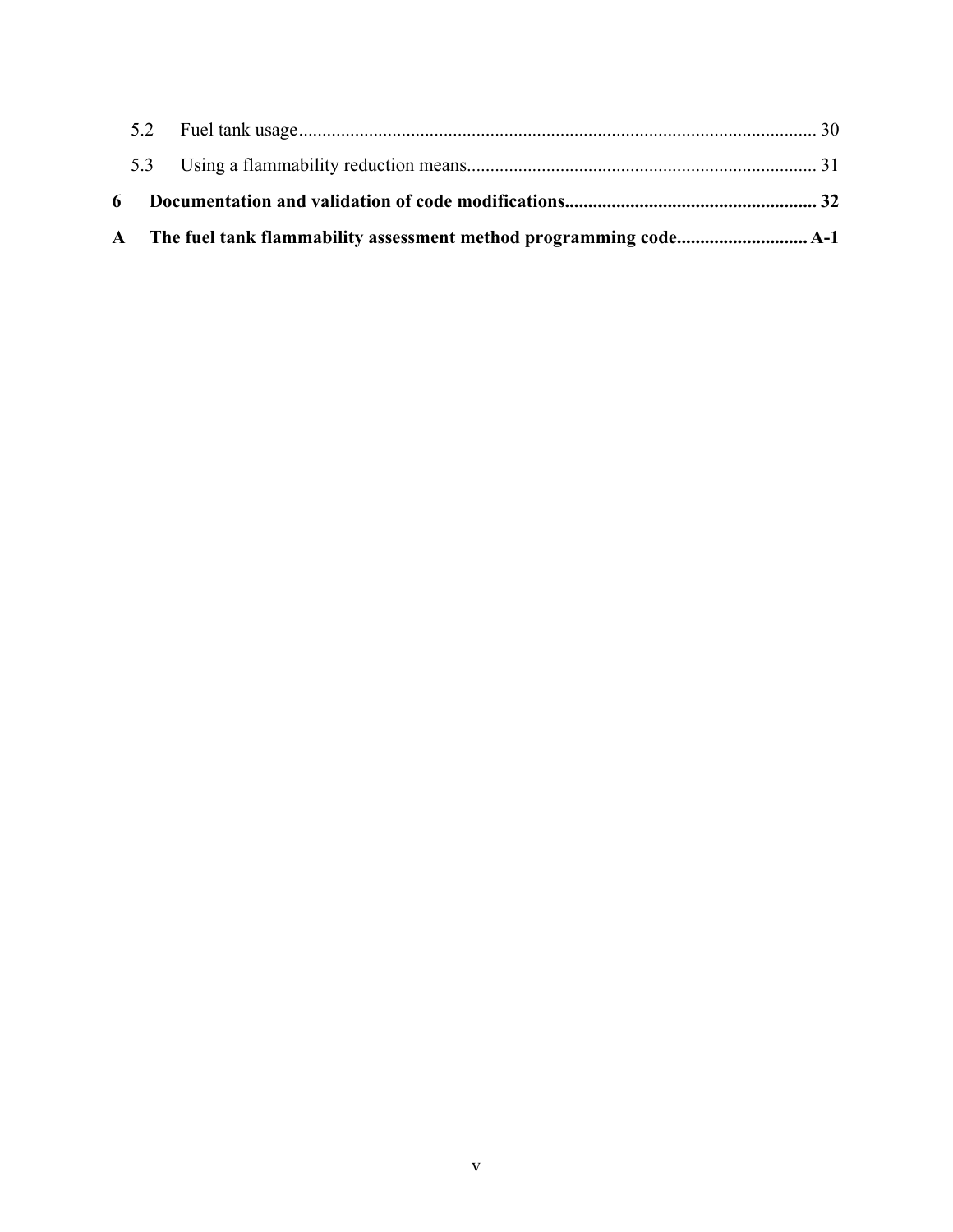# **Figures**

| Figure 2. Overview of the main components of the analysis and their associated inputs  5         |  |
|--------------------------------------------------------------------------------------------------|--|
|                                                                                                  |  |
| Figure 4. Flowchart of Monte Carlo model operation, including FRM computations 10                |  |
|                                                                                                  |  |
|                                                                                                  |  |
| Figure 7. Mission distribution for 100,000 flights with a maximum range of 4,500 nm  12          |  |
|                                                                                                  |  |
| Figure 9. Possible flight profiles generated with 31-, 35-, and 39-thousand foot cruise altitude |  |
|                                                                                                  |  |
|                                                                                                  |  |
| Figure 11. Usage of tank full and empty times for a maximum-range flight  17                     |  |
|                                                                                                  |  |
|                                                                                                  |  |
|                                                                                                  |  |
|                                                                                                  |  |
|                                                                                                  |  |
|                                                                                                  |  |
|                                                                                                  |  |
|                                                                                                  |  |
| Figure 20. FRM table summarizing performance effects on each phase of flight 27                  |  |
|                                                                                                  |  |
|                                                                                                  |  |
|                                                                                                  |  |
|                                                                                                  |  |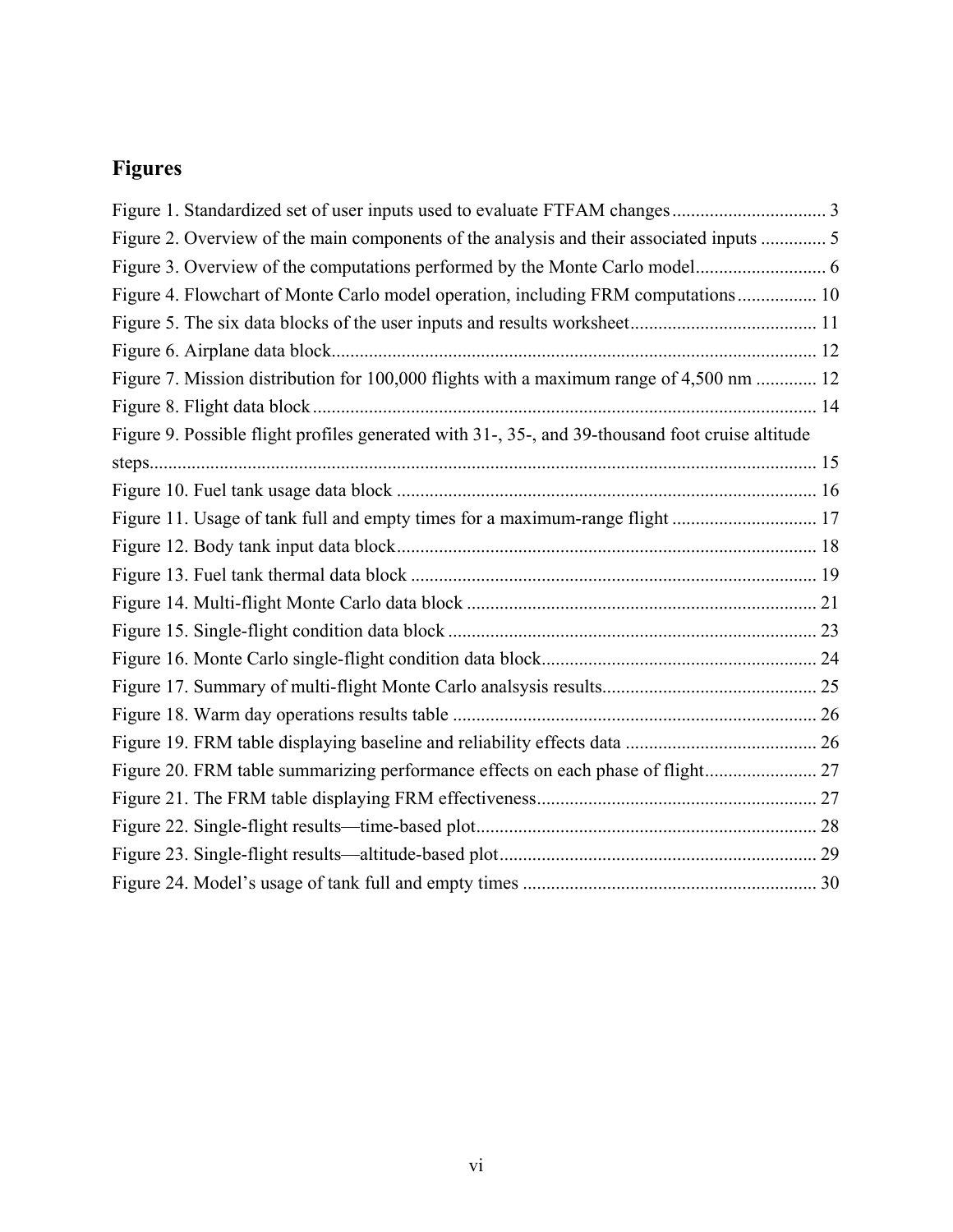# **Tables**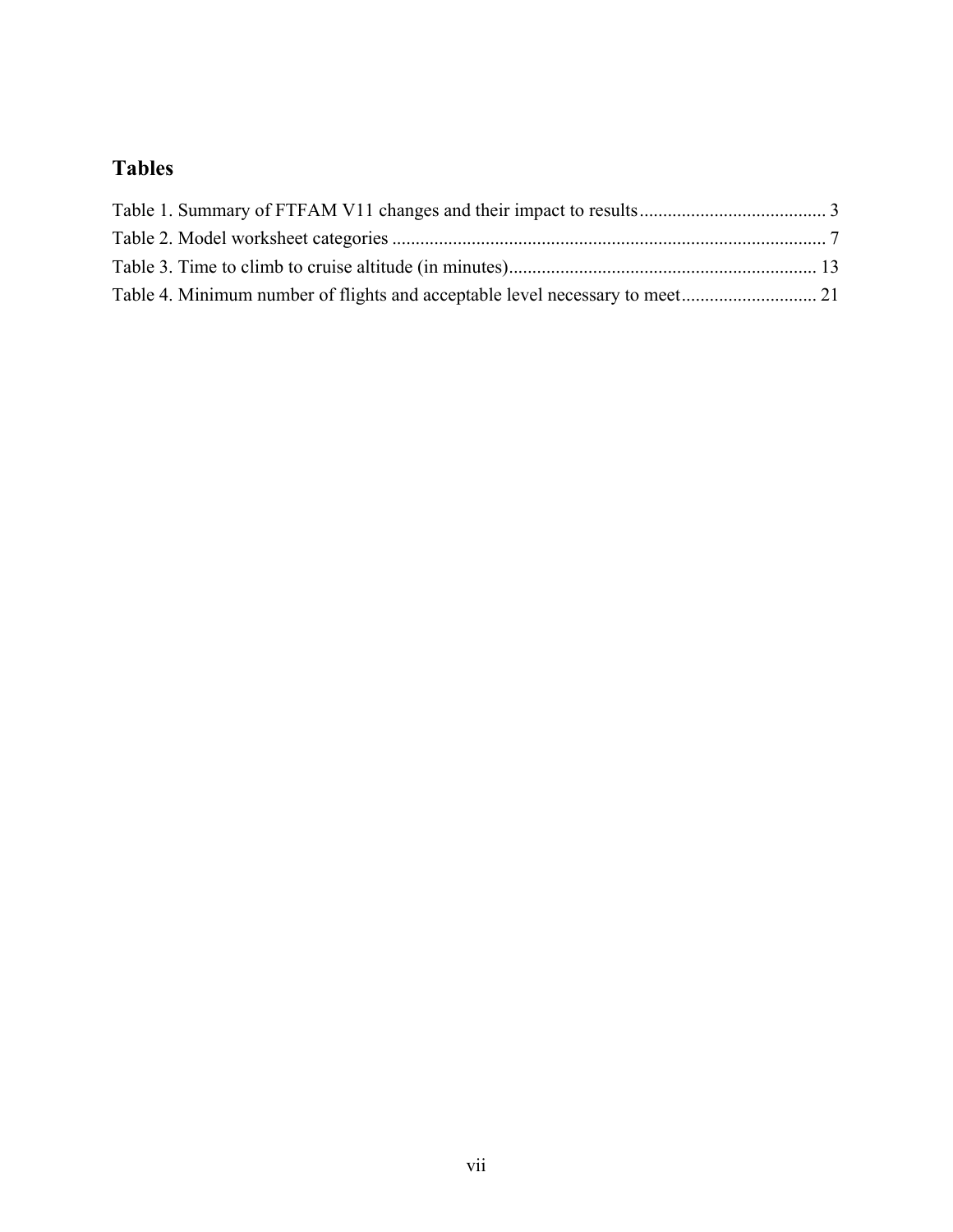# **Acronyms**

| Acronym      | <b>Definition</b>                               |
|--------------|-------------------------------------------------|
| AC           | <b>Advisory Circular</b>                        |
| <b>AFM</b>   | Aircraft Flight Manual                          |
| <b>CWT</b>   | Center Wing Tank                                |
| <b>FAA</b>   | <b>Federal Aviation Administration</b>          |
| <b>FEET</b>  | <b>Flammability Exposure Evaluation Time</b>    |
| <b>FRM</b>   | <b>Flammability Reduction Means</b>             |
| <b>FTFAM</b> | <b>Fuel Tank Flammability Assessment Method</b> |
| <b>LFL</b>   | Lower Flammability Limit                        |
| <b>MEL</b>   | Minimum Equipment List                          |
| <b>MTBF</b>  | Mean Time Between Failure                       |
| nm           | <b>Nautical Miles</b>                           |
| <b>OAT</b>   | <b>Outside Air Temperature</b>                  |
| <b>TAT</b>   | <b>Total Air Temperature</b>                    |
| <b>UFL</b>   | <b>Upper Flammability Limit</b>                 |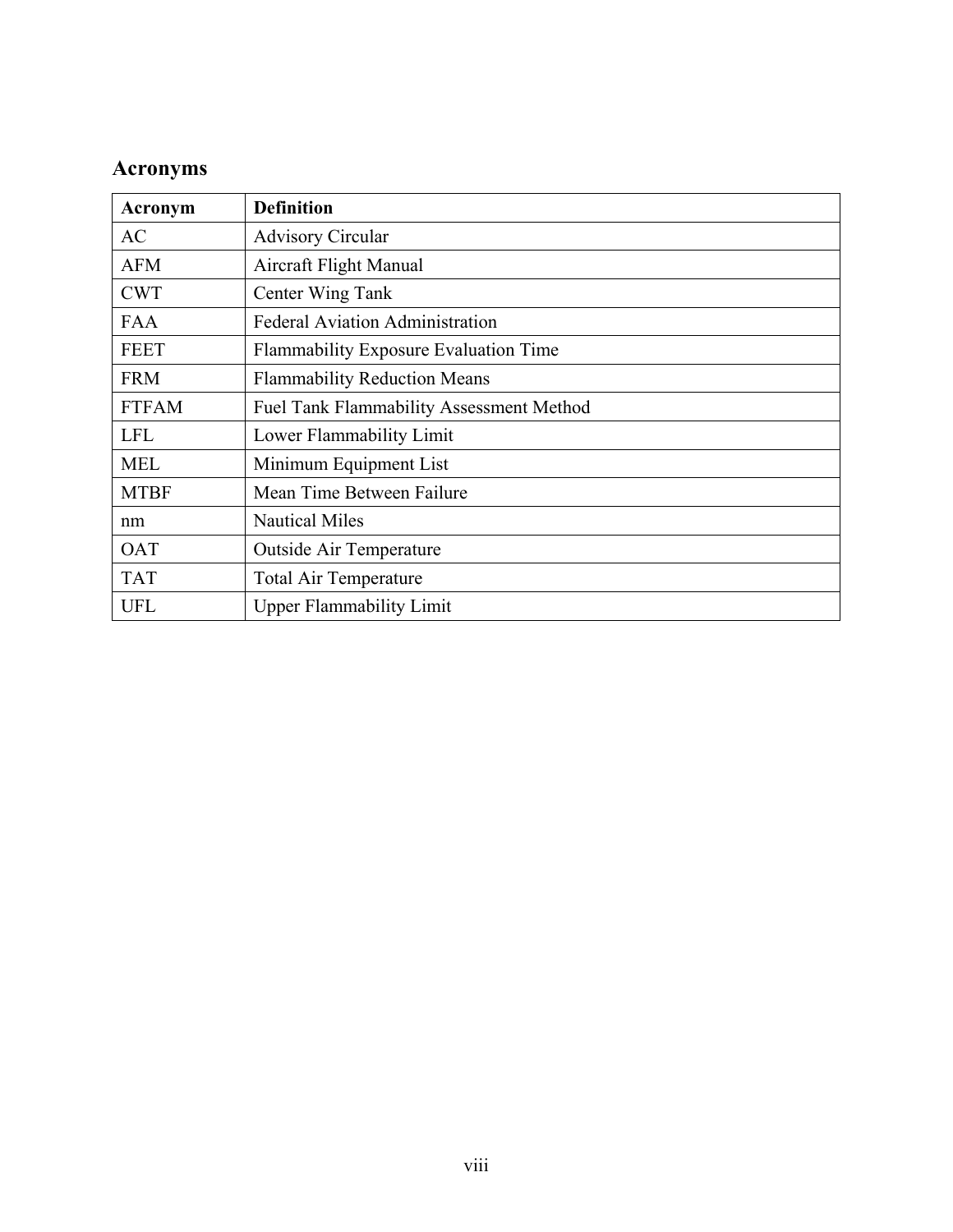#### **Executive summary**

The Fuel Tank Flammability Assessment Method (FTFAM) is a Federal Aviation Administration-developed computer model designed as a comparative analysis tool to determine aircraft fuel tank flammability as a requirement of Title 14 Code of Federal Regulations 25.981. The FTFAM must be used to meet the Section 25.981 requirements for demonstrating the average percentage of time a fuel tank is flammable meets defined limits for both the overall combined operations, and separately, the warm day operations. Warm day operations are defined as those when the ambient temperature at takeoff is above 80°F. In addition, when a flammability reduction means (FRM) is used, Appendix M to part 25 provides further requirements with regards to reliability and performance of the FRM. The FTFAM uses Monte Carlo statistical methods to generate flammability data for certain unknown variables over known distributions for a large number of flights. The FTFAM iterates through each flight, calculating the flammability exposure time of each flight given the data input provided by the user. Calculating this flammability exposure time for a sufficiently large number of flights results in statistically reliable flammability exposure data. These calculations can be performed for fuel tank types utilized in transport airplanes, including body tanks located in the fuselage, wing tanks, and center wing tanks. The program can also be modified by the user to determine fuel tank flammability when a flammability reduction means is employed.

This report serves as a user's manual for the FTFAM to assist the user in its operation and to discuss the permissible changes that may be made to this model specific to a particular fleet of aircraft. It is updated through version 11 of the FTFAM. The user should reference Advisory Circular (AC) 25.981-2A for additional guidance on when to use this model and the interpretation of results.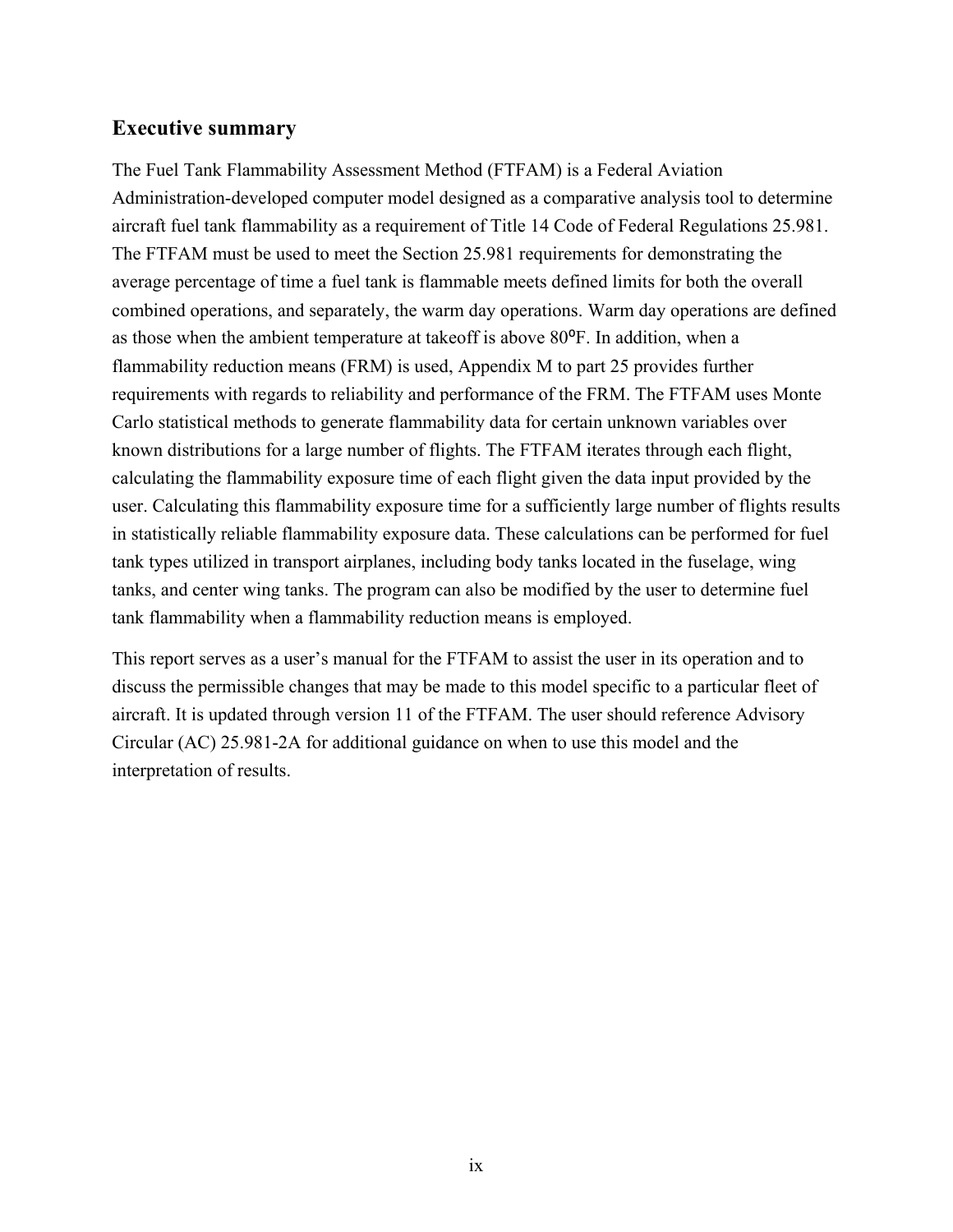## <span id="page-9-0"></span>1 Introduction

Users of this manual are encouraged to read AC 25.981-2A before beginning the development of a flammability analysis for their product. A qualitative flammability assessment method is acceptable for conventional unheated aluminum wing tanks. Guidance on performing the qualitative flammability assessment and determining if it is appropriate for the fuel tank under evaluation is provided in AC 25.981-2A. Information in the AC provides guidance on means of compliance with Section 25.981 and explains the user inputs to the Fuel Tank Flammability Assessment Method (FTFAM) such as considerations for developing a fuel tank thermal model for the tank being evaluated. This User's Manual is the required, standardized, method for determining the flammability of fuel tanks. Once the fuel tank flammability has been determined the applicant may need to incorporate a flammability reduction means (FRM) in their design in order to meet the flammability requirements defined in Section 25.981 and Appendix M to part 25. The AC discusses flammability reduction means options such as fuel tank inerting, fuel tank cooling and fuel tank pressurization that may be used. If an FRM is required, the applicant must develop a unique flammability reduction system model, based upon the design specific features, that is incorporated into the FTFAM to calculate the flammability with an FRM installed.

The FTFAM is a computer model that is used as a comparative tool to assist in determining the potential flammability exposure of the fuel tank ullage (vapor space above the fuel) of a fleet of particular aircraft. To accomplish this, the model simulates a large number of flights, comparing the bulk average fuel temperature at each time increment of flight to the lower flammability limit (LFL) and upper flammability limit (UFL). When the bulk average fuel temperature is higher than the LFL and lower than the UFL, the fuel vapor is said to be flammable.

The model uses Monte Carlo statistical methods to determine four unknown variables necessary for the computations. Standardized distributions of these variables, defined in Appendix N of Title 14 Code of Federal Regulations Part 25, are used by the model to randomly select a value for each of the variables that influence the fuel tank flammability during a given flight. These random number methods are used to select the fuel flashpoint temperature, flight mission length, and departing airport ambient and cruise atmospheric temperature. By Monte Carlo theory, generating these random numbers over a sufficiently large number of trials and averaging the combined results will minimize the errors associated with these probabilistic calculations. Typically, as the number of trials are increased within a Monte Carlo model, the error is reduced. This is reflected in Table 5 of Appendix N where the flammability limits were established based upon the number of Monte Carlo flights that are simulated. For example, the average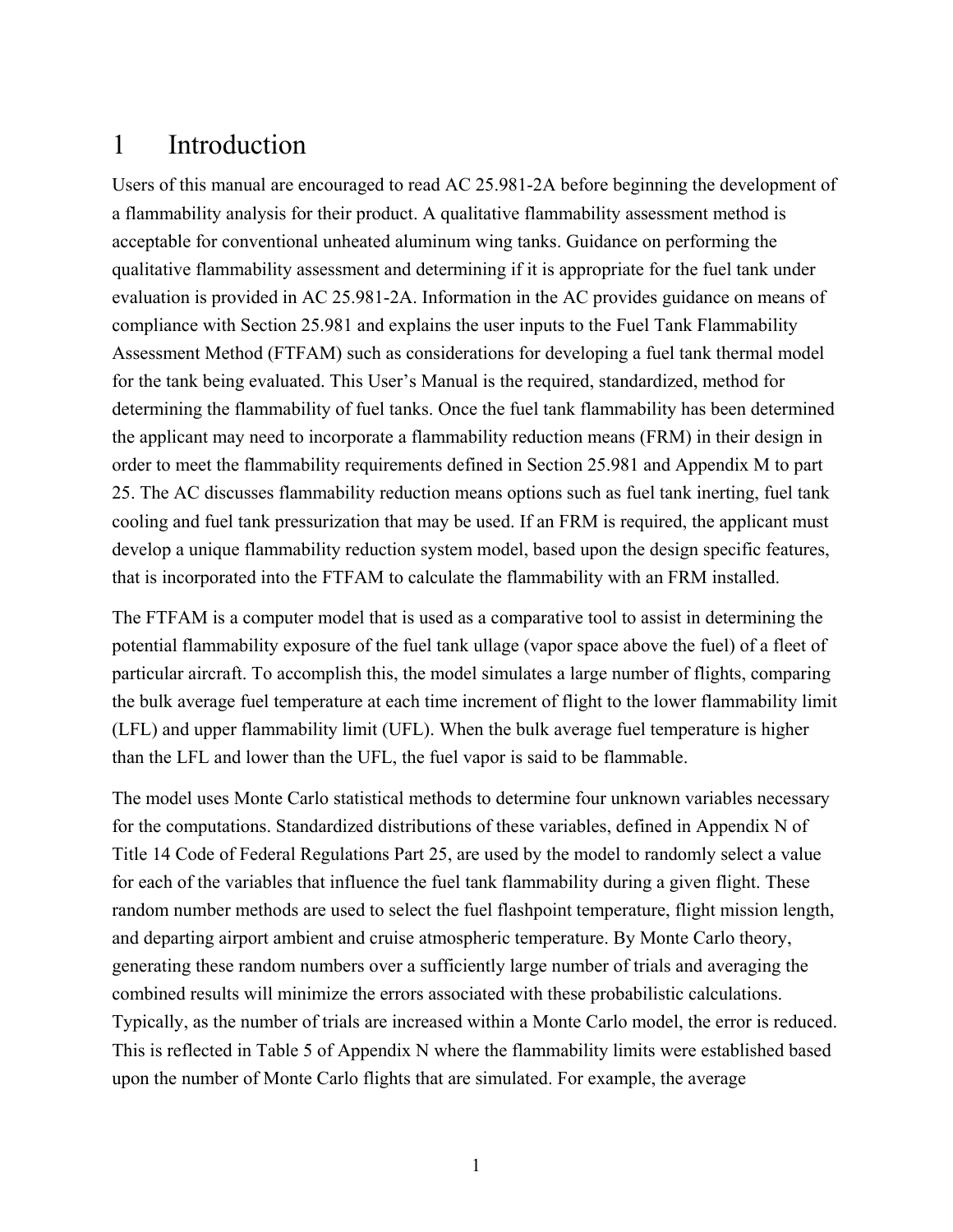flammability limit for 10,000 flights is 2.91, for 100,000 flights it is 2.98 and for 1,000,000 it is 3 percent.

It should be noted that this model was written as an engineering tool utilizing a Microsoft Excel spreadsheet and visual basic coding. The model's code was written in such a way that the engineers using it could understand and follow the computations and theory involved. Version 11 of the FTFAM Excel spreadsheet can be downloaded from the FAA Technical Center website: [\(http://www.fire.tc.faa.gov/systems/fueltank/FTFAM.stm\)](http://www.fire.tc.faa.gov/systems/fueltank/FTFAM.stm). This manual serves as a tool for the user to assist in the operation of the model and is updated through version 11 of the FTFAM.

# <span id="page-10-0"></span>2 Summary of version 11 updates

Version 11 of the FTFAM provides several updates designed to address slight errors or coding bugs that have been identified by users. As changes were made to these areas, a set of standardized inputs were used to determine the overall impact to the Flammability Exposure Evaluation Time (FEET). The standardized inputs that were used for this evaluation are shown in [Figure 1.](#page-11-0) [Table 1](#page-11-1) provides a summary of the changes made to this version of the FTFAM along with the impact to the FEET based on these standardized inputs. This summary is also provided on the "Intro" worksheet of the FTFAM. Utilizing the standardized inputs with all of these changes implemented, results in a FEET of 55.45% compared to 52.90% prior to the changes.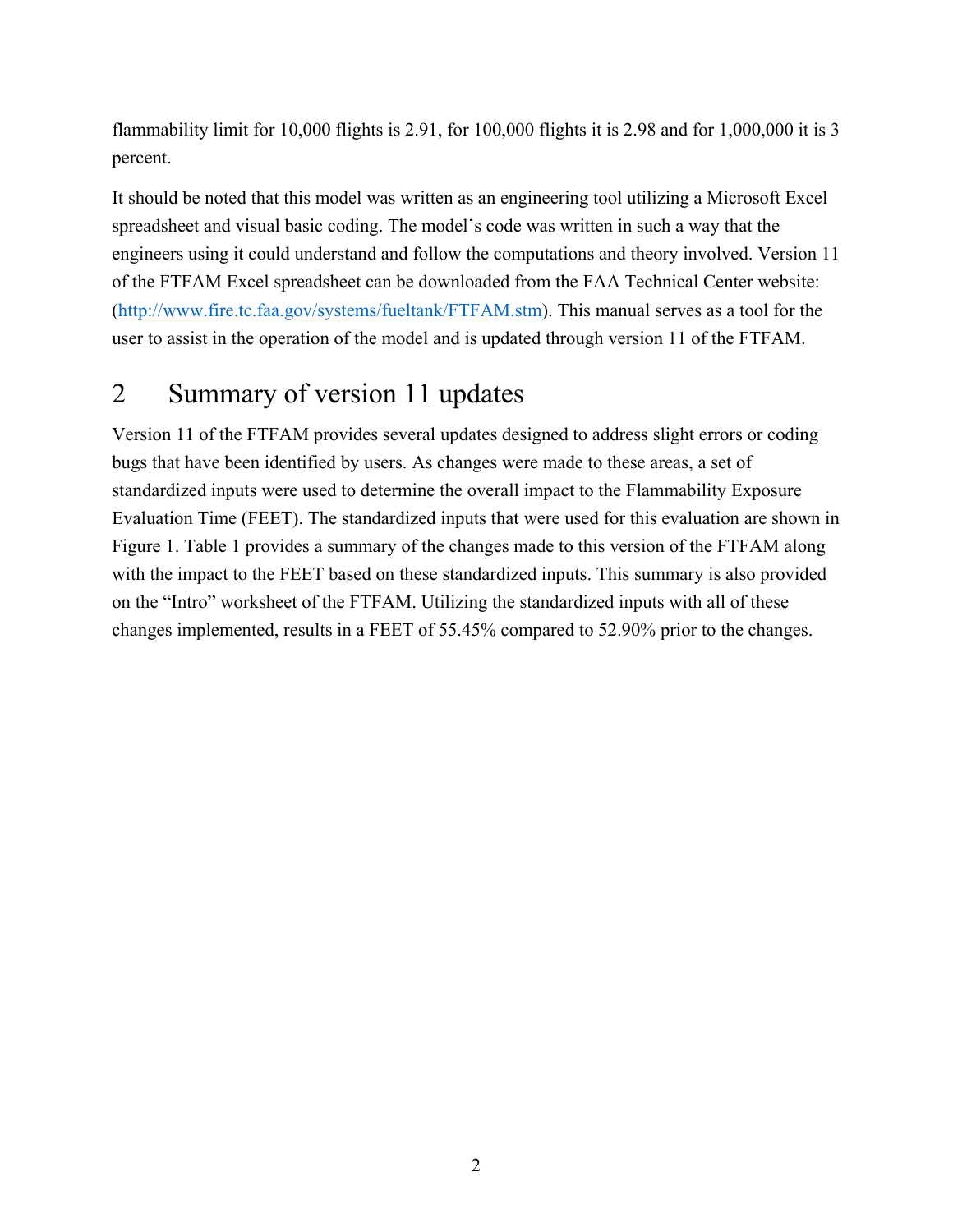| <u>Airplane Data</u>                                    |                                                    |
|---------------------------------------------------------|----------------------------------------------------|
| <b>Mazimum Range</b>                                    | 10000<br><b>NM</b>                                 |
| <b>Number of Engines</b>                                | ٠                                                  |
| <b>Resultant Mazimum Flight Time=</b>                   | 1320<br>minutes                                    |
|                                                         |                                                    |
| <b>OAT cutoff (AFM Limitatic OAT Limit=</b>             | 130<br>Deg F                                       |
|                                                         |                                                    |
|                                                         |                                                    |
| <b>Flight Data</b>                                      | Tank Ram Recovery                                  |
| <b>Cruise Mach Number</b>                               | $\mathbf{0}$<br><b>Z</b> of Ptotal<br>0.81         |
| <b>Cruise Altitude Steps</b>                            | 31000<br>Ĥt<br>35000<br>ft                         |
|                                                         | 39000<br>ft                                        |
|                                                         |                                                    |
|                                                         |                                                    |
| <b>Fuel Tank Usage Data</b>                             |                                                    |
| <b>Tank Full any time before</b>                        | minutes before touchdown<br>230                    |
| Tank empty any time after                               | 10<br>minutes before touchdown                     |
| ngines or equipment started at                          | 90<br>minutes prior to takeoff                     |
|                                                         |                                                    |
| <b>Body Tank Input Data</b>                             | Set all values to zero if tank is not a body tank. |
| Tank in the fuselage with no cooling from outside air   | o<br>1=Yes. 0=No                                   |
| Tank pressurized in flight.                             | 1=Yes. 0=No<br>0                                   |
| Pressure differential relative to ambient               | $\bf{0}$<br>DSİ                                    |
| <b>Tank is pressurized</b>                              | $\bf{0}$<br>minutes before takeoff                 |
| <b>Temperature of compartment surrounding tank</b>      | $\bf{0}$<br>Deg F                                  |
|                                                         |                                                    |
| Fuel Tank Thermal Data                                  |                                                    |
| The fuel is assumed to be loaded at ambient temperature |                                                    |
| <b>Tank Constants, Ground Conditions:</b>               | Eng.OFF<br>EngON <sup>1</sup>                      |
| Equilibrium DeltaTemp                                   | 45<br>45<br>Deg F                                  |
| <b>Exponential time Constant -Tank near Empty</b>       | 280<br>280<br><b>Minutes</b>                       |
| <b>Exponential time Constant -Tank near Full</b>        | 35<br>35<br><b>Minutes</b>                         |
| <b>Tank Constants, Flight Conditions:</b>               |                                                    |
| <b>Equilibrium DeltaTemp</b>                            | 80<br>Deg F                                        |
| <b>Exponential time Constant -Tank near Empty</b>       | 280<br><b>Minutes</b>                              |
| <b>Exponential time Constant -Tank near Full</b>        | 155<br><b>Minutes</b>                              |
|                                                         |                                                    |
|                                                         |                                                    |
| Multiflight Monte Carlo: Number of Flights              | <b>Freeze random numbers</b>                       |
|                                                         | 1<br>1=Yes, O=No                                   |
| <b>Number of Plights</b>                                | 1.000<br>Varm day analysis only                    |
|                                                         | $\bf{0}$<br>1=Yes, O=No                            |
|                                                         |                                                    |

<span id="page-11-0"></span>Figure 1. Standardized set of user inputs used to evaluate FTFAM changes

<span id="page-11-1"></span>

| <b>Summary of Change</b>                                                                                                           | <b>Standardized</b><br><b>Input FEET</b><br><b>Prior to Change</b><br>$(1,000$ flights) | <b>Standardized</b><br><b>Input FEET</b><br><b>After Change</b><br>$(1,000$ flights) |
|------------------------------------------------------------------------------------------------------------------------------------|-----------------------------------------------------------------------------------------|--------------------------------------------------------------------------------------|
| Descent profile used in the model was corrected to<br>accurately represent the descent rate that is defined in<br>the regulations. | 52.90%                                                                                  | 55.72%                                                                               |
| The temperature lapse rate calculations were corrected<br>to consistently utilize a 3.57F/1000 ft lapse rate.                      | 52.90%                                                                                  | 52.64%                                                                               |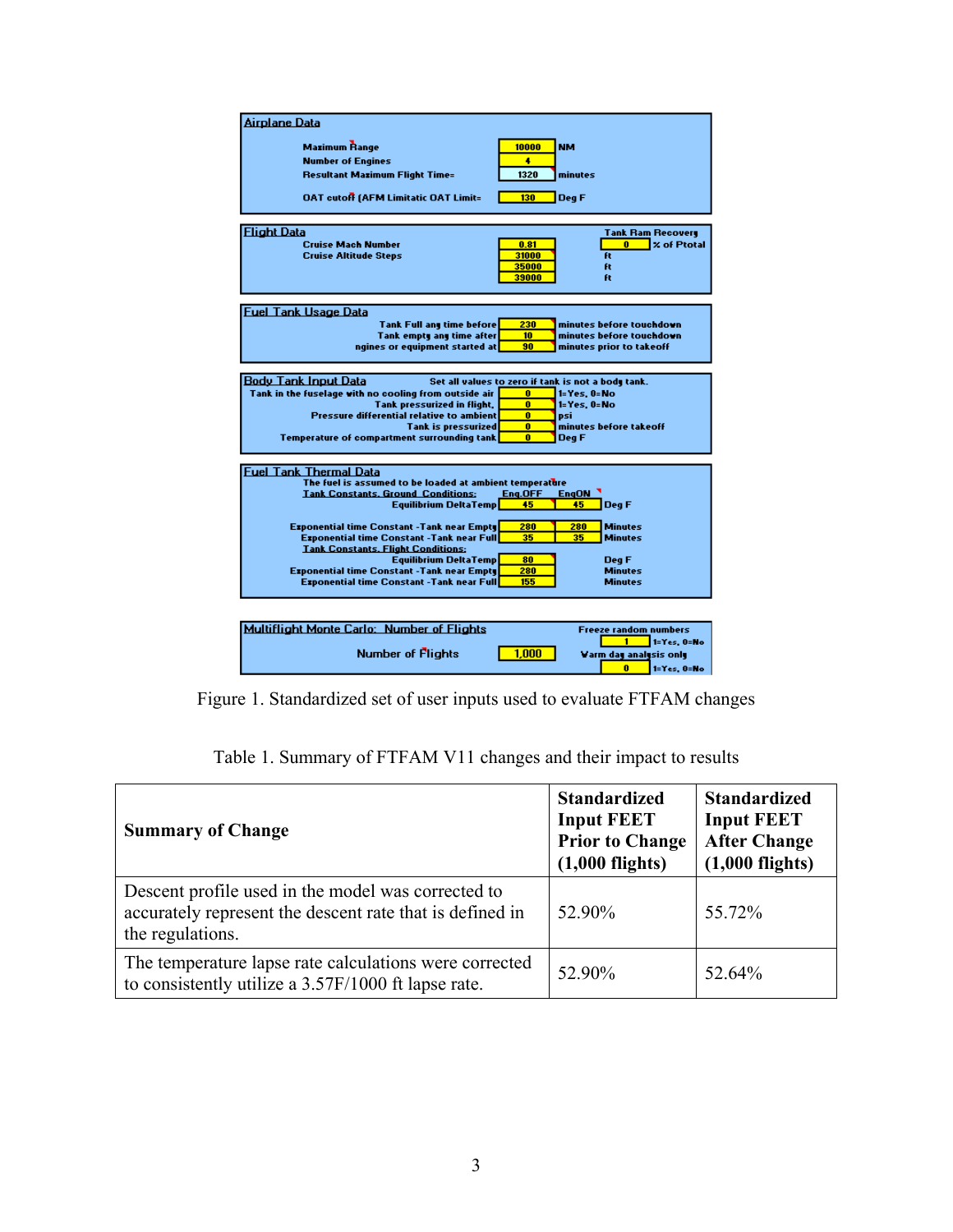| <b>Summary of Change</b>                                                                                                                                                                                                                                                              | <b>Standardized</b><br><b>Input FEET</b><br><b>Prior to Change</b><br>$(1,000$ flights) | <b>Standardized</b><br><b>Input FEET</b><br><b>After Change</b><br>$(1,000$ flights) |
|---------------------------------------------------------------------------------------------------------------------------------------------------------------------------------------------------------------------------------------------------------------------------------------|-----------------------------------------------------------------------------------------|--------------------------------------------------------------------------------------|
| There was an error in the FRM worksheet which<br>misrepresented the "Contribution to the Whole" in the<br>FRM Performance table. This error was corrected. This<br>calculation was provided for user informational<br>purposes only and has no impact on the results of the<br>model. | NA.                                                                                     | NA.                                                                                  |
| There was an error in the FRM worksheet, cell 'O14',<br>which misrepresented the Fleet Average Flammability<br>Performance. This error was corrected and has no<br>impact on the results of a flammability analysis.                                                                  | <b>NA</b>                                                                               | <b>NA</b>                                                                            |
| There was an error in the Visual Basic code which<br>made it so that the total FRM flammability time was<br>not transferred onto the 'Summary of n Cases'<br>worksheet. This error was corrected and has no impact<br>on results.                                                     | <b>NA</b>                                                                               | NA                                                                                   |

# <span id="page-12-0"></span>3 Model overview

The Monte Carlo method employed in this model uses random number generation techniques over a standardized range of values for several variables. The results of the multivariable problem are calculated over a large number of trials to compute the average result or range of results.

In a broad view of the analysis, as shown in [Figure 2,](#page-13-0) the main components to the problem are the environment surrounding the fuel tank, flight mission data, fuel properties, and the thermal characteristics of the tank. A detailed description of each of the inputs to these four components is provided in AC 25.981-2A. Once these four components are determined, whether by user input or by Monte Carlo calculations, the model can then determine whether the ullage of the fuel tank for each time increment of flight is flammable or not; and therefore, the percent of the mission time that the fuel tank is flammable. Performing this over a large number of iterations gives the user a value for the fleet average flammability exposure for a specific aircraft model. A simplified flowchart of the major computations of the model is shown in [Figure 3.](#page-14-0) An expanded version of this flowchart, with all user inputs and model preprocessing, is discussed in Section [4.1.](#page-17-1)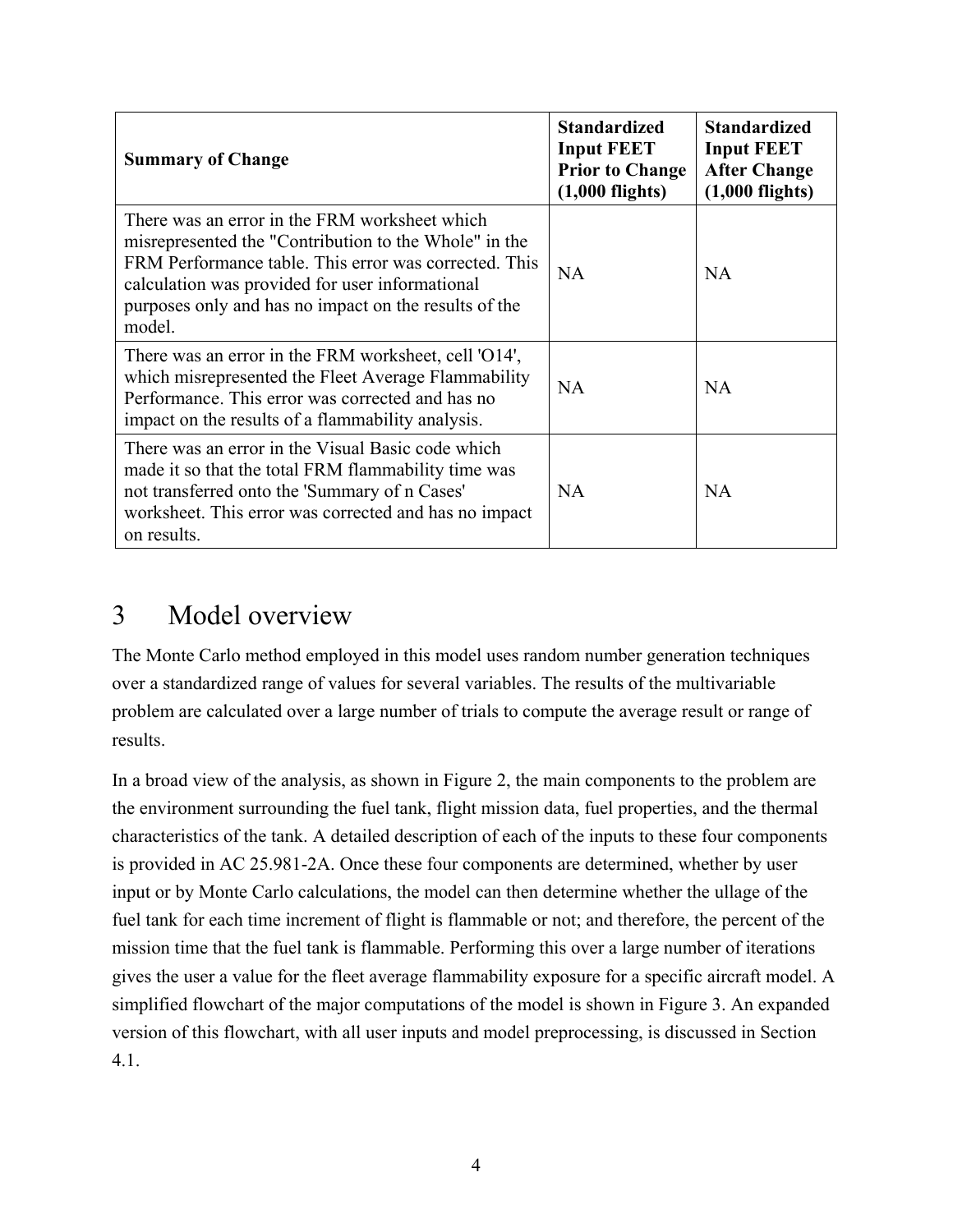

<span id="page-13-0"></span>Figure 2. Overview of the main components of the analysis and their associated inputs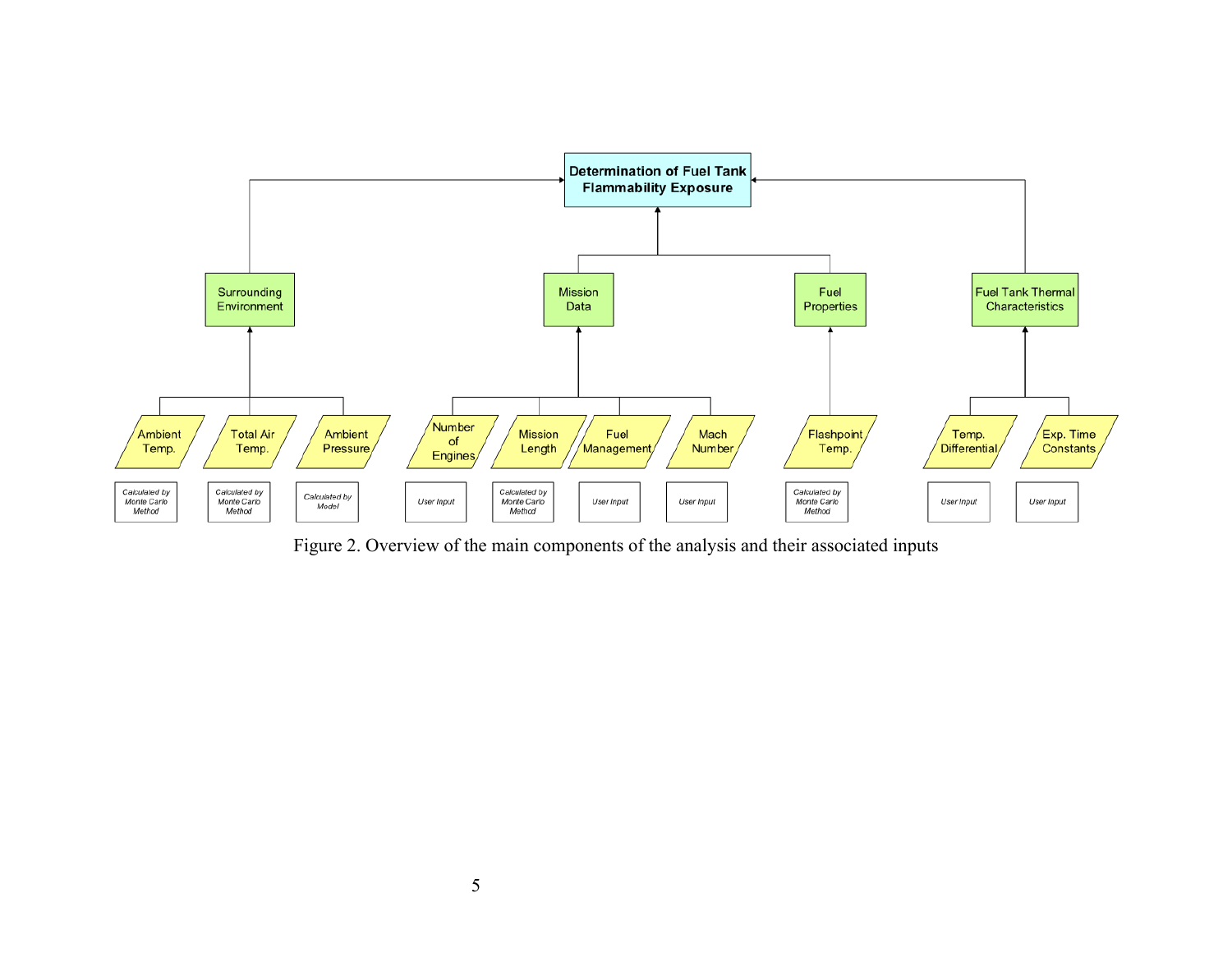



<span id="page-14-0"></span>The user should note that if the aircraft design uses complex fuel transfer features or other features that significantly influence the thermal characteristics between tanks, the model does not have the capability to analyze these effects. The user should refer to AC 25.981-2 for guidance in this case.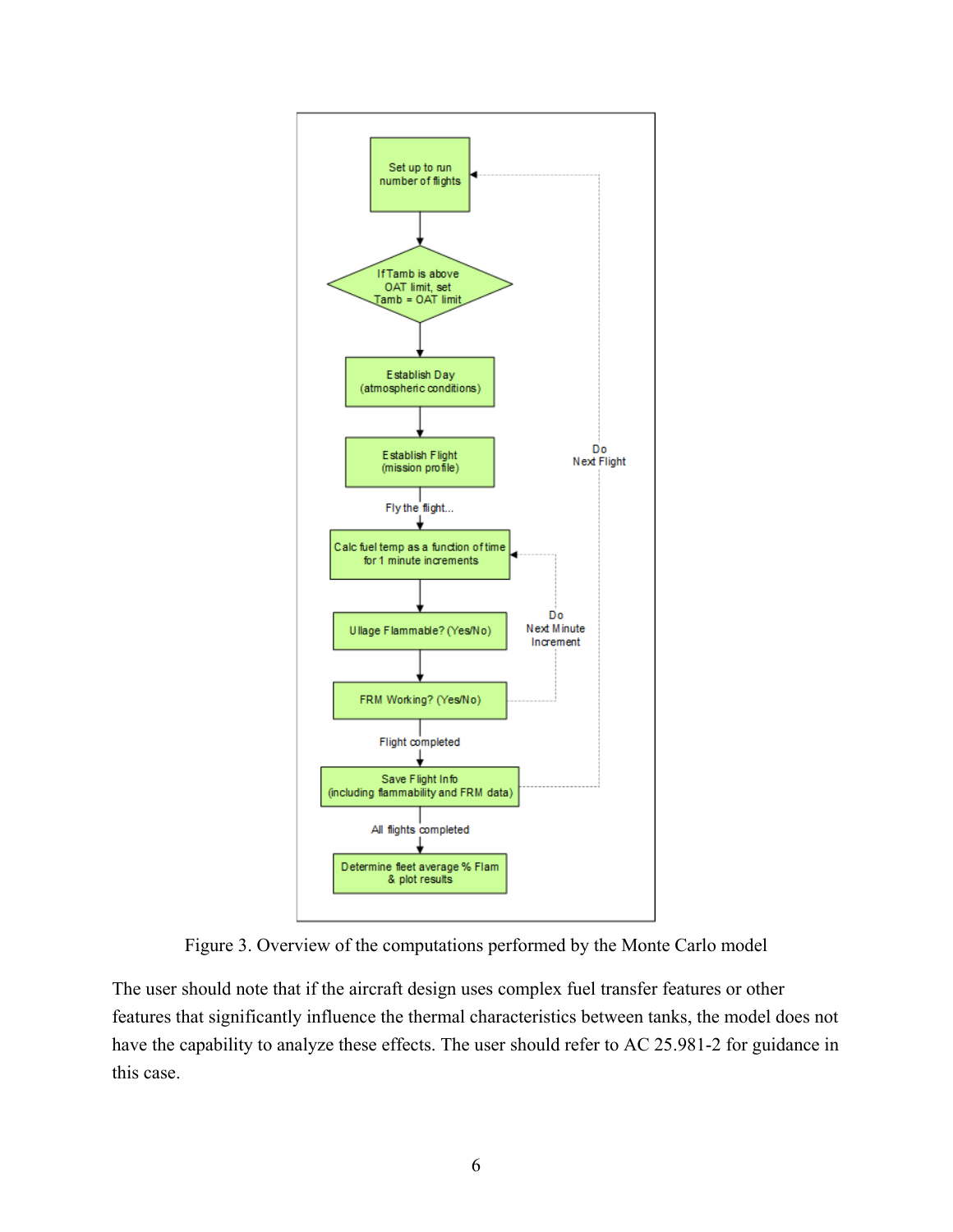The model was tested using Microsoft Excel 2000®, Microsoft Excel XP®, Microsoft Excel 2003<sup>®</sup> and Microsoft Excel 2016<sup>®</sup> on Microsoft Windows 2000<sup>®</sup>, Microsoft Windows  $XP^®$  and Microsoft Windows  $10^{\circledR}$  operating systems. Operation on all other versions of Microsoft Excel<sup>®</sup> and/or Microsoft Windows® is subject to further verification of the model.

# <span id="page-15-0"></span>3.1 Overview and description of model worksheets

The model consists of several separate worksheets that are used for notation to the user, data input, computation, and presentation of results. The worksheets can be separated into the categories shown in [Table 2.](#page-15-3) It should be noted that some worksheets appear in more than one category, as they serve multiple functions. In addition, the user can use several of these worksheets as tools to debug and fix any issues that may arise, such as discrepancies in expected versus actual results. Sections [3.1.1](#page-15-1) through [3.1.6](#page-16-3) discuss each worksheet and its function in detail.

In all worksheets, a yellow cell denotes a user input cell. Any cell not shaded yellow must remain untouched by the user unless approved by the Federal Aviation Administration (FAA).

<span id="page-15-3"></span>

| <b>Notation</b> | Data Input              | Computation                  | <b>Results</b>          |
|-----------------|-------------------------|------------------------------|-------------------------|
| Intro           | User Inputs and Results | Summary of n Cases           | User Inputs and Results |
|                 | <b>FRM</b>              | <b>Internal Calculations</b> | <b>FRM</b>              |
|                 |                         | Internal Calc 2              | Summary of n Cases      |
|                 |                         | Internal Calc 3              |                         |
|                 |                         | Internal Calc 4              |                         |

Table 2. Model worksheet categories

#### <span id="page-15-1"></span>3.1.1 Intro worksheet

When the computer model is first opened, the user is taken to the Intro worksheet. This worksheet provides a brief statement of the model's intended purpose, as well as several notes and limitations as to its use. On this worksheet, website addresses are provided where the user can find additional information, along with contact information for questions or comments regarding the model is provided. Additionally, the user can view a summary of changes made to the FTFAM from version 5 through the currently released version.

#### <span id="page-15-2"></span>3.1.2 User Inputs and Results worksheet

The User Inputs and Results worksheet is the main interface of the FTFAM. It contains all user inputs necessary for performing a Monte Carlo flammability analysis as well as the results from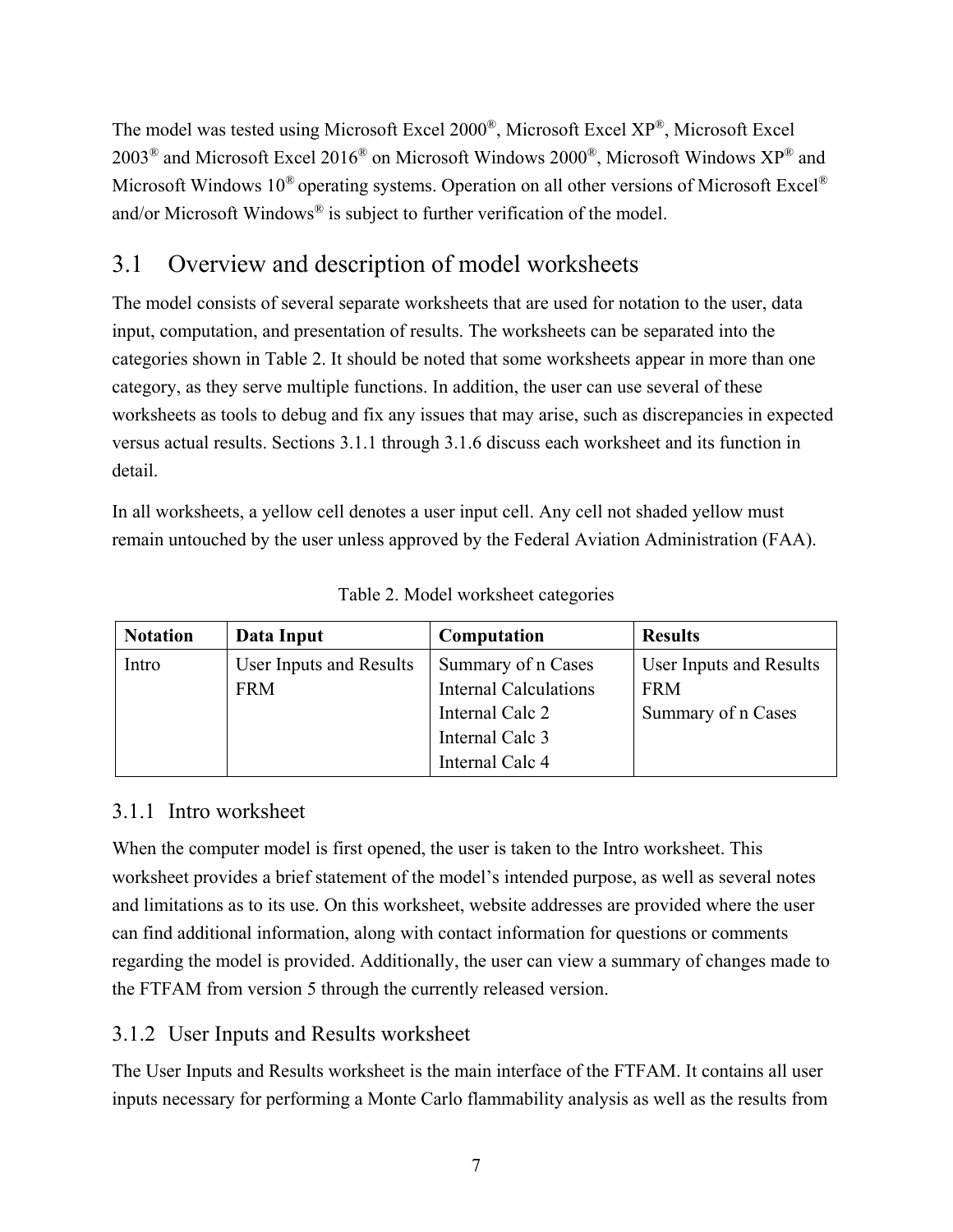the analysis. The inputs located on this worksheet are divided into six categories, each of which is discussed thoroughly in section [4.1.](#page-17-1) The results from the Monte Carlo analysis are displayed on this worksheet in the form of a graph depicting the percentage of flight time that the tank was flammable for each of the performed missions.

## <span id="page-16-0"></span>3.1.3 Flammability reduction method worksheet

It should be noted that this worksheet is not needed unless a FRM analysis is conducted. The FRM worksheet allows the user to evaluate the effectiveness of an FRM. The effectiveness of an FRM is separated into reliability and performance factors. The results of the FRM analysis are displayed on this page in the form of several different tables, all of which will be discussed in section [4.4.2.](#page-34-0)

## <span id="page-16-1"></span>3.1.4 Single-Flight worksheet

The Single-Flight worksheet allows the user to simulate and analyze a particular flight scenario. The user can either perform a single-flight scenario by entering flight time and temperature data specific to that flight or by entering a flight number from the Monte Carlo analysis. The results of the single-flight scenario are displayed in two graphical formats on this worksheet. It should be noted that when performing the Monte Carlo analysis, these plots depict the results of the last flight performed.

## <span id="page-16-2"></span>3.1.5 Summary of n Cases worksheet

The Summary of n Cases worksheet displays the results of each flight in a tabular format, sorted by the percentage of flight time that the fuel tank was flammable. Along with preflight ground time, flight time, and various flight-specific temperatures, this table also includes the amount of time that the tank was flammable, the amount of time that the FRM was maintaining an inert ullage, and the percentage of total flight time for both.

## <span id="page-16-3"></span>3.1.6 Internal Calculation worksheets

There are four Internal Calculation worksheets in the model that contain all the essential information processed by the model. All data inputs, calculated values, and the results are stored here for use by the program. All pertinent data are then copied to other worksheets to be displayed in a user-friendly fashion. These worksheets are only used by the model and should not be modified by the user in any way. They are provided to the user for troubleshooting purposes only.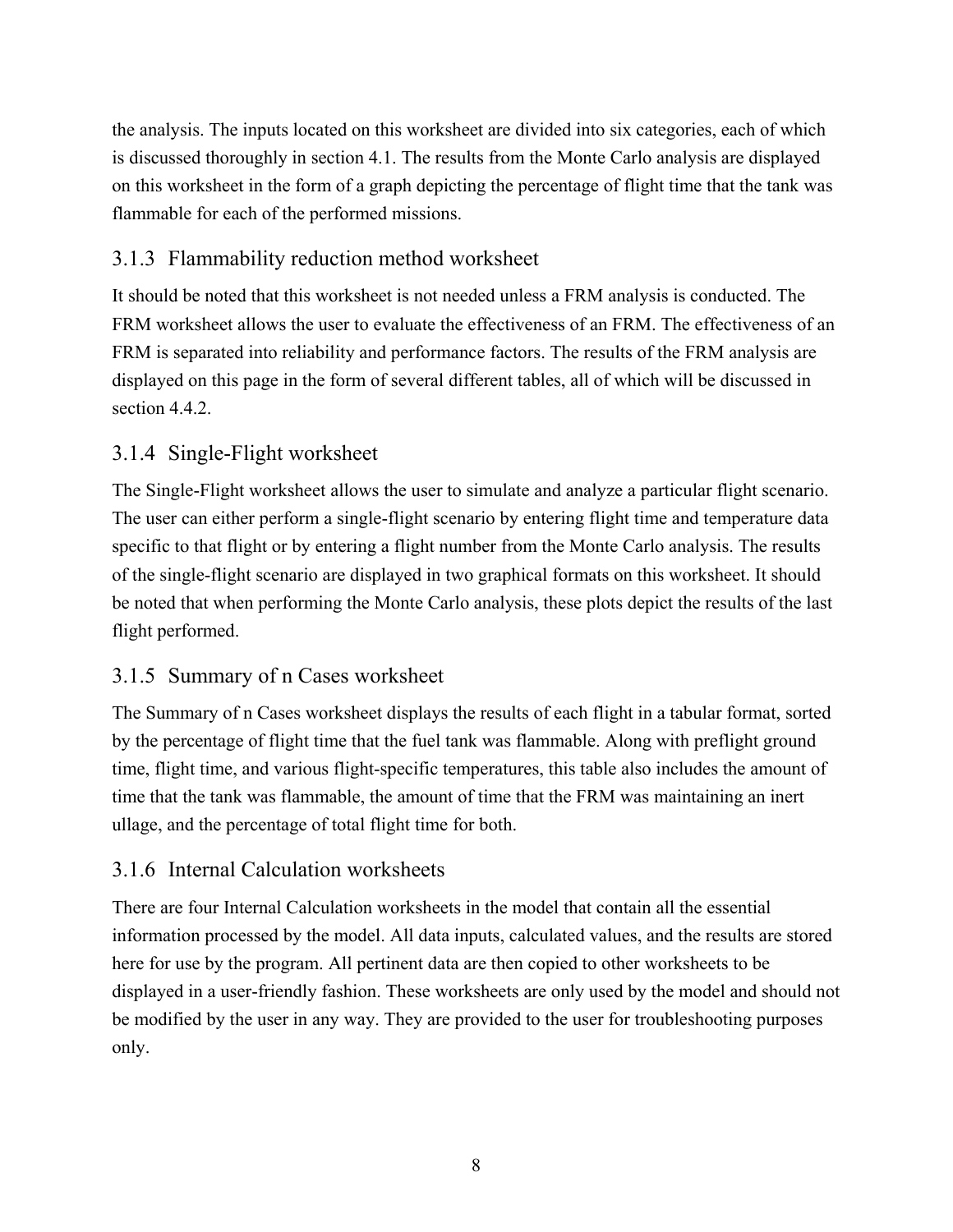# <span id="page-17-0"></span>4 Operation of the model

The main interface for general operation of the model is the User Inputs and Results worksheet. This worksheet contains all the input cells and various cells displaying much of the calculated results. Cells in this and all worksheets contained in the model are shaded according to their use. A yellow shaded cell indicates a user input; these are the only cells that should be modified by the user. A light blue shaded cell indicates a computed result, and the green shaded cells located throughout the model are buttons that perform an operation when left-clicked.

# <span id="page-17-1"></span>4.1 Monte Carlo analysis user inputs

[Figure 4](#page-18-0) shows a flowchart depicting the main computations of the FTFAM, including FRM computations, and the usage of each user input. When the Monte Carlo analysis is being performed without an FRM, there are six user input categories.

- Airplane Data
- **Flight Data**
- **Fuel Tank Usage Data**
- Body Tank Input Data
- Fuel Tank Thermal Data
- **Multiflight Monte Carlo Data**

There are six blocks in the User Inputs and Results worksheet corresponding to these categories, as shown in [Figure 5.](#page-19-1) Sections [4.1.1](#page-19-0) through [4.1.6](#page-28-0) define and discuss each of the parameters within each category.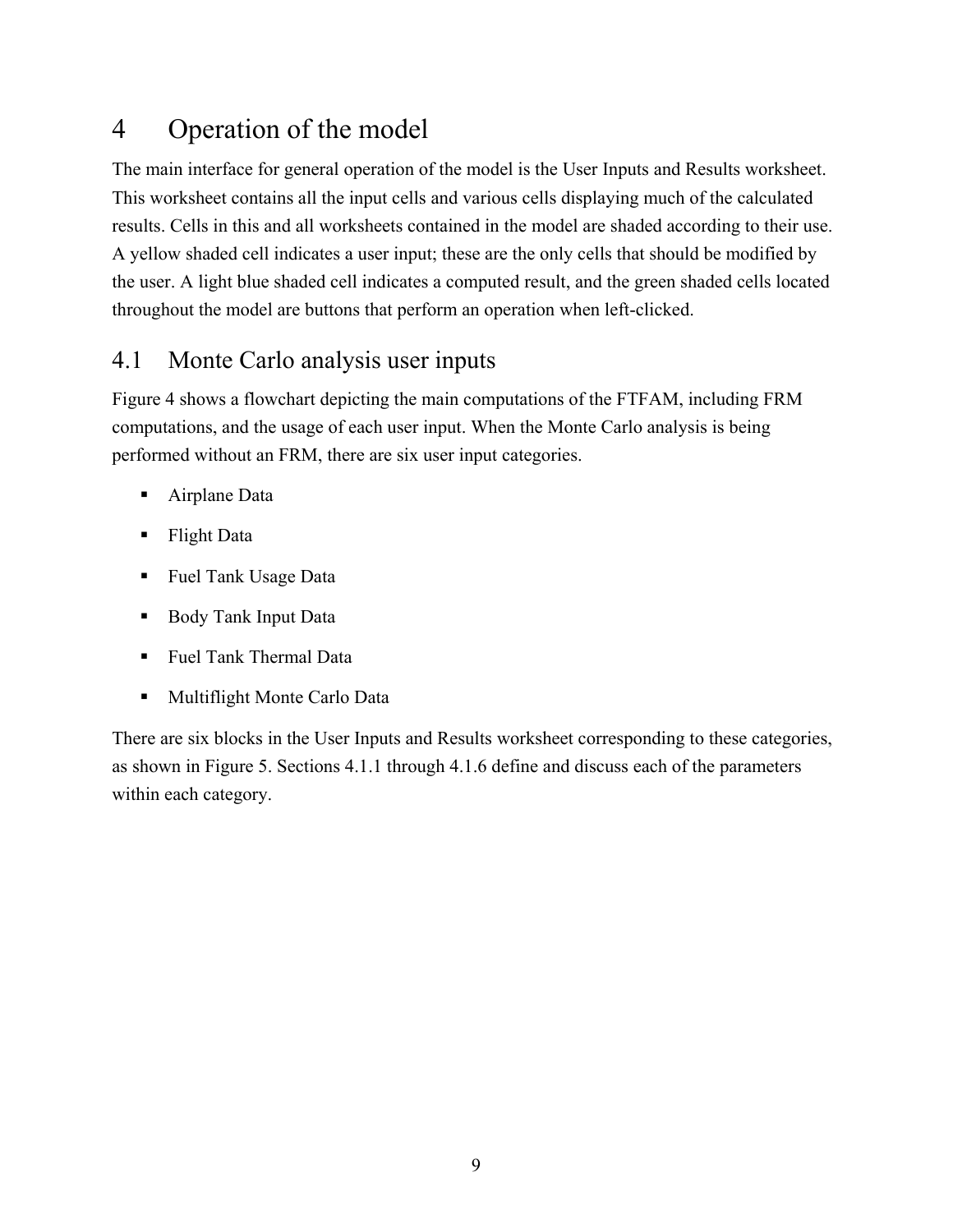

<span id="page-18-0"></span>Figure 4. Flowchart of Monte Carlo model operation, including FRM computations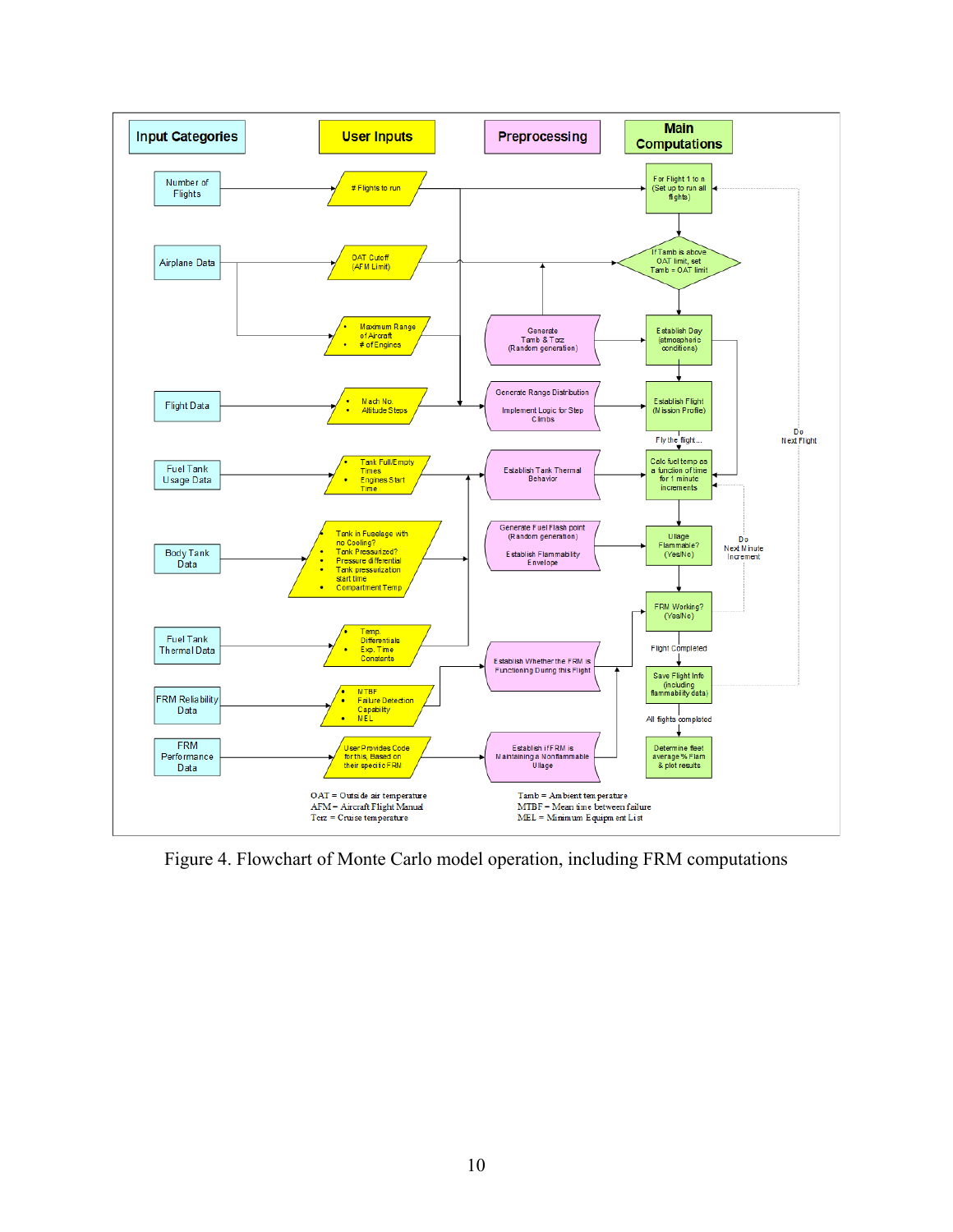| <b>Airplane Data</b>          |                                                         |                         |                          |
|-------------------------------|---------------------------------------------------------|-------------------------|--------------------------|
|                               |                                                         |                         | <b>NM</b>                |
|                               | <b>Maximum Range</b>                                    | 4500                    |                          |
|                               | <b>Number of Engines</b>                                | $\overline{2}$          |                          |
|                               | <b>Resultant Maximum Flight Time=</b>                   | 610                     | minutes                  |
|                               |                                                         |                         |                          |
|                               | <b>OAT Limit=</b><br><b>OAT cutoff (AFM Limitation)</b> | 130                     | Deg F                    |
|                               |                                                         |                         |                          |
|                               |                                                         |                         |                          |
| <b>Flight Data</b>            |                                                         |                         | <b>Tank Ram Recovery</b> |
|                               | <b>Cruise Mach Number</b>                               | 0.81                    | % of Ptotal<br>0.35      |
|                               | <b>Cruise Altitude Steps</b>                            | 31000                   | ft                       |
|                               |                                                         | 35000                   | ft                       |
|                               |                                                         | 39000                   | ft.                      |
|                               |                                                         |                         |                          |
|                               |                                                         |                         |                          |
| <b>Fuel Tank Usage Data</b>   |                                                         |                         |                          |
|                               | <b>Tank Full any time before</b>                        | 610                     | minutes before touchdown |
|                               | Tank empty any time after                               | 500                     | minutes before touchdown |
|                               | <b>Engines or equipment started at</b>                  | 90                      | minutes prior to takeoff |
|                               |                                                         |                         |                          |
|                               |                                                         |                         |                          |
|                               |                                                         |                         |                          |
| <b>Body Tank Input Data</b>   | Set all values to zero if tank is not a body tank.      |                         |                          |
|                               | Tank in the fuselage with no cooling from outside air   | $\mathbf{0}$            | $1 = Yes$ , $0 = No$     |
|                               | Tank pressurized in flight,                             | $\mathbf{0}$            | $1 = Yes, 0 = No$        |
|                               | Pressure differential relative to ambient               | $\mathbf{0}$            | psi                      |
|                               | Tank is pressurized                                     | $\overline{\mathbf{0}}$ | minutes before takeoff   |
|                               | Temperature of compartment surrounding tank             | $\mathbf{0}$            | Deg F                    |
|                               |                                                         |                         |                          |
|                               |                                                         |                         |                          |
| <b>Fuel Tank Thermal Data</b> |                                                         |                         |                          |
|                               | The fuel is assumed to be loaded at ambient temperature |                         |                          |
|                               | <b>Tank Constants, Ground Conditions:</b>               | Eng.OFF                 | <b>EngON</b>             |
|                               | <b>Equilibrium DeltaTemp</b>                            | 60                      | Deg F<br>60              |
|                               |                                                         |                         |                          |
|                               | <b>Exponential time Constant -Tank near Empty</b>       | 200                     | <b>Minutes</b><br>200    |
|                               | <b>Exponential time Constant -Tank near Full</b>        | 400                     | 400<br><b>Minutes</b>    |
|                               | <b>Tank Constants, Flight Conditions:</b>               |                         |                          |
|                               | <b>Equilibrium DeltaTemp</b>                            | 60                      | Deg F                    |
|                               | <b>Exponential time Constant -Tank near Empty</b>       | 200                     | <b>Minutes</b>           |
|                               | <b>Exponential time Constant -Tank near Full</b>        | 400                     | <b>Minutes</b>           |
|                               |                                                         |                         |                          |

| <b>Multiflight Monte Carlo: Number of Flights</b> |         | <b>Freeze random numbers</b> |
|---------------------------------------------------|---------|------------------------------|
|                                                   |         | <u>I</u> 1=Yes. 0=No         |
| <b>Number of Flights</b>                          | 100.000 | Warm day analysis only       |
|                                                   |         | 1=Yes. 0=No                  |

Figure 5. The six data blocks of the user inputs and results worksheet

## <span id="page-19-1"></span><span id="page-19-0"></span>4.1.1 Airplane data

The airplane data that are required to perform the Monte Carlo calculations include the maximum range of the aircraft, the number of engines, and the outside air temperature (OAT)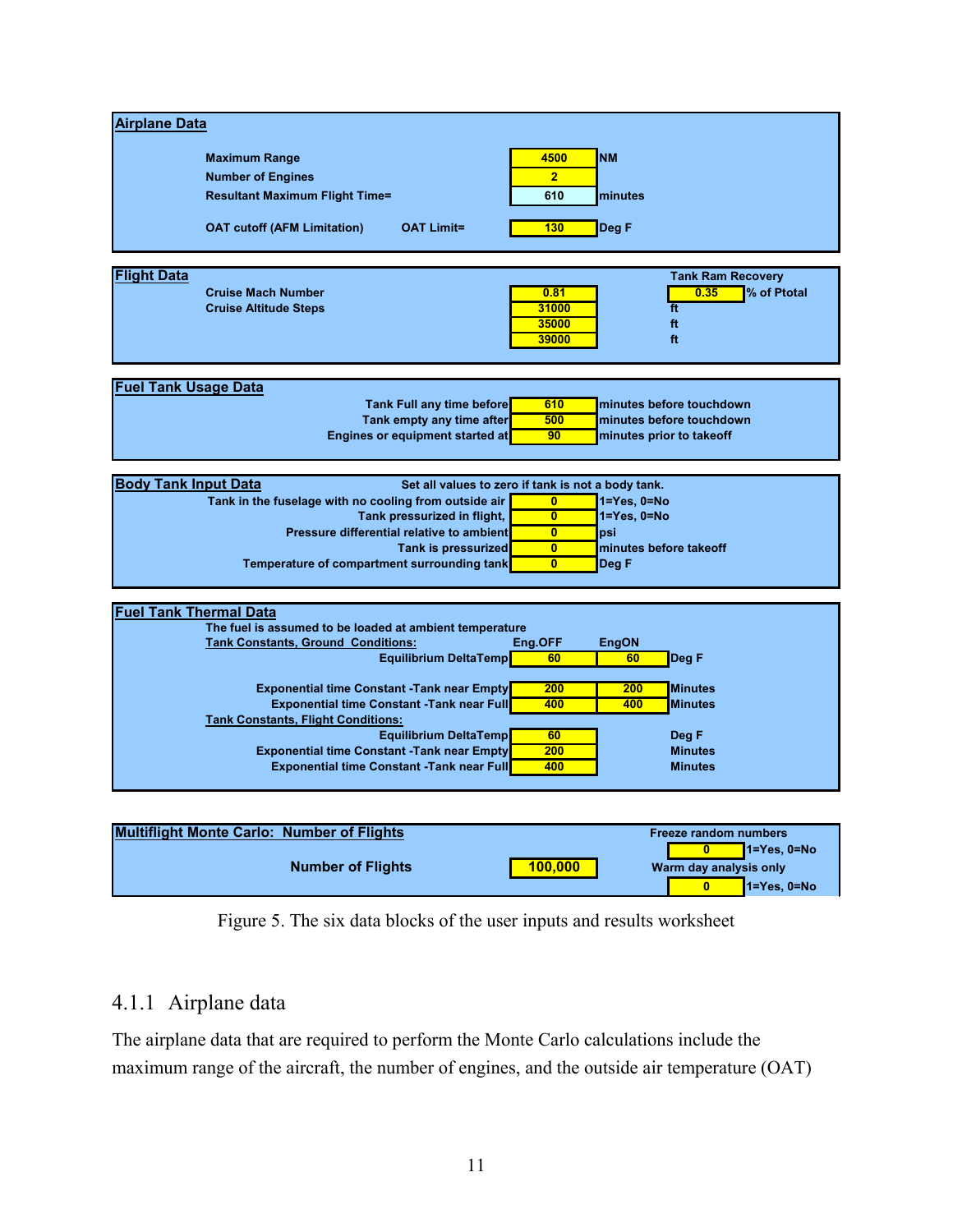cutoff limit. These inputs are located in the Airplane Data block on the User Inputs and Results worksheet, as shown in [Figure 6.](#page-20-0)



Figure 6. Airplane data block

#### <span id="page-20-2"></span><span id="page-20-0"></span>*4.1.1.1 Maximum range of aircraft*

The maximum range of the aircraft along with the number of flights to be performed (section [4.1.6.1\)](#page-29-2) is used by the model to develop a mission distribution. [Figure 7](#page-20-1) shows a sample mission distribution for an aircraft with a maximum range of 4,500 nautical miles (nm) and 100,000 total flights. This distribution data is used by the model to randomly select a mission length for each flight that the model generates, while preserving the accuracy in the overall distribution of flights.



Figure 7. Mission distribution for 100,000 flights with a maximum range of 4,500 nm

<span id="page-20-1"></span>It should be noted that this input value is the maximum range of the aircraft for a normal mission during revenue operation. It is not the absolute maximum range of the aircraft without a payload. This maximum range is also used, along with the cruise Mach number (section [4.1.2.1\)](#page-22-2), to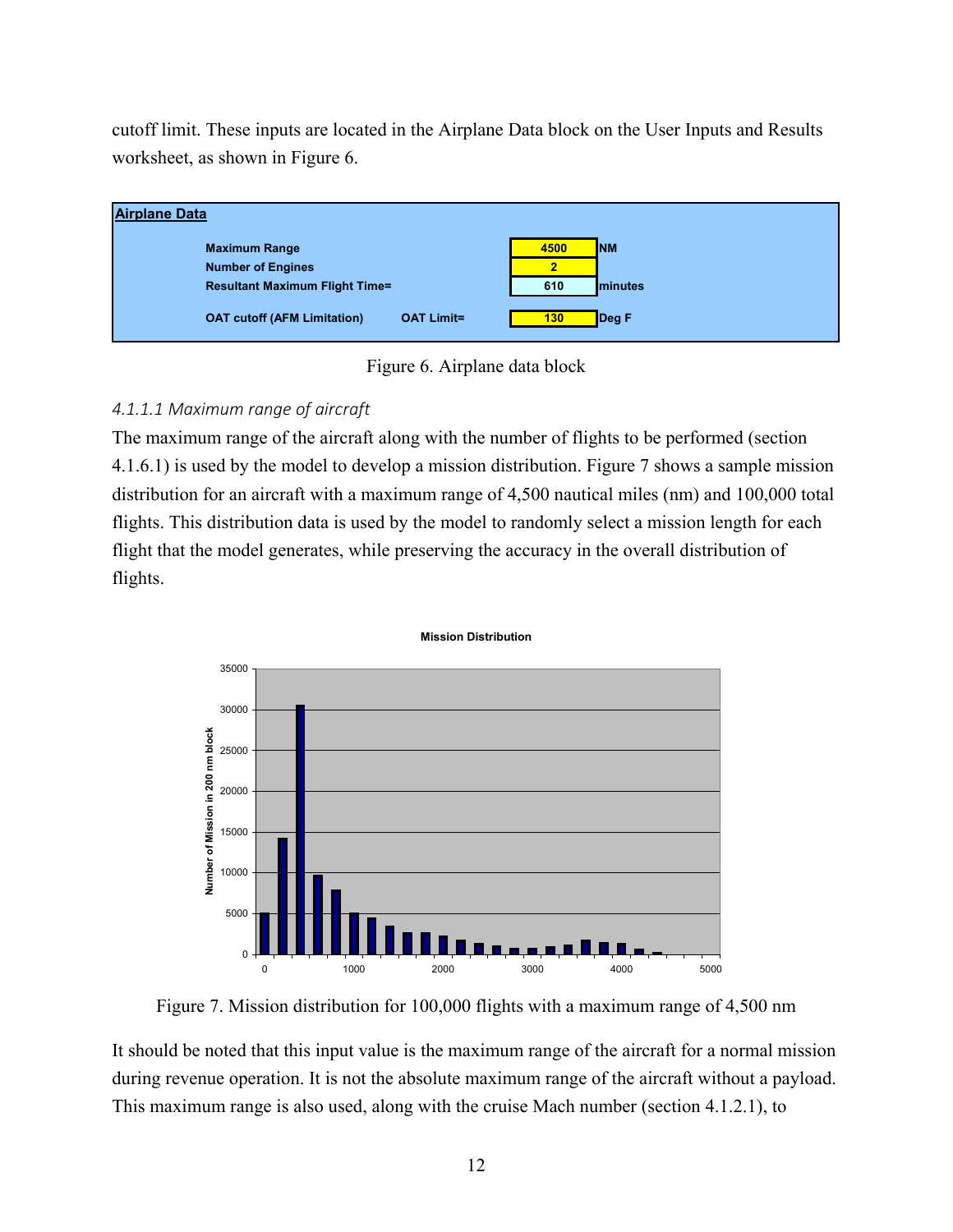determine the maximum flight time. The flight time is also displayed in the Aircraft Data block of the User Inputs and Results worksheet.

To develop an overall mission profile for a particular flight, pre- and post-flight is added as ground time to each randomly selected flight time. The preflight ground time is set by the model as 30 minutes for short flights (less than 3 hours), 45 minutes for mid-length flights (between 3 and 4 hours), and 90 minutes for long flights (greater than 4 hours). The post-flight ground time is set by the model at 30 minutes for all flights. Flights performed by the model are restricted to no less than 15 minutes in duration.

#### <span id="page-21-1"></span>*4.1.1.2 Number of engines*

The model uses the number of engines, along with individual flight mission lengths, to determine the appropriate amount of time for the aircraft to climb to its cruise altitude for each flight. [Table](#page-21-0)  [3](#page-21-0) shows the amount of time for the aircraft to climb to cruise level that is used by the model based on flight mission length and number of engines. The model then uses this and the cruise altitude to determine the climb rate for each flight.

It should be noted that descent rates, unlike climb rates, are fixed in the model and do not vary based on airplane type. The descent time is calculated by the model using descent rates of 2500 ft/min down to 4000 ft and 500 ft/min from 4000 ft to touchdown.

<span id="page-21-0"></span>

| Number of      | <b>Mission Length (Percent of Absolute Maximum Range)</b> |         |         |          |           |      |  |
|----------------|-----------------------------------------------------------|---------|---------|----------|-----------|------|--|
| <b>Engines</b> | $<$ 20%                                                   | $<$ 40% | $<60\%$ | $< 80\%$ | $< 100\%$ | 100% |  |
|                | 20                                                        | 20      | 30      | 30       | 35        | 35   |  |
|                | 25                                                        | 30      | 35      | 35       | 40        | 40   |  |
|                | 25                                                        |         |         | 40       | 4:        | 50   |  |

Table 3. Time to climb to cruise altitude (in minutes)

#### *4.1.1.3 Outside air temperature cutoff limit*

This cell allows the user to input a temperature cutoff point for the case where the operation of an aircraft is limited to a maximum temperature as specified in the Aircraft Flight Manual (AFM). In any case that the random ambient OAT is above this limit, the model, instead of using the OAT, will use the OAT cutoff limit temperature that was entered by the user. Operating in this manner simulates the aircraft waiting until the OAT cools to within the AFM limits.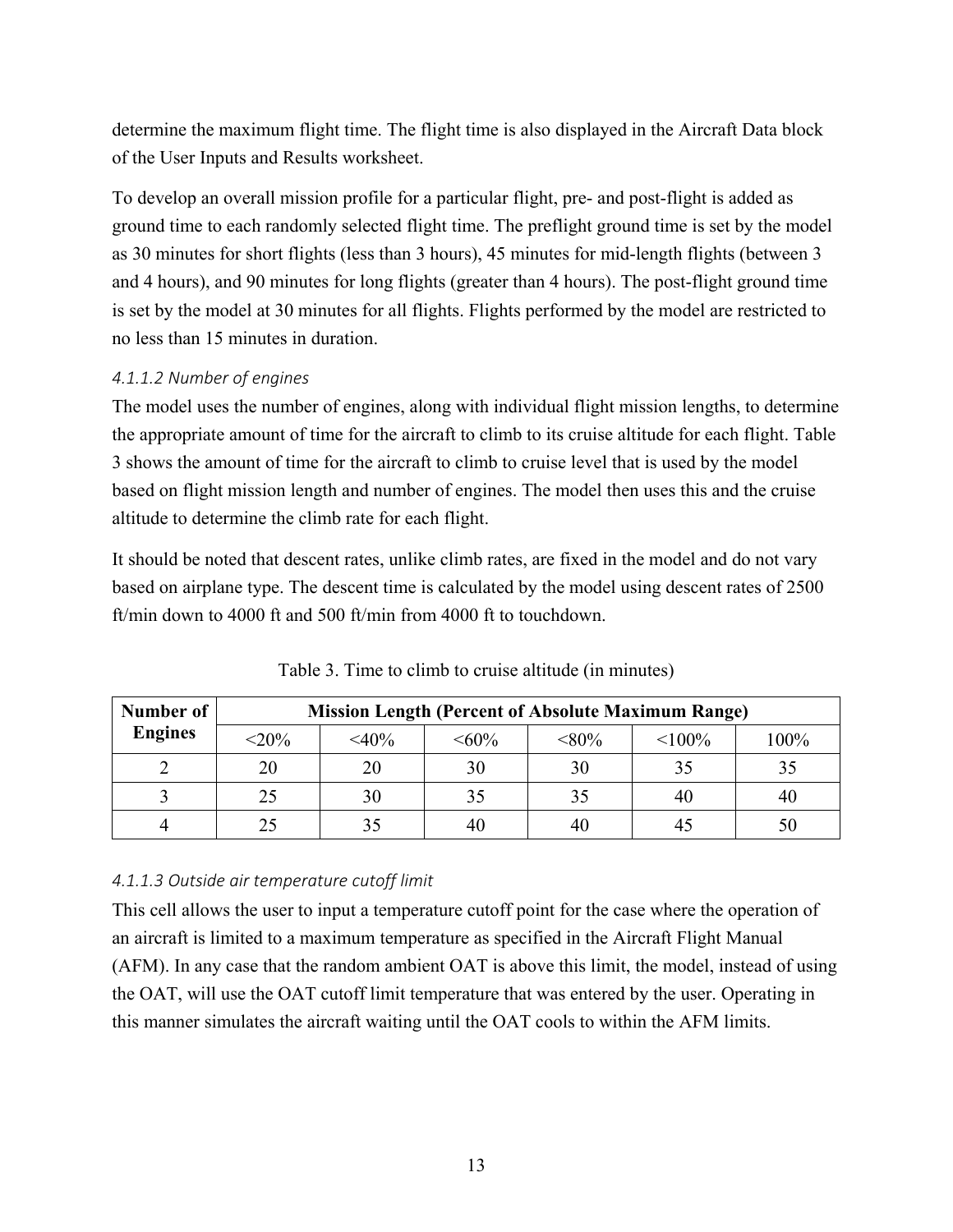If there is no cutoff temperature limit, the user should input into this cell a large number outside the range of ambient temperatures, such as  $150^{\circ}$ F, so that the OAT cutoff limit will not be activated.

### <span id="page-22-0"></span>4.1.2 Flight data

The flight data that are required to perform the Monte Carlo calculations are the cruise Mach number, altitude steps and tank ram recovery. These inputs are located in the Flight Data block of the User Inputs and Results worksheet, as shown in [Figure 8.](#page-22-1)





#### <span id="page-22-2"></span><span id="page-22-1"></span>*4.1.2.1 Cruise Mach number*

The cruise Mach number input is the Mach number at cruise altitude during typical revenue operation. The Mach number is used by the model to determine each flight profile and flight time.

#### *4.1.2.2 Cruise altitude steps*

This set of altitudes define the step cruise levels used by the program. For airplanes that typically do not use a three-step profile, all three values can be set to be equal. The climb between these steps is treated as instantaneous, as opposed to the climb rate used from takeoff to the first cruise level, as discussed in section [4.1.1.2.](#page-21-1) The way that the model treats the cruise altitude steps is broken into four categories:

- Flight Times Less Than 50 Minutes—The flight time is divided with 40% allocated for climb and 60% for descent. For very short flights, it is possible that the first altitude step will never be reached. Due to the variable climb rates (discussed in section [4.1.1.2\)](#page-21-1), a short amount of cruise time is possible in these flights. In cases where this occurs, the first altitude step is used.
- Flight Times Between 50 and 100 Minutes—The flight cruises at the first altitude step and does not step to the other levels.
- Flight Times Between 100 and 200 Minutes—Two cruise step altitudes are used, with the step increase occurring midway through cruise time.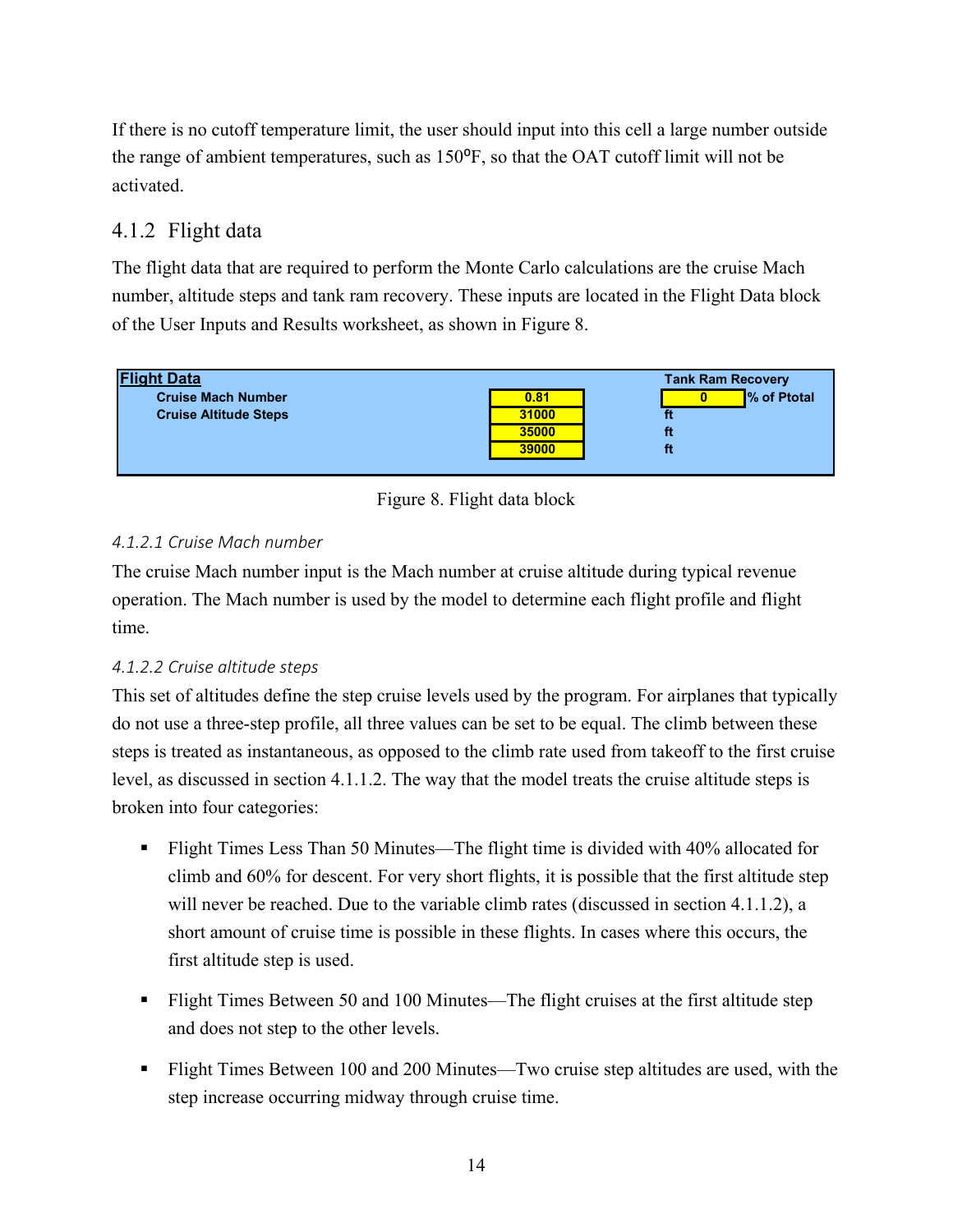Flight Times Over 200 Minutes—Three cruise step altitudes are used, with the cruise time equally split three ways.

For example, if 31-, 35-, and 39-thousand foot altitude steps were entered, possible flight profiles generated for short, medium-length, and long flights are shown in [Figure 9.](#page-23-0) The 30-, 45-, and 90 minute preflight and 30-minute post-flight ground times (see section [4.1.1.1\)](#page-20-2) are also included in [Figure 9.](#page-23-0)



<span id="page-23-0"></span>Figure 9. Possible flight profiles generated with 31-, 35-, and 39-thousand foot cruise altitude steps

For flights longer than two hours, the model uses a routine to introduce a different ambient temperature for the latter stages of flight and landing to replicate the aircraft flying into a new climate. This is performed by the model by ramping to the new temperature over a 45-minute period starting just after the midway point of the cruise cycle. Once at the new temperature (climate), the flight continues to land with a new ground ambient temperature.

#### *4.1.2.3 Tank ram recovery*

The ram recovery of the tank vent can have an effect on flammability exposure. As such, the user may input the tank ram recovery as a percentage of the total ram recovery pressure. If ram recovery is used, the input should be verified by analysis and flight test data.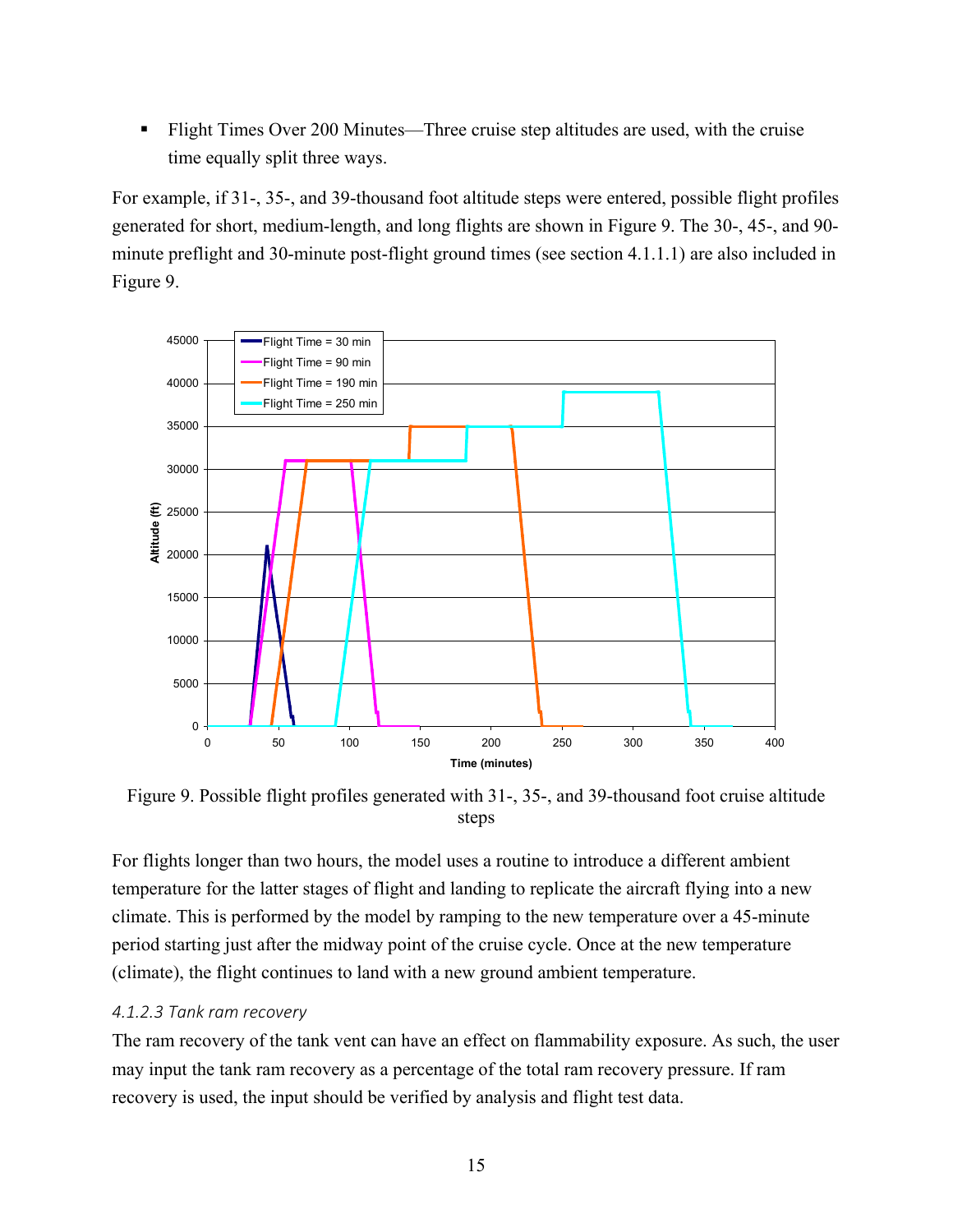### <span id="page-24-0"></span>4.1.3 Fuel tank usage data

Data concerning fuel tank usage that are required to perform the Monte Carlo calculations are the tank full and empty times and the engine start times. These inputs are located in the Fuel Tank Data block of the User Inputs and Results worksheet, as shown in [Figure 10.](#page-24-1)

| <b>Fuel Tank Usage Data</b> |                                  |                 |                           |
|-----------------------------|----------------------------------|-----------------|---------------------------|
|                             | <b>Tank Full any time before</b> | 610             | Iminutes before touchdown |
|                             | Tank empty any time after        | 500             | Iminutes before touchdown |
|                             | Engines or equipment started at  | 90 <sub>o</sub> | minutes prior to take off |

Figure 10. Fuel tank usage data block

#### <span id="page-24-1"></span>*4.1.3.1 Tank full and empty times*

The model uses the time prior to touchdown that the tank is full and empty to calculate the lapse rate for the fuel temperature. This lapse rate allows the calculation of the fuel temperature at each time step during the flight.

[Figure 11](#page-25-1) is a graphical representation of the tank full and empty times measured prior to touchdown for each tank type (center wing tank [CWT], auxiliary tank, and main tank with reserves) for a maximum-range flight.

For a CWT that is used first, the tank full time would be the maximum flight time, while the tank empty time would be the time prior to touchdown that the tank becomes empty. Therefore, for shorter flights, the tank would be empty at takeoff.

For an auxiliary tank, which is used next in the flight cycle, the tank will remain full in the early part of long flights; thus, the tank full time is the time prior to touchdown that the fuel starts to be depleted. Similar to the CWT, the tank empty time would be the time prior to touchdown that the tank becomes empty. However, it should be noted that for a main tank with reserves the term empty is defined as the tank's reserve level, not an actual empty tank. As such, the tank empty time for a main tank with reserves would be 0 minutes prior to touchdown, not the time that the tank runs dry. Similarly, the thermal data (see section [4.1.5\)](#page-26-0) for an empty main tank with reserves would be for a tank at reserve levels, not empty levels.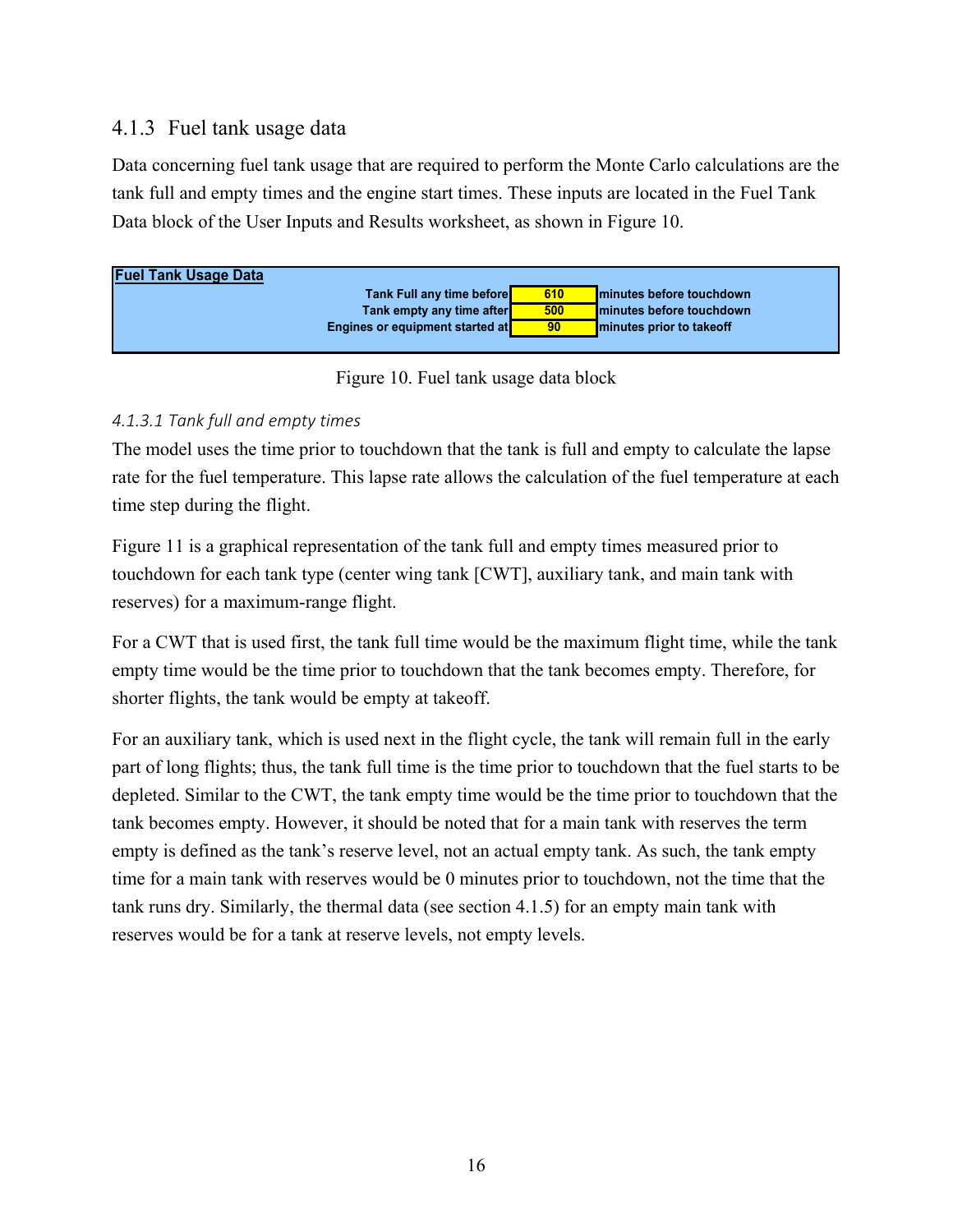

Figure 11. Usage of tank full and empty times for a maximum-range flight

#### <span id="page-25-1"></span>*4.1.3.2 Engine start time*

The program assumes that normal heat loads (e.g., environmental control systems) are operating from the start of the flight. The engine start time cell gives the option to simulate a fuel tank with additional heat input from engines and/or systems. For example, some airplanes have hydraulic heat exchangers, engine oil and fuel recirculation features, or other systems that add heat to the tank.

The input value for this cell is the time prior to takeoff that the engines and/or systems start adding heat to the tank. This value will vary by airplane utilization. For example, longer-range airplanes typically have much longer times, where the engines and/or systems function on the ground. The change in actual thermal effects from operating these engines and/or systems is entered in as a difference in thermal time constants from when the systems are inoperable (see section [4.1.5.2\)](#page-28-1).

#### <span id="page-25-0"></span>4.1.4 Body tank input data

The body tank data needed for the model consists of five inputs that allow the user to study tanks that are completely enclosed in the fuselage, or a similar container, with no direct cooling to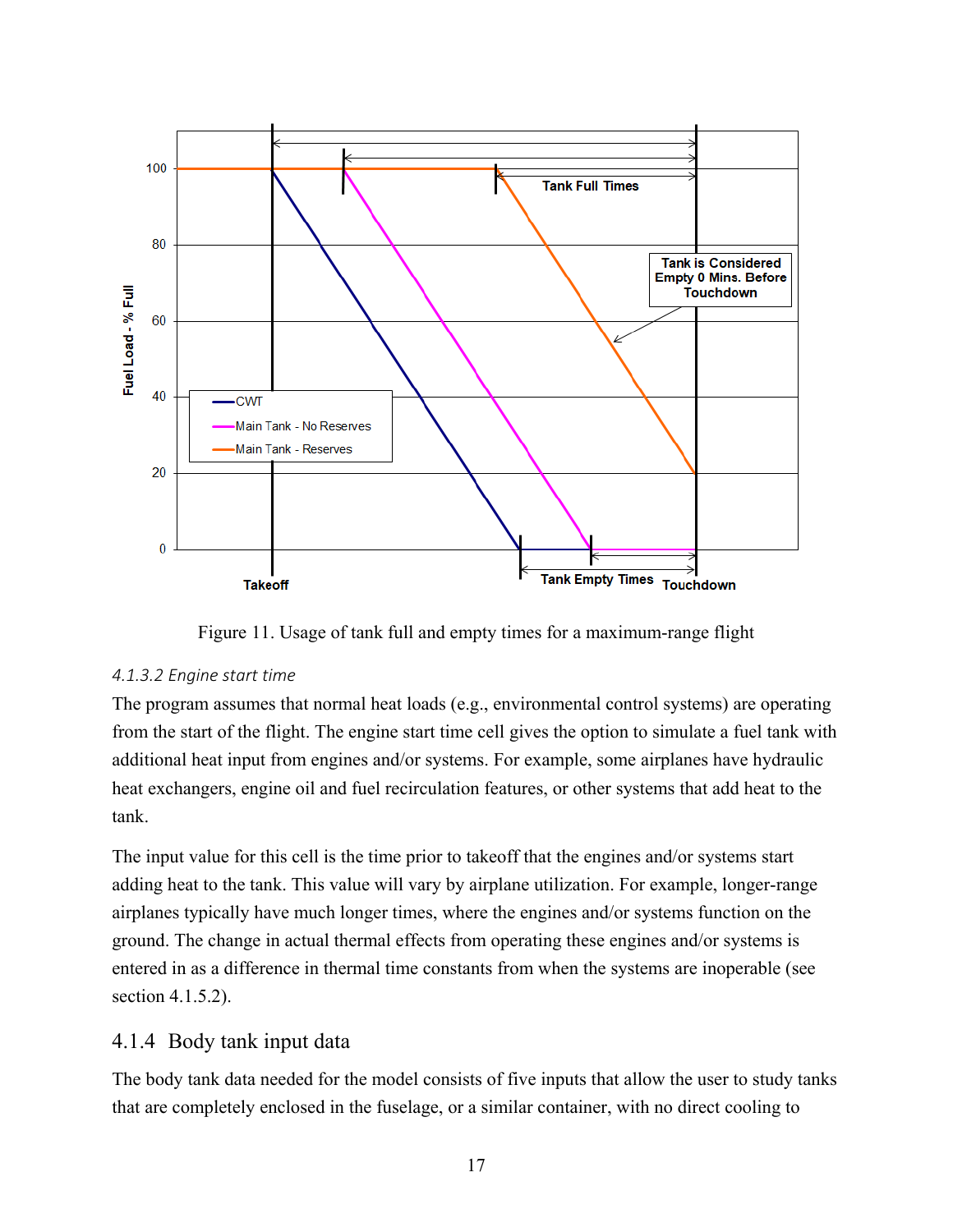ambient air. It allows the calculated temperatures of the fuel tank to be controlled by the temperature of the compartment in which it is contained. In addition, the tank may be set to be pressurized in flight, or vented to ambient pressure based on the design of the tank. It should be noted that if the tank of interest is not a body tank, all five input cells should be set to zero. These inputs are located in the Body Tank Input Data block within the User Inputs and Results worksheet, as shown in [Figure 12.](#page-26-1)



Figure 12. Body tank input data block

<span id="page-26-1"></span>The first input asks the user if the tank of interest is located in the fuselage with no direct cooling from ambient air (i.e., if it is a body tank). The user should enter the numeral 1 here if it is a body tank, and 0 if it is not. Next, the user must indicate if the tank is pressurized in-flight. Again, the user should enter the numeral 1 if it is, 0 if it is not. If 0 is entered in this cell, the tank pressure will then be set to the altitude of the airplane at each time step.

If the tank is pressurized in-flight, the user must then enter the pressure differential, relative to ambient pressure, that the tank is pressurized to. The user must also input the time prior to takeoff at which the tank pressurization system becomes active. These inputs should be established based on validated values, because the pressure altitude of the tank will vary based on tank vent designs and will have a significant effect on flammability.

The final piece of required body tank information is the temperature of the compartment surrounding the tank. At the start of the flight (i.e., time  $= 0$ ), the fuel tank temperature is set to ambient to represent the fuel loaded from the ground supply. The fuel will then cool (or heat) to the surrounding compartment temperature using the exponential time constants for ground conditions discussed in section [4.1.5.2.](#page-28-1)

## <span id="page-26-0"></span>4.1.5 Fuel tank thermal data

The fuel tank thermal data required to perform the Monte Carlo calculations are the temperature differential to both the ambient and total air temperature (TAT) as well as a number of exponential time constants.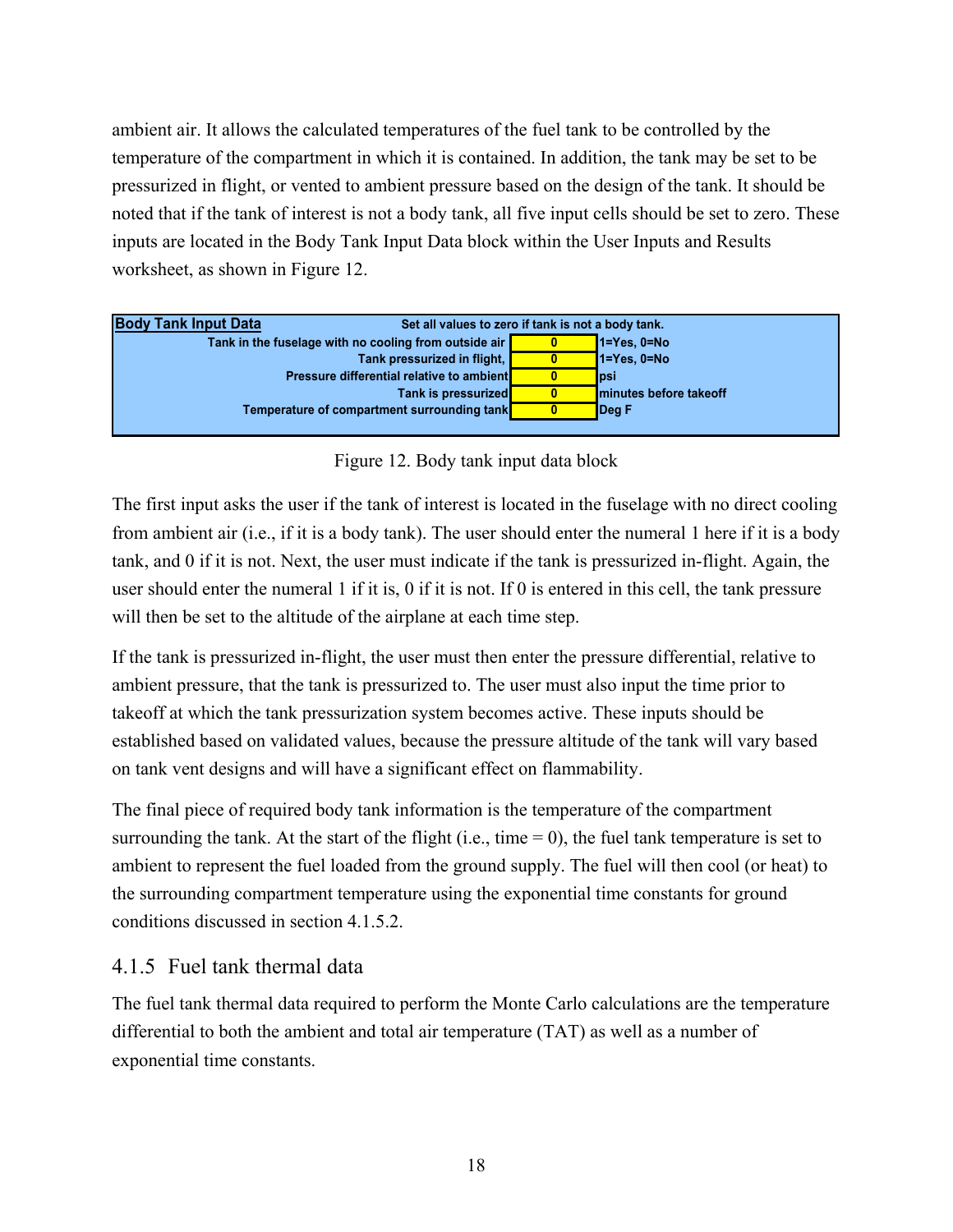The model assumes that the fuel is loaded at the start of the mission (i.e., time  $= 0$ ). The time constants required are then used to determine the manner in which the fuel will heat or cool in response to its surroundings. These time constants are inputted for a near empty and a near full tank, both on the ground and in-flight. In addition, for ground conditions, these values must be entered with and without the engines running. The tank thermal data is critical to achieving accurate results with the FTFAM, and as such, all inputs must be validated through flight test data or a thorough thermal analysis.

These inputs are located in the Fuel Tank Thermal Data block within the User Inputs and Results worksheet, as shown in [Figure 13.](#page-27-0)



Figure 13. Fuel tank thermal data block

#### <span id="page-27-1"></span><span id="page-27-0"></span>*4.1.5.1 Temperature differential relative to ambient and TAT*

The Equilibrium DeltaTemp input cell is the fuel temperature differential relative to ambient temperature that will be reached given sufficient time. This value must be determined from a thermodynamic analysis of the tank and the surrounding systems. In addition, this value must be entered with and without the engines and/or systems running to better represent the heat input to the fuel tank from the engines or other equipment.

Similarly, for flight conditions, the user must input the fuel temperature differential relative to the TAT that will be reached given sufficient time. If the tank is in the fuselage with no cooling from outside air, then this input would be relative to the surrounding compartment temperature.

It is assumed that the flight thermal data entered includes heat input from the engines and systems.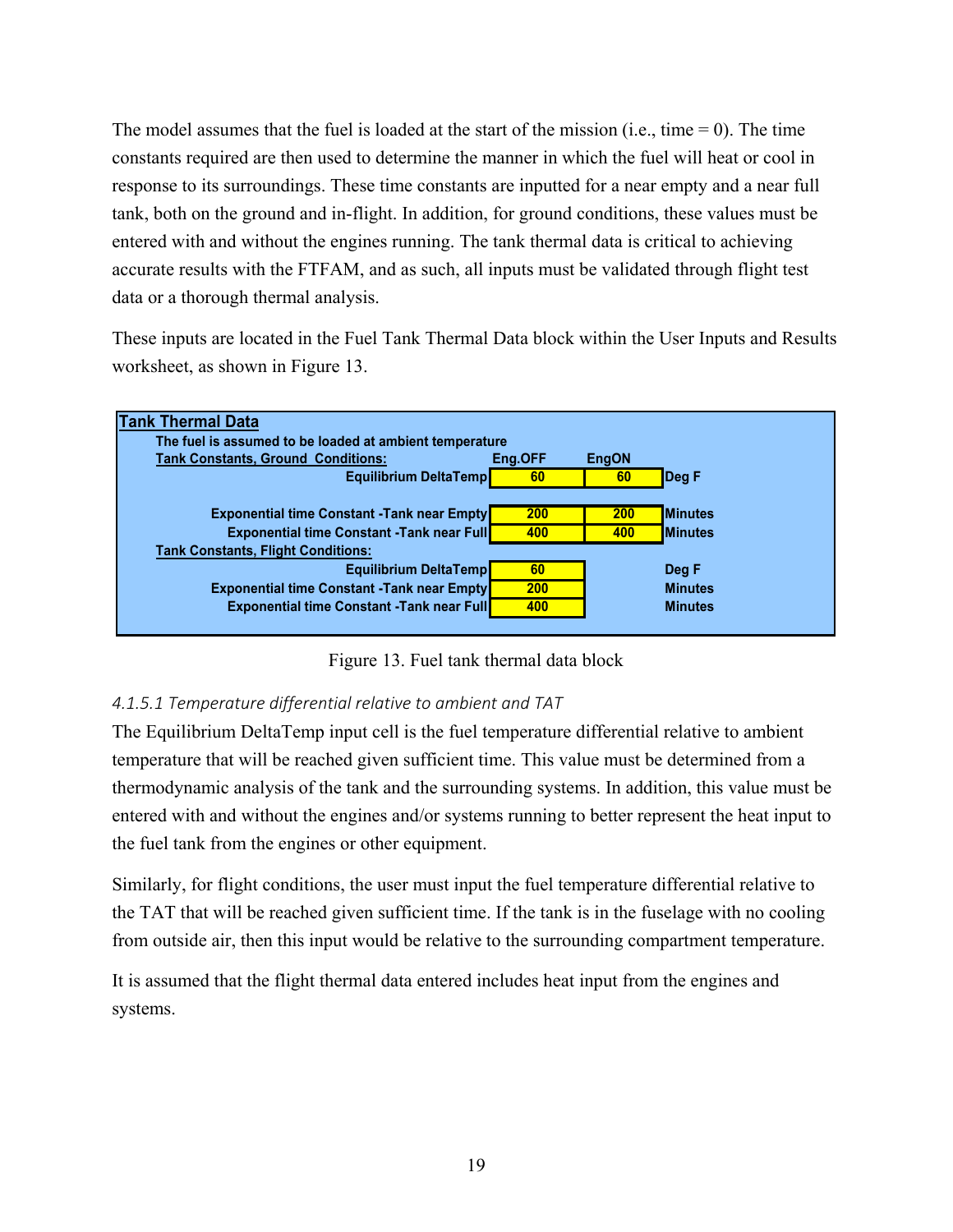#### <span id="page-28-1"></span>*4.1.5.2 Exponential time constants*

There are six exponential time constants required as input, which define how the fuel in the tank heats or cools in response to heat input:

- Ground condition, tank near empty, engines off
- Ground condition, tank near empty, engines on
- Ground condition, tank near full, engines off
- Ground condition, tank near full, engines on
- In-flight condition, tank near empty
- In-flight condition, tank near full

The fuel is assumed to heat or cool according to a normal exponential transition as shown in equation 1, where  $t$  is the time constant at the current time step and  $T_{final}$  is the long-term equilibrium fuel temperature (discussed in section [4.1.5.1\)](#page-27-1). Additionally, the model assumes a linear change in time constants as fuel is burned and the tank moves from a full to empty state.

$$
\frac{T_{fuel,i} - T_{fuel,i-1}}{T_{final} - T_{fuel,i-1}} = 1 - e^{-t/\tau}
$$

All time constants must be determined either by flight test or by a thermodynamic analysis backed up by flight tests. If, based on this data, this exponential transition does not satisfactorily model the fuel's temperature change, the user does have the ability to modify the model's code to allow for a more accurate representation of the fuel's temperature profile. This and other allowable code modifications are discussed in section [5.](#page-37-0)

#### <span id="page-28-0"></span>4.1.6 Multiflight Monte Carlo data

The required data specific to the multiflight Monte Carlo analysis are the number of flights to be performed, whether or not the user would like to freeze the random numbers generated by the Monte Carlo analysis for developmental purposes, and whether or not the user would like to perform an analysis of flights operating on warm days only. These inputs are located in the Multiflight Monte Carlo Data Block within the User Inputs and Results worksheet, as shown in [Figure 14.](#page-29-0)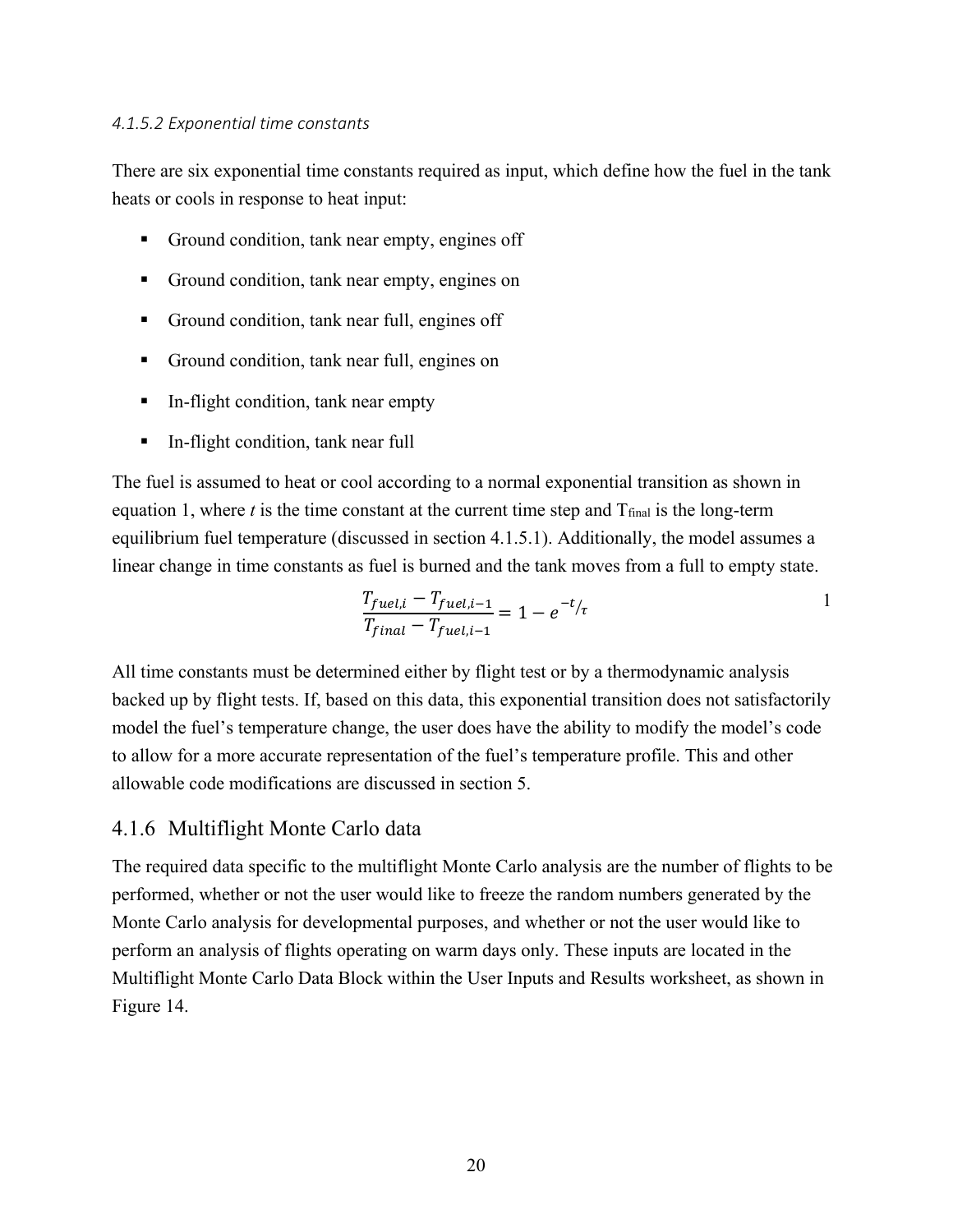| <b>Multi-Flight Monte Carlo: Number of Flights</b> |         | <b>Freeze random numbers</b> |
|----------------------------------------------------|---------|------------------------------|
|                                                    |         | $\blacksquare$ 1=yes,0=no    |
| <b>Number of Flights</b>                           | 100,000 | Warm day analysis only       |
|                                                    |         | $V1 = yes, 0 = no$           |

Figure 14. Multi-flight Monte Carlo data block

### <span id="page-29-2"></span><span id="page-29-0"></span>*4.1.6.1 Number of flights*

Due to the nature of the Monte Carlo analysis, the model's accuracy is increased as the number of flights is increased. As such, in order for the Monte Carlo analysis to be valid for showing compliance with flammability requirements, a minimum number of flights must be performed to ensure the applicable flammability limits are met. [Table 4](#page-29-1) shows the minimum number of flights and the maximum acceptable levels to meet requirements for 3% and 7% flammability exposure requirements (as set forth in the FRM Notice of Proposed Rulemaking).

Once the number of flights to perform has been determined and it, along with all other inputs, has been entered in the User Inputs and Results worksheet, the Run Monte Carlo button should be pressed to initiate the Monte Carlo analysis. Viewing and interpreting these results will be discussed in section [4.4.](#page-32-0)

<span id="page-29-1"></span>

| <b>Minimum Number of</b><br><b>Flights in Monte Carlo</b><br><b>Analysis</b> | <b>Maximum Acceptable Monte</b><br><b>Carlo Average Fuel Tank</b><br><b>Flammability Exposure (%)</b><br>to Meet 3% Requirements | <b>Maximum Acceptable Monte</b><br><b>Carlo Average Fuel Tank</b><br><b>Flammability Exposure (%)</b><br>to Meet 7% Requirements |
|------------------------------------------------------------------------------|----------------------------------------------------------------------------------------------------------------------------------|----------------------------------------------------------------------------------------------------------------------------------|
| 10,000                                                                       | 2.91                                                                                                                             | 6.79                                                                                                                             |
| 100,000                                                                      | 2.98                                                                                                                             | 6.96                                                                                                                             |
| 1,000,000                                                                    | 3.00                                                                                                                             | 7.00                                                                                                                             |

Table 4. Minimum number of flights and acceptable level necessary to meet

## *4.1.6.2 Random number freeze*

As an option, for development purposes, the user can freeze the random numbers generated by the model by entering a 1 in this input box. This will force the model to use the same set of random numbers during each set of analyses, allowing the user to vary input parameters to better understand their sensitivity effect on the flammability exposure of the fuel tank. This option must be turned off, by entering a 0 in the input box, for final certification analysis.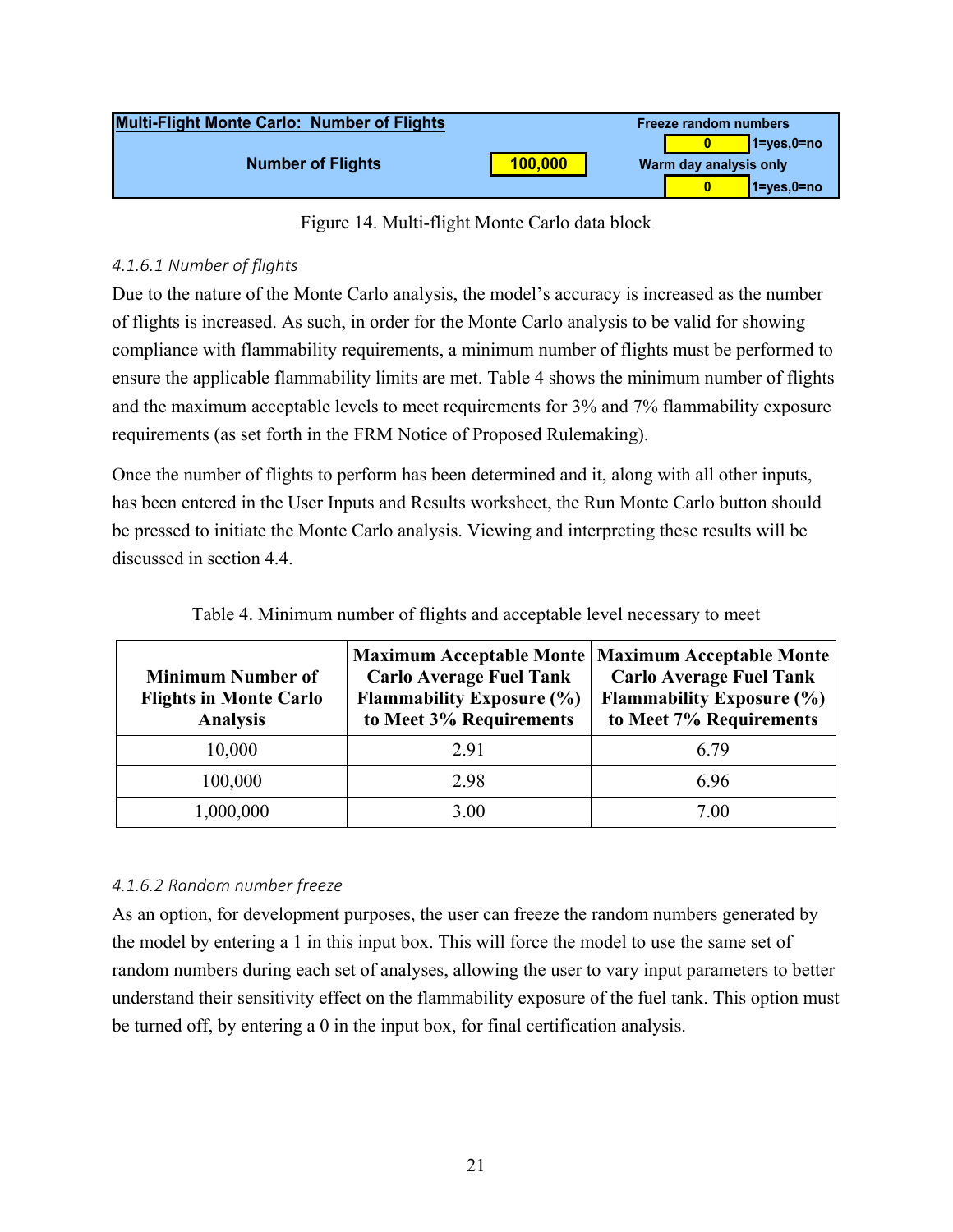#### *4.1.6.3 Warm-day analysis*

As an additional option, the user has the ability to perform a warm-day flammability analysis. By entering a 1 in this input box, the model will analyze only those flights for which the ground ambient temperatures are above 80°F. This allows the user to further analyze the flammability exposure of a particular fuel tank under what would be considered warm-day operations.

# <span id="page-30-0"></span>4.2 Monte Carlo analysis operation when a flammability reduction means is used

When a Monte Carlo analysis is being performed, and an FRM is being used, the user must enter some additional inputs. The effectiveness of an FRM is broken into two parts: (1) the reliability effect of the FRM and (2) the performance effect of the FRM.

Reliability effects of an FRM are determined from analyses of potential malfunctions of the FRM, which would make the system ineffective. To determine these effects, the user must input the following pieces of data into the FRM worksheet in addition to all inputs previously discussed:

- **Mean Time Between Failure (MTBF)—This is the number of hours that the FRM is** expected to be operational between failure events.
- Failure Detection Capability—The input needed here is the expected number of flights that it will take before the FRM system failure is detected. This value depends on system monitoring and information display as well as operational procedures such as frequency of FRM maintenance checks.
- Minimum Equipment List (MEL) Assumption—The value entered here is the average expected time, in-flight hours, that it will take for the FRM system to be restored once a failure has been detected.

The values used for these three inputs must be shown to be accurate by analysis and testing of the FRM and are entered as inputs on the FRM worksheet.

The user should note that once an FRM evaluation has been performed (cases run), the reliability inputs can be changed, and the results will be displayed without needing to perform the FRM evaluation again.

The performance effects of an FRM relate to the FRM's ability to maintain a nonflammable ullage while operating as expected. The program, as written, contains code to replicate the use of a generic ground-based inerting system. The user must replace this code with programming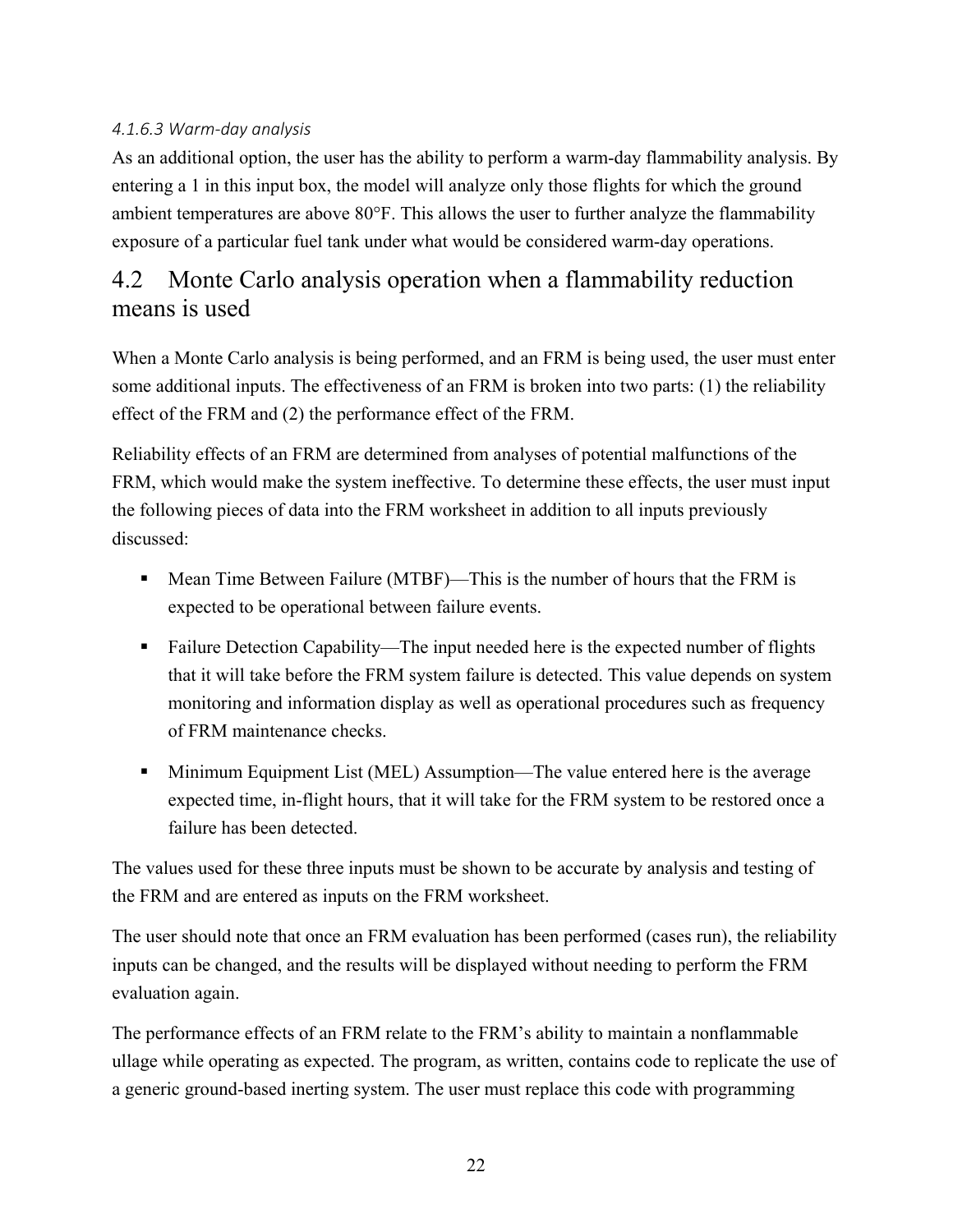based on the exact FRM system intended to be used. Performance of the system under all flight conditions must be taken into account in writing this portion of the code and must be shown to be accurate by analyzing and testing the FRM. Further details concerning writing and inserting this code are discussed in section [5.3.](#page-39-0)

Once the performance aspect of the FRM has been coded and inserted into the model, the user must enter all FRM reliability data and the data values discussed in section 3.1. Once this data is entered fully, the user presses the Run FRM Evaluation button on the FRM worksheet to initiate the FRM analysis. It should be noted that pressing the Run Monte Carlo button on the User Inputs and Results worksheet will perform only a flammability analysis (i.e., with no FRM) regardless of the inputs made on the FRM worksheet.

# <span id="page-31-0"></span>4.3 Single-flight User Inputs

Located in the Single-flight Condition block of the User Inputs and Results worksheet is a set of values that allow the user to input a specific set of conditions for a single flight and examine the results. This could be useful in a troubleshooting operation, as well as looking at various trends, and the effects of changing certain variables. The Single-Flight Condition block is shown in [Figure 15.](#page-31-1)

| <b>Single-Flight Conditions</b> |         |                |                              |
|---------------------------------|---------|----------------|------------------------------|
|                                 | 610     | max            | <b>Run Single Flight</b>     |
| <b>Flight time</b>              | 610.0   | <b>Minutes</b> |                              |
| <b>T.O. Ambient Temp</b>        | 62.3    | Deg F          | <b>Flammability Exposure</b> |
| <b>Early Cruise Ambient</b>     | $-65.6$ | Deg F          | $\frac{9}{6}$<br>34.93       |
| Late Cruise Ambient*            | $-68.3$ | Deg F          |                              |
| Landing Ambient*                | 65.0    | Deg F          |                              |
| <b>Flash Point</b>              | 111.7   | Deg F          |                              |
|                                 |         |                |                              |

Figure 15. Single-flight condition data block

<span id="page-31-1"></span>All inputs needed for the Monte Carlo analysis (discussed in sections [4.1.1](#page-19-0) through [4.1.6\)](#page-28-0) are still necessary, except for the number of flights. In addition to these inputs, the user must enter in this data block information specific to the single flight being performed. The needed inputs are the total flight time, ambient temperature (on the ground and at cruise), and the fuel's flashpoint. Once these inputs have been entered, the Run Single Flight button can be pressed to initiate the flight analysis. It should be noted that if the user should enter a takeoff ambient temperature that is above the OAT limit, the model will use the OAT limit as the ambient temperature and a warning will display to alert the user of this condition.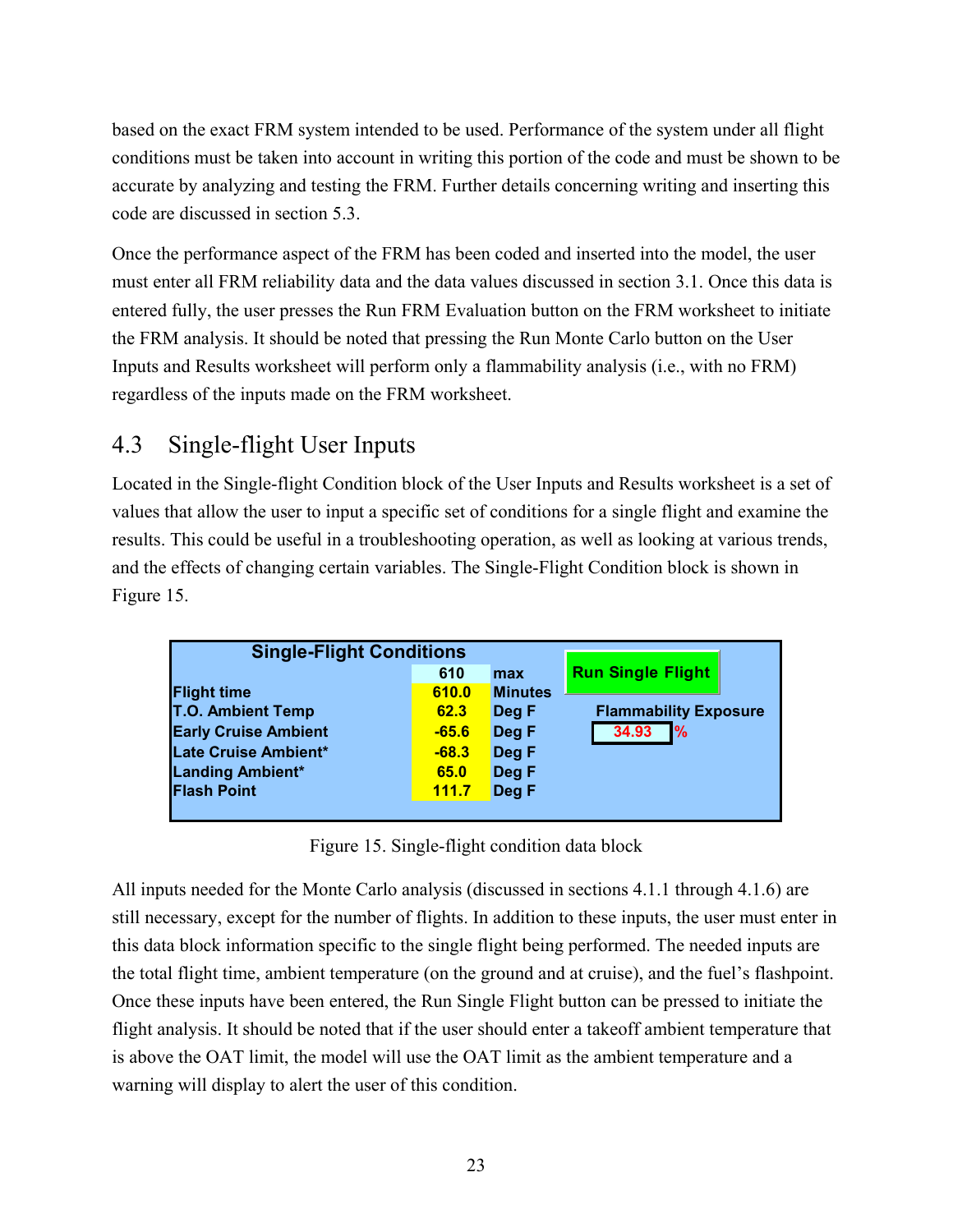As an option, rather than inputting these data for a single flight, the user may also want to run a selected flight from the Monte Carlo analysis to view its results in detail. This can be done by entering the selected case number from the Monte Carlo analysis (found in the Summary of n Cases worksheet under column M) in the block shown in [Figure 16](#page-32-2) and pressing the corresponding Run Selected Flight button.

Viewing and interpreting the results of these individual flights, as well as the Monte Carlo analysis results, is discussed in detail in section [4.4.](#page-32-0)



Figure 16. Monte Carlo single-flight condition data block

# <span id="page-32-2"></span><span id="page-32-0"></span>4.4 Viewing and interpreting results

Upon completion of either the Monte Carlo analysis or a single-flight analysis, the model will bring the user to the corresponding results page. For a Monte Carlo analysis, it will be the Summary of n Cases worksheet, and for a single-flight analysis it will be the Result Plots worksheet.

## <span id="page-32-1"></span>4.4.1 Monte Carlo flammability analysis

The Summary of n Cases worksheet contains the results of the Monte Carlo analysis in a tabular format with a graphical representation of the data displayed in the User Inputs and Results worksheet.

The table on the Summary of n Cases worksheet contains all the vital information for each flight simulated and sorts them by the percentage of flight time that they were flammable in decreasing order. Data given in this table includes the following, as calculated by the Monte Carlo model: (1) preflight ground time, (2) flight time, (3) ambient temperature, (4) cruise temperature, (5) fuel flashpoint temperature, (6) the amount of time the flight was flammable, (7) the percentage of flight time that the flight was flammable, and (8) whether or not the FRM was achieving a nonflammable ullage at each time increment.

A sample of the results is shown [Figure 17.](#page-33-0) This graph depicts the percentage of flight time that the tank was flammable for each flight performed in the Monte Carlo analysis, sorted in decreasing order. Also displayed on this graph is a summation of the total percentage of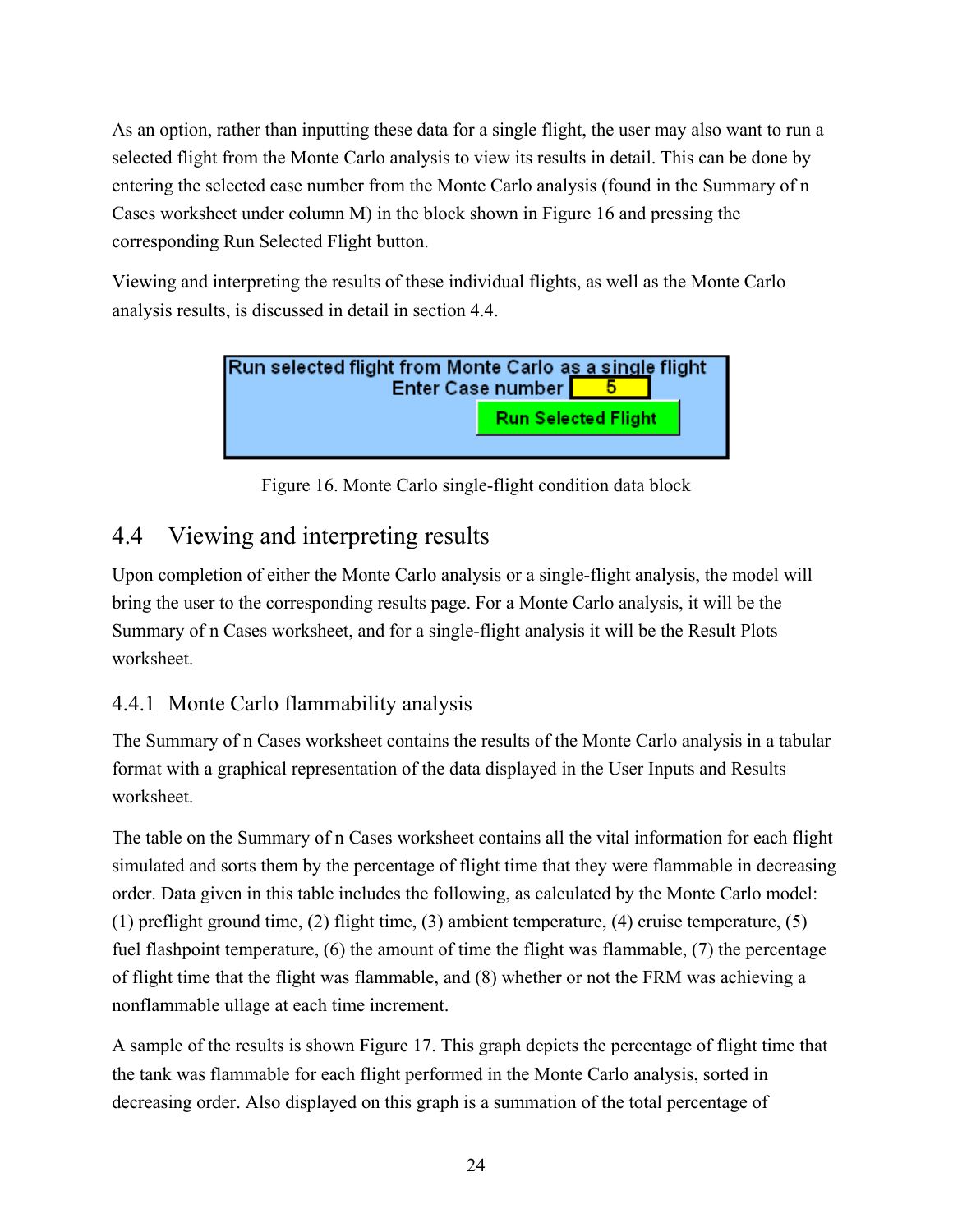flammable flight time for all flights, termed the Fleet Average Flammability Exposure Percentage. This value is the amount of time the tank was determined to be flammable divided by the total flight time amongst all the performed flights, which is the most important number in determining the flammability exposure of a given fuel tank.



**Fleet Average Flammability Exposure**

Figure 17. Summary of multi-flight Monte Carlo analsysis results

<span id="page-33-0"></span>It should be noted that for Monte Carlo analyses consisting of greater than 5000 flights, both the table of all flights on the Summary of n Cases worksheet and the results graph on the User Inputs and Results worksheet will appear blank, because Excel cannot save all the necessary data.

Directly beneath this graph, the Monte Carlo analysis results are further broken down in the warm day operations results table, as shown in [Figure 18.](#page-34-1) This table displays the results for all flights during which the ambient ground temperature before takeoff was greater than 80°F. The table shows the total flight time, total time during which the fuel tank was flammable, and the resulting flammability exposure percentage for all flights during warm days (i.e., ambient temperature greater than 80°F). In addition, this table displays the corresponding data for each phase of flight (i.e., ground, climb, each of the three cruise levels, descent, and taxi-in.) The table in [Figure 18,](#page-34-1) in this instance, shows the fuel tank was flammable for 72.7% of the time during warm day operations.

If the user, after evaluating the results on this worksheet, would like to further evaluate the data from a particular flight contained in the Monte Carlo analysis table, the flight case number can be entered and performed as a single-flight scenario, as discussed in section [4.3.](#page-31-0)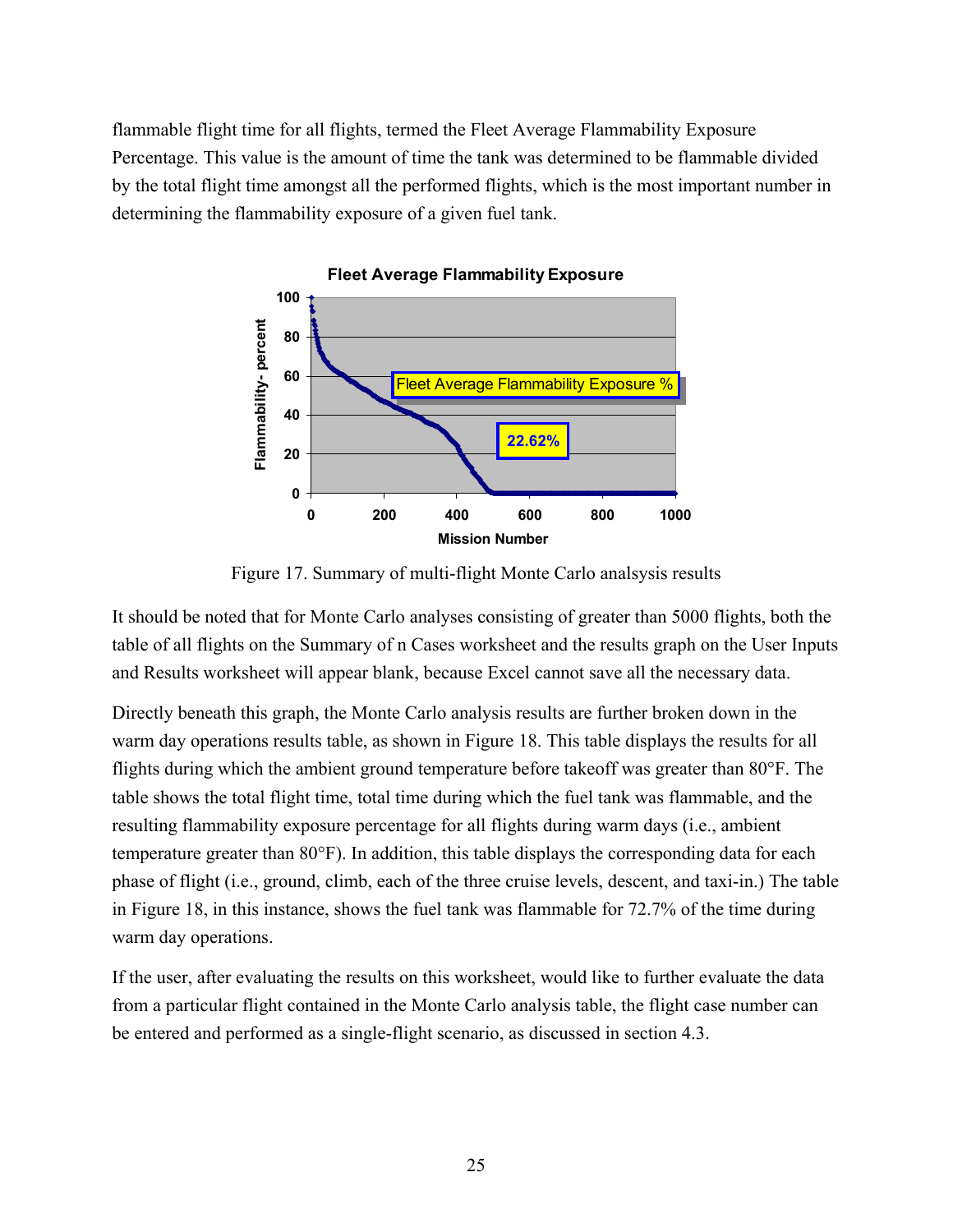|                     |            | <b>Warm Day (Above 80F) Results</b> |             |
|---------------------|------------|-------------------------------------|-------------|
|                     |            |                                     | %           |
|                     | total time | flam time                           | <b>Flam</b> |
| ground              | 263        | 95                                  | 36.1        |
| climb               | 160        | 144                                 | 90.0        |
| <b>Cruise1</b>      | 422        | 363                                 | 86.0        |
| <b>Cruise2</b>      | 307        | 274                                 | 89.3        |
| Cruise <sub>3</sub> | $\bf{0}$   | 0                                   | 0.0         |
| descent             | 164        | 133                                 | 81.1        |
| taxi-in             | 232        | 116                                 | 50.0        |
| total               | 1548       | 1125                                | 72.7        |

Figure 18. Warm day operations results table

### <span id="page-34-1"></span><span id="page-34-0"></span>4.4.2 Monte Carlo with FRM analysis

The results from an FRM analysis are displayed in the FRM worksheet in several different tables. The first of these, shown in [Figure 19,](#page-34-2) displays the baseline flammability data (i.e., with no FRM) and the corresponding flammability data due to reliability failures of the FRM. Values for both of these are shown for the fleetwide average and for the climb and cruise portions of flight for those flights where ground ambient conditions were greater than 80°F.

| <b>Reliability Effect of FRM on Tank Flammability</b>                                                |                 |
|------------------------------------------------------------------------------------------------------|-----------------|
| <b>Baseline Fleet Average Flammability Exposure</b><br>Above 80 Dea F                                | 13.2%           |
| <b>Ground flammability</b>                                                                           | $0.0\%$         |
| <b>Climb flammability</b>                                                                            | 73.3 %          |
| <b>FRM capability (Reliability and MEL cases only)</b><br><b>Fleet Average Flammability Exposure</b> | 0.86%           |
| Above 80 Deg F                                                                                       |                 |
| <b>Ground flammability</b>                                                                           | 0.00%<br>4.79 % |
| <b>Climb flammability</b>                                                                            |                 |

Figure 19. FRM table displaying baseline and reliability effects data

<span id="page-34-2"></span>There are two larger tables below that allow users to analyze the performance effect of the FRM, as shown in [Figure 20.](#page-35-0) Both tables display flammability data for each phase of flight (i.e., ground, climb, each cruise altitude, descent, and taxi-in), as well as the total time of flight. Data are again presented for the fleetwide average and for flights where ground ambient conditions were greater than 80°F.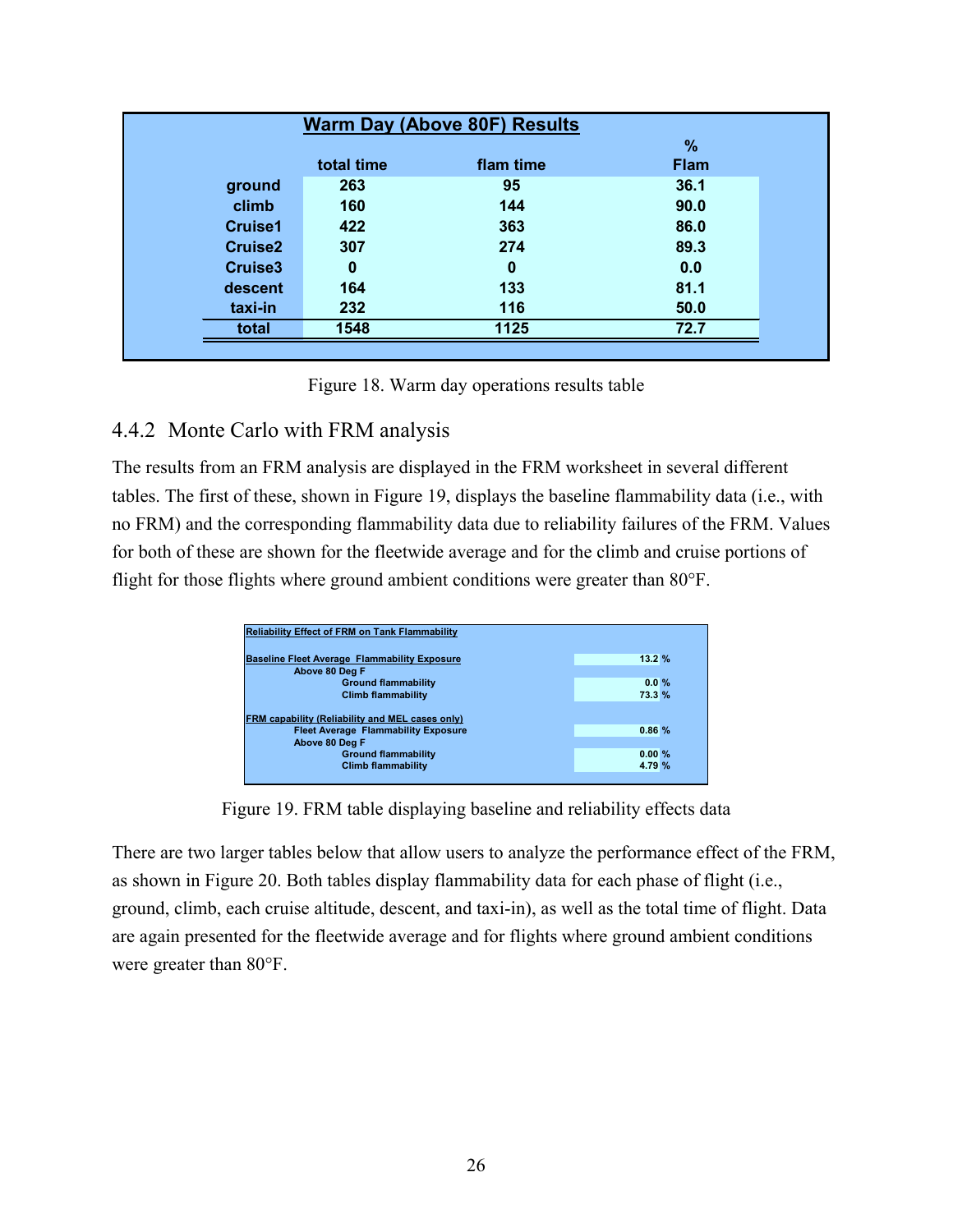|                     | <b>All flights</b>             |                                                   |            |              |                     | Flights above 80 Deg F |                              |            |
|---------------------|--------------------------------|---------------------------------------------------|------------|--------------|---------------------|------------------------|------------------------------|------------|
|                     |                                |                                                   |            |              |                     |                        |                              |            |
|                     |                                |                                                   | $\%$       | Contribution |                     |                        |                              | %          |
|                     | total time                     | flam time                                         | Flam       | to whole     |                     | total time             | flam time                    | Flam       |
| ground              | 300                            | $\mathbf{0}$                                      | 0.0        | 0.0          | ground              | 31                     | $\mathbf{0}$                 | 0.0        |
| climb               | 270                            | 28                                                | 10.4       | 13.3         | climb               | 30                     | 22                           | 73.3       |
| Cruise1             | 361                            | 108                                               | 29.9       | 51.2         | Cruise1             | 47                     | 47                           | 100.0      |
| Cruise <sub>2</sub> | 168                            | 62                                                | 36.9       | 29.4         | Cruise <sub>2</sub> | $\mathbf{0}$           | $\mathbf{0}$                 | 0.0        |
| Cruise3             | $\mathbf{0}$                   | $\mathbf{0}$                                      | 0.0        | 0.0          | Cruise3             | $\mathbf{0}$           | $\mathbf{0}$                 | 0.0        |
| descent             | 205                            | 13                                                | 6.3        | 6.2          | descent             | 19                     | 13                           | 68.4       |
| taxi-in             | 300                            | $\mathbf{0}$                                      | 0.0        | 0.0          | taxi-in             | 29                     | $\mathbf{0}$                 | 0.0        |
| total               | 1604                           | 211                                               | 13.2       | 100.0        | total               | 156                    | 82                           | 52.6       |
|                     |                                |                                                   |            |              |                     |                        |                              |            |
|                     | <b>FRM Performance results</b> | Summary data for specific portions of the flights |            |              |                     |                        |                              |            |
|                     | <b>All flights</b>             |                                                   |            |              |                     | Flights above 80 Deg F |                              |            |
|                     |                                |                                                   | %          | Contribution |                     |                        |                              | %          |
|                     | total time                     | flam time                                         | Flam       | to whole     |                     | total time             | flam time                    | Flam       |
| ground              | 300                            | $\mathbf 0$                                       | 0.0        | 0.0          | ground              | 31                     | $\mathbf{0}$                 | 0.0        |
| climb               | 270                            | $\bf{0}$                                          | 0.0        | 0.0          | climb               | 30                     | $\mathbf{0}$                 | 0.0        |
| Cruise1             | 361                            | $\mathbf 0$                                       | 0.0        | 0.0          | Cruise1             | 47                     | 0                            | 0.0        |
| Cruise <sub>2</sub> | 168                            | $\mathbf 0$                                       | 0.0        | 0.0          | Cruise2             | $\mathbf{0}$           | $\mathbf{0}$                 | 0.0        |
| Cruise3             | $\mathbf{0}$                   | $\bf{0}$                                          | 0.0        | 0.0          | Cruise3             | $\mathbf{0}$           | $\mathbf{0}$                 | 0.0        |
| descent<br>taxi-in  | 205<br>300                     | $\mathbf 0$<br>$\mathbf 0$                        | 0.0<br>0.0 | 0.0<br>0.0   | descent<br>taxi-in  | 19<br>29               | $\mathbf{0}$<br>$\mathbf{0}$ | 0.0<br>0.0 |

Figure 20. FRM table summarizing performance effects on each phase of flight

<span id="page-35-0"></span>The last table, as shown in [Figure 21,](#page-35-1) provides the user with a summary of the FRM effectiveness. It includes the percentage of flammable time due to reliability factors as well as performance factors and the total fleet effectiveness due to the FRM. It also includes the total flammable percentage times (due to both reliability and performance factors) for ground and climb times during flights where ground ambient conditions were greater than 80°F.

| <b>FRM Summary</b>                           |        |
|----------------------------------------------|--------|
| <b>Fleet Average (all flights)</b>           |        |
| <b>Fleet Average Flamability Performance</b> | 100.0  |
| <b>Fleeet Average Reliability Effect</b>     | 1.59   |
| <b>Total Fleet Efffectiveness</b>            | 101.59 |
| Above 80 Deg F days                          |        |
| <b>Flammability, Ground Conditions</b>       | 12.5   |
| <b>Flammability, Climb Conditions</b>        | 71.6   |

Figure 21. The FRM table displaying FRM effectiveness

<span id="page-35-1"></span>In addition to this data, the baseline Monte Carlo results (i.e., with no FRM) are displayed in the Summary of n Cases and User Inputs and Results worksheets, as discussed in section [4.4.1.](#page-32-1)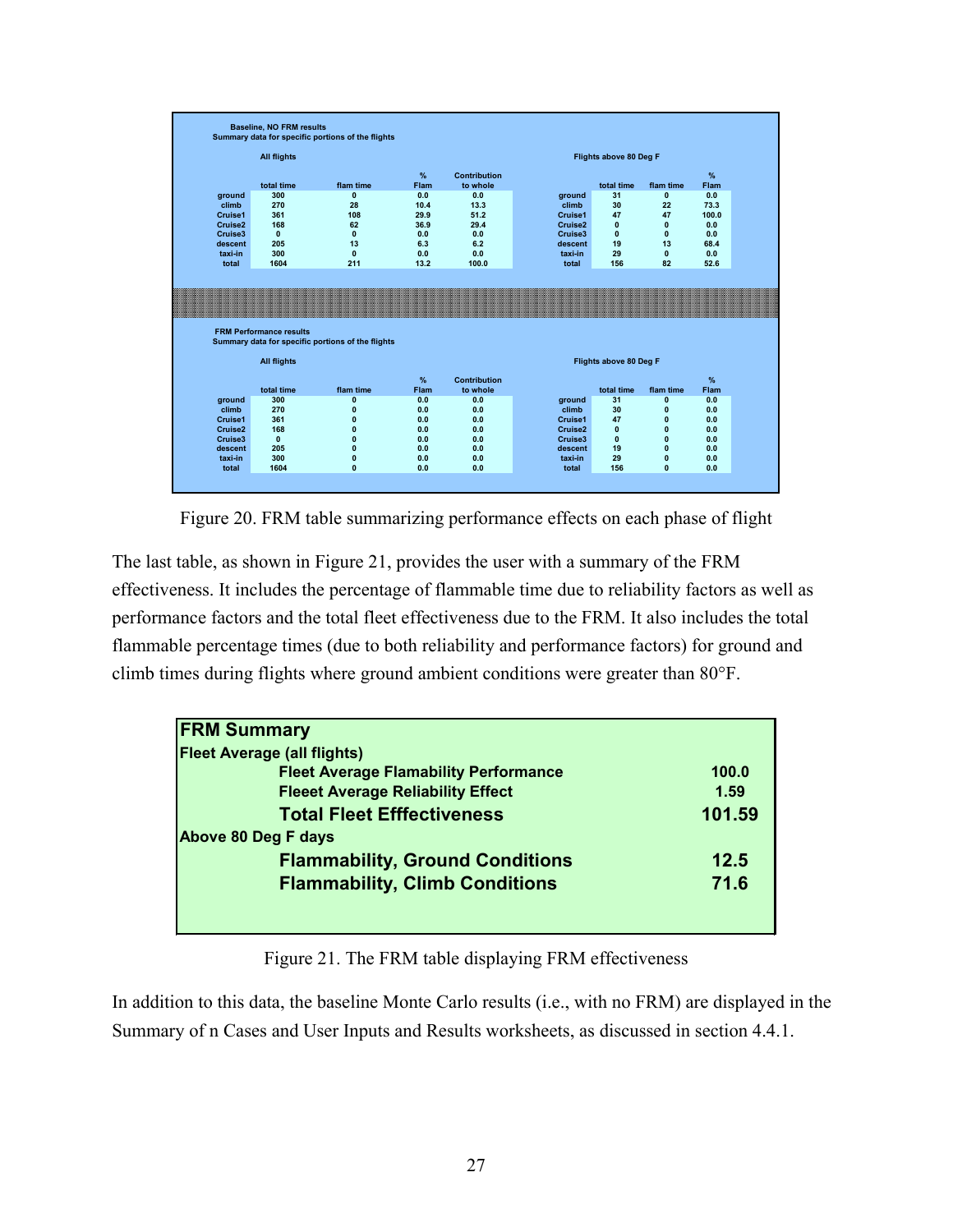### 4.4.3 Single-flight flammability analysis

The results from a single-flight analysis are shown on the Single-Flight worksheet in two different graphical formats, time- and altitude-based plots.

The time-based plot, as shown in [Figure 22,](#page-36-0) depicts the TAT, fuel temperature, LFL temperature, and UFL temperature as a function of time. In addition, along the secondary y axis, the red bar indicates the percent flammability exposure time for that particular flight. This percent flammability number is also displayed in the User Inputs and Results worksheet in the Singleflight Condition block. The points on this plot where the bulk average fuel temperature falls between the LFL and UFL temperatures are the portions of the flight when the tank was flammable. The points where the bulk average fuel temperature falls below the LFL temperature are the portions of the flight when the tank was lean. Although no points are shown in [Figure 22,](#page-36-0) if the fuel temperature was above the UFL temperature, it would indicate that the tank was too rich. The TAT is also displayed in this plot for reference to the outside ambient conditions of the airplane.



Figure 22. Single-flight results—time-based plot

<span id="page-36-0"></span>The altitude-based plot on this worksheet, shown in [Figure 23,](#page-37-0) displays the same information, but in terms of altitude. Again, points where the bulk average fuel temperature falls between the LFL and UFL temperatures are the portions of the flight that the tank was determined to be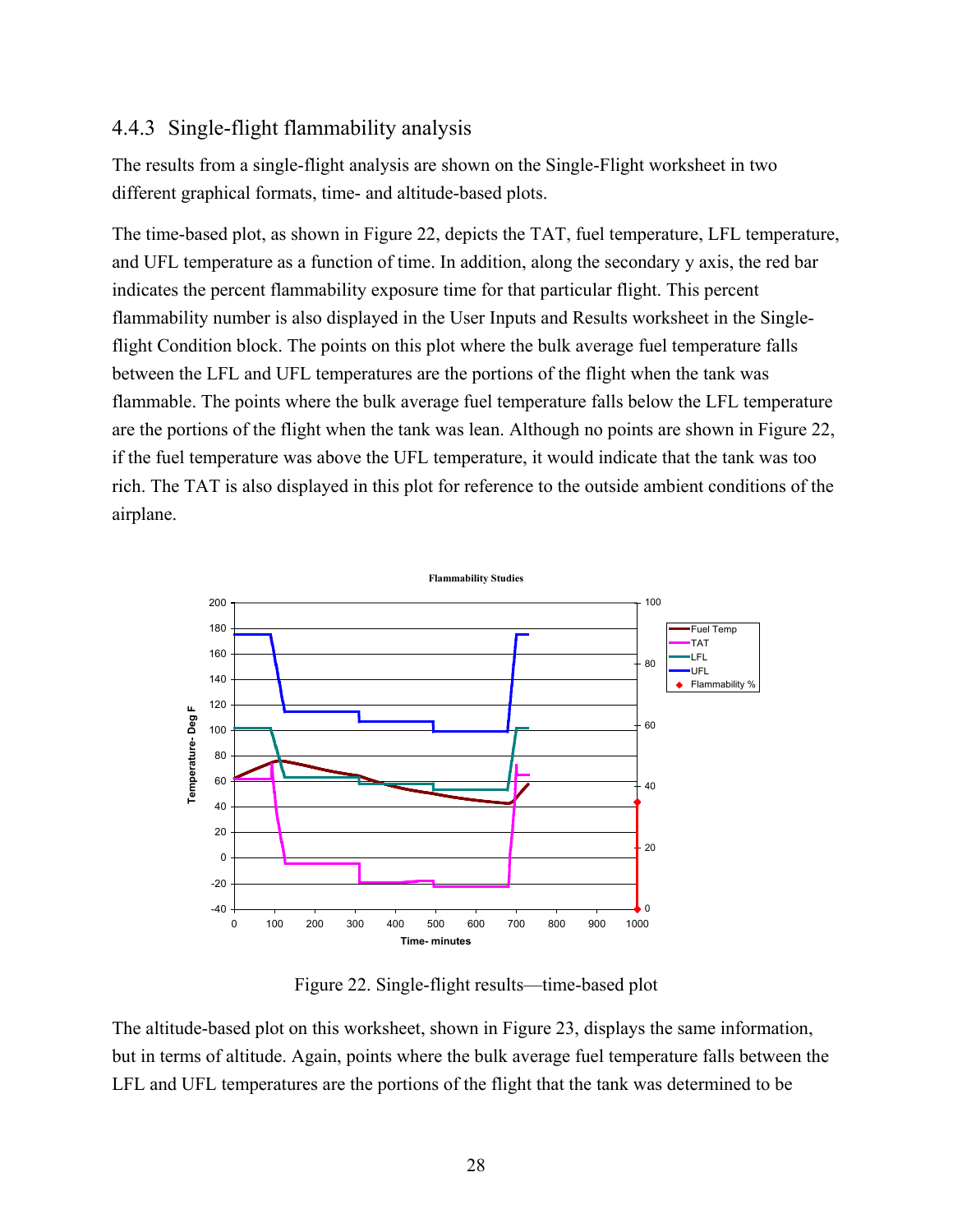flammable. Similarly, the points to the left of the LFL temperature indicate that the tank was lean, and points to the right of the UFL temperature indicate that the tank was rich. Some small amount of perturbation from a smooth curve is evident in this figure due to rounding of temperatures to every 1000 ft.



**Ambient and TAT Temperatures vs Altitude**

Figure 23. Single-flight results—altitude-based plot

## <span id="page-37-0"></span>5 Permissible user modification of the code

Although the FTFAM is a very effective and versatile tool, there are certain aspects of the model's code that may need to be modified by the user based on acquired aircraft data. The permissible code changes within the model include how the model computes the tank thermal effects, fuel tank usage, and FRM performance effects. Anything outside these computations must not be modified in any way. To adhere to the FAA standards, any changes must be sufficiently documented and validated with flight test data or analysis backed up by flight data.

## 5.1 Fuel tank thermal effects

The thermal behavior of the fuel tank due to its surroundings, as discussed in section [4.1.5,](#page-26-0) is based on calculations using the fuel temperature differential relative to the ambient temperature and TAT, as well as several exponential time constants. If flight test data or a detailed analysis of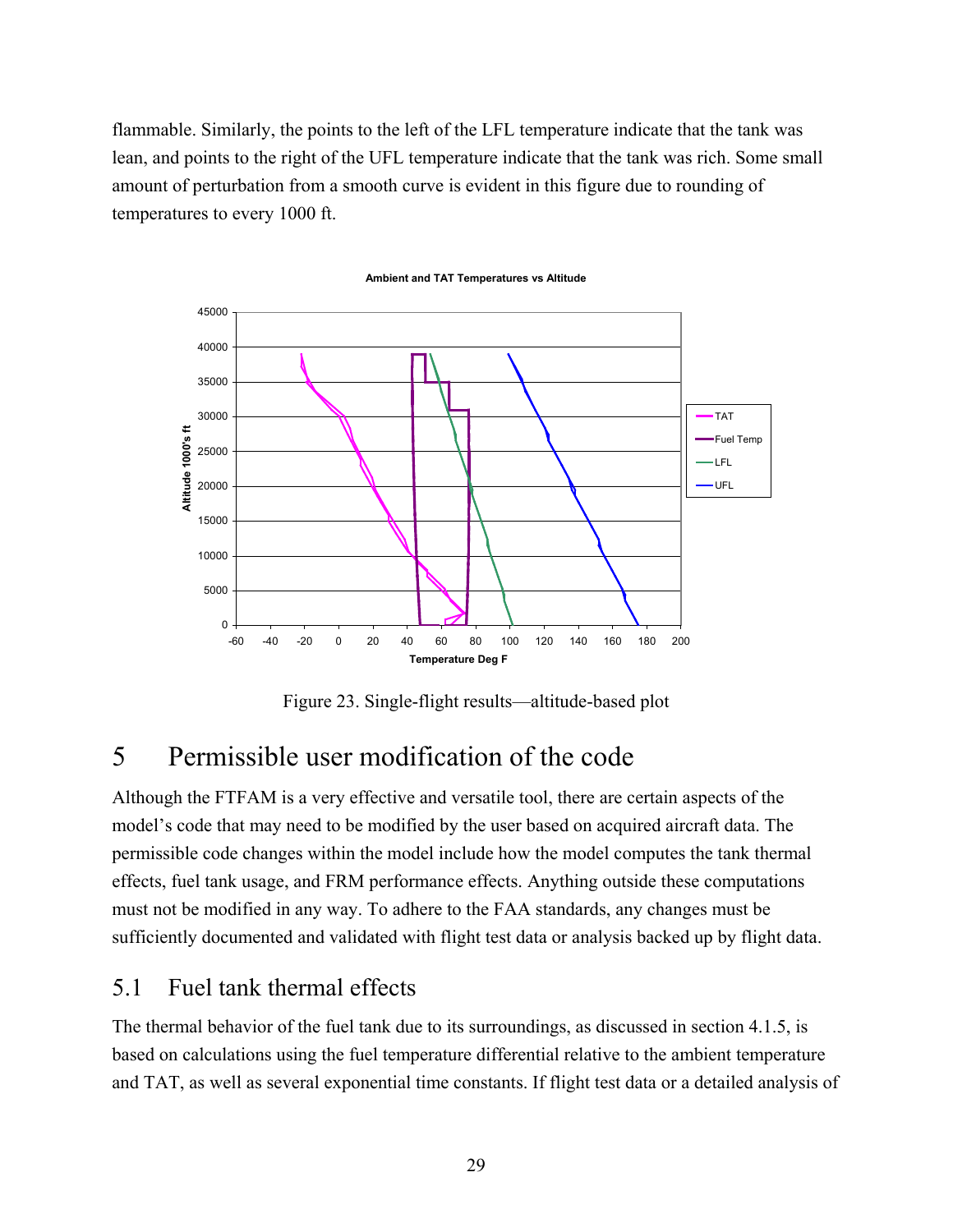the fuel tank's thermal behavior shows that this method cannot yield an accurate representation of the actual fuel tank's fuel temperature profile, then modification of the code is warranted.

## 5.2 Fuel tank usage

The usage of fuel within the tank is calculated at each time increment by the Monte Carlo model using a linear decay from the tank full to tank empty times, as discussed in section [4.1.3.1.](#page-24-0) [Figure 11](#page-25-0) displayed this type of fuel usage and it is repeated here for reference as [Figure 24.](#page-38-0) This representation of a fuel tank's usage is meant as a general profile for a generic tank. Depending on the aircraft and fuel tank configuration, such as shifting fuel between tanks, actual fuel usage may be very different from this.

In this situation, the user is able to modify this portion of the code to better represent the actual fuel tank usage. Changes to this portion of the code must be shown, either by flight test data or a detailed analysis of the tank's usage of fuel backed up by data, to provide an accurate representation of fuel usage by the tank in question.



<span id="page-38-0"></span>Figure 24. Model's usage of tank full and empty times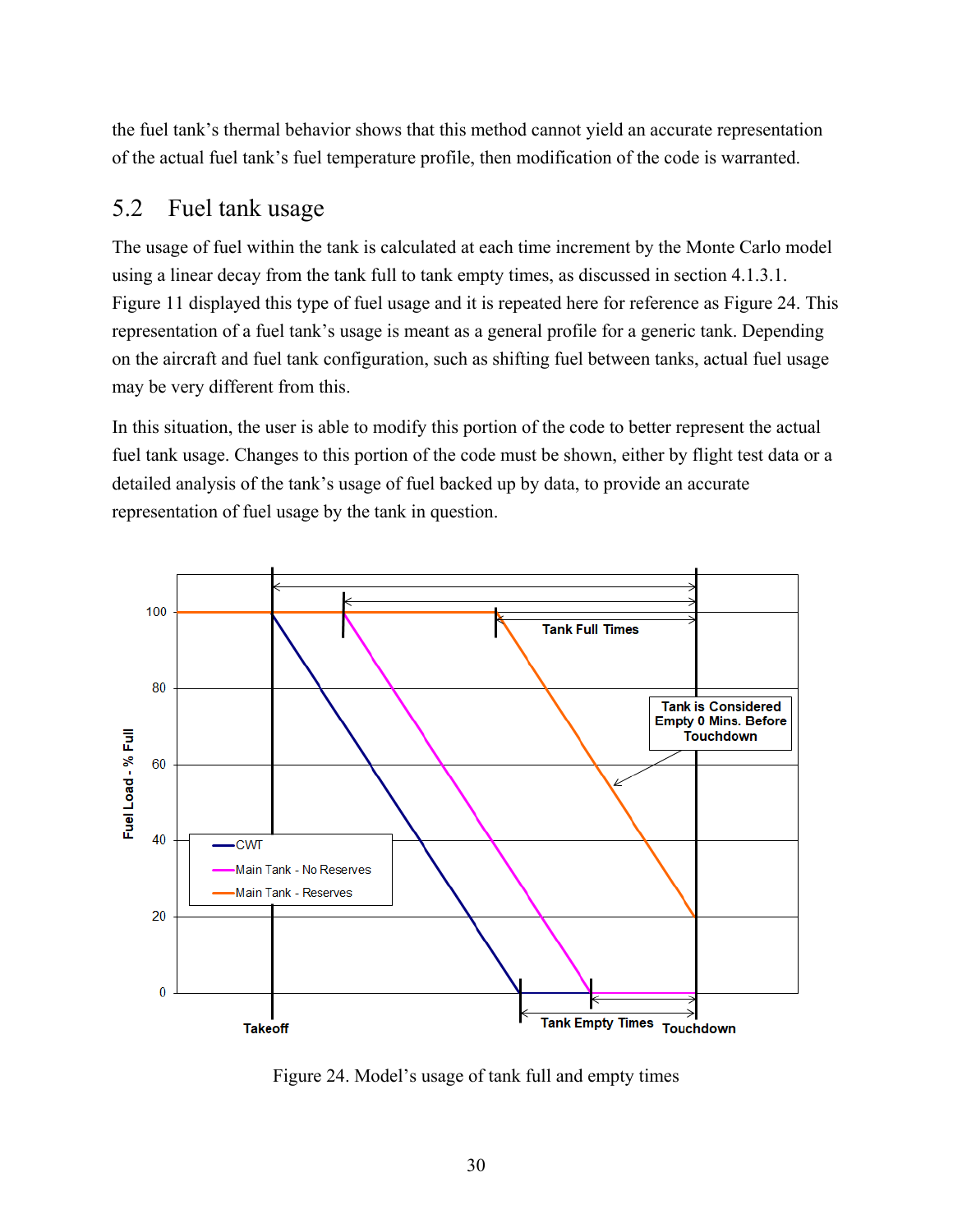## 5.3 Using a flammability reduction means

When an FRM is being evaluated during a Monte Carlo flammability analysis, it is necessary for the user to ensure that the code of the model reflects any performance effects of the FRM. The performance effects of an FRM relate to the FRM's ability to maintain a nonflammable ullage while operating as expected, and should be programmed separately from the reliability effects those due to the FRM being inoperative due to a system or part failure. The program, as written, contains code to replicate the use of a generic ground-based inerting system. The user must replace this with code based on the exact FRM system intended to be used.

Performance of the system under all flight conditions must be taken into account in writing this portion of the code, and must be shown to be accurate by analyzing and testing the FRM. If the FRM module needs additional data beyond what is provided by the Monte Carlo model, the user is required to compute that information and also show it to be accurate by analysis and/or testing.

The output of the added FRM module should be the parameter FRMyesno, which is set to 0 at each time increment when the FRM is not maintaining the tank from being flammable and is set to 1 at each time increment when it is sustaining a nonflammable ullage.

The placement of this FRM module is clearly identified in the model's code with a comment statement that reads "TEST FRM ONLY". The code that follows this comment statement is the current default FRM performance code that replicates the use of a generic ground-based inerting system. This code must be replaced with the user's own code reflecting the specific FRM in use. This section of the code is shown below for reference, beginning with the comment statement:

```
=TEST FRM ONLY ='This is a very simple FRM to test the FRM module and data collecting code. The FRM is 
'assumed to be effective after t=10 min and to be effective until the end of cruise for all flights.
If FRMonoff = 0 Then
flammyesnoFRM = flammyesno
GoTo 299
End If
If time1 < phase6 And time1 > 10 Then
FRMyesno = 1
End If
```
When using a nitrogen inerting system as the FRM, it is necessary to take into account oxygen evolution, the release of oxygen from the fuel, when performing a flammability analysis.

Air evolution in fuel is driven by how much air is dissolved in the fuel, what keeps it dissolved, and what drives it out. Air dissolves in fuel until the partial pressure of the dissolved air equals the local partial pressure of the ullage. There is an Ostwald Coefficient that defines the amount of gas the fuel can absorb to reach equilibrium, which varies with temperature. Once the gas is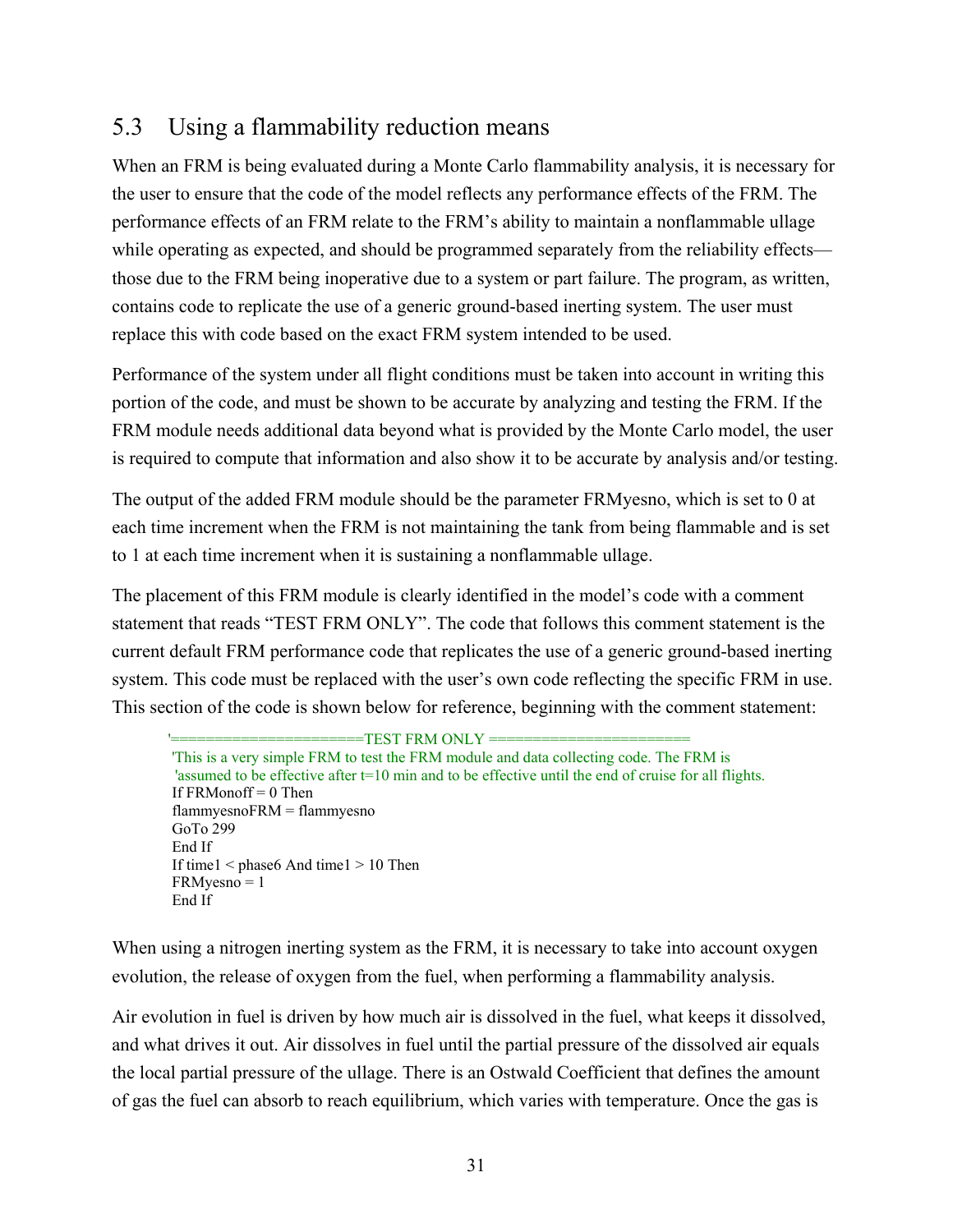dissolved in the fuel, it will remain dissolved until the ullage partial pressure is changed, with surface tension of the fuel helping to keep the gas in solution. This leads to a condition of supersaturation, where the partial pressure of the dissolved gas can be significantly higher than the ullage partial pressure. This can result in a condition where a triggering mechanism can break the surface tension effect, causing a large amount of gas to be liberated quickly.

The problem is approached by determining the partial pressure of oxygen in both the ullage and the fuel, assuming total saturation of the fuel at the beginning of the flight. It is then assumed that the oxygen release, or absorption, is driven by the difference of the two partial pressures and that there is some exponential mass transfer time constant to reach equilibrium. An effect for supersaturation, where the concentration of oxygen has not reached equilibrium with that of the ullage, can also be added by keeping the gas dissolved in the fuel (i.e., maintaining 100% saturation) until a certain pressure differential is achieved.

The user should replicate this effect by assuming 100% saturation at normal atmospheric conditions at refueling (i.e., the fuel is saturated with air at  $21\%$  O<sub>2</sub> and has not been prescrubbed of O2). Under quiescent conditions, with no altitude changes, the time constant used for gas transfer is 3500 minutes. For climb conditions, no mass transfer takes place until above 15,000 ft, and during the remainder of climb the time constant used is 100 minutes.

# 6 Documentation and validation of code modifications

All modifications to the model's code must be thoroughly documented and validated both through detailed analysis and flight test data. The modified code must be shown to provide an accurate representation of the aircraft's systems and their interaction with the environment. Guidance for documenting and validating fuel tank thermal models is provided in Appendix 1 of AC 25.981-2A. Similar documentation and validation is required for all other code modifications.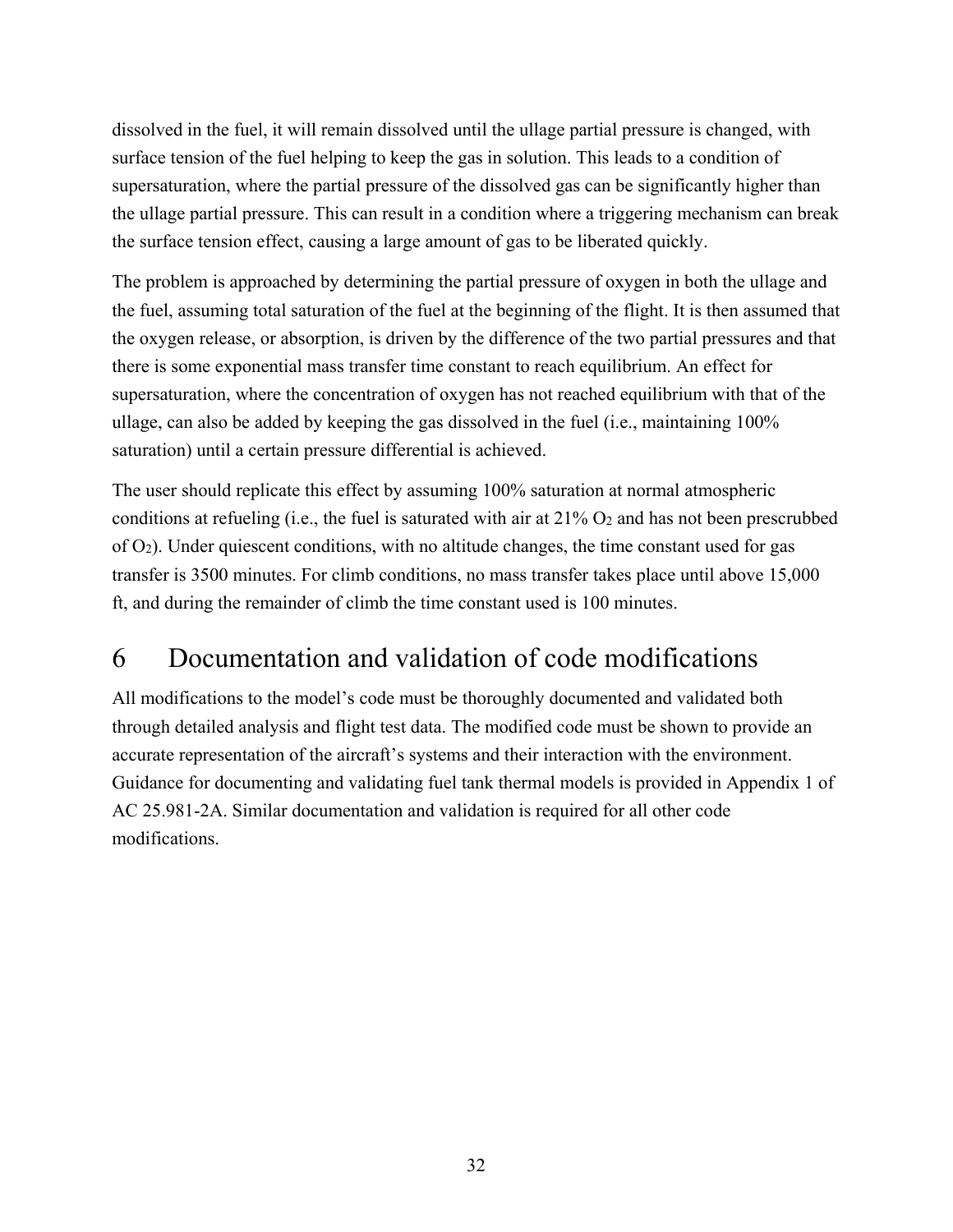# A The fuel tank flammability assessment method programming code

Below is a copy of the programming code of the FTFAM. This code can be accessed within the FTFAM through the macro feature of Microsoft Excel. The programming code is presented exactly as entered in the Excel macro, and so formatting and/or spelling errors may exist. There is a horizontal line inserted between each sub-routine to aid the reader.

Option Explicit

Private Sub RunMCBtn\_Click() 'Unlock sheets (added by S. Summer 01/31/2007) Sheets("User inputs and results").Unprotect Sheets("FRM").Unprotect Sheets("Single Flight").Unprotect Sheets("Summary of n Cases").Unprotect Sheets("Internal Calculations").Unprotect Sheets("Internal Calc 2").Unprotect Sheets("Internal Calc 3").Unprotect Sheets("Internal Calc 4").Unprotect Sheets("Internal Calculations").Cells $(2, 11)$  = Sheets("User inputs and results").Cells $(49, 11)$ 6) Sheets("Internal Calc 4").Cells $(2, 10) = 0$ montecarlo 'Lock sheets (added by S. Summer 01/31/2007)

Sheets("User inputs and results").Protect Sheets("FRM").Protect Sheets("Single Flight").Protect Sheets("Summary of n Cases").Protect Sheets("Internal Calculations").Protect Sheets("Internal Calc 2").Protect Sheets("Internal Calc 3").Protect Sheets("Internal Calc 4").Protect

#### End Sub

Private Sub RunFRMBtn\_Click()

'This module runs the montecarlo analysis with the FRM turned on. 'It captures both FRM "ON" and FRM "OFF" data in order to evaluate the FRM relative to FAR 25.981 'Unlock sheets (added by S. Summer 01/31/2007) Sheets("User inputs and results").Unprotect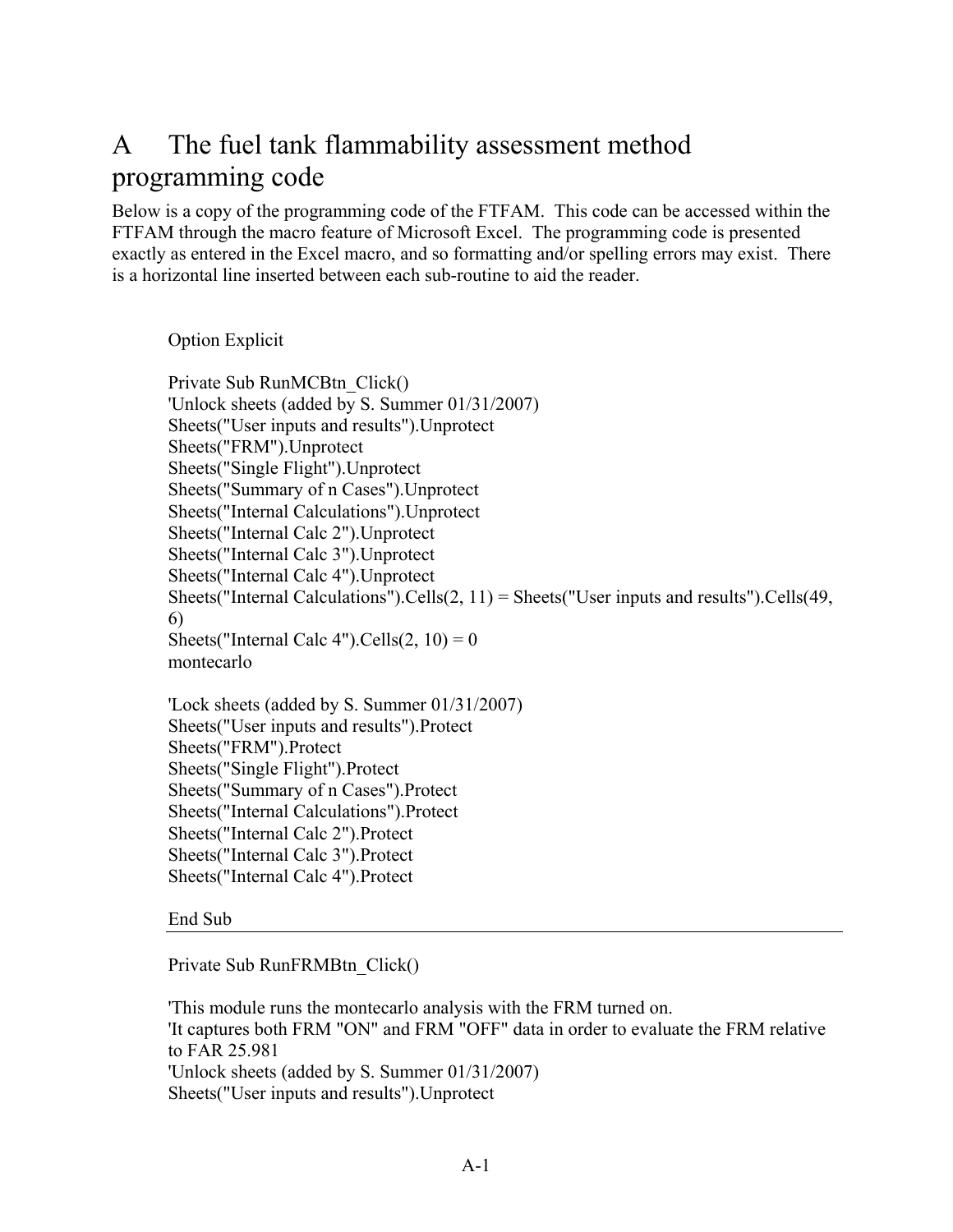Sheets("FRM").Unprotect Sheets("Single Flight").Unprotect Sheets("Summary of n Cases").Unprotect Sheets("Internal Calculations").Unprotect Sheets("Internal Calc 2").Unprotect Sheets("Internal Calc 3").Unprotect Sheets("Internal Calc 4").Unprotect

Sheets("Internal Calculations").Cells $(2, 11)$  = Sheets("User inputs and results").Cells $(49, 11)$ 6) Sheets("Internal Calc 4").Cells $(2, 10) = 1$ montecarlo

'Lock Sheets (added by S. Summer 01/31/2007 Sheets("User inputs and results").Protect Sheets("FRM").Protect Sheets("Single Flight").Protect Sheets("Summary of n Cases").Protect Sheets("Internal Calculations").Protect Sheets("Internal Calc 2").Protect Sheets("Internal Calc 3").Protect Sheets("Internal Calc 4").Protect

Sheets("FRM").Select End Sub

Private Sub ReturntoInputBtn\_Click() Sheets("User inputs and Results").Select Sheets("User inputs and Results").Range("a1").Select End Sub

```
Private Sub CheckBox1_Click()
Sheets("INTRO").Unprotect
Sheets("INTRO").Select
If Sheets("INTRO").Rows("9:1000").Hidden = False Then
   Sheets("INTRO").Rows("9:1000").Hidden = True
   Range("D1").Select
   Else
   Sheets("INTRO").Rows("9:1000").Hidden = False
   Range("D15").Select
End If
Sheets("INTRO").Protect
End Sub
```
Private Sub RunSingleFltBtn\_Click()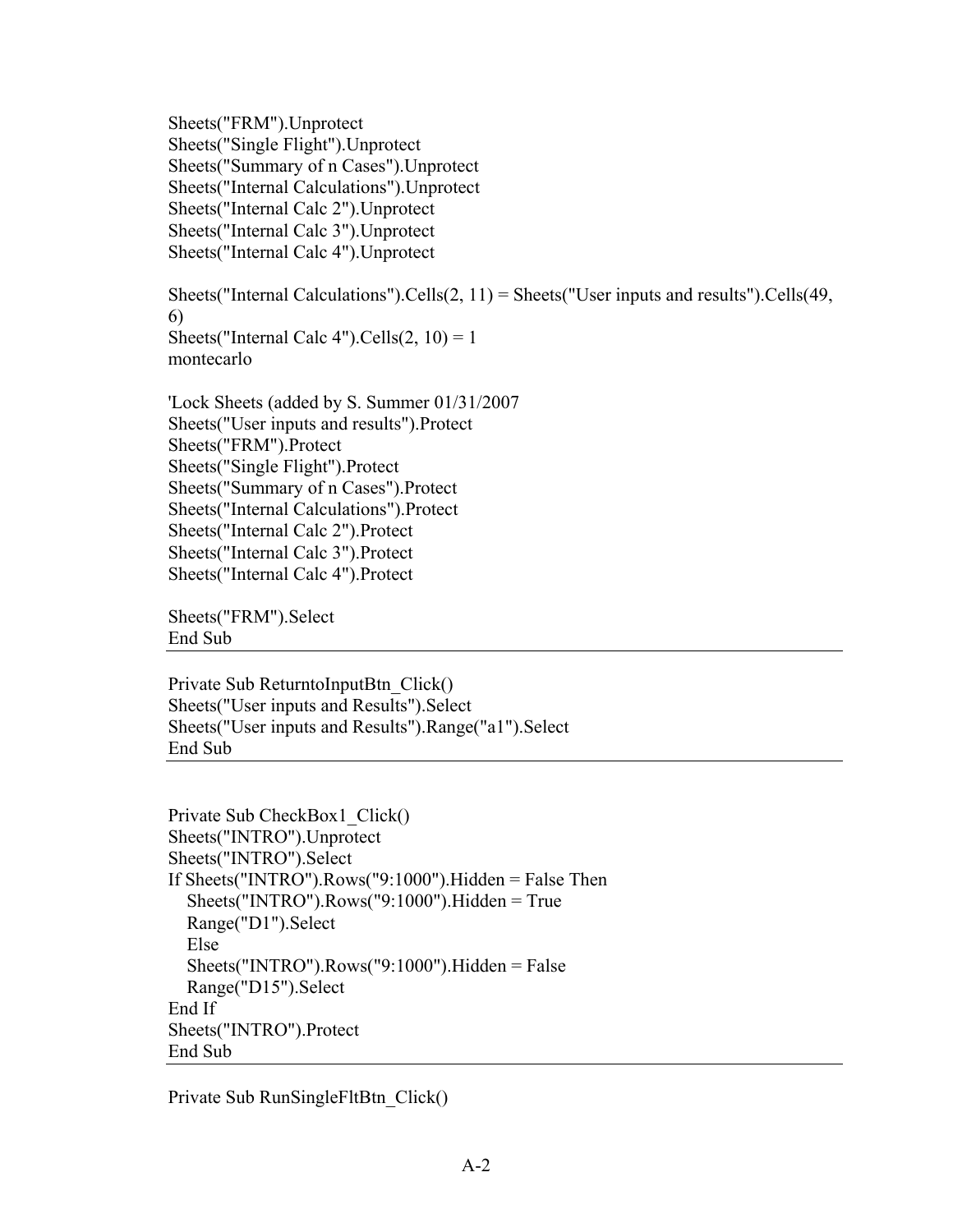'Unlock sheets (added by S. Summer 01/31/2007) Sheets("User inputs and results").Unprotect Sheets("FRM").Unprotect Sheets("Single Flight").Unprotect Sheets("Summary of n Cases").Unprotect Sheets("Internal Calculations").Unprotect Sheets("Internal Calc 2").Unprotect Sheets("Internal Calc 3").Unprotect Sheets("Internal Calc 4").Unprotect Sheets("Internal Calculations").Cells $(2, 11) = 1$ montecarlo 'Lock sheets (added by S. Summer 01/31/2007) Sheets("User inputs and results").Protect Sheets("FRM").Protect Sheets("Single Flight").Protect Sheets("Summary of n Cases").Protect Sheets("Internal Calculations").Protect Sheets("Internal Calc 2").Protect Sheets("Internal Calc 3").Protect Sheets("Internal Calc 4").Protect

Sheets("Single Flight").Select 'Sheets("Single Flight").Range("a1").Select End Sub

Private Sub RunSelectedFltBtn\_Click()

```
'Unlock sheets (added by S. Summer 01/31/2007)
Sheets("User inputs and results").Unprotect
Sheets("FRM").Unprotect
Sheets("Single Flight").Unprotect
Sheets("Summary of n Cases").Unprotect
Sheets("Internal Calculations").Unprotect
Sheets("Internal Calc 2").Unprotect
Sheets("Internal Calc 3").Unprotect
Sheets("Internal Calc 4").Unprotect
Sheets("Internal Calculations").Cells(2, 11) = 1pickedflight
```
'Lock sheets (added by S. Summer 01/31/2007) Sheets("User inputs and results").Protect Sheets("FRM").Protect Sheets("Single Flight").Protect Sheets("Summary of n Cases").Protect Sheets("Internal Calculations").Protect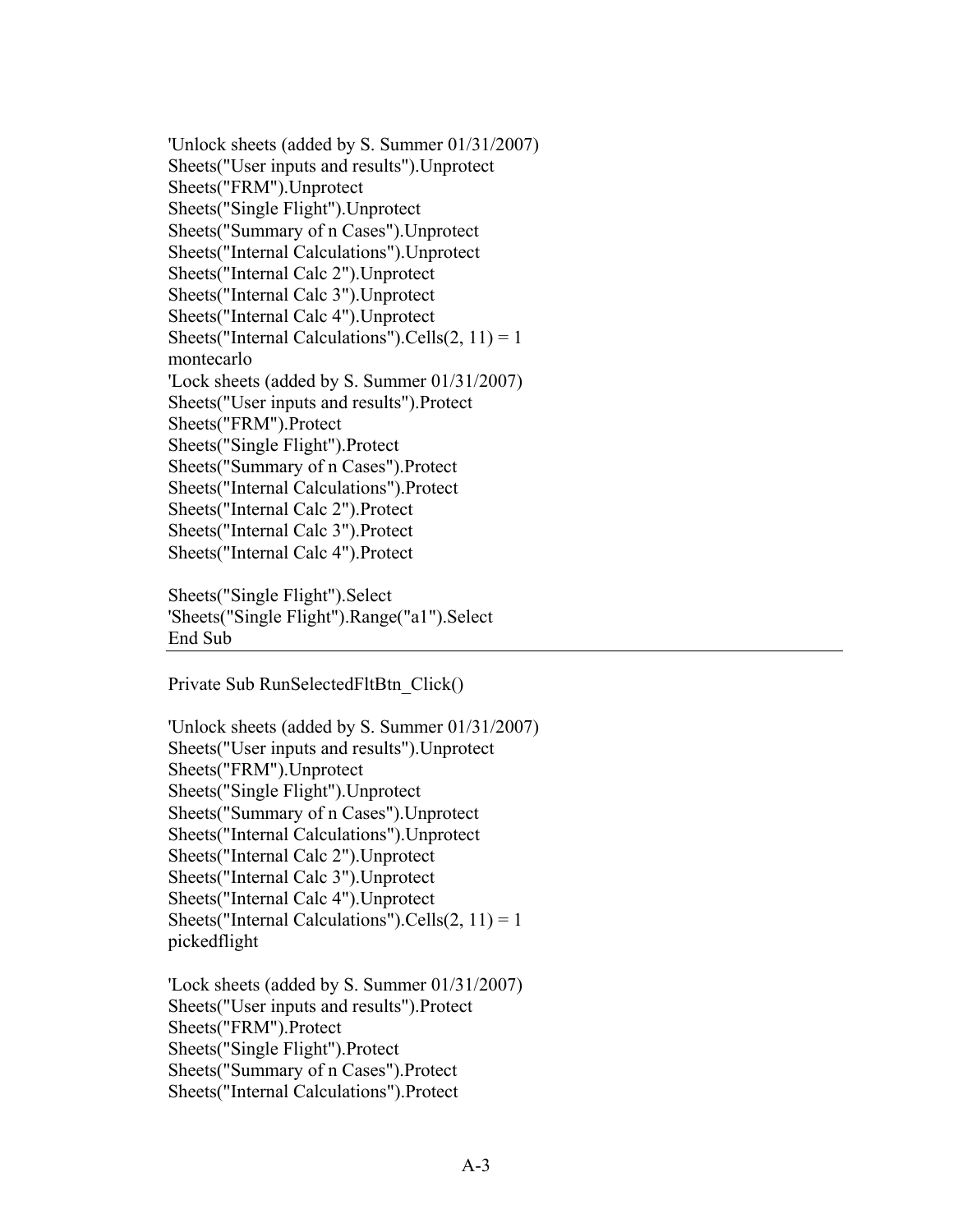Sheets("Internal Calc 2").Protect Sheets("Internal Calc 3").Protect Sheets("Internal Calc 4").Protect End Sub

Private Sub ReturntoInputBtn\_Click() Sheets("User inputs and results").Select Sheets("User inputs and Results").Range("a1").Select End Sub

Option Explicit

Private Sub ReturntoInputBtn\_Click() Sheets("User inputs and Results").Select Sheets("User inputs and Results").Range("a1").Select End Sub

Option Explicit

Sub montecarlo() 'User interface updated Feb 2005

'Uses control z 'Application.ScreenUpdating = False Dim Totalflamm As Single Dim Tlfl As Single Dim Tufl As Single Dim GBItime As Single Dim percentfull As Single Dim GBIon As Long Dim RangeIncrNum As Long Dim CumRangeNum As Long Dim RangeMean As Single Dim RangeFlight As Single Dim timeflight As Single Dim MaxTimeFlight As Single Dim Flighttime As Single Dim Numberengines As Integer Dim Percentmax As Integer Dim z As Single Dim a As Single Dim b As Single Dim c As Single Dim d As Single

Dim Flights As Long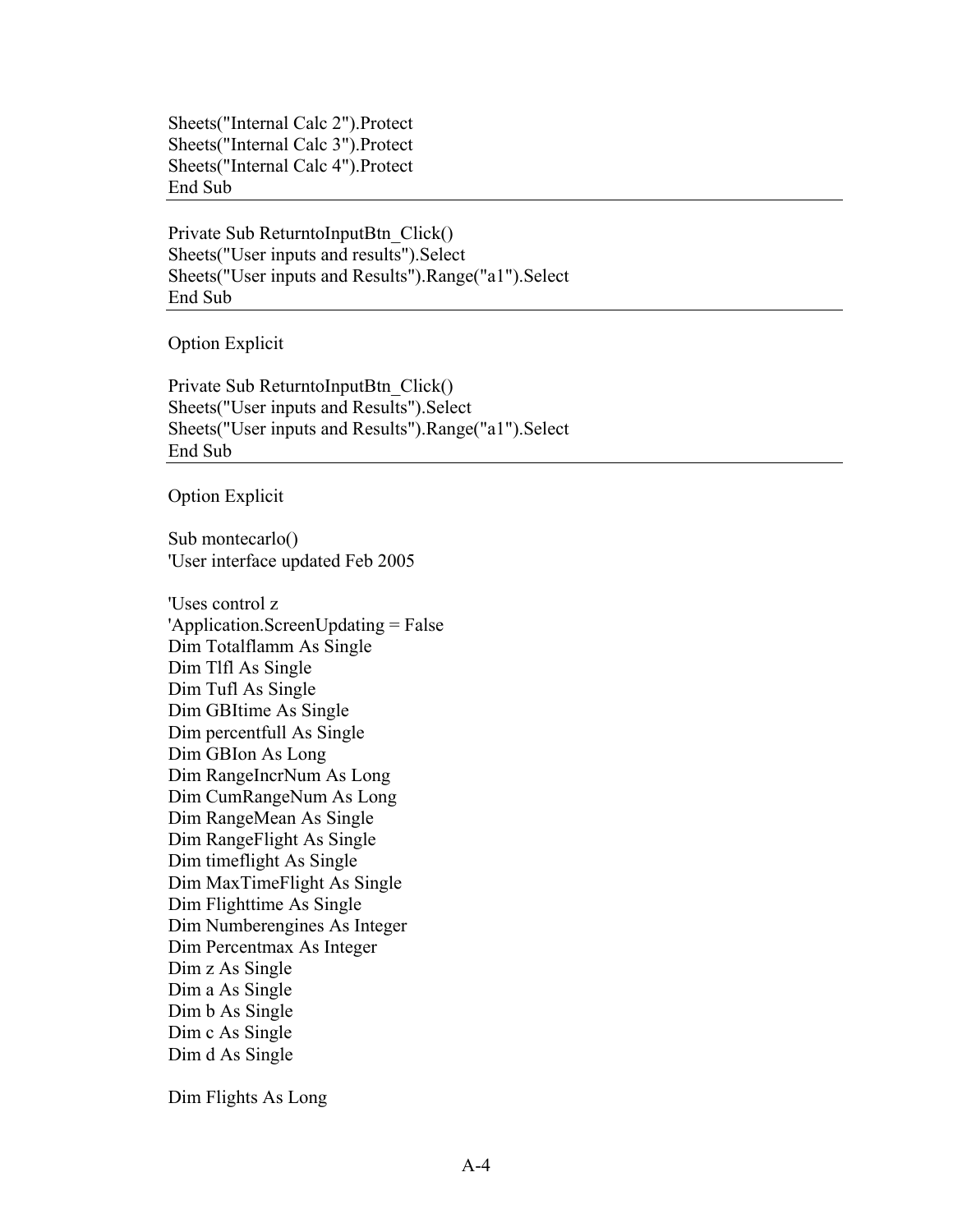Dim flightnumber As Long Dim LFLdelta As Single Dim LFLSlope As Single Dim UFLDelta As Single Dim UFLSlope As Single Dim tmission As Long Dim tfuel As Single Dim Maxrange As Single Dim e As Single Dim f As Single Dim g As Single Dim h As Single Dim i As Single Dim iL As Single Dim iU As Single Dim j As Single Dim k As Single Dim l As Single Dim m As Single Dim n As Single Dim o As Single Dim p As Single Dim q As Single Dim Rndland As Single Dim RndOATend As Single Dim curflamm As Single Dim Deltafueltemp As Single Dim CruiseMN As Single Dim Tamb As Single Dim Tambend As Single Dim Tgrdland As Single Dim tatend As Single Dim Tgrd As Single Dim tcrz As Single Dim tcrzend As Single Dim Tcruise As Single Dim Tflashpt As Single Dim tbf As Single Dim tflt As Single Dim Alt1 As Single Dim Tankalt As Single Dim Alt2 As Single Dim Alt3 As Single Dim mode As Long Dim Altstep1 As Single Dim Altstep2 As Single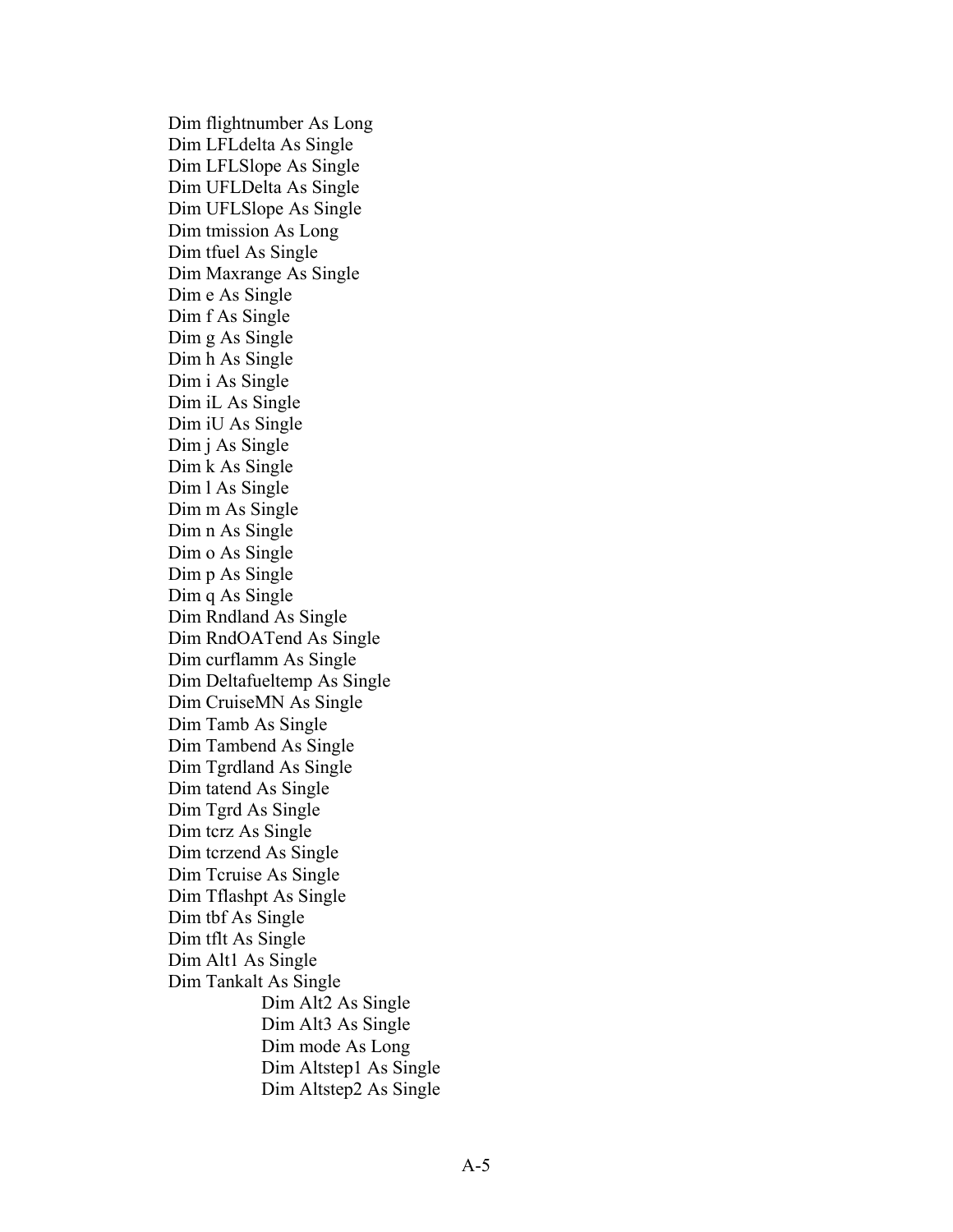#### Dim Altstep3 As Single

Dim tclb As Single Dim tcrz1 As Single Dim tcrz2 As Single Dim tcrz3 As Single Dim tdes As Single Dim Taft As Single Dim time1 As Single Dim phase1 As Single Dim phase2 As Single Dim phase3 As Single Dim phase4 As Single Dim phase5 As Single Dim phase6 As Single Dim phase7 As Single Dim tat As Single Dim mach As Single Dim tanktemp As Single Dim Alt As Single Dim timeatMT As Long Dim timetankstart As Long Dim targTgrd As Single Dim Timeconstgrd As Single Dim Timeconstgrdfull As Single Dim targtflt As Single Dim timeconstflt As Single Dim timeconstfltfull As Single Dim Taugnd As Single

Dim Tauflt As Single Dim deltatemp As Single Dim steptemp As Single Dim lapse As Single Dim flammtime As Single Dim ALtvTAT(0 To 65) Dim AltvsTATend(0 To 65) Dim Crzmn As Single Dim Tlapsegrd As Single Dim tlapseflt As Single Dim flammyesno As Long Dim Timetogo As Long Dim totalflam As Single Dim totalmissiont As Single Dim percent As Single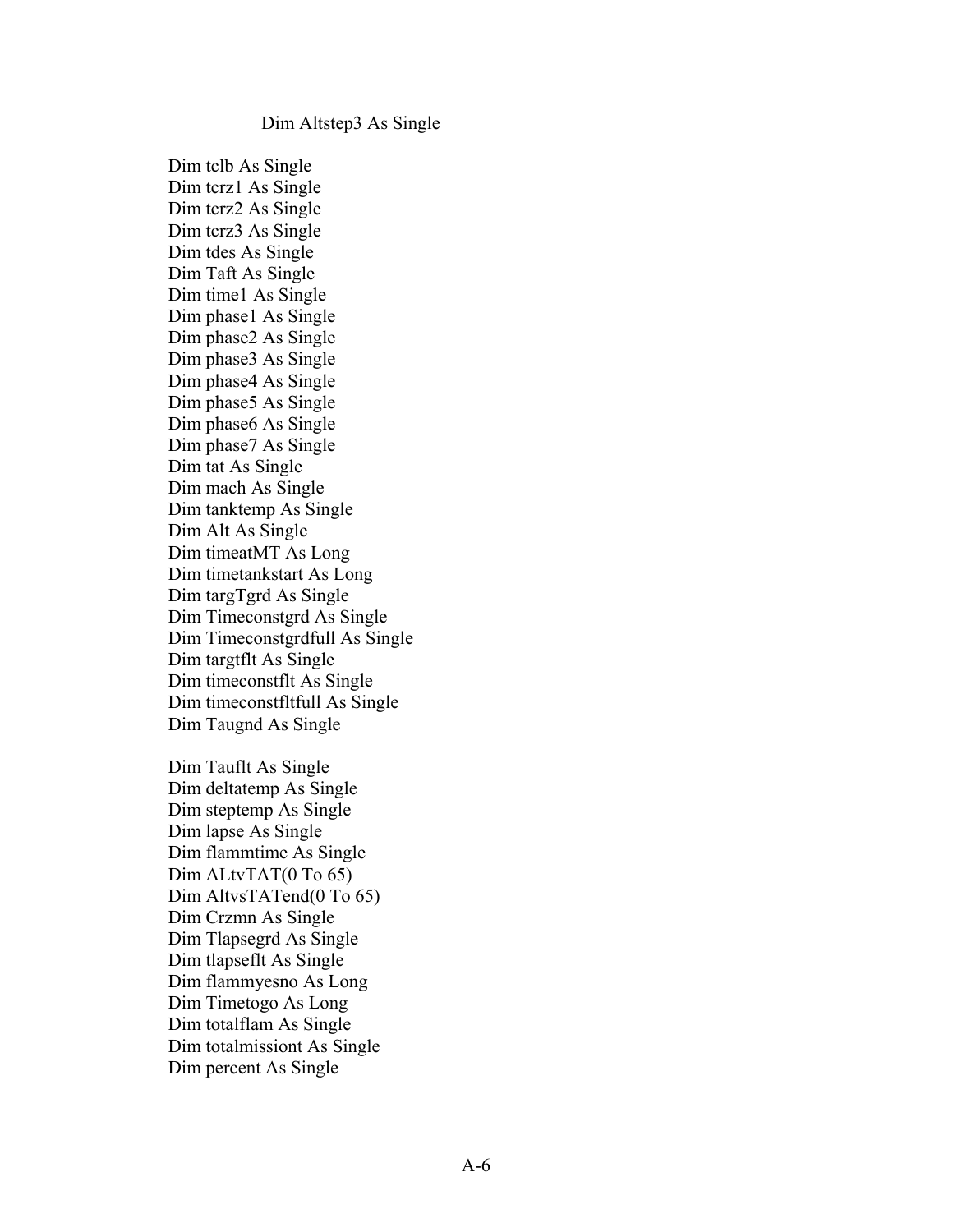Dim enginestarttime As Single Dim targettemp\_engineON As Single Dim timeconstantMT\_engineON As Single Dim timeconstantfull\_engineON As Single

Dim OATLimit As Single

'Added Body tank features Dim BodyTankYesNO As Long Dim BodyTankpressyesno As Long Dim BodyTankPressDiff As Long 'Modified S. Summer 01/31/2007 Dim BodyTankPressTime As Single 'Added S. Summer 01/31/2007 Dim BodyTankTemp As Single

'added mission length/distribution array Dim MLarray(0 To 53, 3) Dim MLstep As Integer Dim MLrnd As Single Dim MLrange As Single

Dim timein As Single Dim timeout As Single

Dim check1 As Single Dim check2 As Single Dim ramp As Integer Dim timestartramp As Single Dim timeendramp As Single Dim rampslope As Single

Dim flamyesnogrd As Single Dim flamyesnoclb As Single Dim flamyesnocrz1 As Single Dim flamyesnocrz2 As Single Dim flamyesnocrz3 As Single Dim flamyesnodes As Single Dim flamyesnopost As Single

Dim flamyesnogrd80 As Single Dim flamyesnoclb80 As Single Dim flamyesnocrz180 As Single Dim flamyesnocrz280 As Single Dim flamyesnocrz380 As Single Dim flamyesnodes80 As Single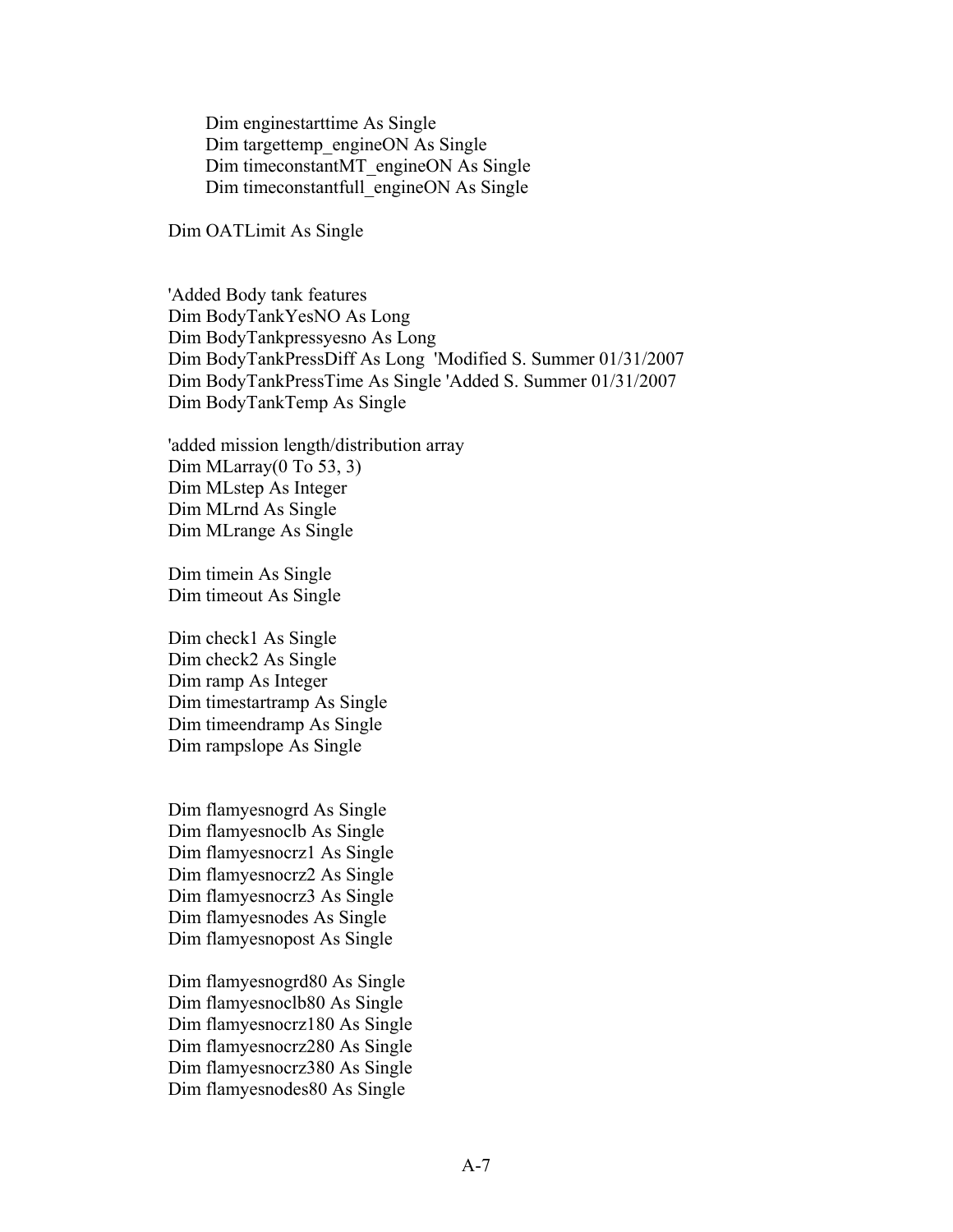Dim flamyesnopost80 As Single Dim timegrd80 As Single Dim timeclb80 As Single Dim timecrz180 As Single Dim timecrz280 As Single Dim timecrz380 As Single Dim timedes80 As Single Dim timepost80 As Single

Dim Tottimegrd As Single Dim Tottimeclb As Single Dim Tottimecrz1 As Single Dim Tottimecrz2 As Single Dim Tottimecrz3 As Single Dim Tottimedes As Single Dim Tottimepost As Single

Dim Totflamgrd As Single Dim Totflamclb As Single Dim Totflamcrz1 As Single Dim Totflamcrz2 As Single Dim Totflamcrz3 As Single Dim Totflamdes As Single Dim Totflampost As Single

'Get times for above 80 deg F days Dim Tottimegrd80 As Single Dim Tottimeclb80 As Single Dim Tottimecrz180 As Single Dim Tottimecrz280 As Single Dim Tottimecrz380 As Single Dim Tottimedes80 As Single Dim Tottimepost80 As Single

Dim Totflamgrd80 As Single Dim Totflamclb80 As Single Dim Totflamcrz180 As Single Dim Totflamcrz280 As Single Dim Totflamcrz380 As Single Dim Totflamdes80 As Single Dim Totflampost80 As Single

Dim FRMonoff As Integer 'This defines is FRM running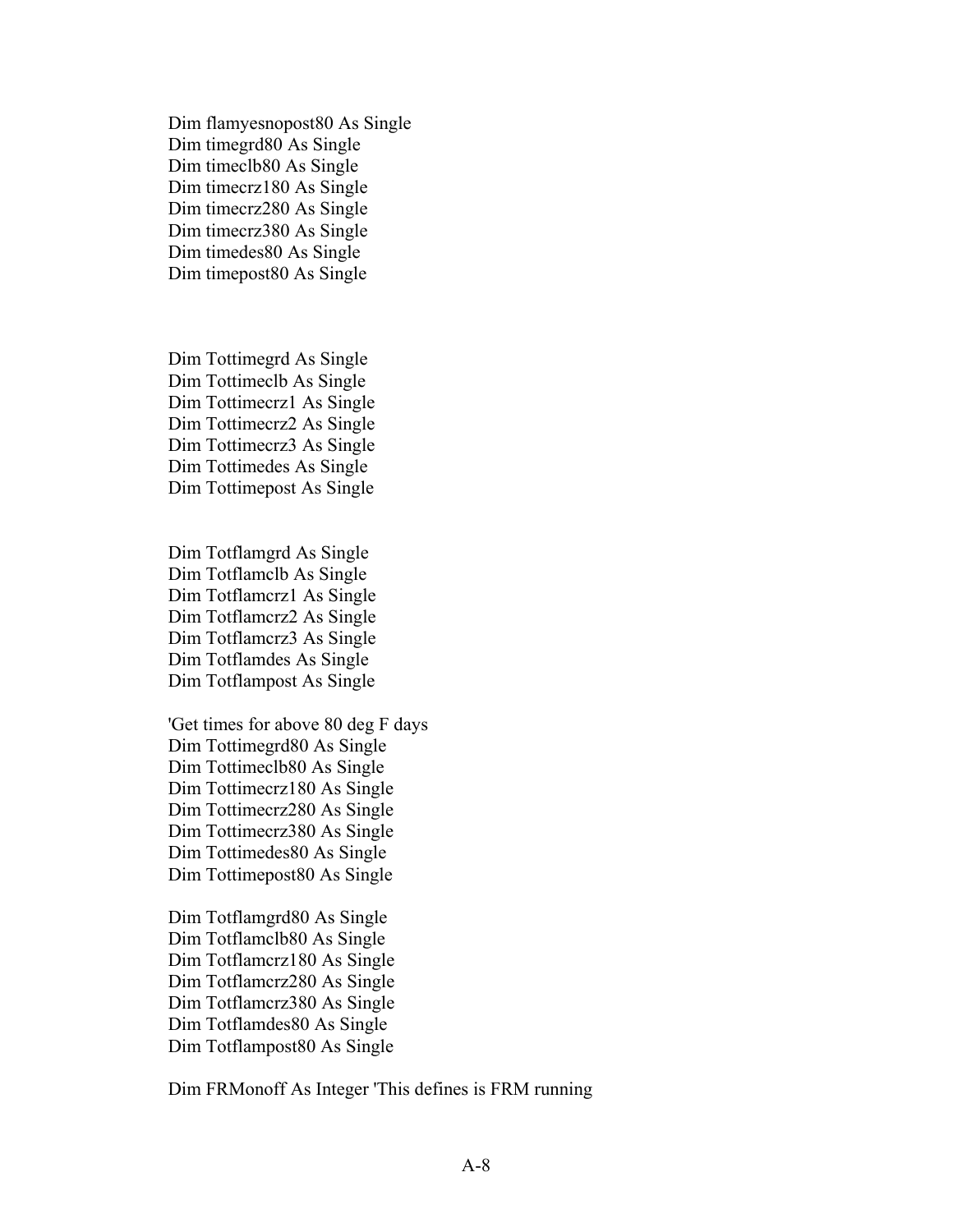Dim FRMyesno As Integer 'This defines if FRM is effective at any one minute period 'This next set of parameters are used togather the FRM flammability exposure data

Dim flammyesnoFRM As Integer Dim flammtimeFRM As Single Dim flamyesnogrdFRM As Single Dim flamyesnoclbFRM As Single Dim flamyesnocrz1FRM As Single Dim flamyesnocrz2FRM As Single Dim flamyesnocrz3FRM As Single Dim flamyesnodesFRM As Single Dim flamyesnopostFRM As Single

Dim flamyesnogrd80FRM As Single Dim flamyesnoclb80FRM As Single Dim flamyesnocrz180FRM As Single Dim flamyesnocrz280FRM As Single Dim flamyesnocrz380FRM As Single Dim flamyesnodes80FRM As Single Dim flamyesnopost80FRM As Single

Dim TotflamgrdFRM As Single Dim TotflamclbFRM As Single Dim Totflamcrz1FRM As Single Dim Totflamcrz2FRM As Single Dim Totflamcrz3FRM As Single Dim TotflamdesFRM As Single Dim TotflampostFRM As Single

Dim Totflamgrd80FRM As Single Dim Totflamclb80FRM As Single Dim Totflamcrz180FRM As Single Dim Totflamcrz280FRM As Single Dim Totflamcrz380FRM As Single Dim Totflamdes80FRM As Single Dim Totflampost80FRM As Single Dim TotalflammFRM As Single Dim percentFRM As Single Dim curflammFRM As Single

Dim Fixflights As Integer 'Fixedflights =1 locks random number generator to repeat list of random numbers

Dim warm As Integer 'added by S. Summer 05/25/05

'warm =1 generates data for only those flights with ambient temp. greater than 80F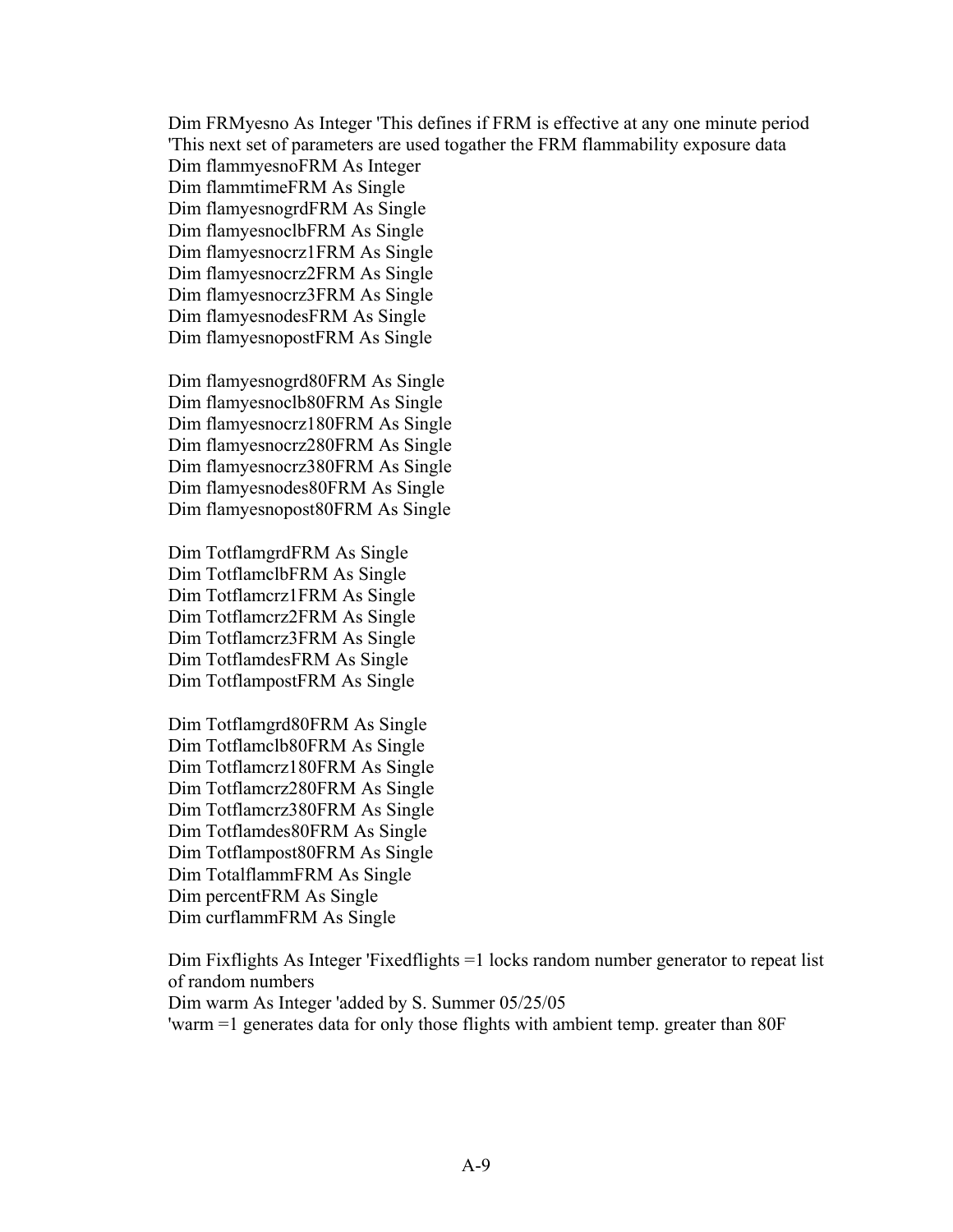$' =$  (Time) 'gets start time to track run time 'Sheets("Internal Calculations").Cells(17, 20).Value = Time 'Puts start time in cell to eventually compute run time 'Get body tank input data BodyTankYesNO = Sheets("Internal Calculations").Cells(9, 20) BodyTankpressyesno = Sheets("Internal Calculations").Cells(10, 20) BodyTankPressDiff = Sheets("Internal Calculations").Cells(11, 20) 'Modified S. Summer 01/31/2007

BodyTankTemp = Sheets("Internal Calculations").Cells(13, 20) 'Modified S. Summer 01/31/2007

'Get engine number Numberengines = Sheets("User inputs and results"). Cells $(6, 6)$ 

'Get number of Flights from SS Flights = Sheets("Internal Calculations").Cells(2, 11) 'Create LFL and UFL values 'get fix flight option Fixflights = Sheets("User inputs and results").Cells(48, 8)

 'Get LFL and UFL values LFLdelta = Sheets("Internal Calculations").Cells(3, 15) LFLSlope = Sheets("Internal Calculations").Cells(4, 15) UFLDelta = Sheets("Internal Calculations").Cells(3, 16) UFLSlope = Sheets("Internal Calculations").Cells(4, 16)

 'Clear out single flight data for single flight case If Flights  $= 1$  Then Sheets("Internal Calculations").Select Range("H24:S4000").Select Selection.ClearContents Sheets("Internal Calculations").Select GoTo 22 End If

 'Clear out multi-flight data for cases more than 5000 flights If Flights  $> 1$  Then Sheets("Summary of n Cases").Select Range("b6:l6000").Select Selection.ClearContents Sheets("User inputs and results").Select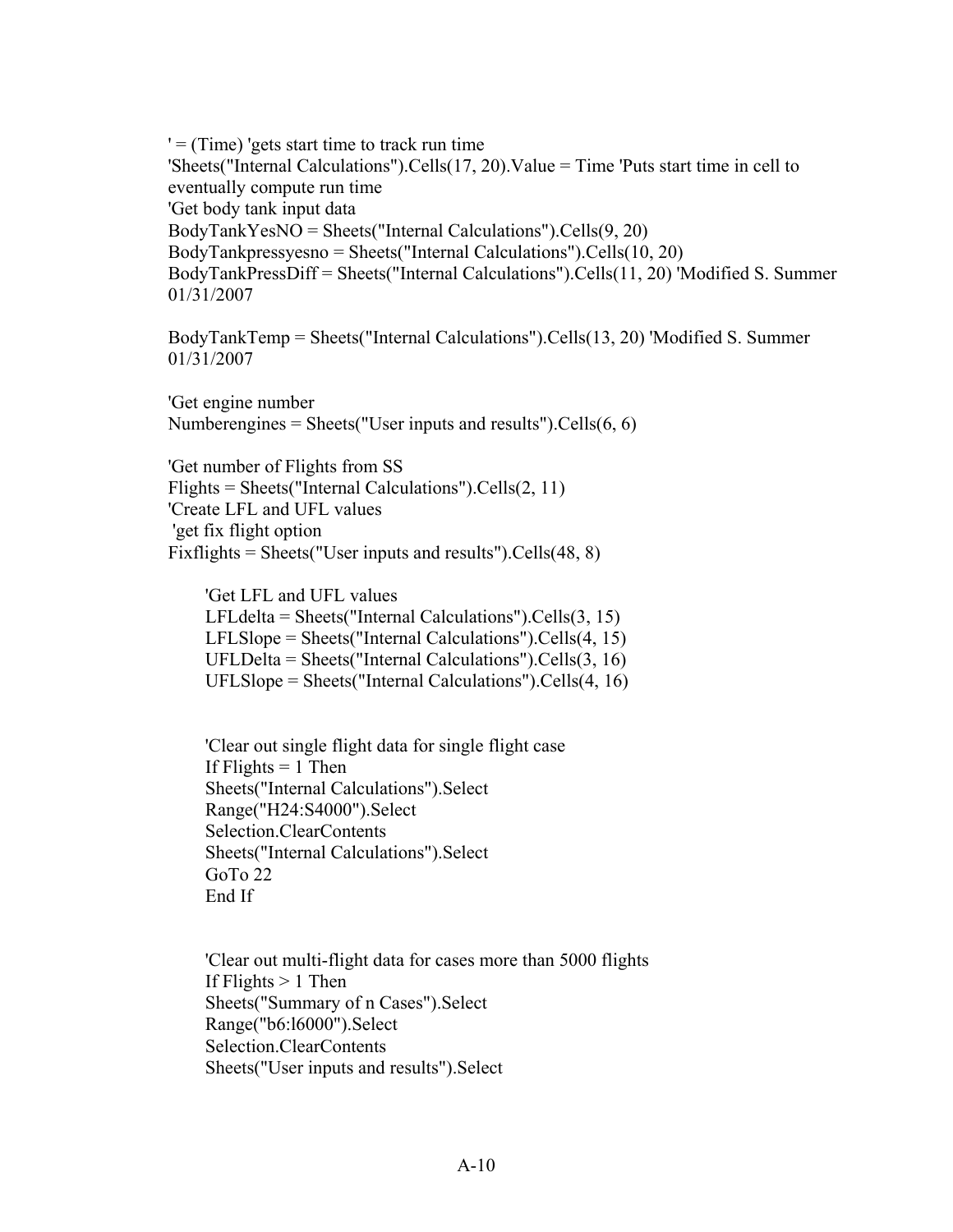#### End If

'Get all the mean and Std deviation data for Ambient temp and Flash point  $h =$  Sheets("Internal Calculations").Cells(9, 3). Value 'Mean value of ground Temp

 $iL =$  Sheets("Internal Calculations").Cells(10, 3).Value ' 1 Sigma value of lower 50% of ground temp

iU = Sheets("Internal Calculations").Cells(11, 3).Value ' 1 Sigma value of upper 50% of ground temp

 $k =$  Sheets("Internal Calculations").Cells(9, 4). Value 'Mean value of crz Temp l = Sheets("Internal Calculations").Cells(10, 4).Value ' 1 Sigma value of crz temp

 $o = \text{Sheets}$  ("Internal Calculations"). Cells $(9, 5)$ . Value 'Mean value of Flash Point

p = Sheets("Internal Calculations").Cells(10, 5).Value ' 1 Sigma value of Flash Point 'Range algrithm to get random missions.

' This gives the user a

'visual indication of the variation in flammability to see if the solution 'is converging quickly or not.

'This process takes the percent of missions in each of the range blocks, picks a random number,

'finds which block to choose from and gets a flight. repeating this often enough will generate

'the correct distribution of flight but with a random sequence.

- 'First fill the array with mission length and corresponding percent of flights For MLstep =  $0$  To 52  $MLarray(MLstep, 0) = MLstep * 200$  $MLarray(MLstep, 1) = \text{Sheets}("Internal Calc 3").Cells(MLstep + 4, 12)$ Next MLstep
- 22 ' code jumps to here if doing a single flight

 $OATLimit = sheets("User inputs and results").Cells(9, 6)$ Deltafueltemp = Sheets("Internal Calculations").Cells(15, 4) 'Gets correction to Tfuel if Tfuel is hotter or colder than ambient

FRMonoff = Sheets("Internal Calc 4").Cells(2, 10)

warm = Sheets("User inputs and results").Cells(50, 8) 'added by S. Summer  $05/25/05$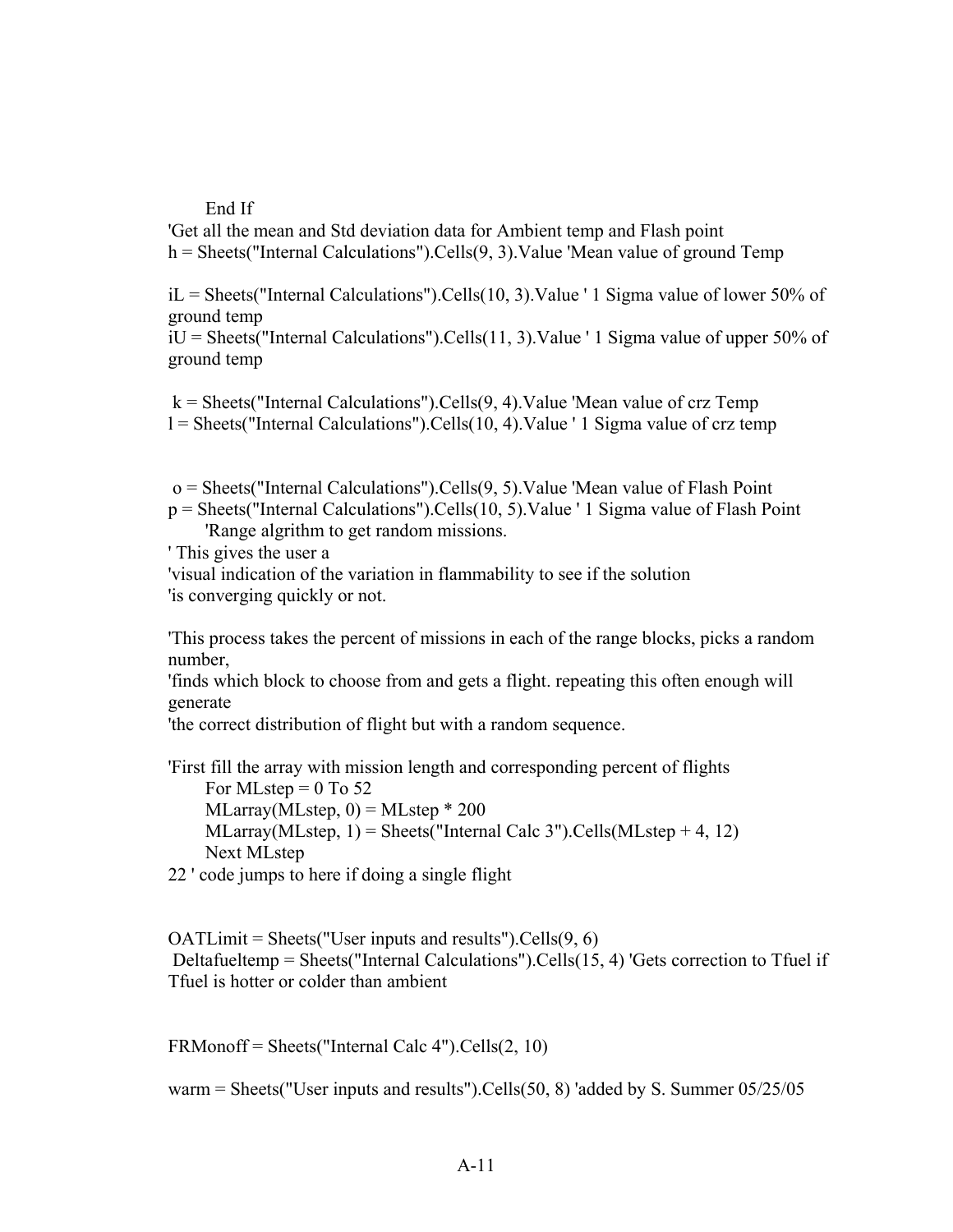#### \*\*\*\*\*\*\*\*\*\*\*\*\*\*\*\*\*\*\*\*\*\*\*\*\*\*\* \*\*\*\*\*\*\*\*\*\*\*\*\*\*\*\*\*\*\*\*\*\*\*\*\*\*\*\*\*

'Flight Loop starts here....Flight Loop starts here....Loop Flight starts here....Flight Loop starts here....Flight Loop starts here.... '\*\*\*\*\*\*\*\*\*\*\*\*\*\*\*\*\*\*\*\*\*\*\*\*\*\*\*\*\*\*\*\*\*\*\*\*\*\*\*\*\*\*\*\*\*\*\*\*\*\*\*\*\*\*\*\*\*\*\*\*\*\*\*\*\*\*\*\*\*\*\*

```
*****************************
```
 'set collector parameters to zero totalmission $t = 0$  $Totalflamm = 0$  $TotalflammFRM = 0$ flammtime  $= 0$ flamyesnogr $d = 0$ flamyesnocl $b = 0$ flamyesnocrz $1 = 0$ flamyesnocrz $2 = 0$ flamyesnocrz $3 = 0$ flamyes nodes  $= 0$ flamyesnopost  $= 0$ flamyesnogrd $80 = 0$ flamyesnocl $b80 = 0$ flamyesnocrz $180 = 0$ flamyesnocrz $280 = 0$ flamyesnocrz $380 = 0$ flamyes nodes  $80 = 0$ flamyesnopost $80 = 0$ timegrd $80 = 0$ timecl $b80 = 0$ timecrz $180 = 0$ timecrz $280 = 0$ timecrz $380 = 0$ timedes $80 = 0$ timepost $80 = 0$ flammtime $FRM = 0$ flamyesnogrd $FRM = 0$ flamyesnoclb $FRM = 0$ flamyesnocrz $1$ FRM = 0 flamyesnocrz $2FRM = 0$ flamyesnocrz $3FRM = 0$ flamyesnodes $FRM = 0$ flamyesnopost $FRM = 0$ flamyesnogrd $80$ FRM = 0 flamyesnoclb $80$ FRM = 0 flamyesnocrz $180$ FRM = 0 flamyesnocrz $280$ FRM = 0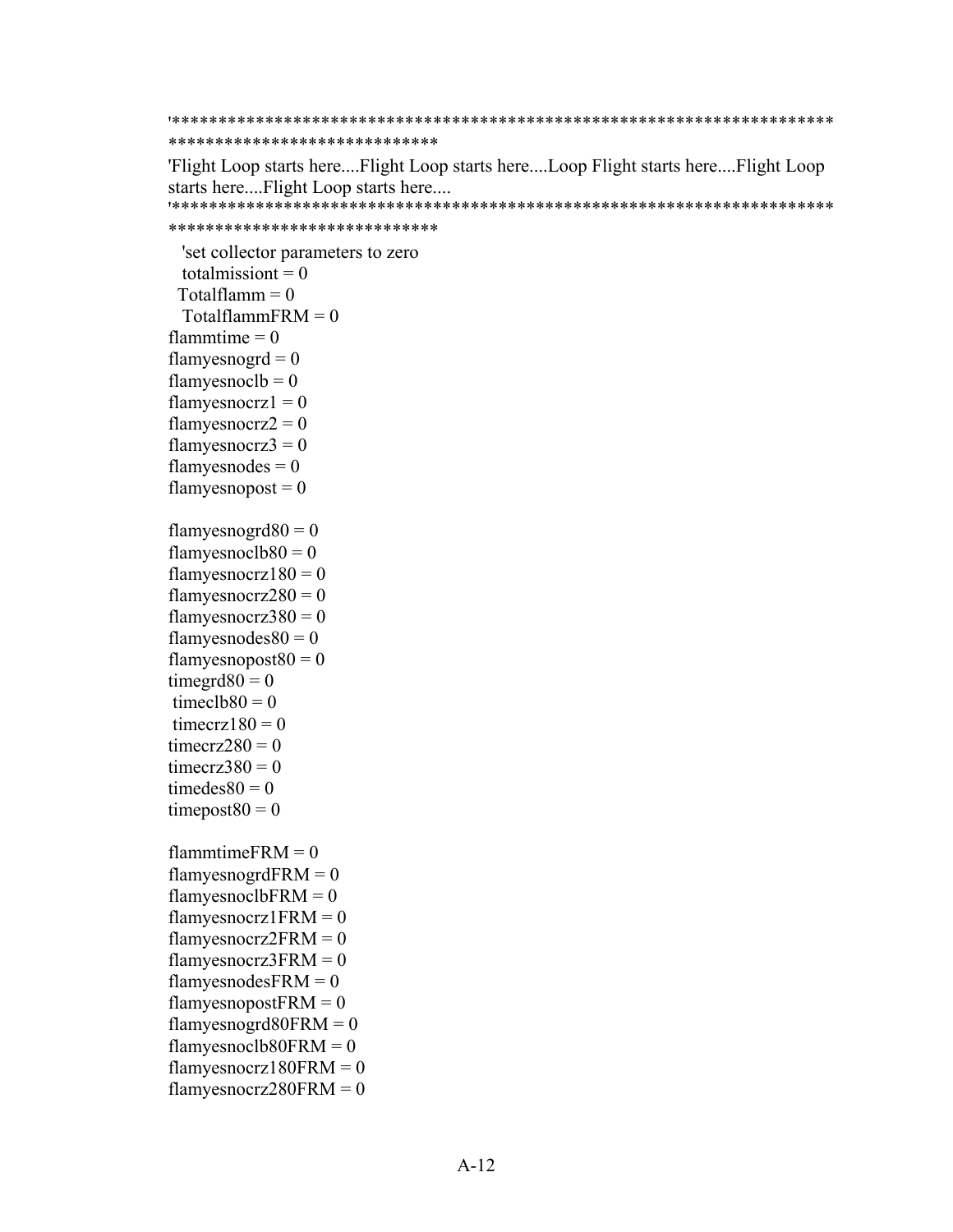flamyesnocrz $380$ FRM = 0 flamyesnodes $80$ FRM = 0 flamyesnopost $80$ FRM = 0

#### 'xxxxxxxxxxxxxxxxxxxxxxxxxxxxxxxxxxxxxxxxxxxxxxxxxxxxxxxxxxxxxxxxxxxxxxx xxxxxxxxxxxxxxxxxxxxxxxxxxxxxxxxxxxxxxxxx ' lllll ooo ooo pppppppp ' lll oo oo oo oo ppp ppp ' lll oo ooo oo ooo ppp ppp ' lll oo ooo oo ooo ppp ppp ' lll oo ooo oo ooo pppppppp ' lll oo ooo oo ooo ppp ' lll oo ooo oo ooo ppp ' lll l oo ooo oo ooo ppp ' llllllllll ooo ooo pppp

#### 'xxxxxxxxxxxxxxxxxxxxxxxxxxxxxxxxxxxxxxxxxxxxxxxxxxxxxxxxxxxxxxxxxxxxxxx xxxxxxxxxxxxxxxxxxxxxxxxxxxxxxxxxxxxxxxxx

'Start big loop for number of Flights

'Option for using a fixed set of random numbers for debugging code etc If Fixflights  $= 1$  Then Rnd (-1) Randomize (100) Else Randomize End If 'Start loop for n flights For flightnumber  $= 1$  To Flights

999 'added by S. Summer 05/25/05

'Randomize the Excel Rnd Function ,and select four values

'Randomize  $a = \text{Rnd}$ ) 'random numbers used to generate flight profile  $b = Rnd()$  $c = Rnd()$  $d = \text{Rnd}()$ 

 $MLrnd = Rnd() * 100$  $Rndland = Rnd()$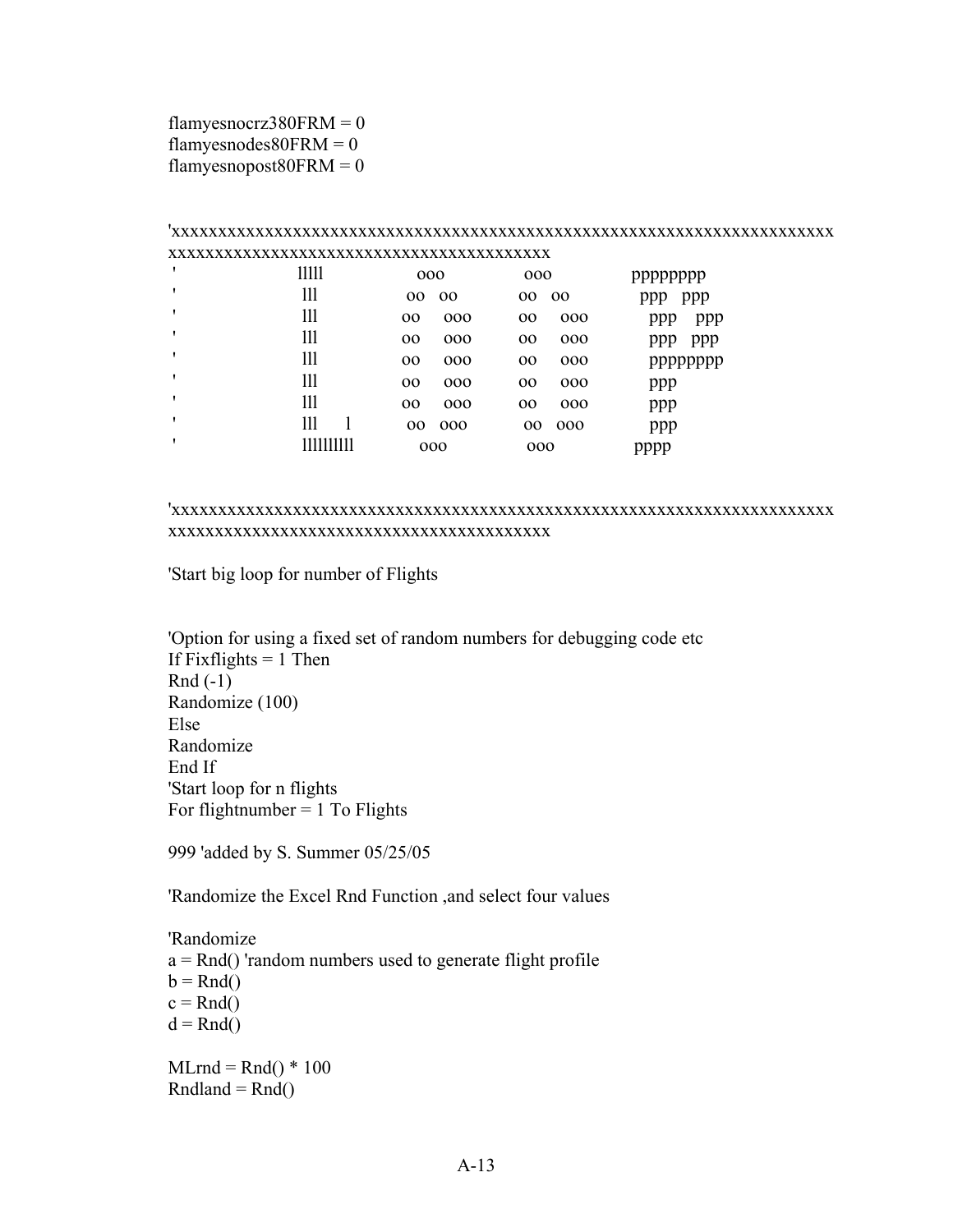$RndOATend = Rnd()$ 

CruiseMN = Sheets("Internal Calculations").Cells(13, 4)

' range loop to match range distribution table ''''''''''''''''''''''''''''''''''''''''''''''''''''''''''''''''''''''''''''''''''''''

' Program steps through each range increment based on historical flight distribution '

```
' The program randomly varies the range by +/- 100 within each 200 nm increment \blacksquare
```
50

If Flights  $= 1$  Then GoTo 23 End If

```
'Now pick random number and find appropriate mission length
'MLrnd = Rnd() * 100For MLstep = 0 To 52
     If MLrnd < MLarray((MLstep + 1), 1) And MLrnd > MLarray(MLstep, 1) Then
     'edited by S. Summer as per email dated 7/13/06 from Mike Collins
    RangeFlight = MLarray((MLstep + 1), 0) + ((MLarray((MLstep + 1), 0) -
MLarray(MLstep, 0))
    / (MLarray((MLstep + 1), 1) - MLarray(MLstep, 1))) * (MLrnd - MLarray((MLstep)
+ 1), 1))
    'MLrange = MLarray(MLstep, 1) + 200
     'GoTo 111
     End If
Next MLstep
111
MLarray(MLstep, 3) = MLarray(MLstep, 3) + 1
```
'RangeFlight = MLrange +  $(a - 0.5)$  \* 200 'flight distance for this mission

'''''''''''''''''''''''''''''''''

' Determine Mission Flight Time ' '''''''''''''''''''''''''''''''''

' Flight Time based on Flight Range Flighttime = (RangeFlight - 100) \*  $60 / 573.6 /$  CruiseMN +  $(0.7 * 60)$ 

<sup>&#</sup>x27; Calculate Mission length (nautical miles) '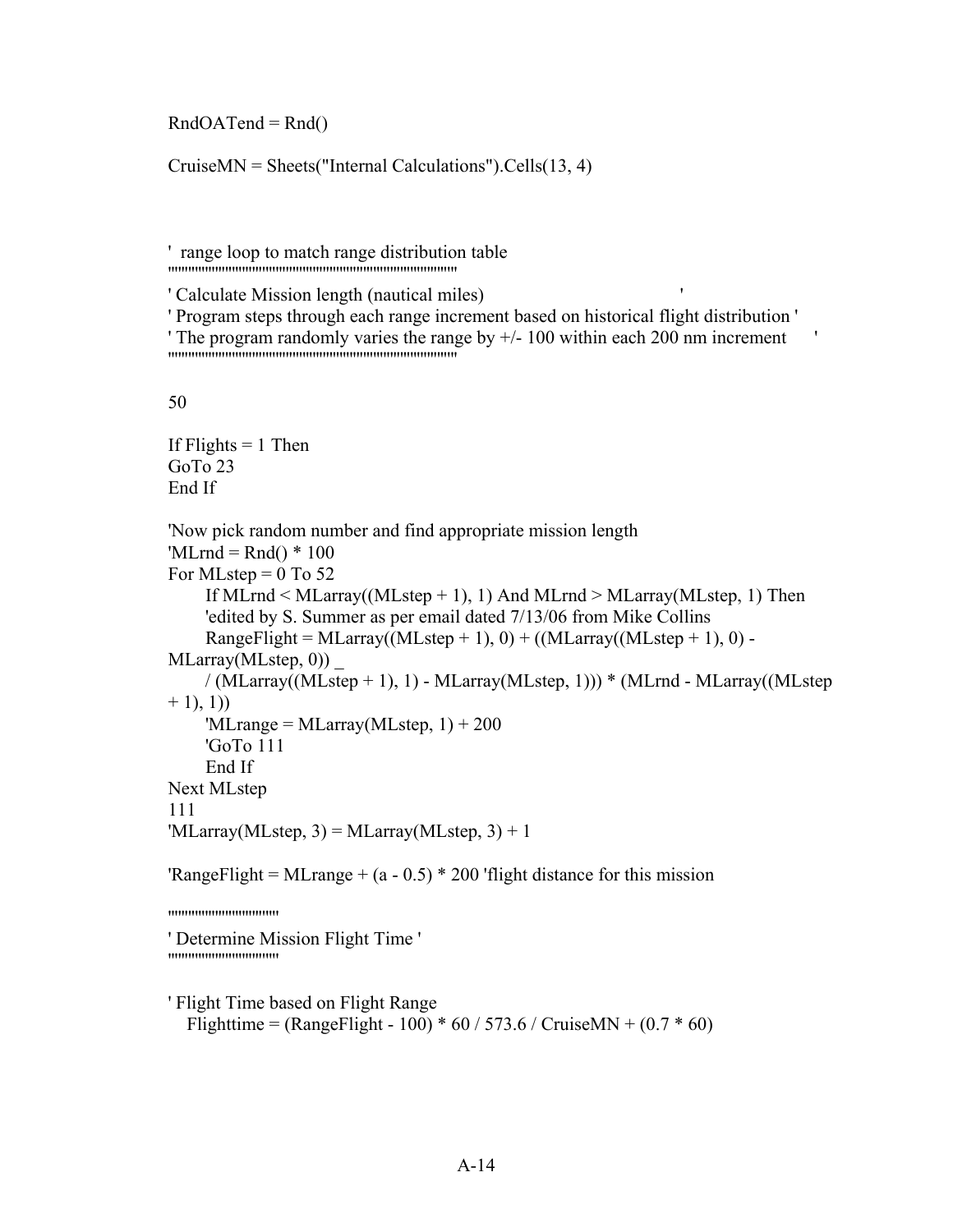23 ' Maximum flight time (minutes) Maxrange = Sheets("User inputs and results"). Cells $(5, 6)$ MaxTimeFlight = (Maxrange - 100)  $*$  60 / 573.6 / CruiseMN + 0.7  $*$  60 ' Limit Flighttime to not exceed max range If Flighttime > MaxTimeFlight Then Flighttime = MaxTimeFlight End If ' Set Flighttime to a minimum of 15 minutes If Flighttime < 15 Then Flighttime  $= 15$ 

If Flights  $= 1$  Then Flighttime = Sheets("Internal Calculations").Cells(18, 8) End If Flighttime = CInt(Flighttime) 'rounds flight time to integer value and converts to integer If Flights  $= 1$  Then GoTo 24 End If 'next piece calculates ground ambient from the random number/mean/std dev 99 'b = Rnd() 'Random number to determine ground ambient temperature If  $b < 0.5$  Then

```
i = iLElse: i = iUEnd If
Tgrd = Application.NormInv(b, h, i) This is the departure airport ambient temperature
If warm = 1 And Tgrd < 80 Then 'added by S. Summer 05/25/05
   GoTo 999 'added by S. Summer 05/25/05
End If 'added by S. Summer 05/25/05
```
'Find landing airport ambient temp 'Rndland =  $Rnd()$ If Rndland  $\leq 0.5$  Then  $i = iL$ Else:  $i = iU$ 

End If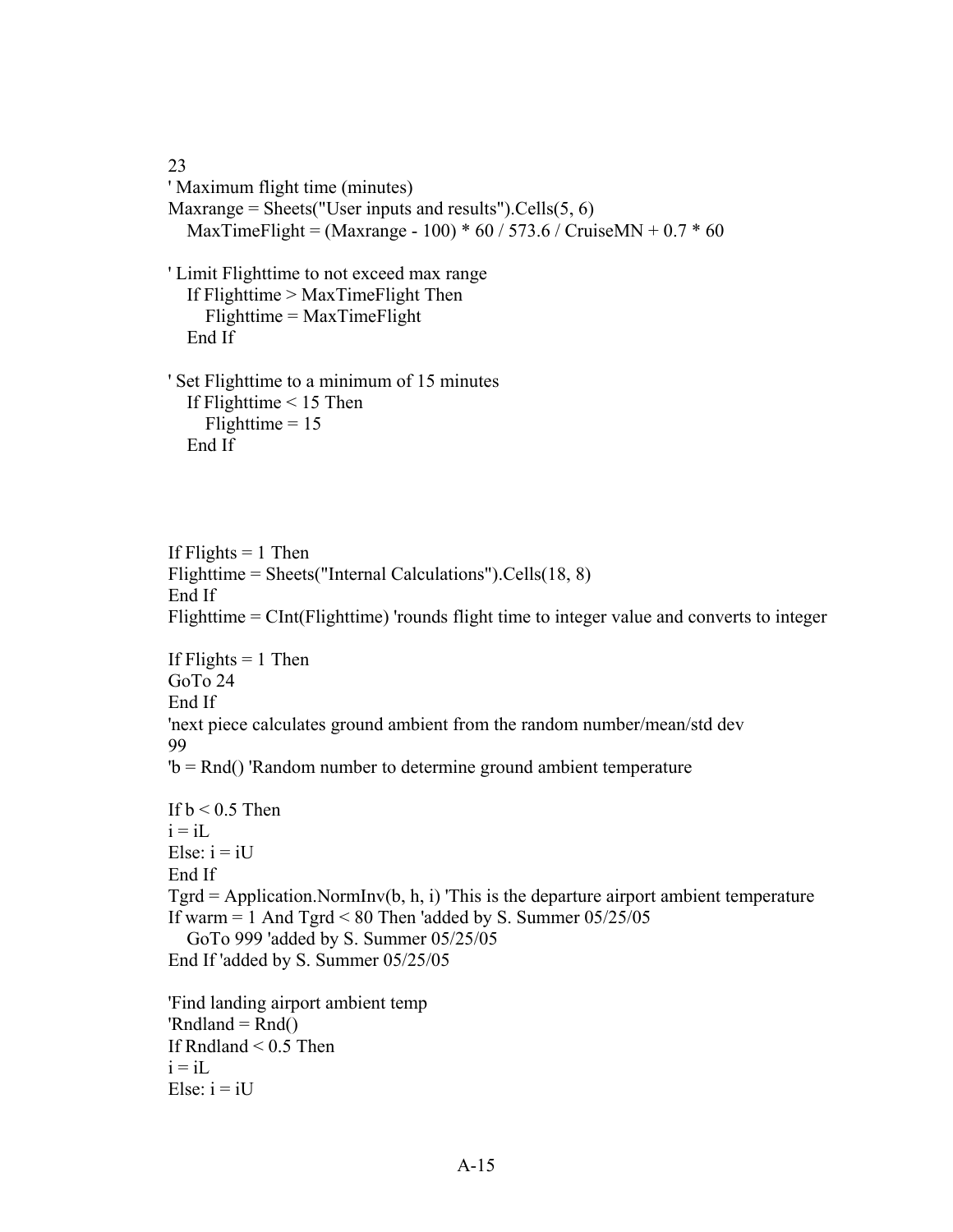End If

Tgrdland = Application.NormInv(Rndland, h, i) 'This is the landing airport ambient temperature

24

Percentmax = Int((Flighttime / MaxTimeFlight)  $*$  5) 'this defines mission length to determine climb time

If Flights  $= 1$  Then Tgrd = Sheets("Internal Calculations").Cells(19, 8) Tgrdland = Sheets("Internal Calculations").Cells(19, 9) End If

'Test of a upper limit cuttoff for Ambient temperature to reduce flammability

If Tgrd > OATLimit Then Tgrd = OATLimit 'This sets Tgrnd to the OAT Limit as if the flight as delayed until the temperature dropped to the OAT limit End If

tfuel = Tgrd + Deltafueltemp 'sets tfuel to be equal to tamb  $+/-$  correction at start of mission

 $Tgrd = Tamb$ If Flights  $= 1$  Then GoTo 25 End If

'next piece calculates Cruise amb from the random number/mean/std dev.

 $m =$  Application. NormInv(c, k, 1)

 $t$ crz = m

25 If Flights  $= 1$  Then tcrz = Sheets("Internal Calculations").Cells(20, 8) 'This is the start of cruise OAT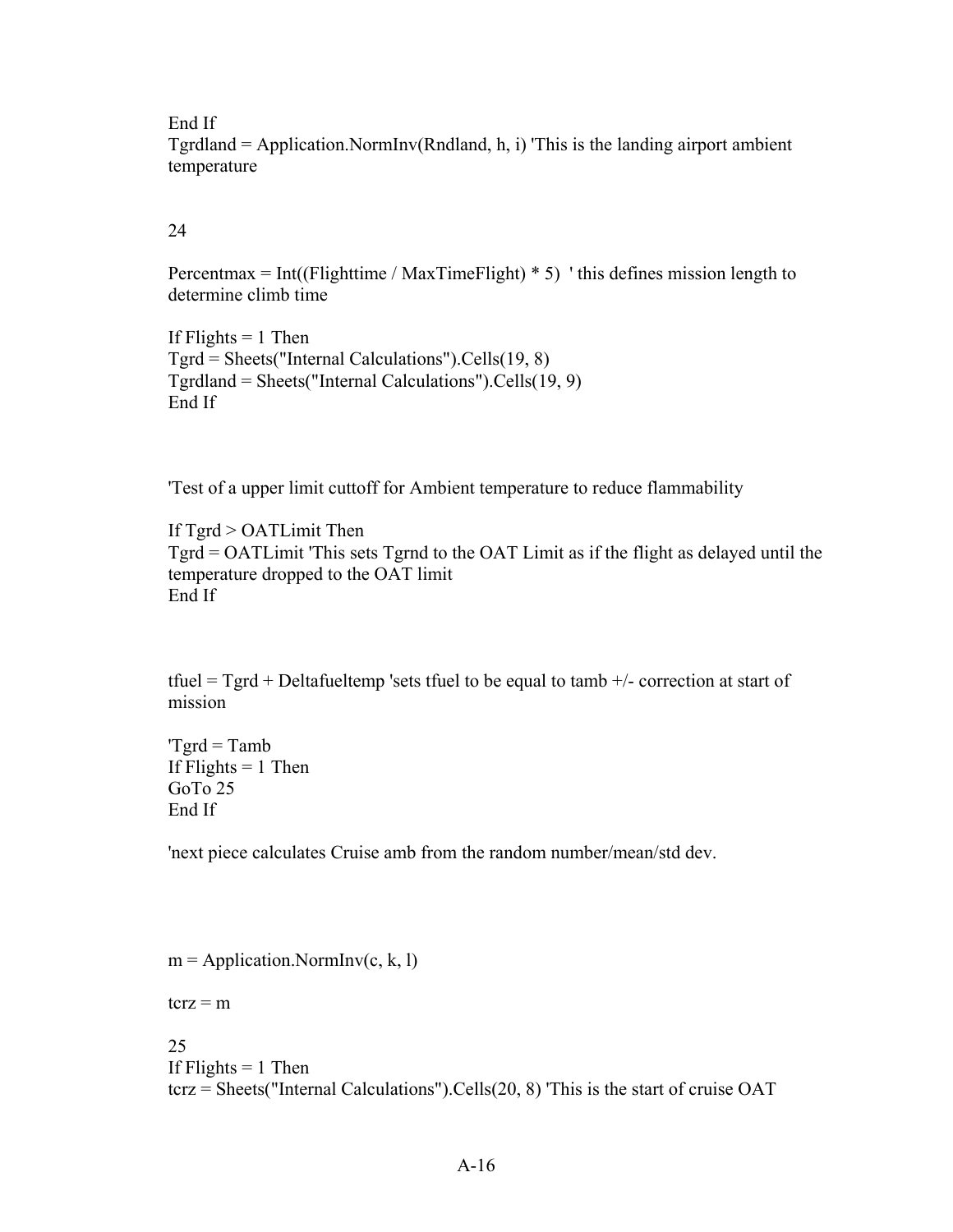tcrzend = Sheets("Internal Calculations").Cells(20, 9) 'this is the end of crz OAT for flights over 120 minutes in crz GoTo 26 End If

' $RndOATend = Rnd()$ tcrzend = Application.NormInv(RndOATend, k, l)

'next piece calculates flash point from the random number/mean/std dev.

 $q =$  Application.NormInv(d, o, p)

Tflashpt  $= q$ 

26 If Flights  $= 1$  Then Tflashpt = Sheets("Internal Calculations").Cells(21, 8) End If

'Next section calculates the mission profile 'First calculate time before flight tbf 'Assumptions are: 'For flights over 240 minutes, ground time is 90 minutes, 'Between 280 and 240 minutes the ground time is 45 minutes, 'For flights less than 180 minutes, the ground time is 30 minutes.

```
If Flighttime > 240 Then
tbf = 90 ElseIf Flighttime > 180 Then
 tbf = 45Else: tbf = 30
```
#### End If

BodyTankPressTime = Sheets("Internal Calculations").Cells(12, 20) 'Added S. Summer 01/31/2007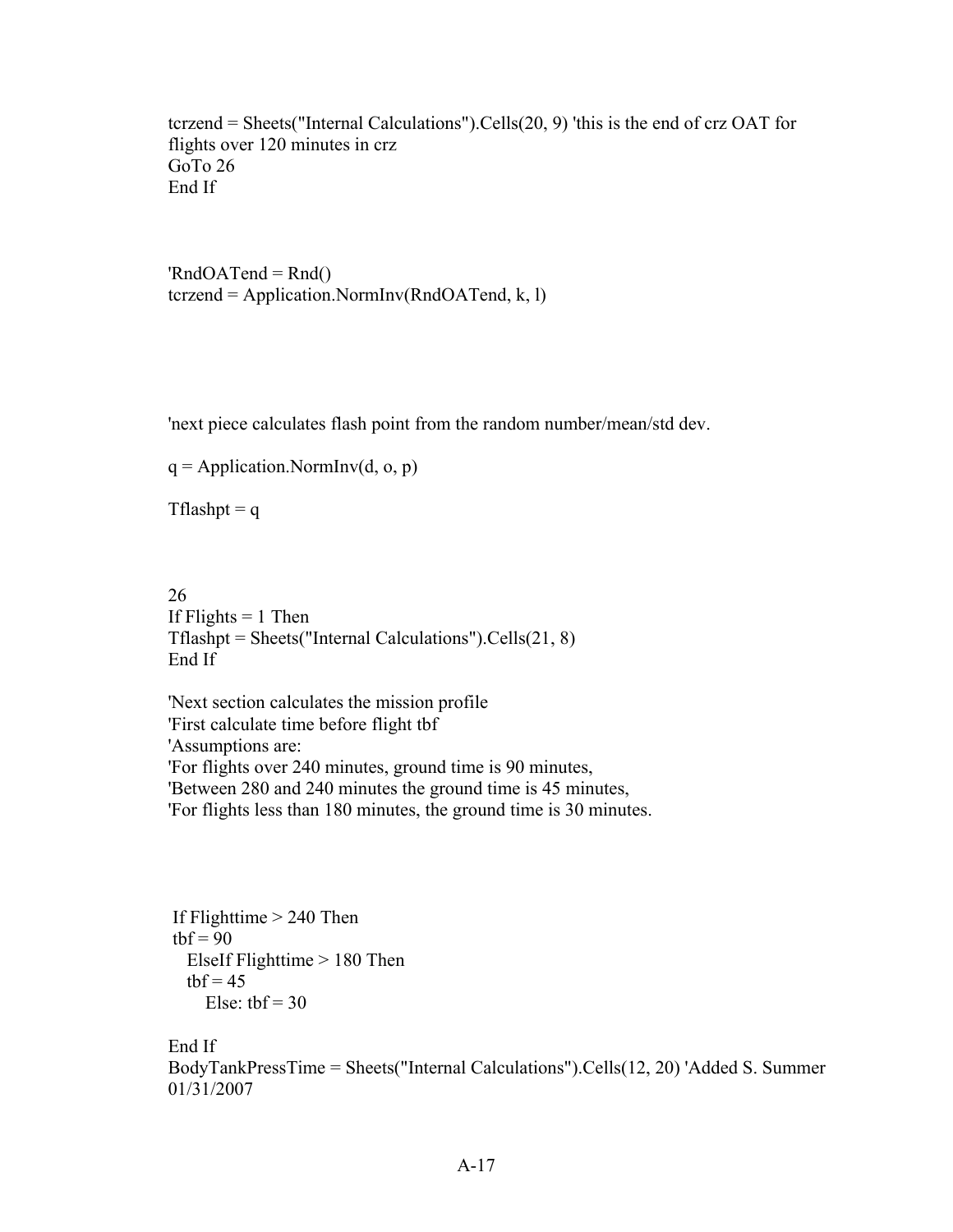If BodyTankPressTime > tbf Then 'Added S. Summer 01/31/2007 BodyTankPressTime = tbf 'Added S. Summer 01/31/2007 End If 'Added S. Summer 01/31/2007 'Now calculate flight time

tmission = Flighttime + tbf + 30 'the 30 mins added is the time after the flight

'now define flight profiles as short(up and down), single, one step or two step cruise flights

'Get cruise altitudes from input data

 Altstep1 = Sheets("Internal Calculations").Cells(20, 3)  $Altstep2 = Sheets("Internal Calculations").Cells(21, 3)$  $Altstep3 = Sheets("Internal Calculations").Cells(22, 3)$ 

 If Flighttime < 50 Then 'This is a short up and down to an altitude less than cruise because then isn't enough time to get to cruise altitude

Alt1 = Flighttime  $*$  20 / 50  $*$  1750 'This assumes a climb rate of 1750 ft/min and climb will take 40% of flight time

```
Alt2 = Alt1Alt3 = Alt1If Alt1 > Altstep1 Then
       Alt1 = Altstep1Alt2 = Alt1Alt3 = Alt1 End If
mode = 1 'Short up and down flight
```
 ElseIf Flighttime < 100.1 Then  $Alt1 = Altstep1$  $Alt2 = Alt1$  $Alt3 = Alt1$  $mode = 2$  'One altitude flight, no step climb

 ElseIf Flighttime < 200 And Flighttime > 100.1 Then  $Alt1 = Altstep1$  $Alt2 = Altstep2$  $Alt3 = Alt2$  $mode = 3$  Two altitude flight, one step climb at mid point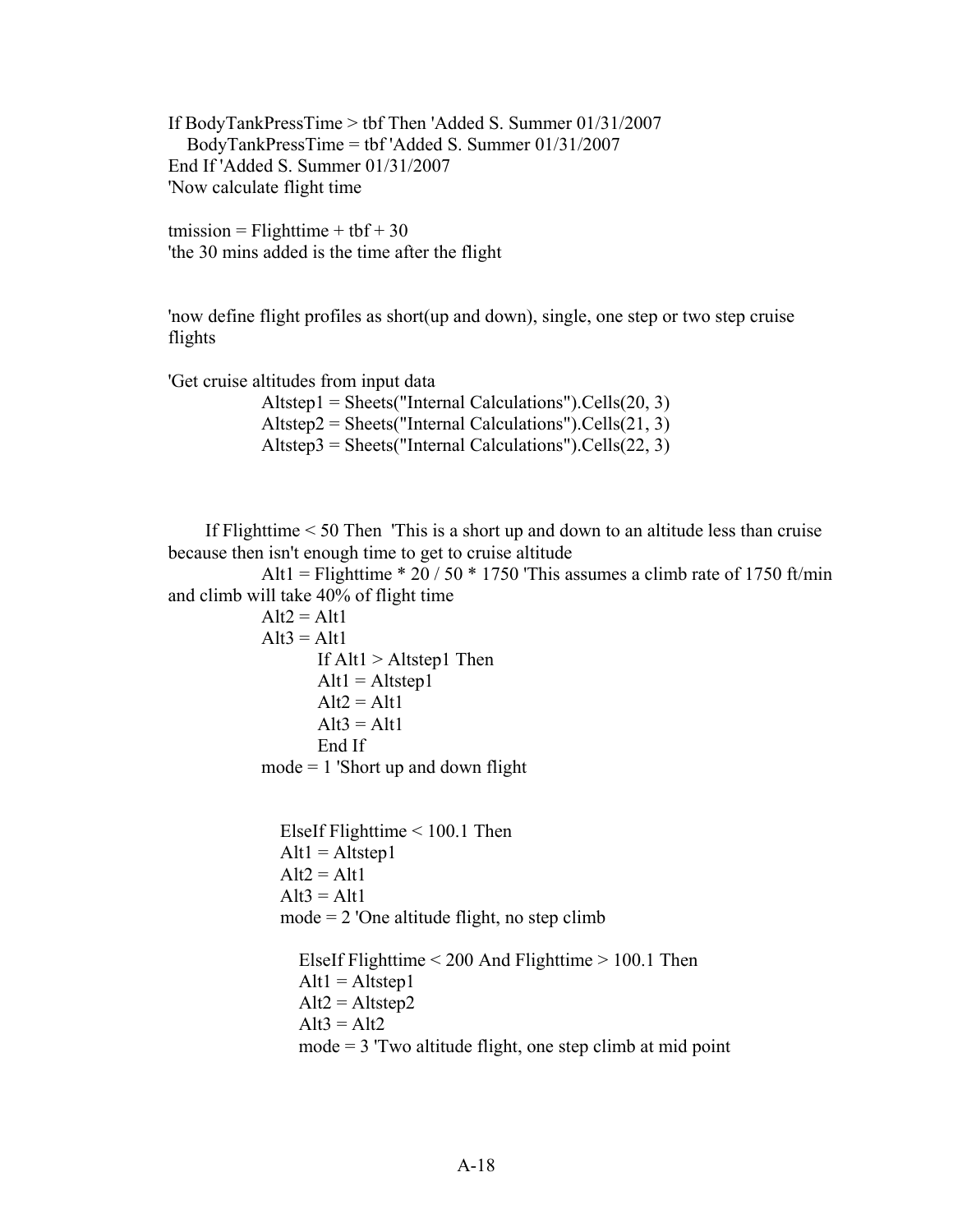ElseIf Flighttime > 199.99 Then 'Three altitude flight, two step climbs. Each altitude flight is for 33% of cruise time.

 $Alt1 = Altstep1$  $Alt2 = Altstep2$  $Alt3 = Altstep3$  mode = 4 'Three altitude flight, two step climbs. End If

'This section was commented out by S. Summer on 01/31/2007 'This section resets altitude for a body tank to the cabin altitude IF the tank is pressurized 'If BodyTankYesNO = 1 And BodyTankpressyesno = 1 Then

```
'Alt1 = BodyTankAlt
'Alt2 = BodyTankAlt
'Alt3 = BodyTankAlt
'End If
'now assign time to altitudes
'Reset all values to Zero
tclb = 0tdes = 0terz1 = 0\text{terz2} = 0terz3 = 0If mode = 1 Then
       tclb = 0.4 * Flighttime
         tdes = Flighttime - tclb
          ElseIf mode = 2 Then
          tclb = Sheets("Internal Calc 2").Cells((6 +Numberengines), (9 + Percentmax))
'Climb time is a function of number of engines and mission length
          tdes = Sheets("Internal Calc 2").Cells((Alt3 / 1000 - 6), 10) 'fixed descent
profile for all flights
          \text{terz1} = \text{Flighttime} - \text{tclb} - \text{tdes}ElseIf mode = 3 Then
             tclb = Sheets("Internal Calc 2").Cells((6 +Numberengines), (9 +Percentmax))
             tdes = Sheets("Internal Calc 2").Cells((Alt3 / 1000 - 6), 10)
             \text{terz1} = (\text{Flighttime - tclb - tdes}) / 2\text{terz2} = \text{terz1}ElseIf mode = 4 Then
```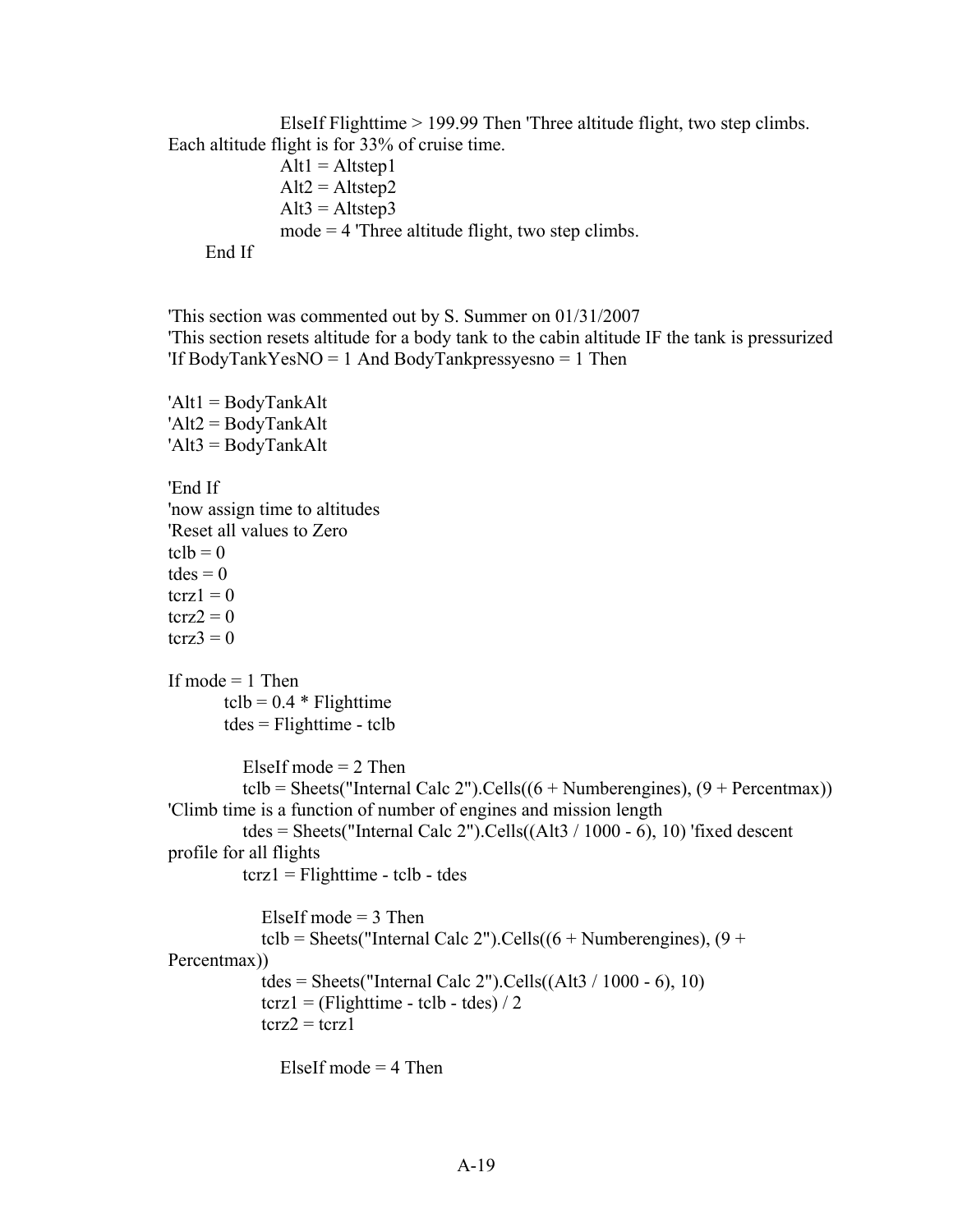```
tclb = Sheets("Internal Calc 2").Cells((6 +Numberengines), (9 +Percentmax))
                 tdes = Sheets("Internal Calc 2").Cells((Alt3 / 1000 - 6), 10)
                 \text{terz1} = (\text{Flighttime - tclb - tdes}) / 3\text{terz2} = \text{terz1}\text{terz3} = \text{terz1}End If
```

```
Taft = 30
```
'Now create an array of TAT versus Altitude in 1000' increments that the temp 'calculations can use.

'Get Mach Number

```
 Crzmn = Sheets("Internal Calculations").Cells(13, 4)
      'define mach number changes with altitude
 For Alt = 0 To Altstep3 / 1000 'Modified S. Summer 01/31/2007
  If Alt = 0 Then
       mach = 0 ElseIf Alt < 10 Then
         mach = 0.4 ElseIf Alt < 30 Then
         mach = ((Alt - 10) * (Crzmn - 0.4) / 20) + 0.4Else: mach = Crzmn End If
```
'define tamb versus altitude

 ' Tamb Algorithm, provides cold day inversion, and change of Tropopause Alt.

If  $Alt < 10$  Then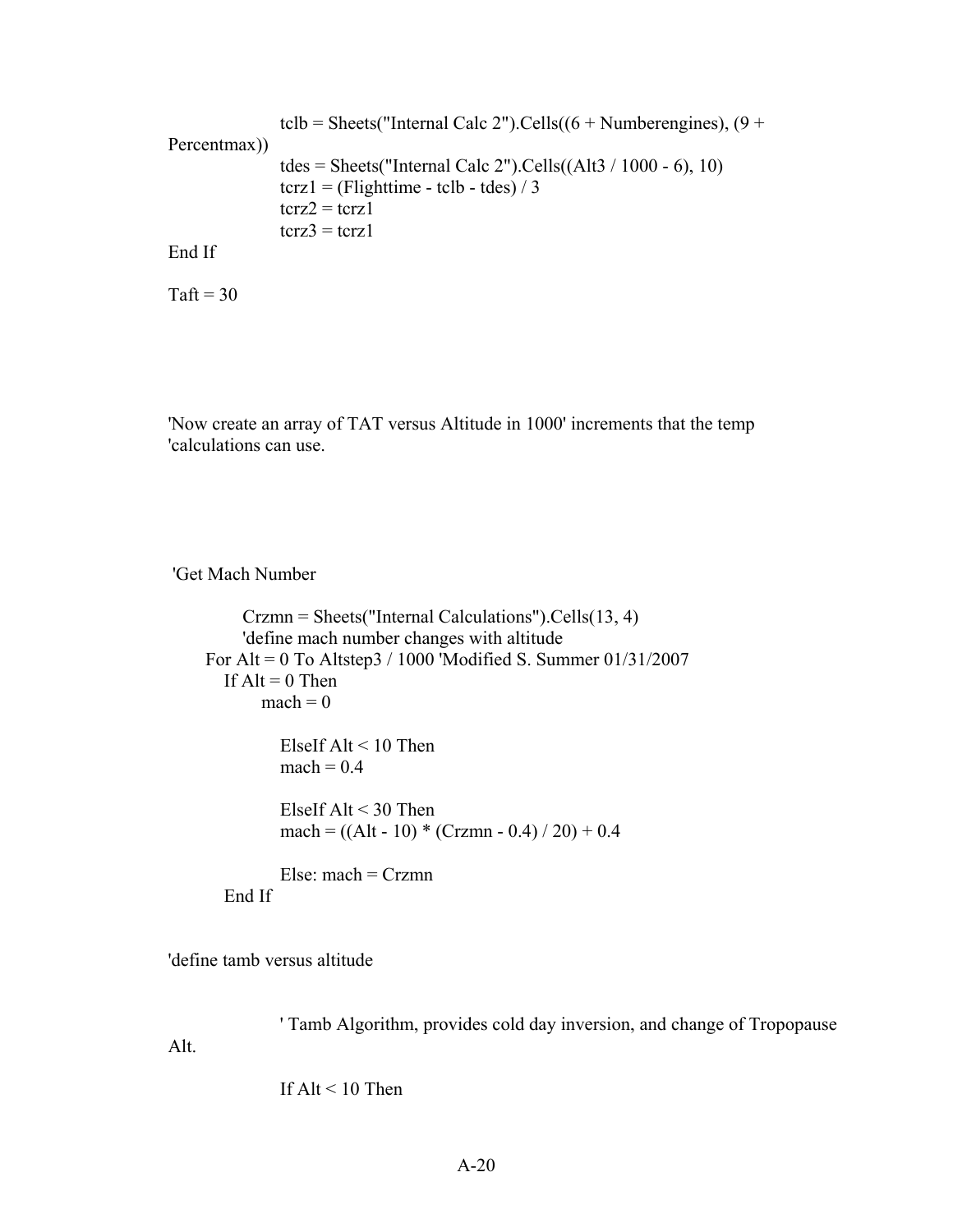If  $Tgrd > 39.9$  Then Tamb = Tgrd - 3.57 \* Alt 'standard lapse rate End If If  $Tgrd < 40$  Then Tamb = Tgrd -  $(Tgrd - 4.3) / 10 * Alt$  Temperature inversion below 40 deg F, returns to normal lapse rate at 10,000ft End If End If If Alt > 9.5 Then 'Lapse rate here was modified from 3.75 to 3.57 by S. Summer on 1/11/10 Tamb = Tamb - 3.57 'This runs temperature down as altitude climbs using std lapse rate End If If Alt  $> 9.5$  Then

 If Tamb < tcrz Then 'This cuts off lapse rate when cruise temperature is reached. This is setting cruise temp as the tropopause temperature  $Tamb = tcrz$  End If End If

'xxxxxxxxxxxxxxxxxxxxxxxxxxxxxxxxxxxxxxxxxxxxxxxxxxxxxxxxxxxxxxxxxxxxxxx 'define tamb versus altitude for end of flight conditions

' Tamb Algorithm, provides cold day inversion, and change of Tropopause

Alt.

If  $Alt < 10$  Then If  $T$ grdland  $>$  39.9 Then Tambend = Tgrdland - 3.57 \* Alt 'standard lapse rate End If

 If Tgrdland < 40 Then Tambend = Tgrdland -  $((Tgrdland - 4.3) / 10) * Alt$ 'Temperature inversion below 40 deg F, returns to normal lapse rate at 10,000ft End If End If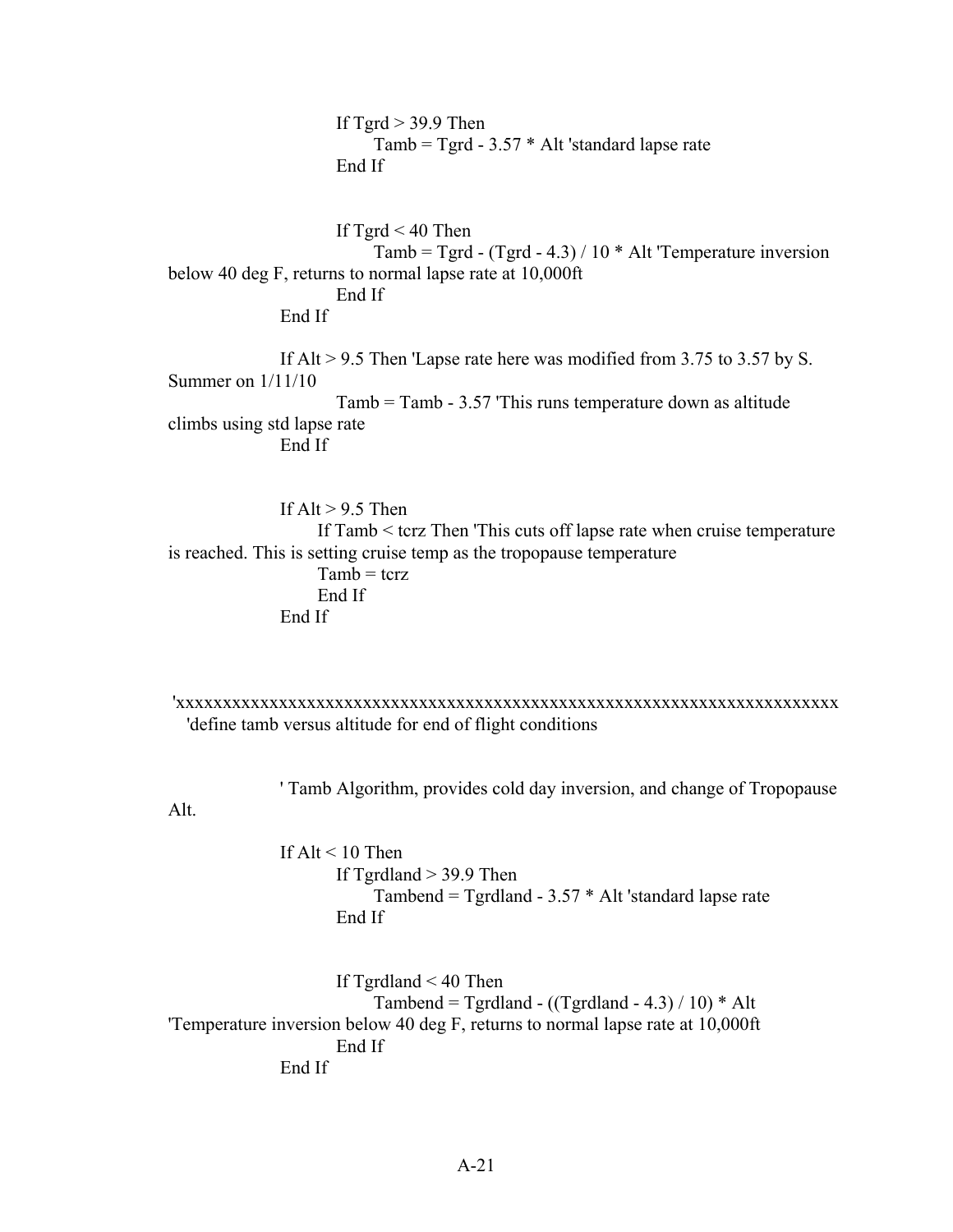If Alt > 9.5 Then 'Lapse rate here was modified from 3.75 to 3.57 by S. Summer on 1/11/10 Tambend = Tambend - 3.57 'This runs temperature dwon as altitude climbs using std lapse rate End If

If  $Alt > 9.5$  Then If Tambend < tcrzend Then 'This cuts off lapse rate when cruise temperature is reached. This is setting cruise temp as the tropopause temperature Tambend = tcrzend End If End If

'xxxxxxxxxxxxxxxxxxxxxxxxxxxxxxxxxxxxxxxxxxxxxxxxxxxxxxxxxxxxxxxxxxxxxxx xxx 'Define TAT (Actually this is Skin recovery temperature not TAT) 'Note:True TAT would use  $(1+ 0.2*$ mach $\textdegree$ 2); using 1.8 lowers TAT a small amount to represent skin temp at tank surface

'Correction for Body Tank conditions, by setting Tamb and TAT to Cabin Temperature

tat =  $((Tamb + 460) * (1 + 0.18 * mach \cdot 2)) - 460$ tatend =  $((Tambend + 460) * (1 + 0.18 * mach \cdot 2)) - 460$ If BodyTankYesNO = 1 Then Tamb = BodyTankTemp  $tat = BodyTankTemp$ tatend = BodyTankTemp 'Added by S. Summer 4/11/2007 End If

'Put TAT and tatend into Arrays  $ALtvTAT(Alt) = tat$  $AltvsTATend(Alt) = tatend$ 

'If  $F$ lights  $= 1$  Then Sheets("Internal Calculations").Cells $(35 + Alt, 4) = \text{tat}$ Sheets("Internal Calculations").Cells $(35 + Alt, 2) = Tamb$ Sheets("Internal Calculations").Cells $(35 + Alt, 3)$  = mach

Sheets("Internal Calculations").Cells( $101 + Alt$ , 4) = tatend Sheets("Internal Calculations").Cells( $101 + Alt$ , 2) = Tambend Sheets("Internal Calculations").Cells( $101 + Alt$ , 3) = mach 'End If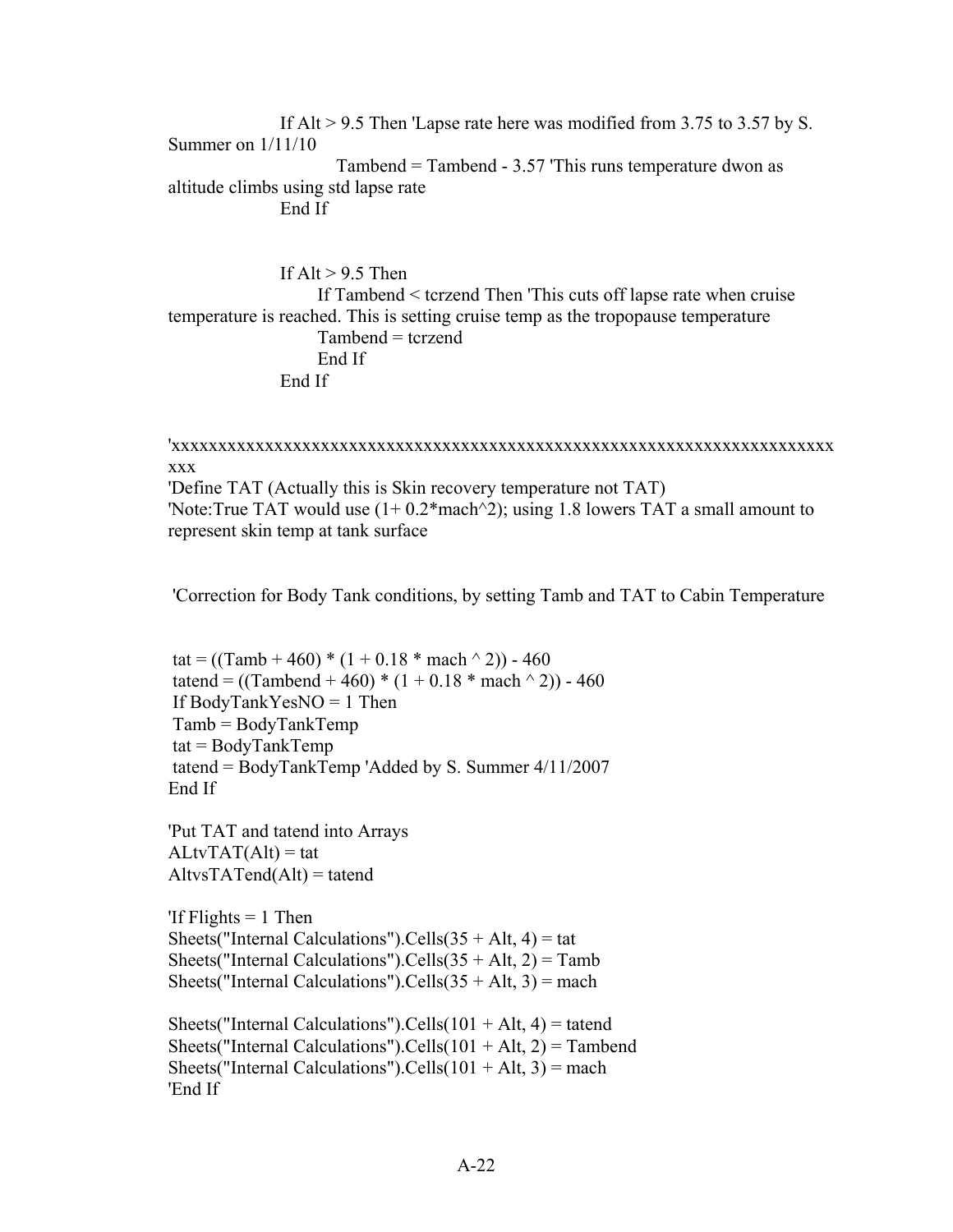Sheets("Internal Calculations").Cells $(35 + Alt, 5) = ALtvTAT(Alt)$ Sheets("Internal Calculations").Cells( $101 + Alt$ ,  $5$ ) = AltvsTATend(Alt) Next Alt

'Now calculate flight temp calculations

'define time phases of the mission

```
phase1 = tbfphase2 = tbf + tclbphase3 = tbf + tclb + tcrz1phase4 = tbf + tclb + tcrz1 + tcrz2phase5 = tbf + tclb + tcrz1 + tcrz2 + tcrz3phase6 = tbf + tclb + tcrz1 + tcrz2 + tcrz3 + tdesphase7 = tbf + tclb + tcrz1 + tcrz2 + tcrz3 + tdes + Taftcheck1 = tclb + tcrz1 + tcrz2 + tcrz3 + tdes'Check for length of crz time to reset ambient temperatures
check2 = \text{terz1} + \text{terz2} + \text{terz3}If check2 > 120 Then
ramp = 1
```

```
timestartramp = tbf + tclb + (check2 / 2) + 10
timeendramp = timestartramp +45Else: ramp = 0timestartramp = phase7timeendramp = phase7End If
```
'start time loop going ' get all the tank thermal constants from the spreadsheet

```
\text{targTgrd} = \text{Sheets}(\text{''Internal Calculations''}).\text{Cells}(9, 8) Timeconstgrd = Sheets("Internal Calculations").Cells(10, 8)
 Timeconstgrdfull = Sheets("Internal Calculations").Cells(11, 8)
 targtflt = Sheets("Internal Calculations").Cells(13, 8)
 timeconstflt = Sheets("Internal Calculations").Cells(14, 8)
 timeconstfltfull = Sheets("Internal Calculations").Cells(15, 8)
 timeatMT = Sheets("Internal Calculations").Cells(14, 4)
 timetankstart = Sheets("Internal Calculations").Cells(16, 4)
```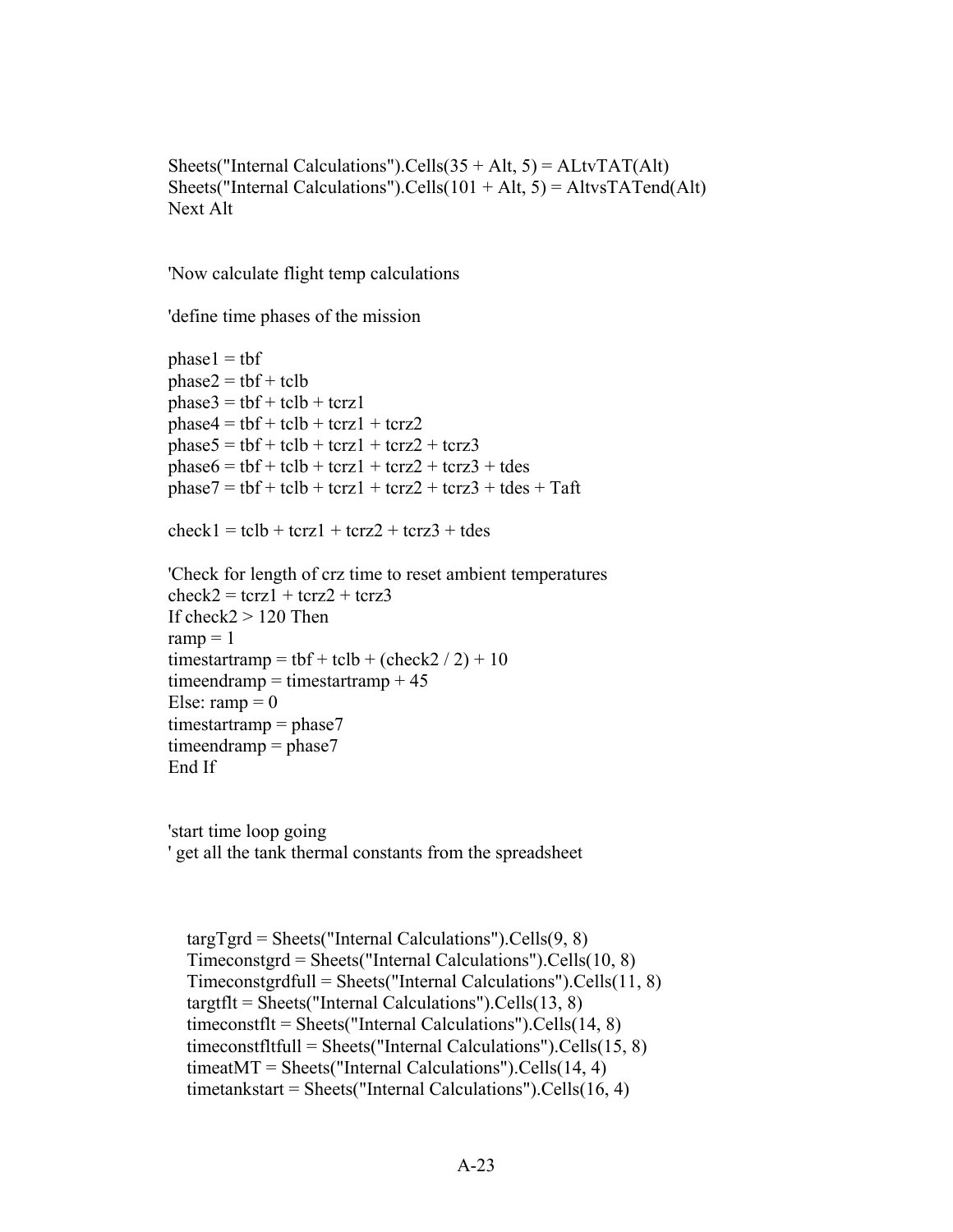enginestarttime = Sheets("Internal Calculations").Cells(8, 14) targettemp\_engineON = Sheets("Internal Calculations").Cells(9, 14) timeconstantMT\_engineON = Sheets("Internal Calculations").Cells(10, 14) timeconstantfull  $\overline{eqneneON}$  = Sheets("Internal Calculations").Cells(11, 14)

#### 'START TIME LOOP

#### 'xxxxxxxxxxxxxxxxxxxxxxxxxxxxxxxxxxxxxxxxxxxxxxxxxxxxxxxxxxxxxxxxxxxxxxx xxxxxxxxxxxxxxxxxxxxxxxxxxxxxxxxxxxxxxxxxxxxxx

| $\mathbf{r}$    | tttttttttttt | .<br>11111       | mmm     | mmm   |        | eeeeeeee  | 111 |                 | 000             |                 | 000    |
|-----------------|--------------|------------------|---------|-------|--------|-----------|-----|-----------------|-----------------|-----------------|--------|
| ppppppp         |              |                  |         |       |        |           |     |                 |                 |                 |        |
|                 | ttt          | $\cdots$<br>111  | mmmm mm |       | mm mmm | eee       |     | 111             | 00 00           |                 | 00     |
| 00 <sub>o</sub> | ppp ppp      |                  |         |       |        |           |     |                 |                 |                 |        |
|                 | ttt          | $\cdots$<br>111  | mmm     | mm mm | mmm    | eee       | 111 |                 | 00              | 000             | 00     |
| 000             | ppp<br>ppp   |                  |         |       |        |           |     |                 |                 |                 |        |
| ,               | ttt          | $\cdots$<br>111  | mmm     | mmmm  | mmm    | eeeeeeee  |     | 111             | 00 <sub>o</sub> |                 | 000 00 |
| 000             | ppppppp      |                  |         |       |        |           |     |                 |                 |                 |        |
| ,               | ttt          | $\cdots$<br>111  | mmm     | mm    | mmm    | eee       | 111 | 00              | 000 00          |                 | 00     |
| ppp             |              |                  |         |       |        |           |     |                 |                 |                 |        |
| ,               | ttt          | $\overline{111}$ | mmm     | mm    | mmm    | eee       | 111 | 00              | 00              | 00 <sub>o</sub> | 00     |
| ppp             |              |                  |         |       |        |           |     |                 |                 |                 |        |
| $\mathbf{r}$    | ttt          | $\overline{111}$ | mmm     | mm    | mmm    | eee       | 111 | 00 <sub>o</sub> | 00              |                 | 00 00  |
| ppp             |              |                  |         |       |        |           |     |                 |                 |                 |        |
|                 | ttt          | 11111            | mmm     | mm    | mmm    | eeeeeeeee |     | 1111111         | 000             |                 | 000    |
| ppp             |              |                  |         |       |        |           |     |                 |                 |                 |        |

#### 'xxxxxxxxxxxxxxxxxxxxxxxxxxxxxxxxxxxxxxxxxxxxxxxxxxxxxxxxxxxxxxxxxxxxxxx xxxxxxxxxxxxxxxxxxxxxxxxxxxxxxxxxxxxxxxxxxxxxxxx

For time $1 = 0$  To (tmission - 1)  $T$ imetogo = tmission - time1 flammyesno = 0 'Sets flammyesno to zero at start of loop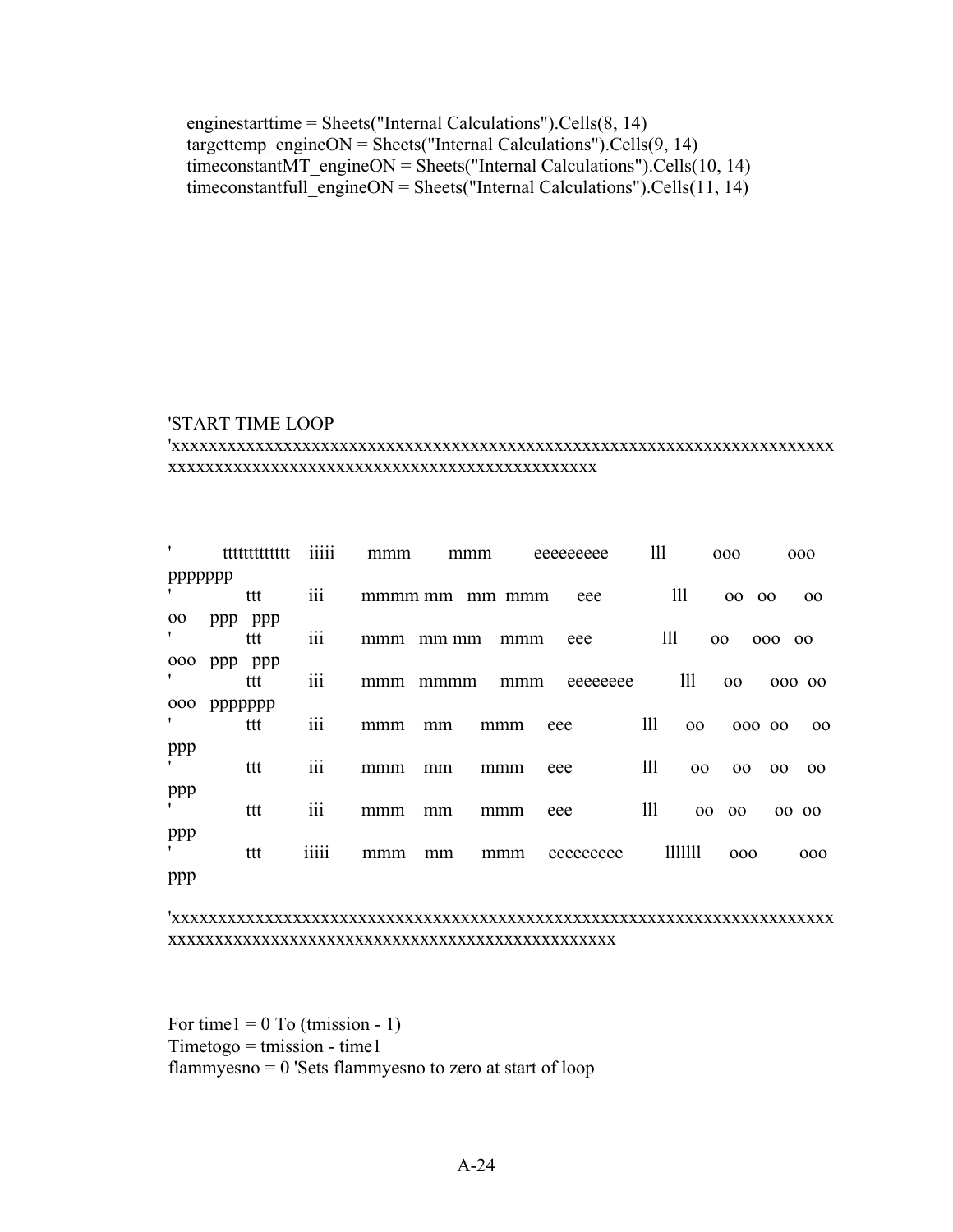FRMyesno = 0 'Sets FRM to "not effective" at the start of the flight loop until turned to "effective" by the FRM module 'set time constants to appropriate values

'The following section of code was modified by S. Summer on 4/26/2007

If Timetogo  $>$  (timetankstart  $+30$ ) Then 'checks if tank is full

```
 If time1 > (tbf - enginestarttime) Then 'checks if engines are on
       Taugnd = timeconstantfull engineON
     Else
        Taugnd = Timeconstgrdfull
     End If
       Tauft = timeconstftftullEnd If
```

```
If Timetogo \leq (timeatMT + 30) Then 'checks if tank is empty
     If time1 > (tbf - enginestarttime) Then ' checks if engines ON
       Taugnd = timeconstantMT engineON
     Else
        Taugnd = Timeconstgrd
     End If
       Tauft = timeconstfttEnd If
```
 'This code creates linear change in time constants with fuel burn from tank full to tank empty

```
If Timetogo \leq (timetankstart + 30) And Timetogo > (timeatMT + 30) Then
    Taugnd = ((Timetogo - (timeatMT + 30)) / (time tankstart - timeatMT)) *
(timeconstantfull_engineON - timeconstantMT_engineON) +
timeconstantMT_engineON
     Tauflt = ((Timetogo - (timeatMT + 30)) / (timetankstart - timeatMT)) *
(timeconstfltfull - timeconstflt) + timeconstflt
End If
```
'This completes the section of code modifed on 04/26/2007 S. Summer

'Define lapse rate constants as change per minute Tlapsegrd =  $(1 - Exp(-1 / Taugnd))$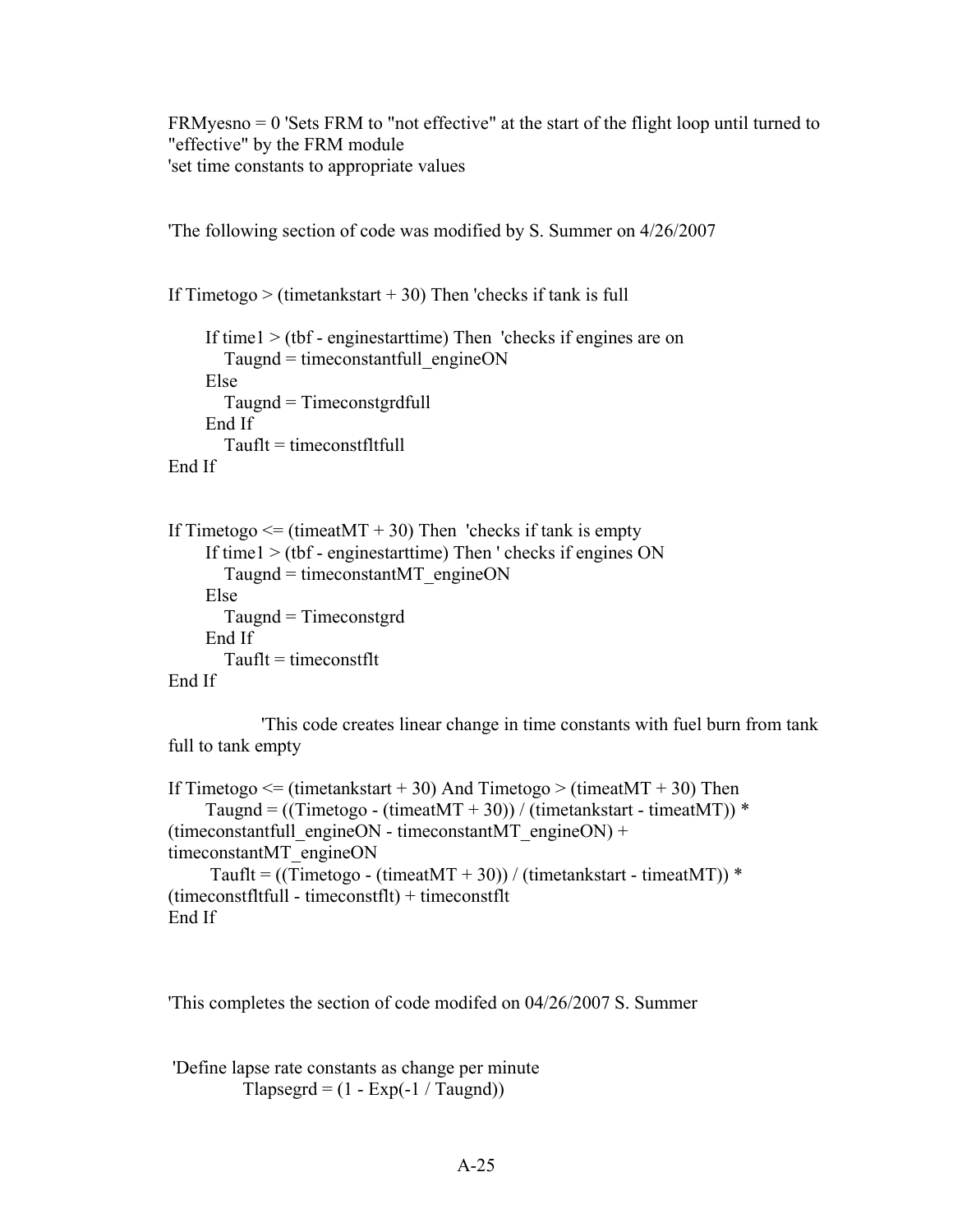tlapseflt =  $(1 - Exp(-1 / Tauflt))$ 

'get altitude

If time1 < phase1 Then  $Alt = 0$ 

#### 'XXXXXXXXXXXXXXXXXXXXXXXXXXXXXXXXXXXXXXXXXXx '"If" statement to change equilibrium temp for engine ON case If time $1 > (tbf - engineering)$  Then  $\text{targTgrd} = \text{targettemp}$  engineON End If

 'this next code calculates fuel temp from tat and lapse rate- ground case  $z = Int(Alt / 1000)$ 

tat =  $\text{ALtvTAT}(z)$  'gets tat from array altvtat steptemp  $=$  (tat  $+$  targTgrd) - tfuel 'This is the temperature differential between current fuel temperature and long term equilibrium temperature tfuel = tfuel + (steptemp)  $*$  Tlapsegrd 'This computes the temperature change in one minute based on temperature differential and exponential decay rate

ElseIf time1 < phase2 Then Alt = Int(Alt1  $*$  (time1 - tbf) / tclb)

> 'this next code calculates fuel temp from tat and lapse rate-flt case  $z = Int(Alt / 1000)$

 $\text{tat} = \text{ALtvTAT}(z)$  'gets tat from array altytat steptemp =  $(tat + targetft)$  - tfuel tfuel = tfuel + (steptemp)  $*$  tlapseflt

ElseIf time1 < phase3 Then  $Alt = Alt1$ 

> 'this next code calculates fuel temp from tat and lapse rate-flt case  $z = Int(Alt / 1000)$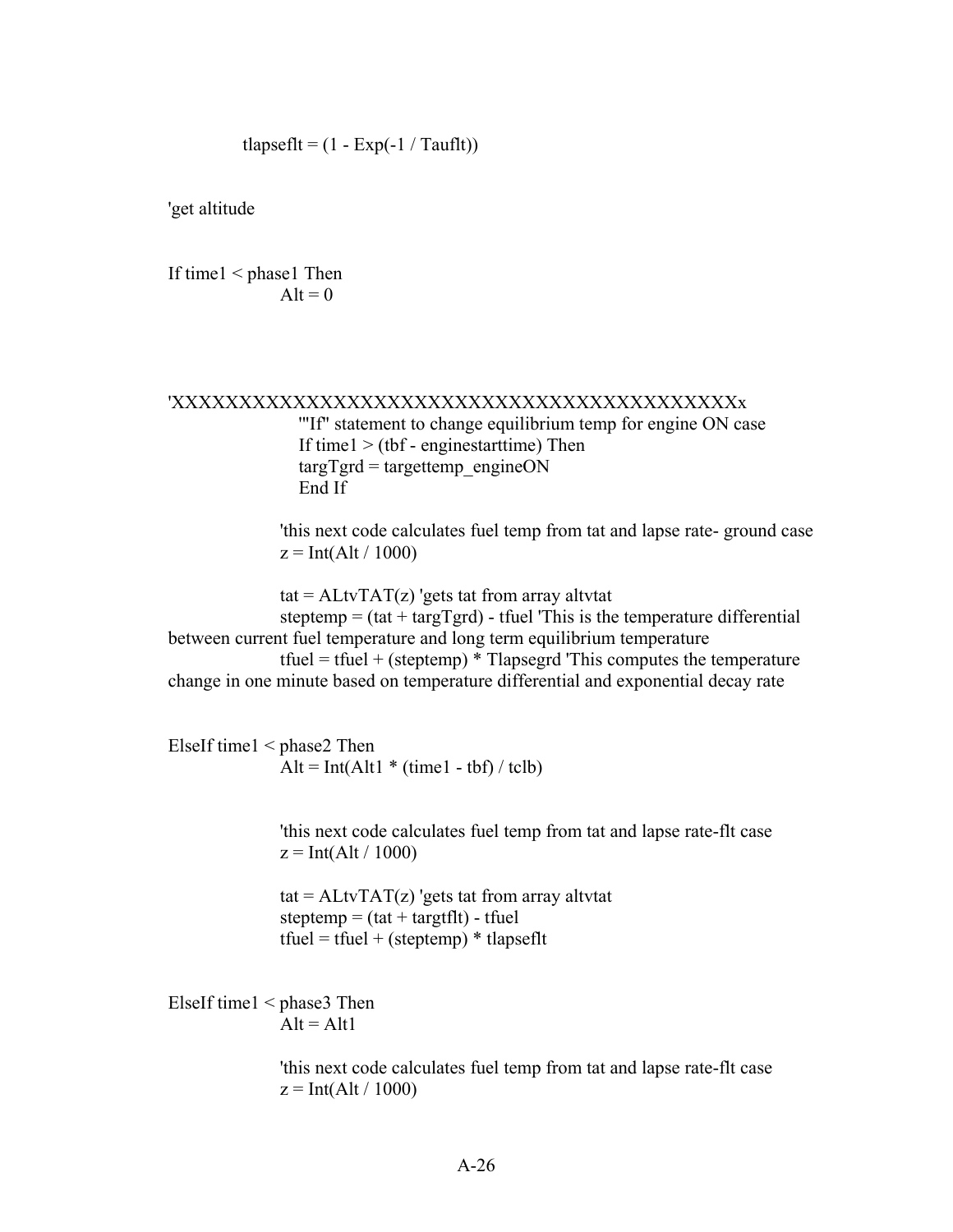```
 If time1 < timestartramp Then
         tat = ALtvTAT(z) 'gets tat from array altvtat
          End If
              If ramp = 1 Then 'this loop ramps TAT from start of flight TAT to end of
flight TAT with 45 min ramp
                       If time1 > timestartramp And time1 < timeendramp Then
                      tat = ALtvTAT(z) - (ALtvTAT(z) - AltvsTATend(z)) * (1 -
(timeendramp - time1) / 45) End If
               End If
                      If ramp = 1 And time1 > time endramp Then
                      tat = AltvsTATend(z) End If
              steptemp = (tat + targtflt) - tfuel
              tfuel = tfuel + (steptemp) * tlapseflt
ElseIf time1 < phase4 Then
              Alt = Alt2 'this next code calculates fuel temp from tat and lapse rate-flt case
              z = Int(Alt / 1000) If time1 < timestartramp Then
         tat = ALtvTAT(z) 'gets tat from array altvtat
          End If
               If ramp = 1 Then 'this loop ramps TAT from start of flight TAT to end of 
flight TAT with 45 min ramp
                       If time1 > timestartramp And time1 < timeendramp Then
                      tat = ALtvTAT(z) - (ALtvTAT(z) - AltvsTATend(z)) * (1 -
(timeendramp - time1) / 45)
                       End If
               End If
                      If ramp = 1 And time1 > time endramp Then
                      tat = AltvsTATend(z) End If
              steptemp = (tat + targtflt) - tfuel
              tfuel = tfuel + (steptemp) * tlapseflt
ElseIf time1 \leq phase5 Then
              Alt = Alt3
```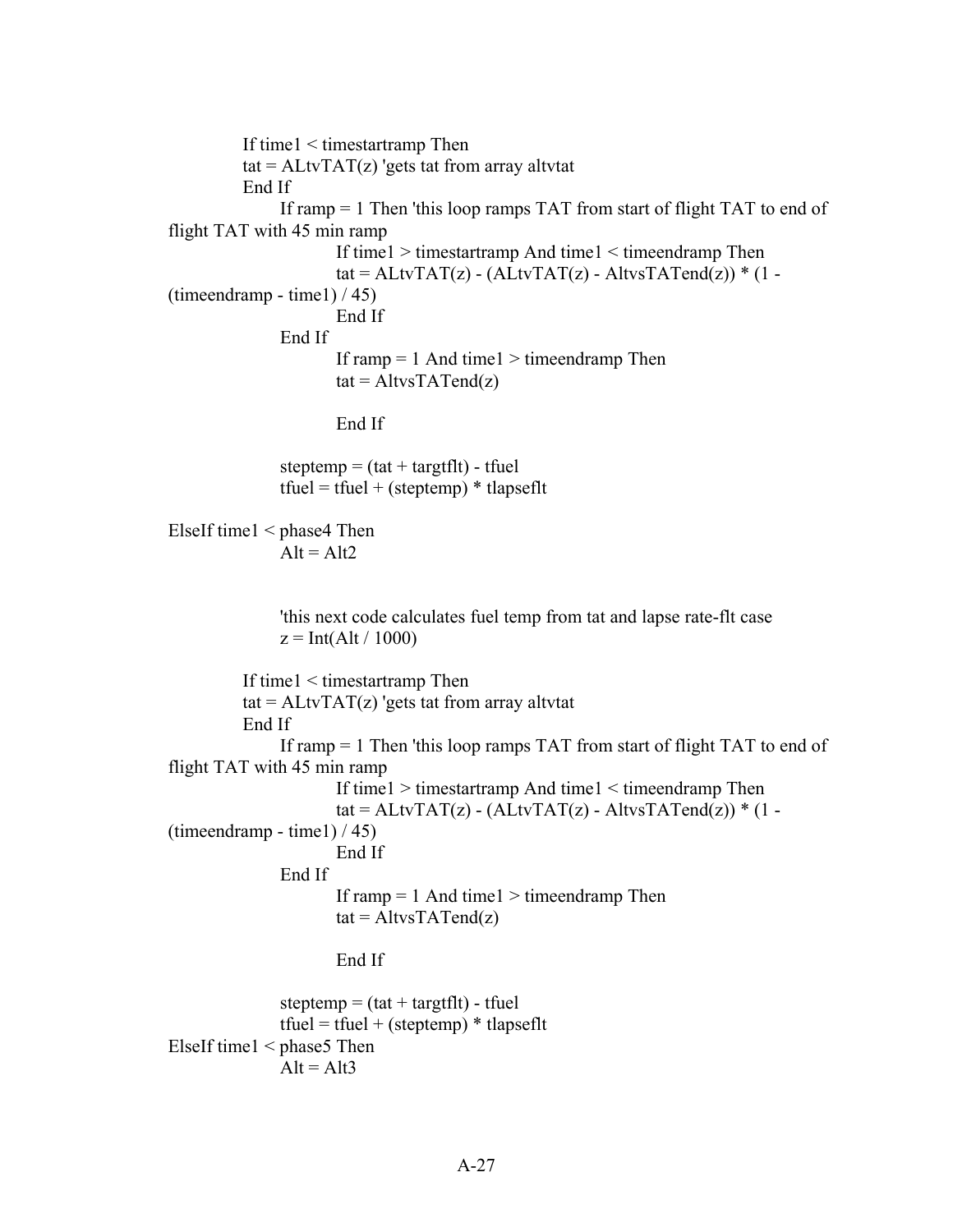```
 'this next code calculates fuel temp from tat and lapse rate-flt case
               z = Int(Alt / 1000) If time1 < timestartramp Then
          tat = ALtvTAT(z) 'gets tat from array altvtat
           End If
                If ramp = 1 Then 'this loop ramps TAT from start of flight TAT to end of 
flight TAT with 45 min ramp
                       If time1 > timestartramp And time1 < timeendramp Then
                      tat = ALtvTAT(z) - (ALtvTAT(z) - AltvsTATend(z))* (1 -
(timeendramp - time1) / 45) End If
                End If
                      If ramp = 1 And time1 > time endramp Then
                      tat = AltvsTATend(z) End If
               steptemp = (tat + targetft) - tfuel
               tfuel = tfuel + (steptemp) * tlapseflt
ElseIf time1 < phase6 Then
                'Altitude profile modified by S. Summer on 1/11/2010 to properly reflect 
the descent profile specified in the rule.
               If mode = 1 Then
                 Alt = Int(Alt3 - (Alt3 * (time1 - phase5) / tdes))
                Else
                 If Alt > 4000 Then
                   Alt = Alt - 2500If Alt \leq 4000 Then Alt = 4000
                  Else
                    Alt = Alt - 500 End If
                End If
               z =Round(Alt / 1000) 'Modified by S. Summer on 4/30/07 per email from
Helen Tsai(RGW Ass.) on 4/19
               If ramp = 1 Then
               tat = AltvsTATend(z) 'gets tat from array altystatend for long flights
                Else
               tat = ALtvTAT(z) 'gets tat from array altvtat for short flights
                End If
               steptemp = (tat + targtflt) - tfuel
               tfuel = tfuel + (steptemp) * tlapseflt
```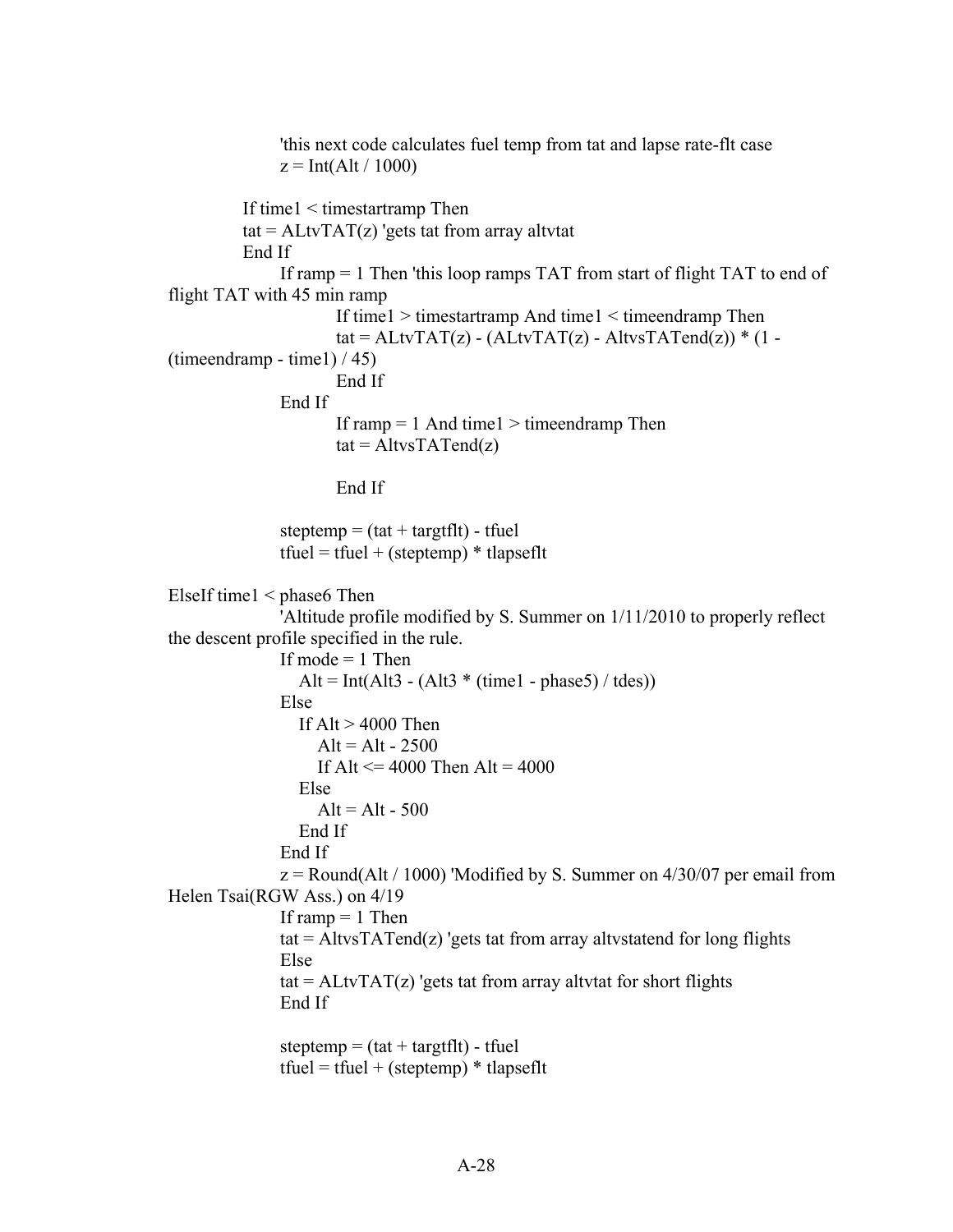ElseIf time1  $>$ = phase6 Then 'Modified by S. Summer on 4/30/07 per email from Helen Tsai(RGW Ass.) on 4/19

 $Alt = 0$  $z = 0$ If ramp  $= 1$  Then  $tat = AltvsTATend(z)$  Else  $tat = ALtvTAT(z)$  End If steptemp =  $(tat + targTgrd)$  - tfuel tfuel = tfuel + (steptemp)  $*$  Tlapsegrd

End If

'Calculate Flammability Limits

```
'*********************************************************************
             'LFL and UFl Definitions
```
'\*\*\*\*\*\*\*\*\*\*\*\*\*\*\*\*\*\*\*\*\*\*\*\*\*\*\*\*\*\*\*\*\*\*\*\*\*\*\*\*\*\*\*\*\*\*\*\*\*\*\*\*\*\*\*\*\*\*\*\*\*\*\*\*\*\*\*\*\*

 'if tank is body tank,then bypass the ram pressure recovery effect 'Modified out by S. Summer 01/31/2007 'If BodyTankYesNO = 1 Then  $\text{Y}\text{Tankalt} = \text{Alt}$  'GoTo 777 'End If 'This next if statement determines if the tank is pressurized or not 'added S. Summer 01/31/2007 If time  $1 \leq$  (tbf - BodyTankPressTime) Then  $Tankalt = Alt$  GoTo 777 End If Tankalt = Sheets("Internal Calculations").Cells( $101 + \text{CInt}(Alt / 1000)$ , 7)

777

 $T1f1 = (Tflashpt + LFLdelta) - Tankalt / (LFLSlope)$  $Tuff = (Tflashpt + UFLDelta) - Tankalt / (UFLSlope)$ 

' Sheets("Internal Calculations").Cells(time1 + 24, 14) = tflashptflt If tfuel  $>$  Tlfl Then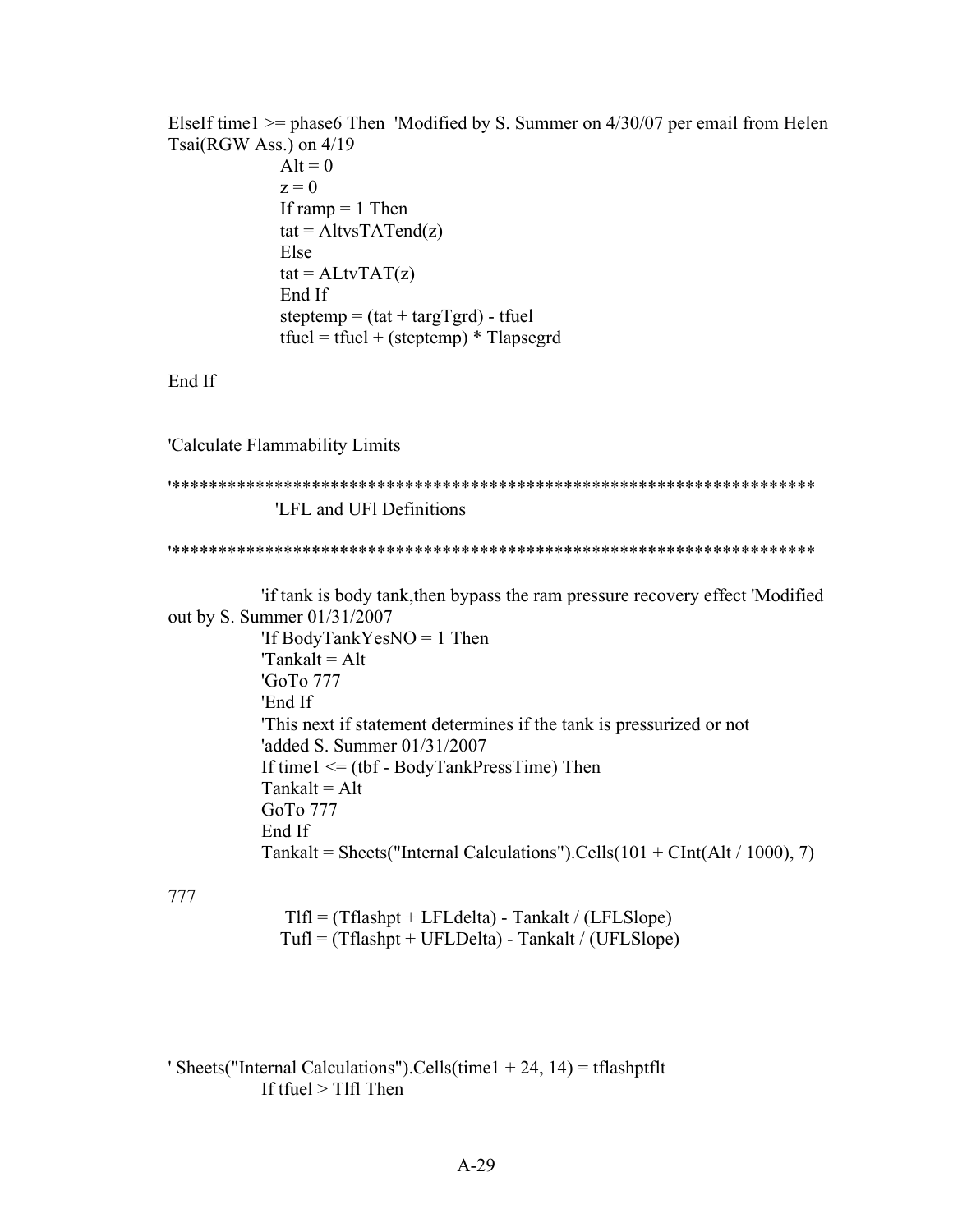```
flammyesno = 1 Else
            flammyesno = 0 End If
            If tfuel > Tufl Then
            flammyesno = 0 End If
'.........FRM.................FRM...................FRM.............................FRM
```
'This point is where the user can add a module to compute FRM performance at this time of the flight.

'The temperature, altitude and flight profile are available from this montecarlo module. 'IF the FRM module needs more data than provided by the montecarlo module, the user will be required to compute that information.

'The output of the FRM module should be the parameter "FRMyesno" being set to a 0 if the FRM is NOT keeping the tank from being flammable and

'FRMyesno is set to 1 if the FRM is keeping the tank from being flammable at this time of flight

'=========================TEST FRM

 $ONLY = = = = = = = = =$ 

'This is a very simple FRM to test the FRM module and data collecting code. The FRM is assumed to be effective after t=10 min and to be effective until the end of cruise for all flights.

If  $FRMonoff = 0$  Then flammyesnoFRM = flammyesno GoTo 299 End If If time1 < phase6 And time1 > 10 Then FRMyesno = 1 End If

 $=\! \mathrm{TEST}\:\mathrm{FRM}$ 

ONLY====================================================

'This loop will change flammyesno to 0 if FRM is working at this time period flammyesnoFRM = flammyesno 'This sets the FRM flammability to be the same as the no FRM case until changed by the FRM module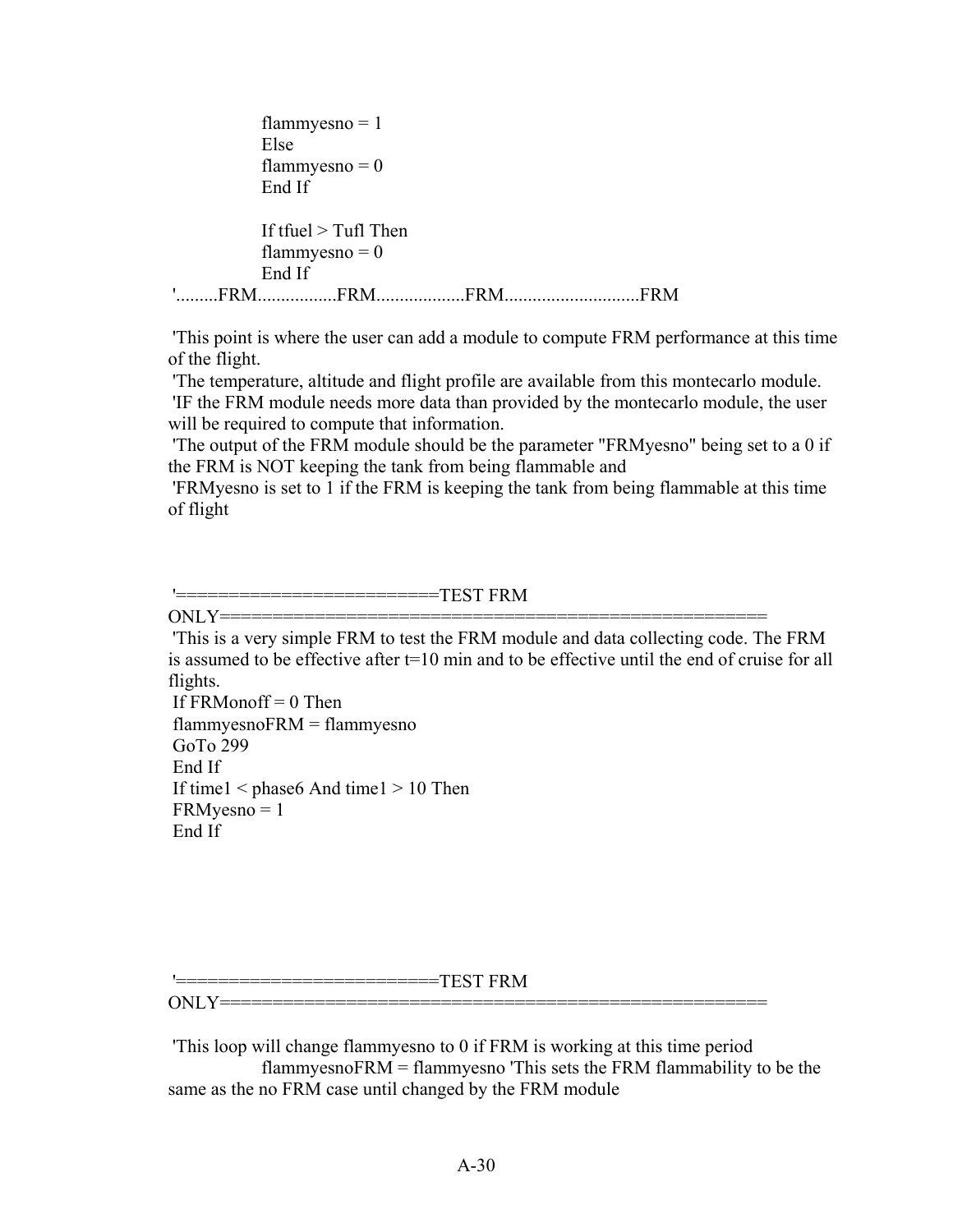If  $FRMyesno = 1$  Then flammyesno $FRM = 0$  End If '.........FRM.................FRM...................FRM.............................FRM 'Put values to Sheet Internal Calculations for a single flight 299 If Flights  $> 1$  Then GoTo 333 End If Sheets("Internal Calculations").Cells(time1 + 24, 11) = Tamb Sheets("Internal Calculations").Cells(time1 + 24, 8) = time1 Sheets("Internal Calculations").Cells(time1 + 24,  $9$ ) = Alt Sheets("Internal Calculations").Cells(time1 + 24, 10) = tat Sheets("Internal Calculations").Cells(time1 + 24, 12) = tfuel Sheets("Internal Calculations").Cells(time1 + 24, 14) = Tlfl Sheets("Internal Calculations").Cells(time1 + 24, 19) = Tufl Sheets("Internal Calculations").Cells(time1 + 24, 16) = tfuel Sheets("Internal Calculations").Cells(time1 + 24, 15) = flammyesno Sheets("Internal Calculations").Cells(time1 + 24, 20) = flammyesno $FRM$ 333  $flammtime = flammtime + flammyesno$ flammtimeFRM = flammtimeFRM + flammyesnoFRM ' Sheets("Internal Calculations").Cells(19, 15) = flammtime curflamm = flammtime

curflammFRM = flammtimeFRM 'Added by S. Summer 01/13/2010 'loops back for the next time increment

```
'***********************************************************************
***************
```
'Section inserted to capture the flammability exposure by phase and for hot days only

'\*\*\*\*\*\*\*\*\*\*\*\*\*\*\*\*\*\*\*\*\*\*\*\*\*\*\*\*\*\*\*\*\*\*\*\*\*\*\*\*\*\*\*\*\*\*\*\*\*\*\*\*\*\*\*\*\*\*\*\*\*\*\*\*\*\*\*\*\*\*\* \*\*\*\*\*\*\*\*\*\*\*\*\*\*\*\*

'This section was modified on April 30, 2007 by S. Summer per email from Helen Tsai (RGW Cherry & Associates) on 04/19

> If time1 < phase1 Then 'Ground preflight flamyesnogrd = flamyesnogrd + flammyesno flamyesnogrdFRM = flamyesnogrdFRM + flammyesnoFRM End If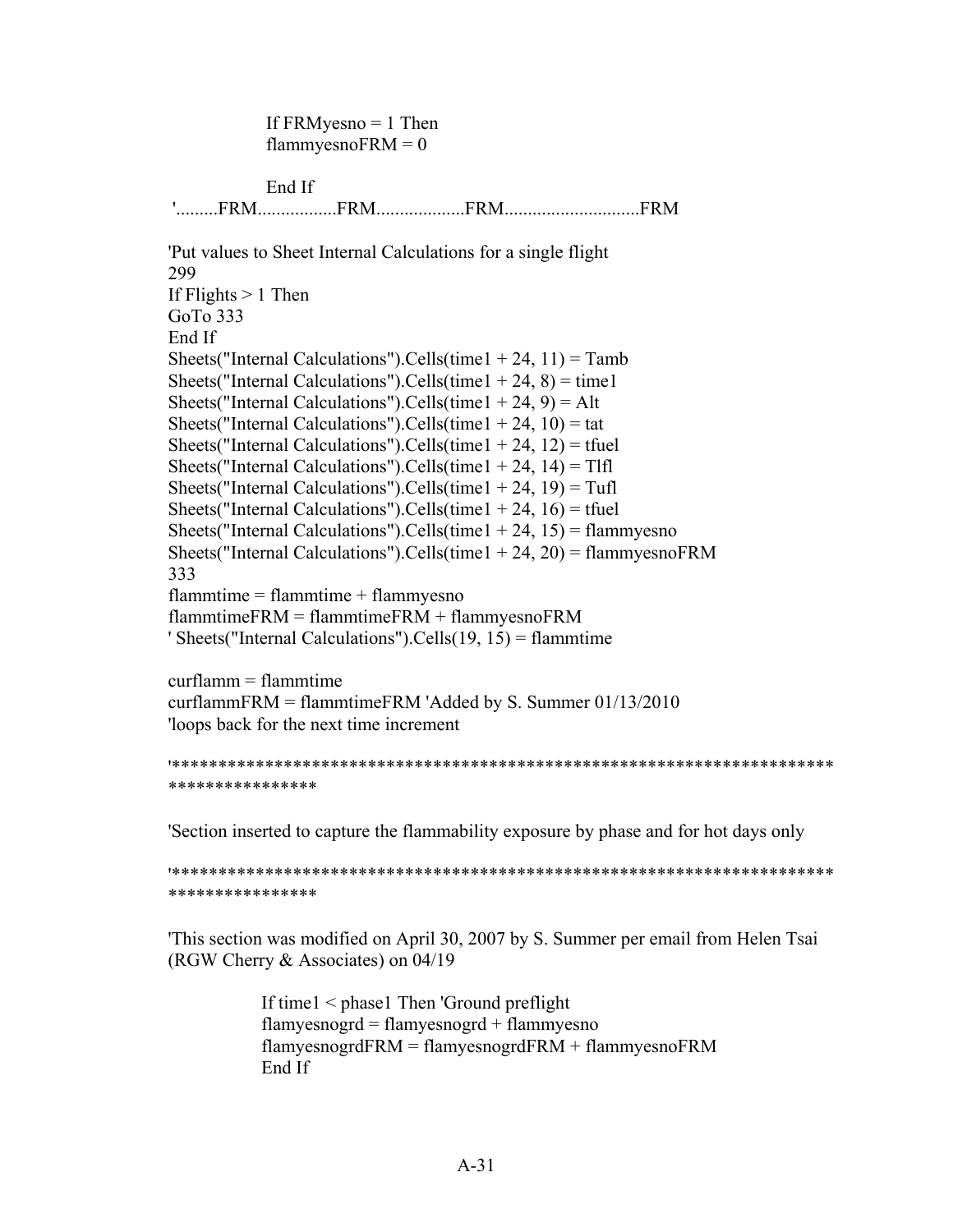If time1  $\leq$  phase2 And time1  $\geq$ = phase1 Then 'Climb  $flamyesnoclb = flamyesnoclb + flammyesno$  $flamyesnoclbFRM = flamyesnoclbFRM + flammyesnoFRM$  End If 'stop set to find flam case 'If flammyesno = 1 Then 'Stop 'End If

If time1  $\leq$  phase3 And time1  $\geq$ = phase2 Then 'Cruise1 flamyesnocrz $1 =$ flamyesnocrz $1 +$ flammyesno flamyesnocrz1FRM = flamyesnocrz1FRM + flammyesnoFRM End If

If time1  $\leq$  phase4 And time1  $\geq$ = phase3 Then 'Cruise2 flamyesnocrz $2 =$ flamyesnocrz $2 +$ flammyesno flamyesnocrz2FRM = flamyesnocrz2FRM + flammyesnoFRM End If

If time1  $\leq$  phase5 And time1  $\geq$ = phase4 Then 'Cruise3 flamyesnocrz $3 =$ flamyesnocrz $3 +$ flammyesno flamyesnocrz3FRM = flamyesnocrz3FRM + flammyesnoFRM End If

If time1  $\leq$  phase6 And time1  $\geq$ = phase5 Then 'Descent  $flamves nodes = flamyes nodes + flammyes no$  flamyesnodesFRM = flamyesnodesFRM + flammyesnoFRM End If

 If time1 < phase7 And time1 >= phase6 Then 'Taxi-in  $flamyesnopost = flamyesnopost + flammyesno$  $flamyesnopostFRM = flamyesnopostFRM + flammyesnoFRM$ End If

## '88888888888888888888888888888888888888888888888888888888888888888888888 88888888888888

'For Days above 80 Deg F

'check if day is above 80 Deg F , If not skip this section

If  $Tgrd < 80$  Then GoTo 1111 End If

If time1 < phase1 And Tgrd > 80 Then 'Ground preflight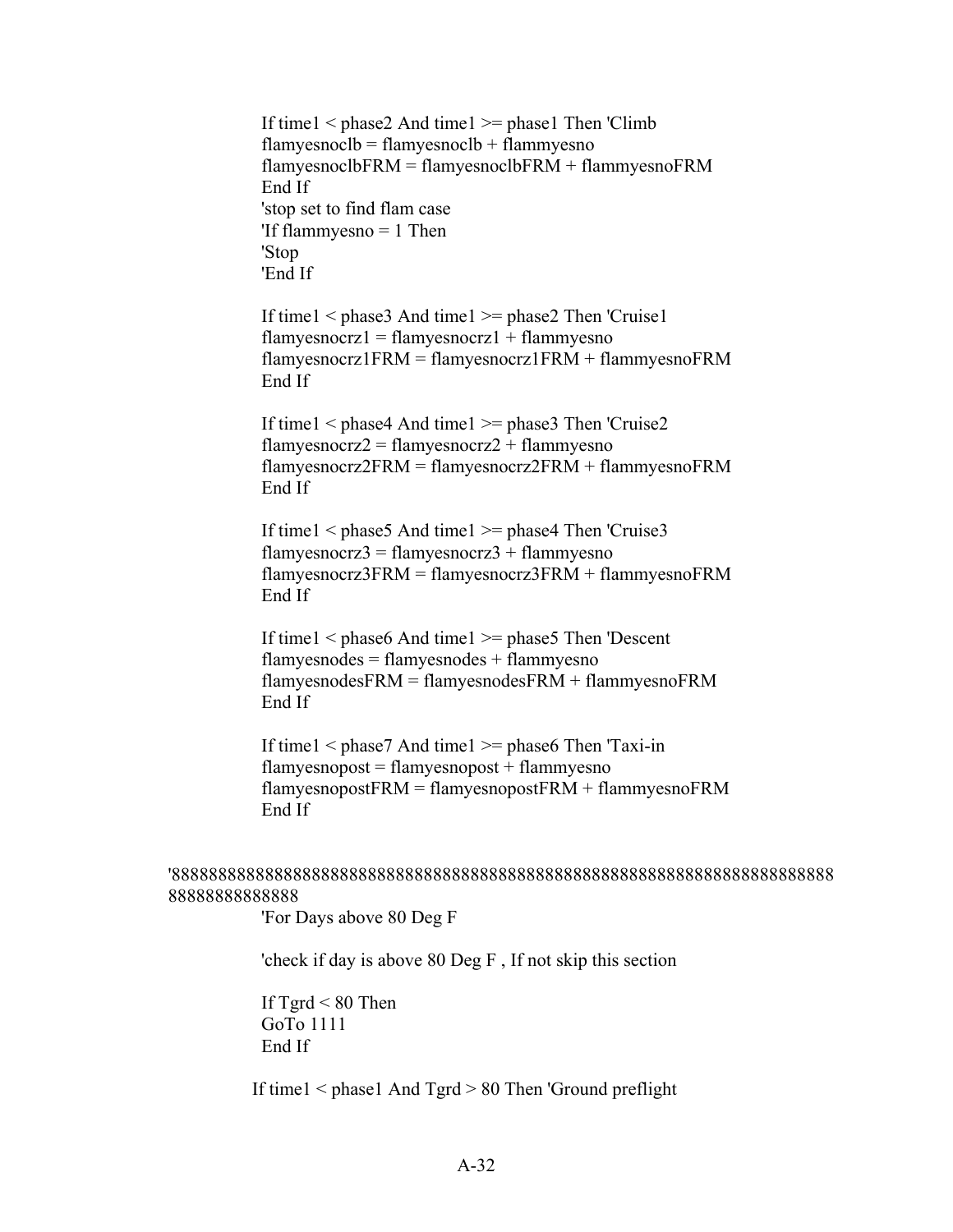```
flamyesnogrd80 =flamyesnogrd80 +flammyesno
 flamyesnogrd80FRM = flamyesnogrd80FRM + flammyesnoFRM
timegrd80 = timegrd80 + 1 End If
```
If time1  $\leq$  phase2 And time1  $\geq$  phase1 And Tgrd  $>$  80 Then 'Climb flamyesnoclb $80 =$ flamyesnoclb $80 +$ flammyesno flamyesnoclb80FRM = flamyesnoclb80FRM + flammyesnoFRM timecl $b80 =$ timecl $b80 + 1$  End If 'stop set to find flam case 'If flammyesno = 1 Then 'Stop 'End If

If time1  $\leq$  phase3 And time1  $\geq$  phase2 And Tgrd  $>$  80 Then 'Cruise1 flamyesnocrz $180$  = flamyesnocrz $180$  + flammyesno flamyesnocrz180FRM = flamyesnocrz180FRM + flammyesnoFRM  $timecrz180 = timecrz180 + 1$ End If

```
If time1 \leq phase4 And time1 \geq= phase3 And Tgrd > 80 Then 'Cruise2
flamyesnocrz280 = flamyesnocrz280 + flammyesno
 flamyesnocrz280FRM = flamyesnocrz280FRM + flammyesnoFRM
timecrz280 = timecrz280 + 1 End If
```

```
If time1 \leq phase5 And time1 \geq= phase4 And Tgrd > 80 Then 'Cruise3
flamyesnocrz380 = flamyesnocrz380 + flammyesno
 flamyesnocrz380FRM = flamyesnocrz380FRM + flammyesnoFRM
timecrz380 = timecrz380 + 1 End If
```

```
 If time1 < phase6 And time1 >= phase5 And Tgrd > 80 Then 'Descent
flamyesnodes80 =flamyesnodes80 +flammyesno
 flamyesnodes80FRM = flamyesnodes80FRM + flammyesnoFRM
timedes80 = timedes80 + 1 End If
```
If time1  $\leq$  phase7 And time1  $\geq$ = phase6 And Tgrd  $>$  80 Then 'Taxi-in flamyesnopost $80 =$ flamyesnopost $80 +$ flammyesno flamyesnopost80FRM = flamyesnopost80FRM + flammyesnoFRM  $timepost80 = timepost80 + 1$ End If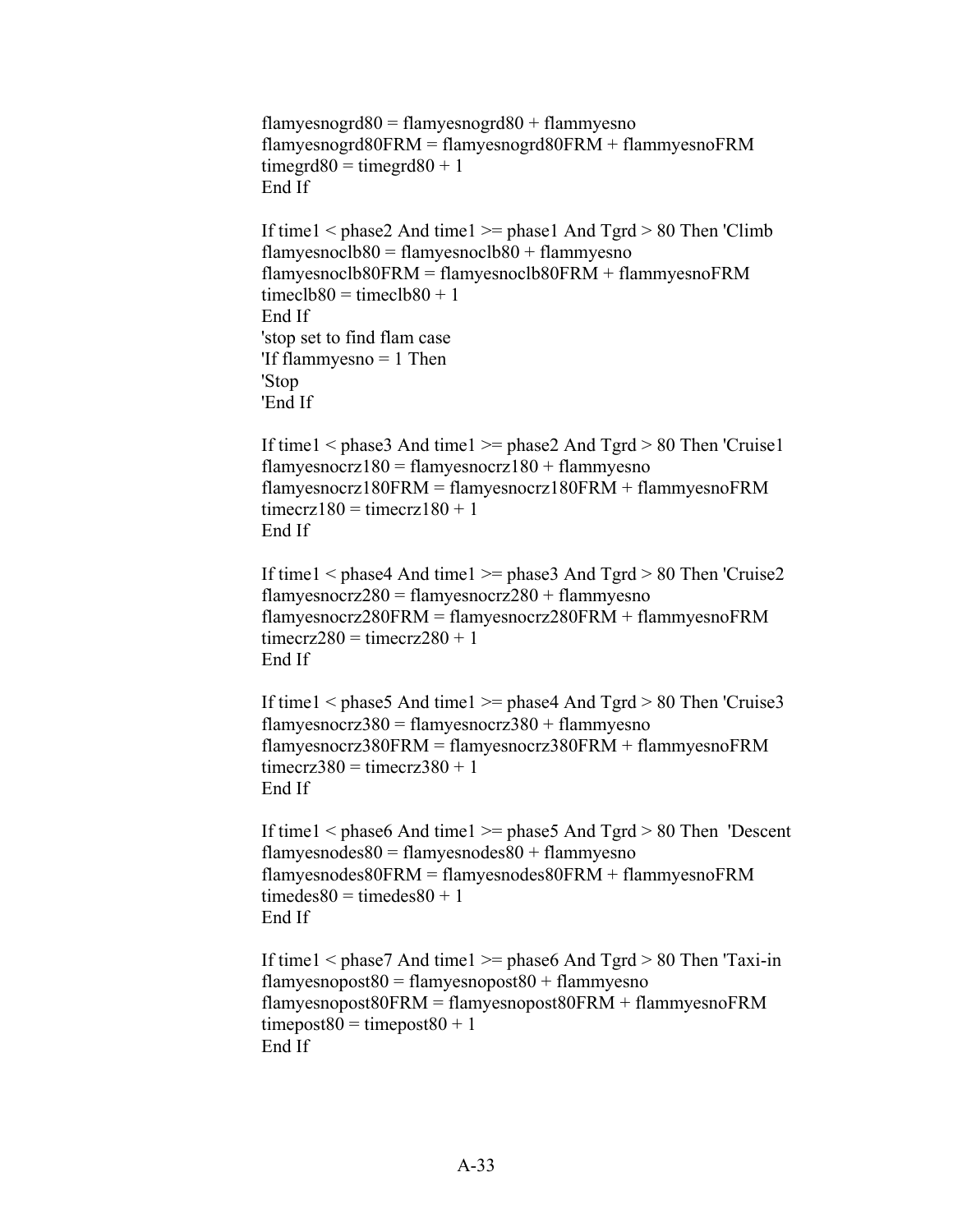'collect time above 80deg F 'For Days above 80 Deg F 'If time $1 <$  phase $1 + 1$  And Tgrd  $> 80$  Then 'Ground preflight ' timegrd $80 =$  timegrd $80 + 1$  'End If 'If time1 <  $phase2 + 0.1$  And time1 >  $phase1$  And Tgrd > 80 Then 'Climb 'timecl $b80 =$ timecl $b80 + 1$  'End If 'stop set to find specific case 'If timecl $b80 = 1$  Then 'Stop 'End If 'If time1 <  $phase3 + 0.1$  And time1 >  $phase2$  And Tgrd > 80 Then 'Cruise1 'timecrz $180 =$ timecrz $180 + 1$  'End If ' If time1  $\leq$  phase4 + 0.1 And time1  $>$  phase3 And Tgrd  $>$  80 Then 'Cruise2  $'$  timecrz $280 =$ timecrz $280 + 1$  'End If 'If time1 <  $phase5 + 0.1$  And time1 >  $phase4$  And Tgrd > 80 Then 'Cruise3 'timecrz $380 =$ timecrz $380 + 1$  'End If 'If time1  $\leq$  phase6 + 0.1 And time1  $>$  phase5 And Tgrd  $>$  80 Then 'Descent 'timedes $80 =$ timedes $80 + 1$ 'End If

'If time1  $\leq$  phase7 + 0.1 And time1  $>$  phase6 And Tgrd  $>$  80 Then 'Taxi-in 'timepost $80 =$ timepost $80 + 1$ 'End If

## 1111

Next time1

'This completes the loop for one case

'Now collect data for the sum total of all cases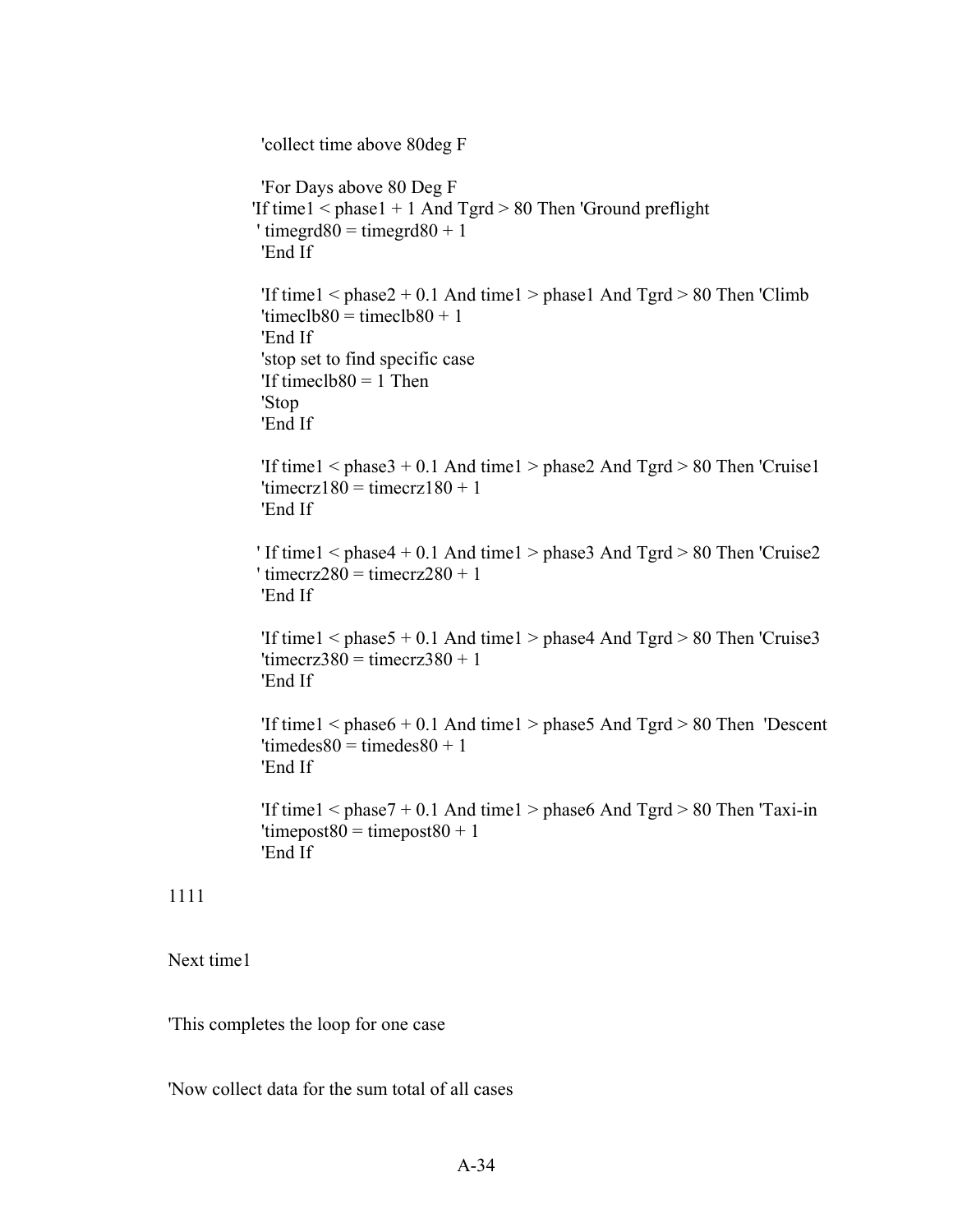Totalflamm = Totalflamm + flammtime 'This adds flammable time of last case onto total flammable time counter totalmissiont = totalmissiont + Int( $\beta$ hase) This adds time of last case onto total time counter percent = Totalflamm / totalmissiont \* 100 Sheets("Internal Calculations").Cells $(3, 11)$  = Totalflamm Sheets("Internal Calculations").Cells $(4, 11)$  = totalmissiont

TotalflammFRM = TotalflammFRM + flammtimeFRM 'This adds flammable time of last case onto total flammable time counter

percentFRM = TotalflammFRM / totalmissiont \* 100 Sheets("Internal Calculations").Cells $(3, 11)$  = Totalflamm Sheets("Internal Calculations").Cells $(7, 11)$  = TotalflammFRM

'Send percent number to single flight cell If Flights  $= 1$  Then Sheets("Internal Calculations").Cells $(6, 8)$  = percent Else Sheets("Internal Calculations").Cells $(5, 11)$  = percent End If If Flights  $> 1$  Then Sheets("User inputs and results"). Cells $(6, 15)$  = flightnumber 'Puts flight number to ss as check of progress End If If Flights  $= 1$  Then Sheets("Internal Calculations").Cells $(24, 3)$  = tbf Sheets("Internal Calculations").Cells $(25, 3)$  = tclb Sheets("Internal Calculations").Cells $(26, 3)$  = tcrz1 Sheets("Internal Calculations").Cells $(27, 3)$  = tcrz2 Sheets("Internal Calculations").Cells $(28, 3)$  = tcrz3 Sheets("Internal Calculations").Cells $(29, 3)$  = tdes Sheets("Internal Calculations").Cells $(30, 3)$  = Taft

GoTo 444 End If

```
'***************************************************************
' Section to output flammability by phase
'***************************************************************
```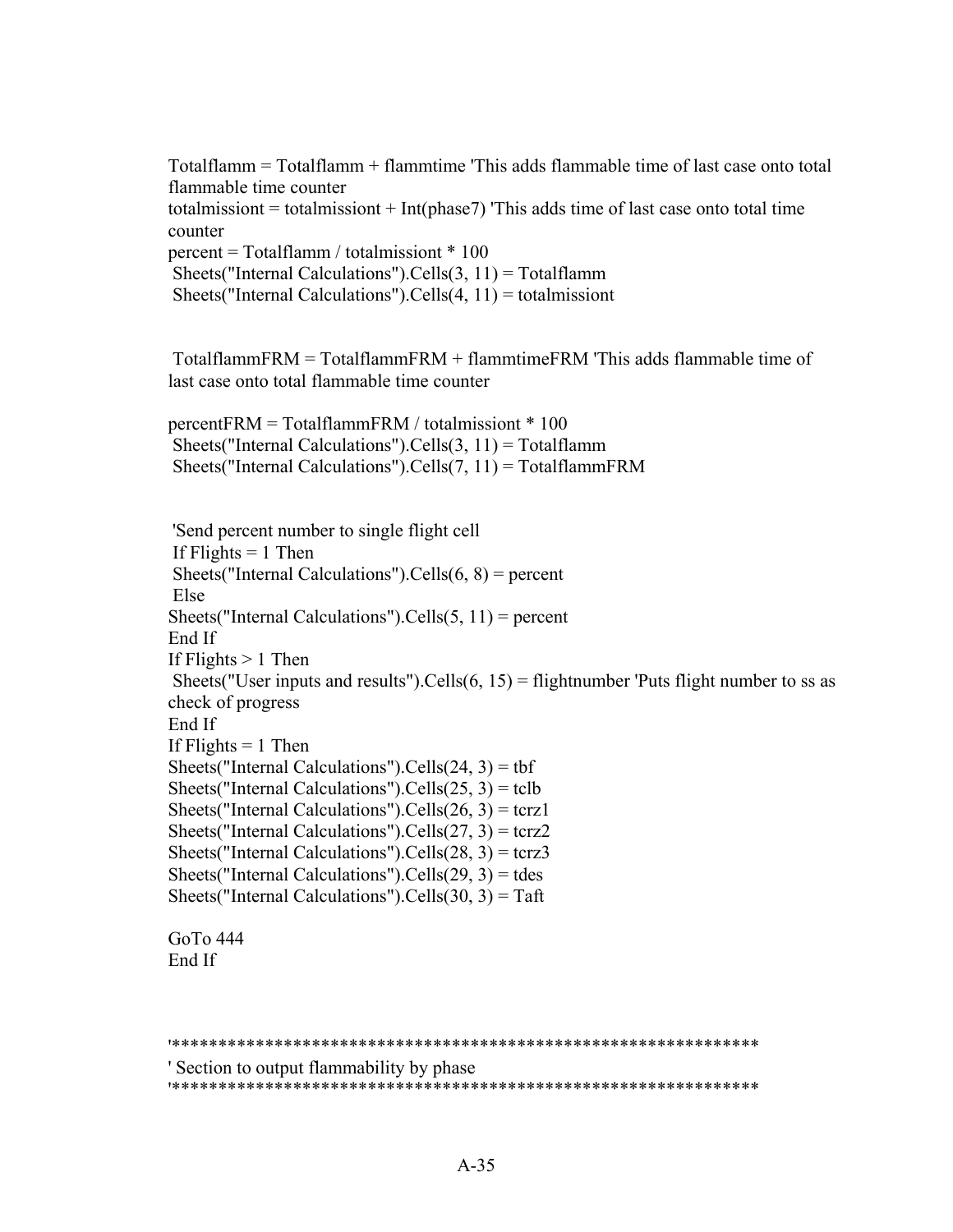'Jump if flights >4999, don't need to capture all this data 'If Flights  $> 4999$  Then 'GoTo 499 'End If

 $Tottingerd = Tottingerd + tbf$  $Tottimeclb = Tottimeclb + tclb$  $Tottimeerz1 = Tottimeerz1 + terz1$  $Tottimeerz2 = Tottimeerz2 + terz2$  $Tottimeerz3 = Tottimeerz3 + terz3$  $Tottimedes = Tottimedes + tdes$  $Tottimepost = Tottimepost + Taft$ 

Totflamgrd = Totflamgrd + flamyesnogrd  $Totflamclb = Totflamclb + flamvesnoclb$  $Totflamerz1 = Totflamerz1 + flamyesnoerz1$  $Totflamerz2 = Totflamerz2 + flamyesnoerz2$  $Totflamerz3 = Totflamerz3 + flamyesnoerz3$ Totflamdes = Totflamdes + flamyesnodes  $Totflampost = Totflampost + flampesnopost$ 

'Get times for above 80 deg F days  $Tottinged80 = Tottinged80 + timegrd80$  $Tottimec1b80 = Tottimec1b80 + timec1b80$  $Tottimerz180 = Tottimerz180 + timecz180$  $Tottimeerz280 = Tottimeerz280 + timeerz280$  $Tottimeerz380 = Tottimeerz380 + timeerz380$  $Tottimedes80 = Tottimedes80 + timedes80$  $Tottimepost80 = Tottimepost80 + timepost80$ 

 $Totflamgrd80 = Totflamgrd80 + flamyesnogrd80$  $Totflamelb80 = Totflamelb80 + flamyesnoelb80$  $Totflamerz180 = Totflamerz180 + flamyesnoerz180$  $Totflamerz280 = Totflamerz280 + flamyesnoerz280$  $Totflamerz380 = Totflamerz380 + flamyesnoerz380$  $Totflamdes80 = Totflamdes80 + flamyesnodes80$  $Totflampost80 = Totflampost80 + flampesnopost80$ 

TotflamgrdFRM = TotflamgrdFRM + flamyesnogrdFRM TotflamclbFRM = TotflamclbFRM + flamyesnoclbFRM Totflamcrz1FRM = Totflamcrz1FRM + flamyesnocrz1FRM Totflamcrz2FRM = Totflamcrz2FRM + flamyesnocrz2FRM Totflamcrz3FRM = Totflamcrz3FRM + flamyesnocrz3FRM TotflamdesFRM = TotflamdesFRM + flamyesnodesFRM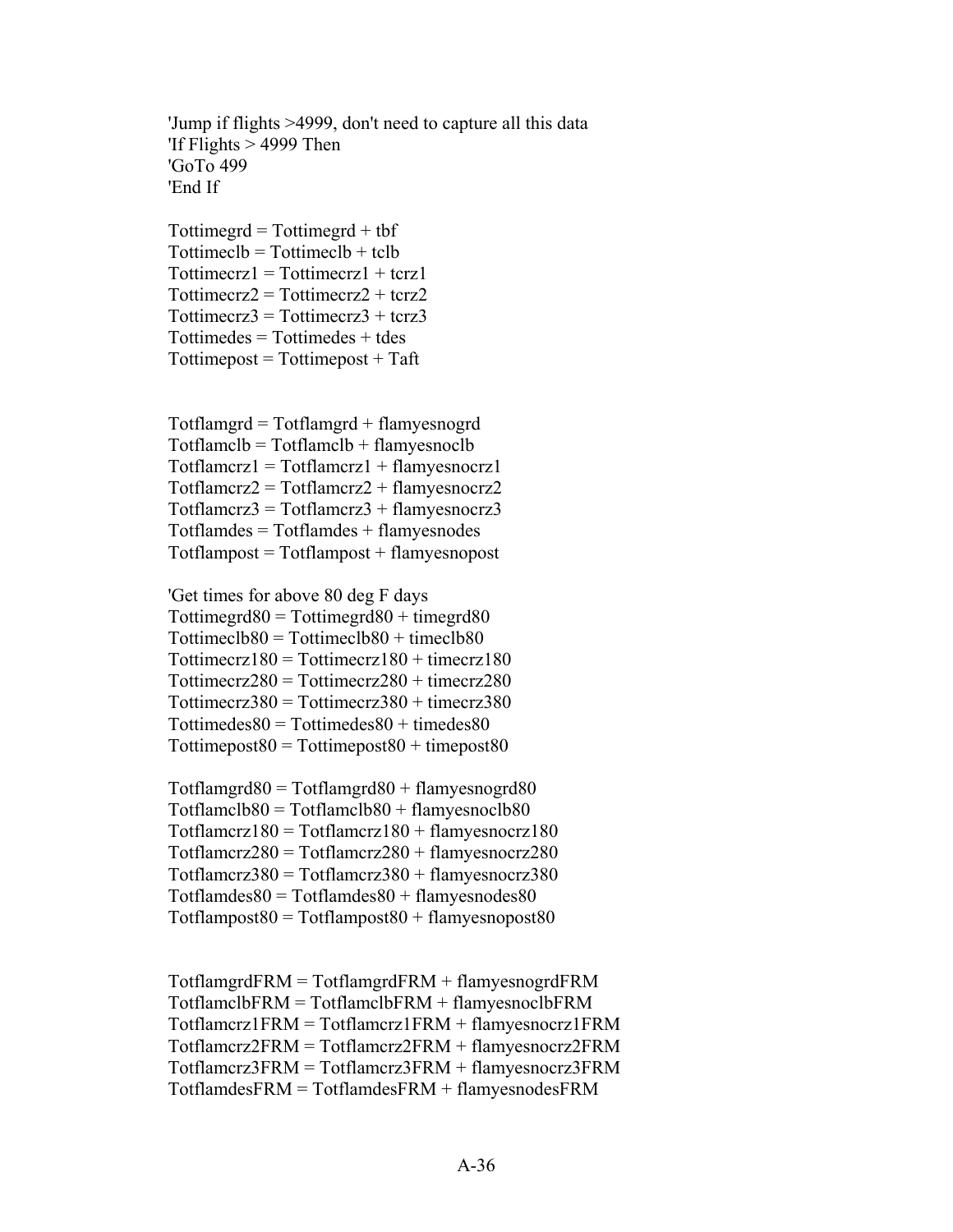```
TotflampostFRM = TotflampostFRM + flamyesnopostFRM
```
Totflamgrd80FRM = Totflamgrd80FRM + flamyesnogrd80FRM Totflamclb80FRM = Totflamclb80FRM + flamyesnoclb80FRM Totflamcrz180FRM = Totflamcrz180FRM + flamyesnocrz180FRM Totflamcrz280FRM = Totflamcrz280FRM + flamyesnocrz280FRM Totflamcrz380FRM = Totflamcrz380FRM + flamyesnocrz380FRM Totflamdes80FRM = Totflamdes80FRM + flamyesnodes80FRM Totflampost80FRM = Totflampost80FRM + flamyesnopost80FRM

499

If Flights  $<$  5000 Then

Sheets("Summary of n Cases").Cells((flightnumber) + 5, 1) = flightnumber Sheets("Summary of n Cases").Cells((flightnumber) + 5, 2) = tbf Sheets("Summary of n Cases").Cells((flightnumber) + 5, 3) = Flighttime Sheets("Summary of n Cases").Cells((flightnumber) + 5, 4) =  $Tgrd$ Sheets("Summary of n Cases").Cells((flightnumber) + 5, 5) = tcrz Sheets("Summary of n Cases").Cells((flightnumber) + 5, 6) = Tflashpt Sheets("Summary of n Cases").Cells((flightnumber) + 5, 7) = curflamm Sheets("Summary of n Cases").Cells((flightnumber) + 5, 8) = (curflamm / tmission)  $*$ 100 Sheets("Summary of n Cases").Cells((flightnumber) + 5, 11) = Tgrdland Sheets("Summary of n Cases").Cells((flightnumber) + 5, 12) = tcrzend

Sheets("Summary of n Cases").Cells((flightnumber) + 5, 9) = curflammFRM Sheets("Summary of n Cases").Cells((flightnumber) + 5, 10) = (curflammFRM / tmission)  $*100$ Sheets("Summary of n Cases").Cells((flightnumber) + 5, 13) = flightnumber

Else: GoTo 425 End If 425 flammtime  $= 0$  'Resets flammtime to zero for next case

flamyesnogrd  $= 0$ flamyesnocl $b = 0$ flamyesnocrz $1 = 0$ flamyesnocrz $2 = 0$ flamyesnocrz $3 = 0$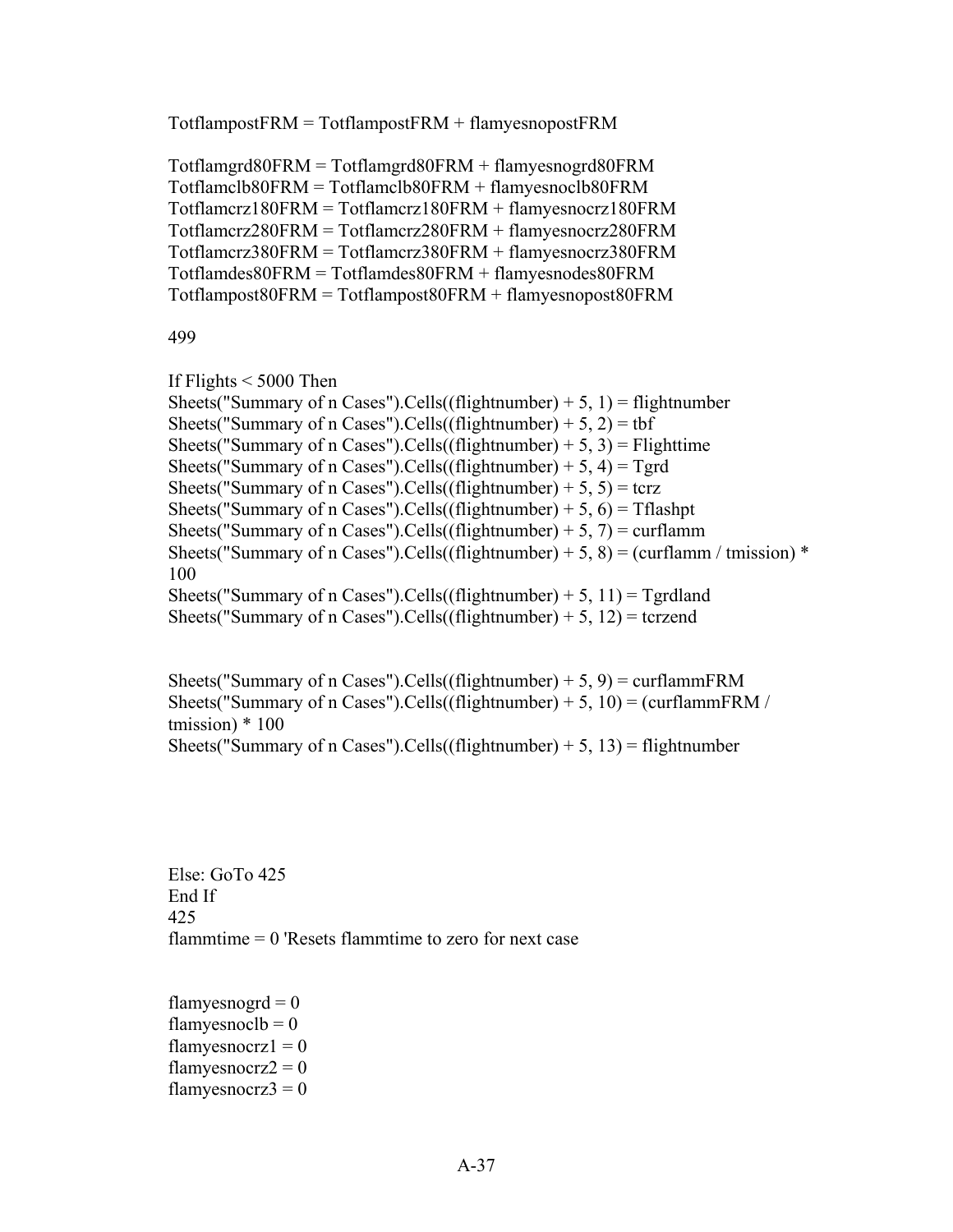```
flamyes nodes = 0flamyesnopost = 0tbf = 0tclb = 0\text{terz1} = 0\text{terz2} = 0\text{terz3} = 0tdes = 0Taft = 0
flamyesnogrd80 = 0flamyesnoclb80 = 0flamyesnocrz180 = 0flamyesnocrz280 = 0flamyesnocrz380 = 0flamyes nodes 80 = 0flamyesnopost80 = 0timegrd80 = 0timeclb80 = 0timecrz180 = 0timecrz280 = 0timecrz380 = 0timedes80 = 0timepost80 = 0flamyesnogrdFRM = 0flamyesnoclbFRM = 0flamyesnocrz1FRM = 0
flamyesnocrz2FRM = 0flamyesnocrz3FRM = 0flamyesnodesFRM = 0flamyesnopostFRM = 0flamyesnogrd80FRM = 0
flamyesnoclb80FRM = 0
flamyesnocrz180FRM = 0
flamyesnocrz280FRM = 0
flamyesnocrz380FRM = 0
flamyesnodes80FRM = 0
flamyesnopost80FRM = 0
```
Next flightnumber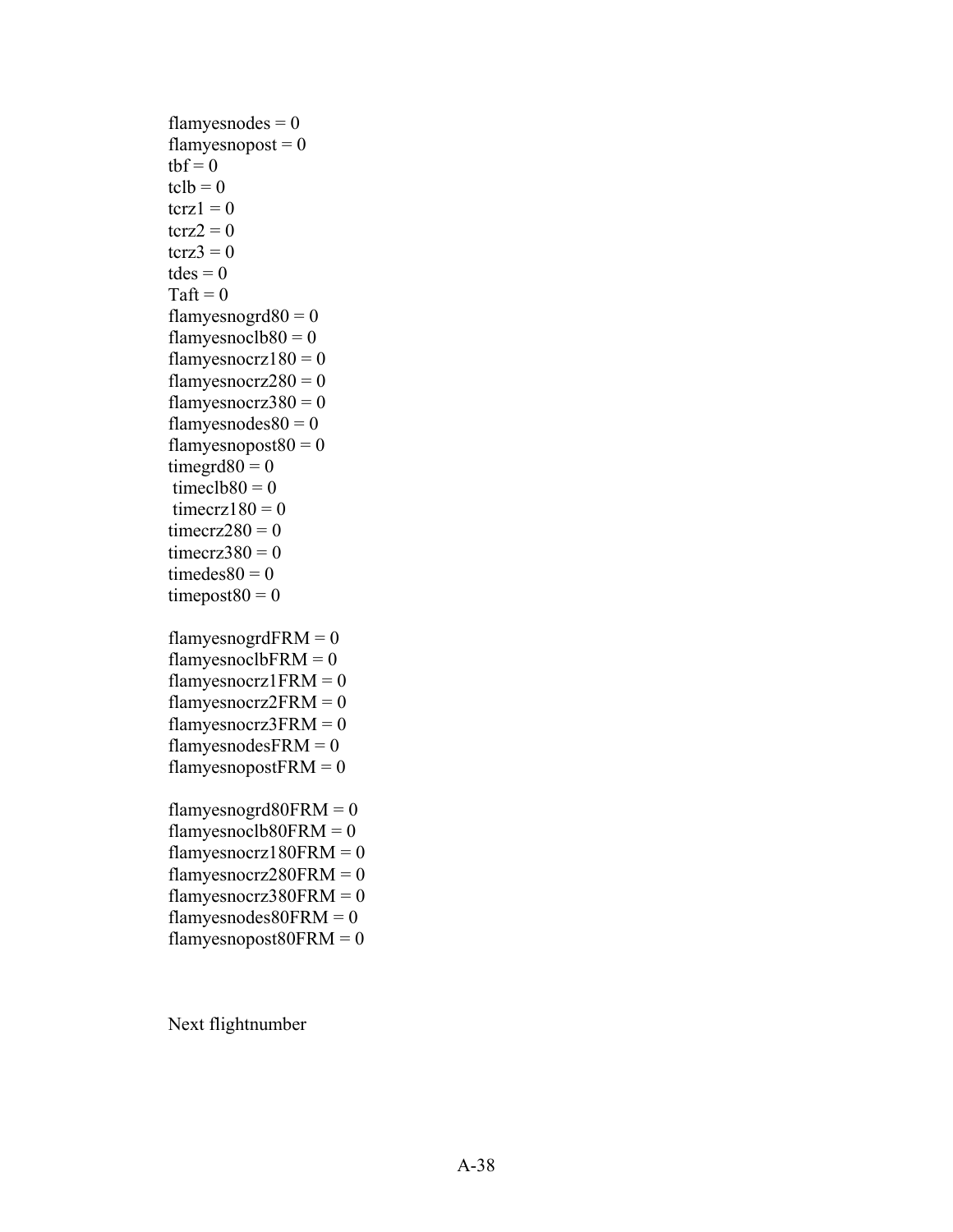'Section to output data by flight phase

Sheets("FRM").Cells $(50, 5)$  = Tottimegrd Sheets("FRM").Cells $(51, 5)$  = Tottimeclb  $Sheets("FRM").Cells(52, 5) = Tottimeerz1$  $Sheets("FRM").Cells(53, 5) = Tottimeerz2$  $Sheets("FRM").Cells(54, 5) = Tottimeerz3$ Sheets("FRM").Cells $(55, 5)$  = Tottimedes Sheets("FRM").Cells $(56, 5)$  = Tottimepost

Sheets("FRM").Cells $(50, 6)$  = Totflamgrd Sheets("FRM").Cells $(51, 6)$  = Totflamclb Sheets("FRM").Cells $(52, 6)$  = Totflamcrz1  $Sheets("FRM").Cells(53, 6) = Totflamerz2$ Sheets("FRM").Cells $(54, 6)$  = Totflamcrz3 Sheets("FRM").Cells $(55, 6)$  = Totflamdes Sheets("FRM").Cells $(56, 6)$  = Totflampost

Sheets("FRM").Cells(50, 11) = Tottimegrd80  $Sheets("FRM").Cells(51, 11) = Tottimeelb80$ Sheets("FRM").Cells(52, 11) = Tottimecrz180 Sheets("FRM").Cells $(53, 11)$  = Tottimecrz280  $Sheets("FRM").Cells(54, 11) = Tottimecrz380$ Sheets("FRM").Cells $(55, 11)$  = Tottimedes80 Sheets("FRM").Cells $(56, 11)$  = Tottimepost80

Sheets("FRM").Cells(50, 12) = Totflamgrd80 Sheets("FRM").Cells $(51, 12)$  = Totflamclb80 Sheets("FRM").Cells $(52, 12)$  = Totflamcrz180 Sheets("FRM").Cells $(53, 12)$  = Totflamcrz280  $Sheets("FRM").Cells(54, 12) = Totflamerz380$ Sheets("FRM").Cells $(55, 12)$  = Totflamdes80 Sheets("FRM").Cells $(56, 12)$  = Totflampost80

Sheets("FRM").Cells $(71, 5)$  = Tottimegrd Sheets("FRM").Cells(72, 5) = Tottimeclb Sheets("FRM").Cells(73, 5) = Tottimecrz1  $Sheets("FRM").Cells(74, 5) = Tottimecrz2$  $Sheets("FRM").Cells(75, 5) = Tottimeerz3$ Sheets("FRM").Cells $(76, 5)$  = Tottimedes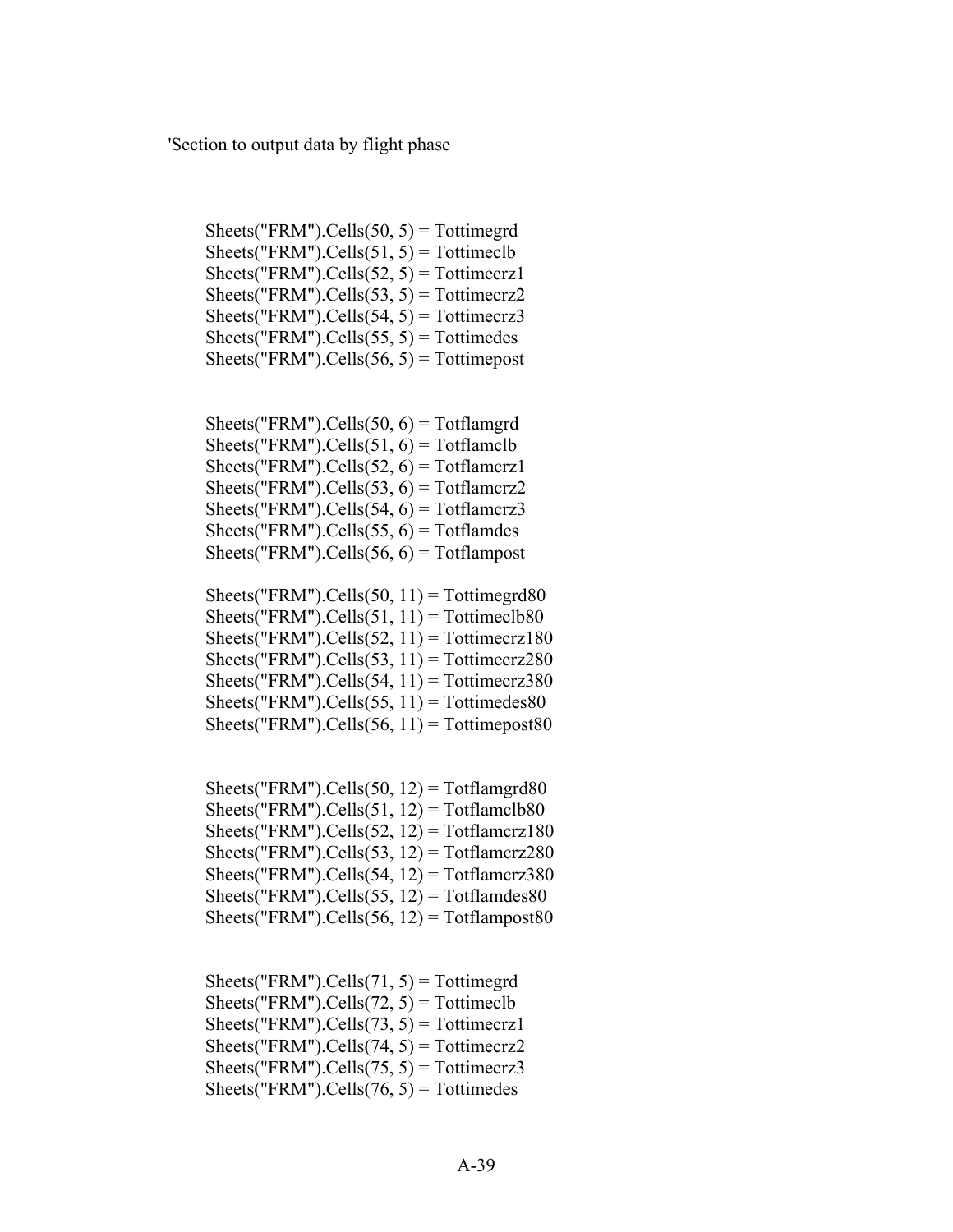$Sheets("FRM").Cells(77, 5) = Tottimepost$ 

Sheets("FRM").Cells(71,  $6$ ) = TotflamgrdFRM Sheets("FRM").Cells(72,  $6$ ) = TotflamclbFRM  $Sheets("FRM").Cells(73, 6) = Totflamcrz1FRM$ Sheets("FRM").Cells(74,  $6$ ) = Totflamcrz2FRM  $Sheets("FRM")$ . $Cells(75, 6) = Totflamcrz3FRM$  $Sheets("FRM").Cells(76, 6) = TotflandesFRM$  $Sheets("FRM").Cells(77, 6) = TotflampostFRM$ 

Sheets("FRM").Cells(71,  $11$ ) = Tottimegrd80 Sheets("FRM").Cells(72,  $11$ ) = Tottimeclb80 Sheets("FRM").Cells(73, 11) = Tottimecrz180  $Sheets("FRM").Cells(74, 11) = Tottimecrz280$  $Sheets("FRM").Cells(75, 11) = Tottimecrz380$ Sheets("FRM").Cells(76,  $11$ ) = Tottimedes80 Sheets("FRM").Cells(77,  $11$ ) = Tottimepost80

|  | Sheets("FRM").Cells(71, 12) = Totflamgrd80FRM     |  |
|--|---------------------------------------------------|--|
|  | Sheets("FRM").Cells(72, 12) = Totflamclb80FRM     |  |
|  | Sheets("FRM").Cells(73, 12) = Totflamcrz180FRM    |  |
|  | Sheets("FRM").Cells(74, 12) = Totflamcrz280FRM    |  |
|  | Sheets("FRM").Cells(75, 12) = Totflamcrz380FRM    |  |
|  | Sheets("FRM").Cells(76, 12) = Totflamdes80FRM     |  |
|  | Sheets("FRM").Cells(77, $12$ ) = Totflampost80FRM |  |

'added algorithm to output flight length mixture For MLstep  $= 0$  To 52 Sheets("Internal Calc 3").Cells(MLstep  $+ 2$ , 14) = MLarray(MLstep, 3) Next MLstep 444 'Sheets("Internal Calculations").Cells $(16, 20)$ .Value = Time Sheets("Summary of n Cases").Select Datasort Sheets("User inputs and results").Select  $'timeout = Time$ 'Sheets("Internal Calculations").Cells(17, 19).Value = timeout 'Application.ScreenUpdating = True

End Sub

Sub Datasort()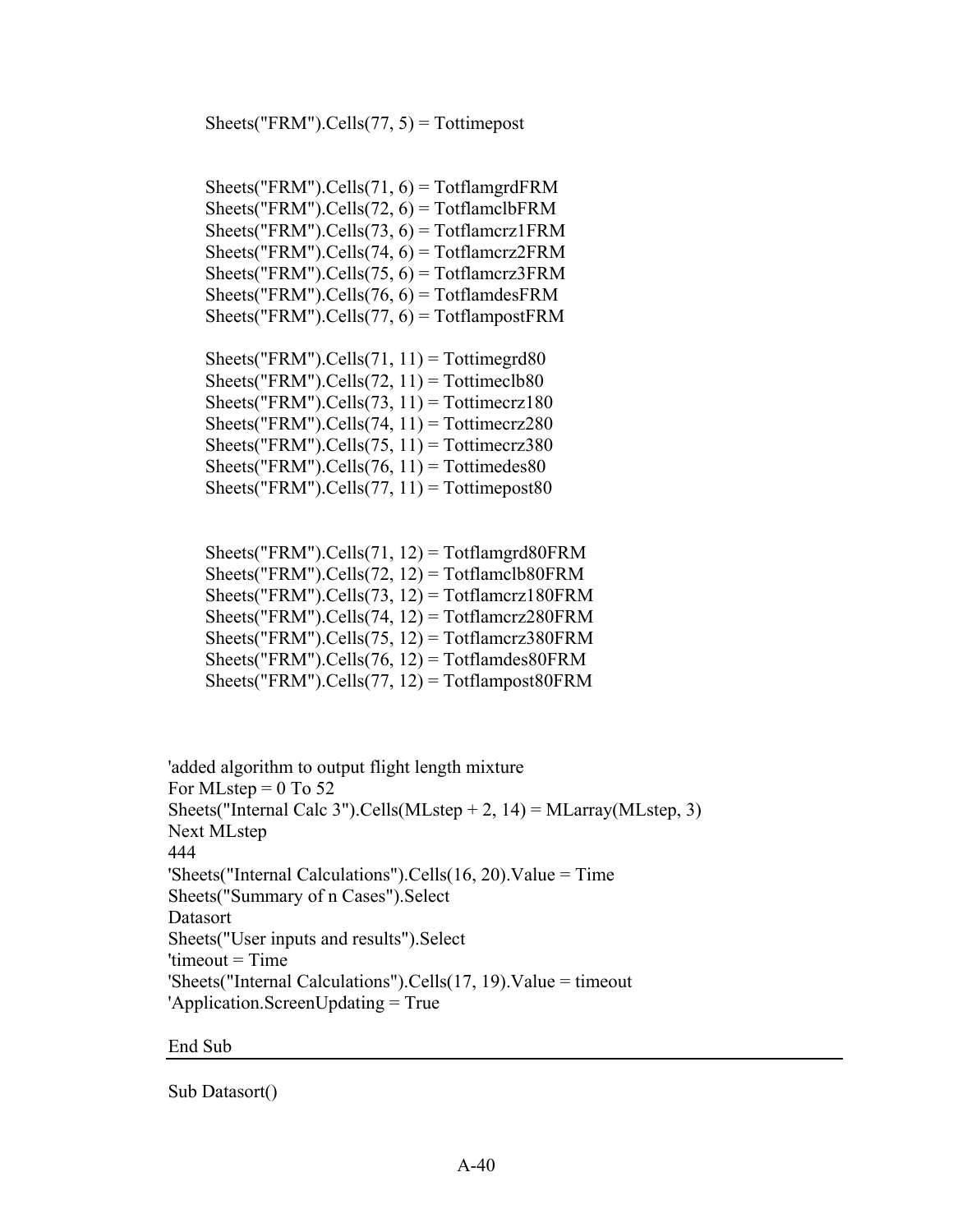' Datasort Macro ' Macro recorded 2/22/2002 by NM117NIT

 Range("a5:l1005").Select ActiveWindow.ScrollRow = 1 Selection.Sort Key1:=Range("H6"), Order1:=xlDescending, Header:=xlGuess, \_ OrderCustom:=1, MatchCase:=False, Orientation:=xlTopToBottom Range("m1").Select

End Sub

'

'

'

Sub pickedflight()

Dim fltnumber As Long Dim Flighttime As Single Dim Groundtemp As Single Dim Crztemp As Single Dim Flashpoint As Single Dim tcrzend As Single Dim Tgrdland As Single fltnumber = Sheets("Internal Calculations"). Cells $(16, 8)$ Flighttime = Sheets("Summary of n Cases").Cells(fltnumber + 5, 3) Groundtemp = Sheets("Summary of n Cases").Cells(fltnumber  $+ 5, 4$ ) Crztemp = Sheets("Summary of n Cases").Cells(fltnumber + 5, 5) Flashpoint = Sheets("Summary of n Cases").Cells(fltnumber + 5, 6) tcrzend = Sheets("Summary of n Cases").Cells(fltnumber + 5, 12) Tgrdland = Sheets("Summary of n Cases").Cells(fltnumber  $+5$ , 11)

Sheets("Single Flight").Cells $(7, 5)$  = Flighttime Sheets("Single Flight"). Cells $(8, 5)$  = Groundtemp 'Sheets("summary of n Cases").Cells(fltnumber  $+ 5, 4$ ) Sheets("Single Flight").Cells $(9, 5)$  = Crztemp 'Sheets("summary of n Cases").Cells(fltnumber  $+ 5, 5$ ) Sheets("Single Flight").Cells(12, 5) = Flashpoint 'Sheets("summary of n Cases").Cells(fltnumber  $+ 5, 6$ ) Sheets("Single Flight").Cells $(10, 5)$  = tcrzend Sheets("Single Flight").Cells $(11, 5)$  = Tgrdland

Sheets("Internal Calculations").Cells $(2, 11) = 1$ montecarlo Sheets("Single Flight").Select Sheets("Single Flight").Range("a1").Select